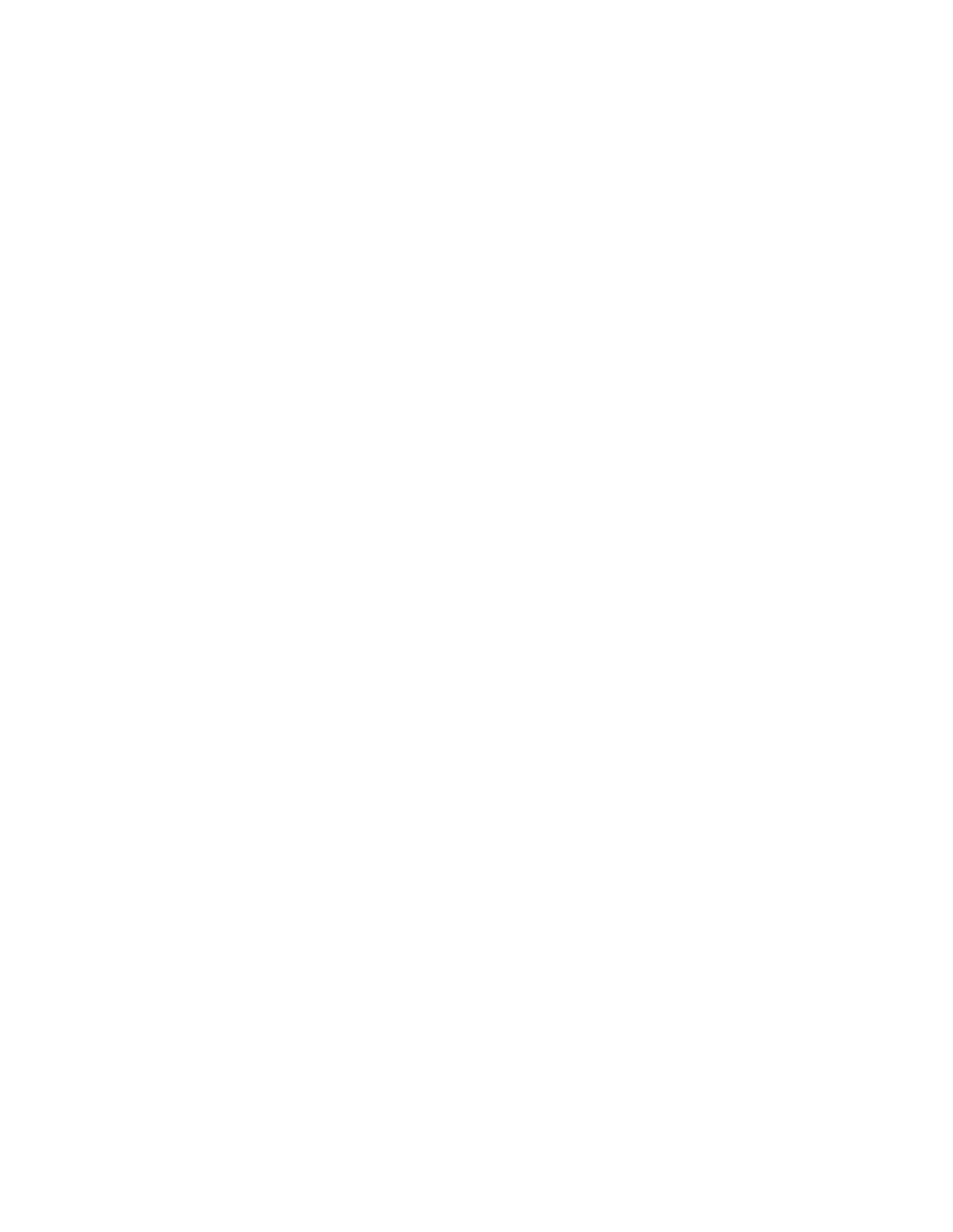## Table of Contents

| 1.  |  |  |
|-----|--|--|
| 2.  |  |  |
| 3.  |  |  |
| 4.  |  |  |
| 5.  |  |  |
| 6.  |  |  |
| 7.  |  |  |
| 8.  |  |  |
| 9.  |  |  |
| 10. |  |  |
| 11. |  |  |
| 12. |  |  |
|     |  |  |
|     |  |  |
|     |  |  |
|     |  |  |
|     |  |  |
|     |  |  |
|     |  |  |
|     |  |  |
| 21. |  |  |
|     |  |  |
|     |  |  |
|     |  |  |
|     |  |  |
|     |  |  |
|     |  |  |
|     |  |  |
|     |  |  |
|     |  |  |
|     |  |  |
|     |  |  |
|     |  |  |
|     |  |  |
|     |  |  |
|     |  |  |
|     |  |  |
|     |  |  |
|     |  |  |
|     |  |  |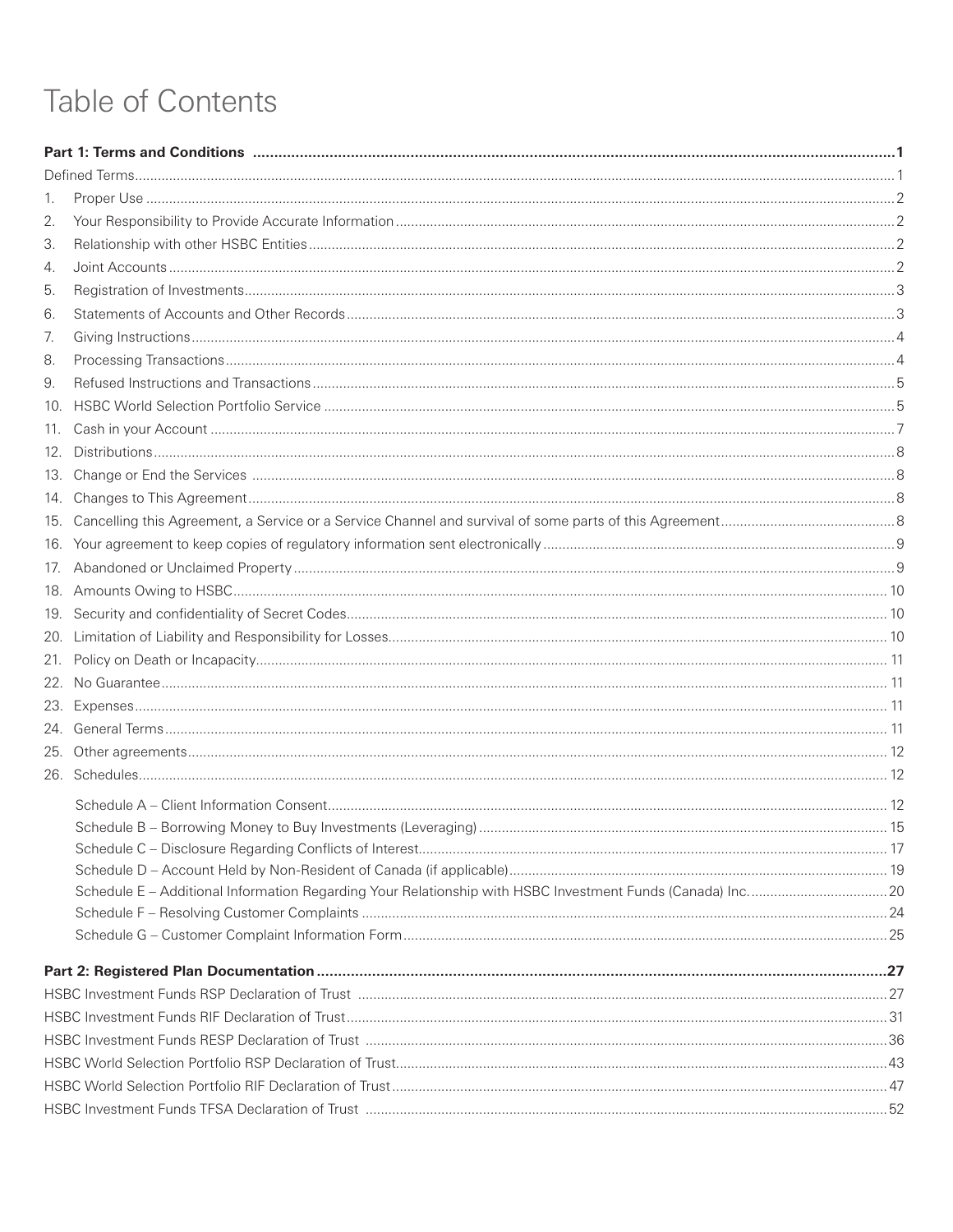## **How the Terms and Conditions apply to you**

This Terms and Conditions booklet sets out the terms and conditions that will govern our relationship with you and the account that you open with us. This version of the Terms and Conditions has new and updated terms, and it replaces older versions of the Terms and Conditions.

This booklet is divided into two parts:

- Part 1: Terms and conditions for your account (including additional terms in section 10 for HSBC World Selection Portfolio Accounts)
- Part 2: Registered plan documentation.

Please read the parts that apply to the type of account you have with us and contact us if you have any questions.

## **Your signature on the Application**

When you sign your Application, you confirm that you have read and agree to these Terms and Conditions and any documents incorporated by reference, which may be amended from time to time as we describe.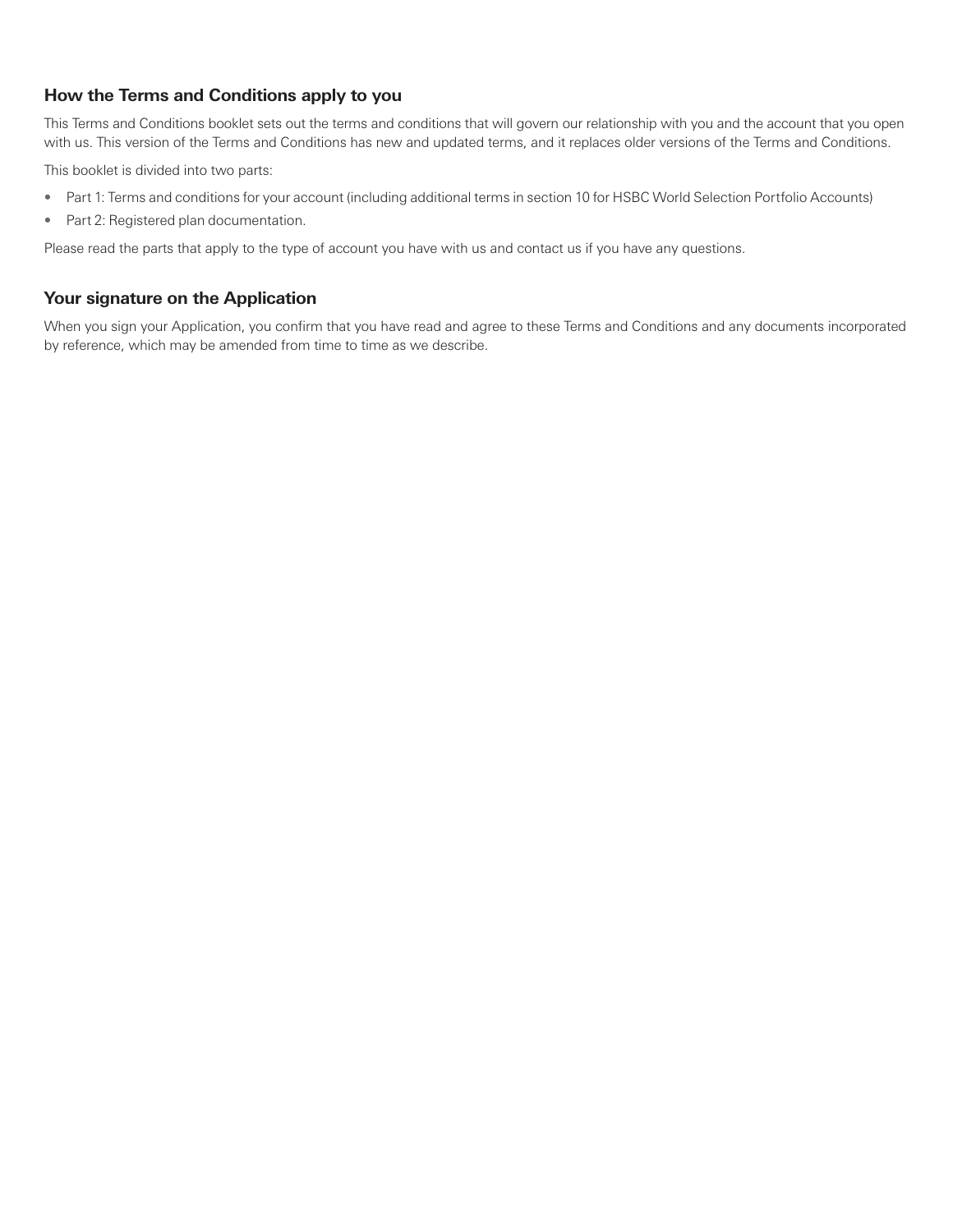## <span id="page-4-0"></span>**Part 1: Terms and Conditions**

#### **Defined Terms**

The following terms used in Part 1 of these Terms and Conditions mean:

**Account** means your HSBC Investment Funds Account or your HSBC World Selection Portfolio Account, whichever you have opened with us.

**Agreement** means your Application Form, Part 1 of these Terms and Conditions, including all applicable schedules, as may be amended from time to time, the Fee Schedule, any terms and conditions on other Account related forms and, if have you a registered Account, the applicable registered plan document attached to these Terms and Conditions.

**Application** means our application form you completed to open an Account and, if applicable, apply to become an annuitant, holder or subscriber under the applicable registered plan attached to these Terms and Conditions.

**Banking Information** means the most recent banking information you have provided to us about your bank account at a Financial Institution, in the form requested and accepted by us and from which you want Transactions to be conducted. Banking Information may differ depending on whether the Transaction is based on Instructions given from time to time or continuous through a Pre-Authorized Contribution Plan or Systematic Withdrawal Plan.

**Electronic Instruction** means any Instruction that is given or transmitted by any means of electronic communication acceptable to us, which may include telephone, computer, mobile device, fax communication or email, and includes Instructions provided through an electronic Service Channel.

**Fee Schedule** means the terms and conditions related to fees and charges that govern your Account, including (as applicable) the HSBC Investment Funds (Canada) Inc. Account Fees & Charges and the HSBC World Selection Portfolio Fee Schedule.

**Financial Institution** means HSBC Bank or any other Canadian financial institution named in the Banking Information.

**HSBC Bank** means HSBC Bank Canada.

**HSBC Global Asset Management** means HSBC Global Asset Management (Canada) Limited.

**HSBC Investment Funds Account** means an account in which you purchase, hold or sell mutual funds (including the HSBC Mutual Funds), exchange traded funds or guaranteed investment certificates as offered by us from time to time with the benefit of advice and account servicing by an MFA. You may also hold cash in your HSBC Investment Funds Account in accordance with these Terms and Conditions.

**HSBC Wealth Compass™** means the online service accessed by you using a Secret Code through which you can apply to open an HSBC Investment Funds Account and, if permitted by us, make Transaction(s) or give Instructions related to that Account.

**HSBC World Selection® Portfolio Account** means an account

managed by us and HSBC Global Asset Management, in which we and HSBC Global Asset Management purchase, hold and sell mutual funds, which may include the HSBC Pooled Funds and/or the HSBC Mutual Funds, based on your selected model portfolio (as more fully described below in subsection 10.2 called "Your Selected Model Portfolio"). You may also hold cash in your HSBC World Selection Portfolio Account in accordance with these Terms and Conditions.

**HSBC World Selection Portfolio Service** means the portfolio investment service we provide for your HSBC World Selection Portfolio Account.

**Instructions** means any information we receive from you or your agent (or that we reasonably believe comes from you or your agent) related to (i) opening, maintaining or closing your Account, (ii) a Transaction or (iii) initiating, amending or cancelling a Pre-Authorized Contribution Plan or Systematic Withdrawal Plan. We may receive the information through an instruction, an agreement or a document. For greater certainty, **Instruction** includes an **Electronic Instruction**.

**Losses** means claims, charges, costs (including legal fees on a solicitor and client basis or other professional costs), damages, debts, expenses, taxes, liabilities, and other payments or losses of any kind, obligations, allegations, suits, actions, demands, causes of action, proceedings, or judgments of any kind however calculated or caused. These losses can be direct or indirect, consequential, incidental or economic.

**MFAs** means our registered Mutual Fund Advisors.

**Online Banking** means the HSBC internet banking and wealth management service that you access using a Secret Code.

**Pre-Authorized Contribution Plan** means a regular investment plan offered by us that allows you, on a regular basis, to contribute cash to your Account, purchase investments for your Account or switch between investments held in your Account.

**Prospectus** means the HSBC Mutual Funds and HSBC Pooled Funds Simplified Prospectus, as amended from time to time.

**Records** means statements, reports, Transaction confirmations and other documents relating to your Account.

**Secret Code** means each of your secret access codes (a combination of letters, numbers or both) that confirms your identity and, as required and permitted by us in our discretion, allows you to access a Service Channel to provide Instructions, authorize a Transaction or use a particular Service. Examples are your TelePIN (personal identification number to access our Telephone Service) and your access code(s) required to access and use Online Banking and HSBC Wealth Compass.

**Service Channel** means any way in which we offer Services to you from time to time, such as:

- through an HSBC Bank branch;
- Telephone Services;
- Online Banking;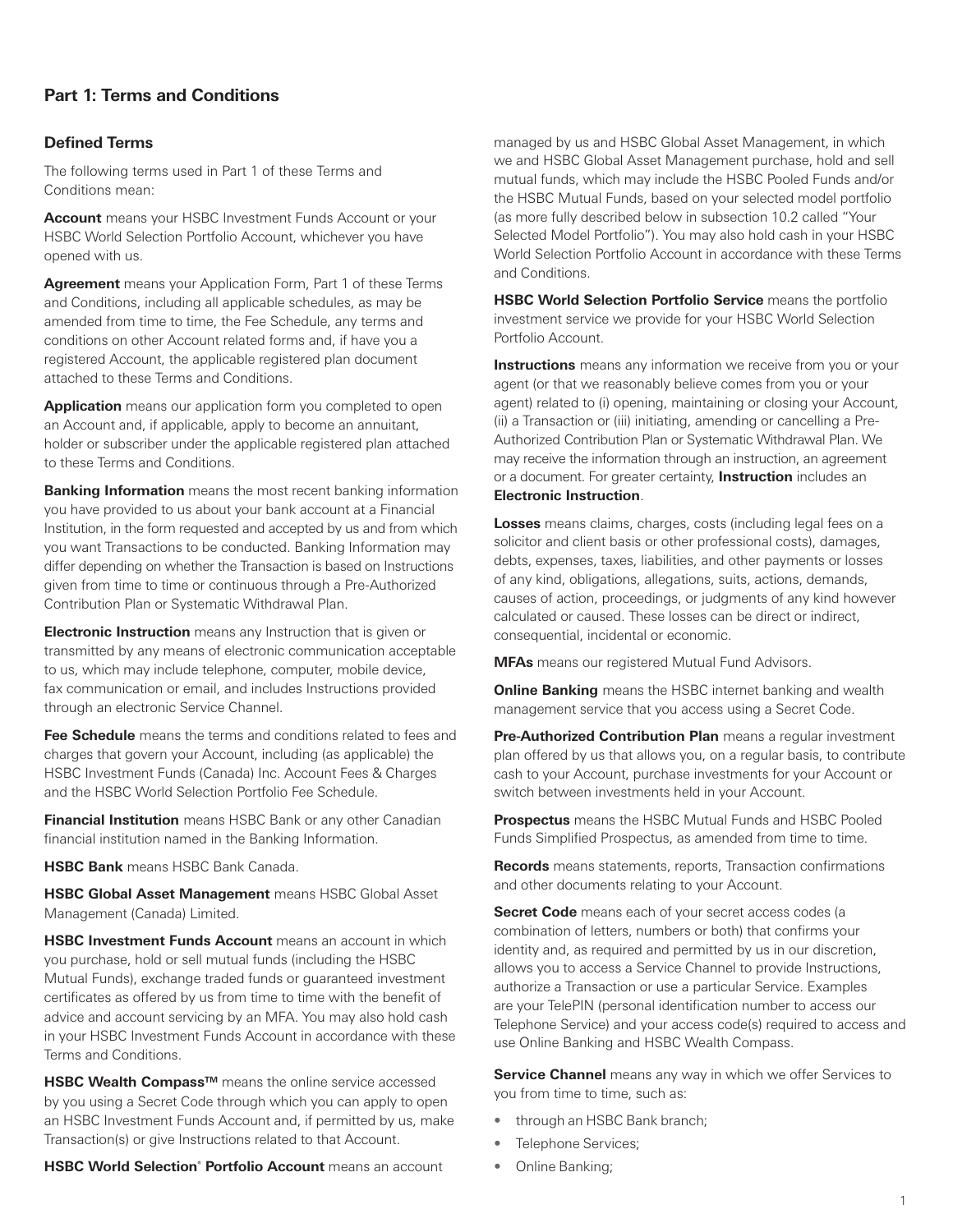- <span id="page-5-0"></span>• HSBC Wealth Compass;
- Receiving Electronic Instructions from you;
- other ways we develop to allow you to make a Transaction or give Instructions.

Some Service Channels may not be available to you.

#### **Services** includes:

- Evaluating your application and assessing our willingness to provide you with products and services, opening, maintaining and closing your Account(s);
- Providing you with products and services; and
- Maintaining our relationship with you.

**Systematic Withdrawal Plan** means a regular redemption plan offered by us for non-registered and RRIF/LIF accounts that allow you, on a regular basis, to sell investments in your Account if it meets the criteria, and, as instructed by you and permitted by us, either retain the proceeds from the sale in your Account or receive the proceeds from the sale in accordance with the related Instructions provided by you.

**Telephone Services** means our telephone channel accessed by you using a Secret Code and by which you can give Instructions on the Account.

#### **Transaction** means:

- for an HSBC Investment Funds Account, a purchase, sale or switch of an investment held in your Account or a contribution or withdrawal of funds to/from your Account;
- for an HSBC World Selection Portfolio Account, a contribution or withdrawal of funds to/from your Account; or
- for both types of Accounts, a request for information about your Account.

A Transaction may occur from time to time or on a regular basis under a Pre-Authorized Contribution Plan or Systematic Withdrawal Plan.

**Trustee** means HSBC Trust Company (Canada).

**us, we** and **our** mean HSBC Investment Funds (Canada) Inc.

**you** or **your** means each customer who holds, or has applied for, an Account or Services or received Services. This includes your heirs, executors, administrators, successors and permitted assigns. It also includes each person who holds an Account jointly.

#### **1. Proper Use**

- 1.1 You must not use your Account or Service Channels for:
	- illegal purposes (such as financial crime)
	- improper purposes (such as those that do not meet generally accepted standards of conduct)
	- the benefit of third parties
- 1.2 We take measures to protect our customers, ourselves and the financial system from financial crimes such as money laundering, terrorist financing, bribery, corruption, tax evasion and evasion of economic and

trade sanctions. We are committed to abiding by financial crime laws, regulations and requirements. We expect you will also abide by financial crime laws and use your Account and Service Channels appropriately.

1.3 If you use your Account or Service Channel for purposes not authorized by us, we may close your Account or stop Services or Service Channels without telling you first. We may also place a hold on your Account(s) while we investigate. We may refuse to let you open or use a new Account or continue to use an existing Account. You agree to indemnify, or reimburse, us for any Losses we may suffer from your using or contributing to your Account or Service Channel being used for illegal or improper purposes.

You must take all reasonable precautions to protect your Account from fraud or unauthorized use.

#### **2. Your Responsibility to Provide Accurate Information**

- 2.1 We may require that you apply in writing, in person, by telephone or electronically for an Account, Service, Service Channel, Pre-Authorized Contribution Plan or Systematic Withdrawal Plan.
- 2.2 You confirm that all information you provide to us in the Application and in connection with your Account now or in the future is accurate and complete.
- 2.3 You agree that you will notify us immediately if any of the information you provide to us changes.
- 2.4 From time to time, and at our discretion, we may request new or additional information from you and you agree to provide it to us so that we can continue to operate your Account, provide you Services or continue to provide you access to a Service Channel.

#### **3. Relationship with other HSBC Entities**

- 3.1 We are a direct subsidiary of HSBC Global Asset Management and an indirect subsidiary of HSBC Bank.
- 3.2 MFAs are employed with HSBC Bank and registration is sponsored by us. All banking related activities are offered by HSBC Bank and are not our business nor responsibility.
- 3.3 We are related to HSBC Global Asset Management and the Trustee. HSBC Global Asset Management and the Trustee are both direct subsidiaries of HSBC Bank.
- 3.4 HSBC Global Asset Management is the manager, primary investment advisor and trustee of the HSBC Mutual Funds and the HSBC Pooled Funds. HSBC Global Asset Management is also the portfolio manager for the HSBC World Selection Portfolio service.
- 3.5 Activities carried on, for, or on behalf of us are not the business or responsibility of HSBC Bank.

#### **4. Joint Accounts**

This section applies to joint personal Accounts only: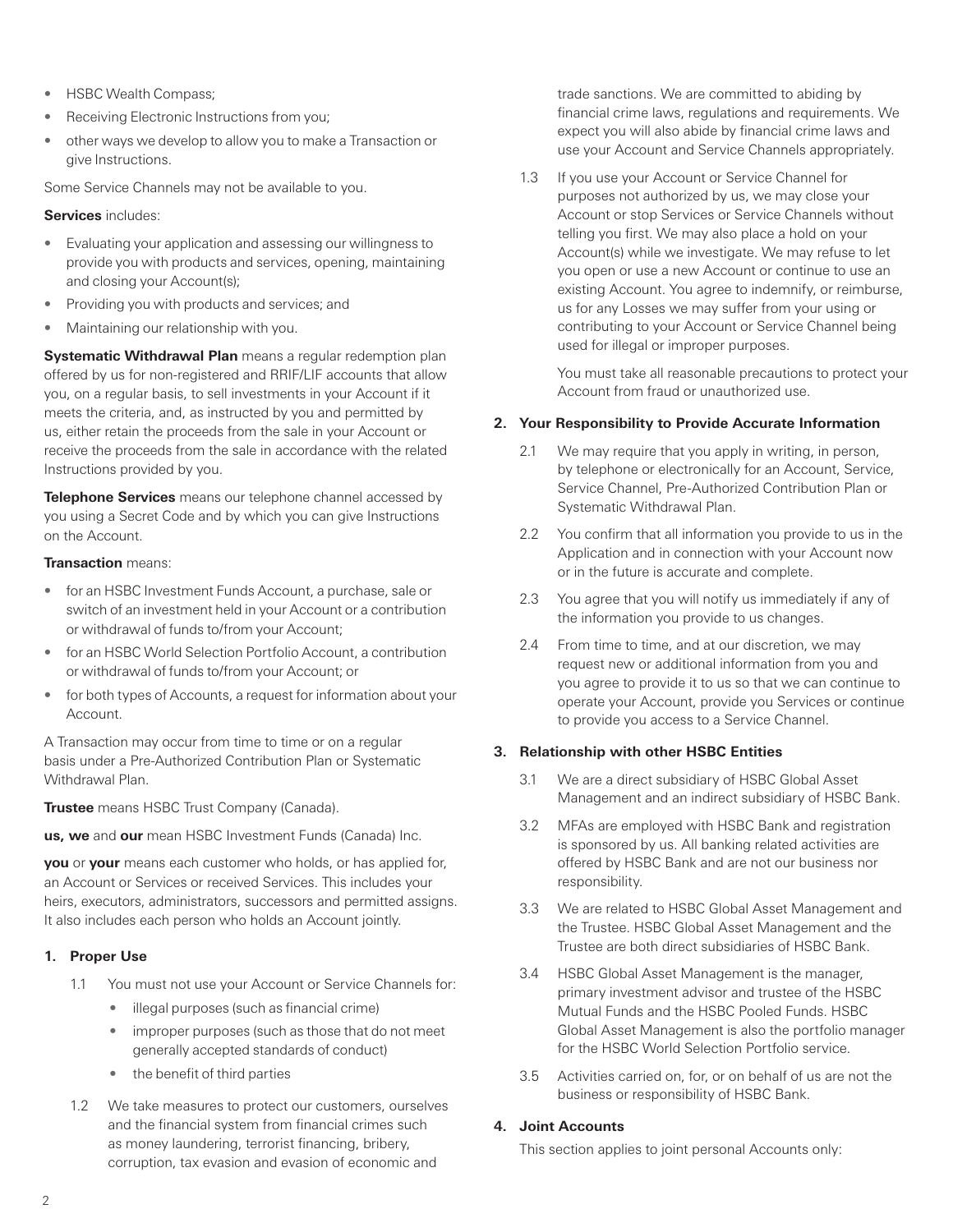- <span id="page-6-0"></span>4.1 **Joint Instructions:** Subject to our discretion, unless you tell us in writing that all of you must give us Instructions together, we may accept Instructions from any one of you and such Instructions shall be valid and binding upon each of you, together and separately, and your respective heirs, executors, successors and assigns. Any payment, notice or Record to just one of you will satisfy our obligations to all joint Account holders.
- 4.2 **Instructions from All:** If you specify to us in writing that you must give us Instructions together, then Instructions must be provided to us by each of you by written means accepted by us.
- 4.3 **Joint and several liability:** Each person who shares a joint Account under this Agreement is jointly and severally (solidarily if in Québec) responsible for the liabilities and obligations set out in this Agreement. The death of a joint Account holder does not release the estate from the joint and several liability provided in this Agreement.
- 4.4 **If you reside outside of Québec:** Any assets in your Account is your joint property with the right of survivorship. This means that if one of you dies, the assets in the Account will automatically become the property of the joint Account holders who are still alive (the survivors). The death of one of you does not affect the right of the survivor(s) to continue to deal in any manner with the funds in the Account.
- 4.5 **If you reside in the Province of Québec:** After the death of a joint Account holder resident in Québec, your rights and obligations related to the Account are set out in the Federal laws of Canada and the laws of Québec that apply to the survivors' rights and obligations. The right of survivorship does not apply to the interest of a Québec resident into an Account.

#### **5. Registration of Investments**

5.1 We will register the investments in your Account in our name as nominee on your behalf, and you consent to the registration of the investments in your Account in our name on your behalf.

#### **6. Statements of Accounts and Other Records**

- 6.1 **Delivery of Records:** From time to time, we will deliver Records to you by ordinary mail, or if acceptable by us and agreed to by you, electronically through Online Banking or other electronic delivery service. We will use your most recent contact information on our records when delivering Records.
- 6.2 **Review of Records:** You must promptly review your Records to check and verify your account transactions, fees and all entries posted to your Account. If you believe there are any errors, omissions or irregularities, including any fraud or unauthorized activities you must tell us within the applicable time period set out in the section below titled "Your Responsibility to notify of errors and fraud".

#### 6.3 **Record Keeping Options**

- **Online Records:** Any Record received through Online Banking is in place of a paper one sent by mail. You agree to log on to Online Banking at least once every 30 days to review your online Record(s).
- **Paper Records:** You agree that you will advise us promptly if you have not received a Record within 10 days of the date upon which you would normally receive that type of Record.
- 6.4 **Receipt of Records:** We may consider you to have received a Record, on the earliest of the events below, even if you have not actually received it:
	- a) the day you actually receive a Record;
	- b) the day you received information that made you aware (or should have made you aware) there might be problems with your Account or the Transactions (for example, errors, omissions, irregularities, fraud or unauthorized activities);
	- c) for a statement of account or report about your Account, 10 days after the last day of the month we sent you the statement of account or report about your Account; or
	- d) for Records delivered to you through Online Banking, each time you log on to Online Banking.
- 6.5 **Your responsibility to notify of errors and fraud:**  You must advise us in writing within 30 days of any errors, omissions, irregularities, fraud or unauthorized activity in the Record. The 30-day period begins when you received the Record, or we consider you to have received it, whichever is earlier.

Unless you object in writing to the Record within the 30-day period, you agree that the Record is conclusive evidence of your dealings with us regarding the Account. You also agree that the Record and all Transactions and entries recorded are correct, complete, and authorized by you.

- 6.6 **Our liability is limited:** Even if you follow the terms in section 6, we are not responsible and you release us from any liability (even if we are negligent) for Losses that are caused or contributed to by:
	- Your negligence, or
	- Your not meeting your responsibilities and obligations under this Agreement.

You must also let us know immediately if you, acting reasonably, suspect or become aware of any possible fraud or other unauthorized activity on your Account. If you do not, we will not be responsible for Losses that could have been prevented.

If we have responsibility or liability for any Losses caused by errors, omissions, irregularities, fraud or unauthorized activity, our maximum liability to you is the amount of funds withdrawn from your Account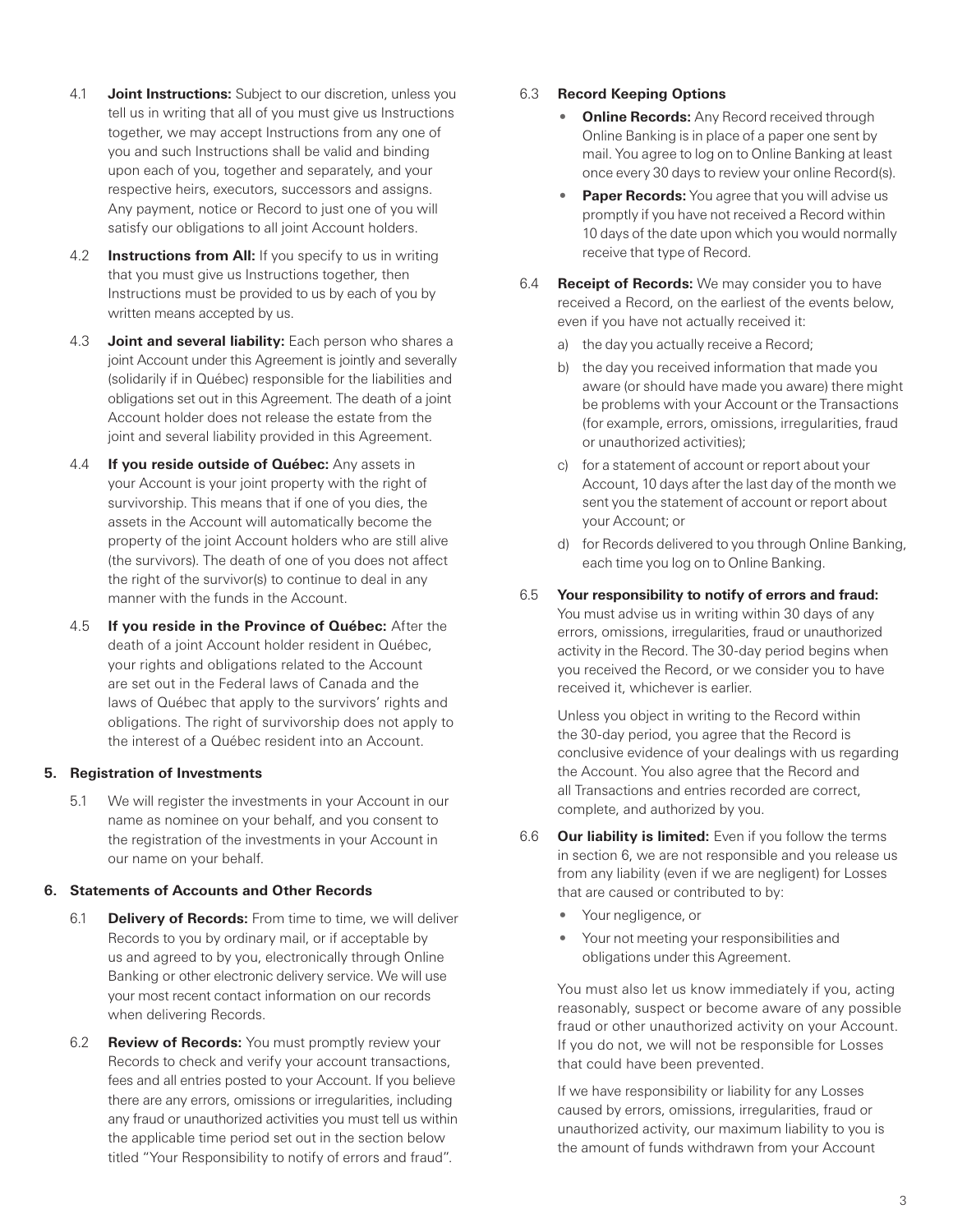<span id="page-7-0"></span>due to the errors, omissions, irregularities, fraud or unauthorized activity. We are not responsible or liable for any other amount or any Losses that are indirect, consequential, incidental or economic.

- 6.7 **Admissibility of Records:** You will not object to the admission of Records as evidence in court or any legal or administrative proceeding on the grounds that they are not originals, are not in writing, are hearsay, are not the best evidence or are documents containing information extracted from a computer. These Records will be conclusive evidence in legal or administrative proceedings of any Instruction or other matter or thing relating to the Account or its operation or any Transaction.
- 6.8 **Digital or Electronic Records:** We may in our discretion and subject to applicable laws, create and retain digital or electronic representations of all Records we have with you. We may destroy the original paper versions of such Records, if any, without telling you. Our digital or electronic copies of the Records may, except where expressly prohibited by law, be relied upon as originals and you will not object to the use of such in court or any legal or administrative proceedings on the grounds that they are not originals, are not in writing, are hearsay, are not the best evidence or are documents created from computer records.
- 6.9 **Certificates of Investments:** We may keep all certificates and other proof of investments made on your behalf at our offices or any acceptable depository.

#### **7. Giving Instructions**

7.1 **Accepting Instructions:** We may accept Instructions that you or your agent give us, or that we reasonably believe you or your agent have given us. We do not have to confirm that you actually give us these Instructions, and you are responsible for them.

All Instructions are subject to acceptance by us and, in our sole discretion, we will determine what type of Instructions may be provided through a Service Channel. We have the right to reject any Instruction or to cancel any Transaction resulting from your Instruction.

7.2 **No changes after processing:** You acknowledge that an Instruction cannot be changed or withdrawn after we process it. If you wish to withdraw or correct an Instruction before it has been processed, contact us at Telephone Services at 1-800-830-8888 or visit any HSBC Bank branch.

To verify our receipt and processing of an Instruction, contact us through the Telephone Services at 1-800-830-8888 or visit any HSBC Bank branch.

7.3 **True, accurate and complete:** You are responsible for ensuring that any Instruction is true, accurate and complete. You acknowledge that we will rely upon the truth, accuracy and completeness of an Instruction. You will be solely responsible and liable for any Losses that you, we or any other person may incur as a

result of your submission of any false, inaccurate or incomplete Instructions.

- 7.4 **Signatures:** If we need your signature on an Instruction and we reasonably believe you signed it (or electronically signed it), then you will be responsible for the Instruction, even if you did not sign it.
- 7.5 **Electronic Instructions:** An Electronic Instruction has the same legal validity and effectiveness as a written instruction signed by you or your agent with your or their hand written signature.

We do not accept some types of Electronic Instructions. We may refuse Electronic Instructions, and this decision is entirely up to us.

An Electronic Instruction will be deemed not to be delivered to or accepted by us until it is processed by us. We are not obligated to accept or process any Electronic Instruction that appears to be incomplete or otherwise adversely affected by transmission problems.

- 7.6 **More documents required:** At our discretion, we may require you to sign further documents to verify or confirm an Instruction.
- 7.7 **Risks of Email:** Email is not encrypted or secure and should not be used to transmit information that is sensitive or confidential. Even if we permit you to use email for an Instruction, it is your sole choice to use email to transmit an Instruction and we will not be responsible or liable for any Losses that result.
- 7.8 **Non-Personal Account:** If you are a corporation, trust, partnership, sole proprietorship, estate or other entity and there are two or more authorized signatories required for providing Instructions related to your Account, Instructions must be provided to us by all authorized signatories in a manner accepted by us.
- 7.9 **Identity or Authority:** We do not have to confirm the identity or authority of any person using your HSBC Bank card or Secret Codes to give Instructions, make Transactions or use any Service Channel. We may:
	- require proof that you have allowed someone to make a Transaction (including someone who says they have a power of attorney to make a Transaction for you); delay carrying out an Instruction or Transaction while we investigate or satisfy ourselves;
	- refuse to accept an Instruction if we are not completely satisfied.

#### **8. Processing Transactions**

8.1 **Effective Transactions:** You understand that Transactions are not effective until they are accepted and processed by us. We have time requirements for receiving trade requests and processing orders. These may differ depending on the investment. Please ask your MFA about the trade cut off times and also refer to the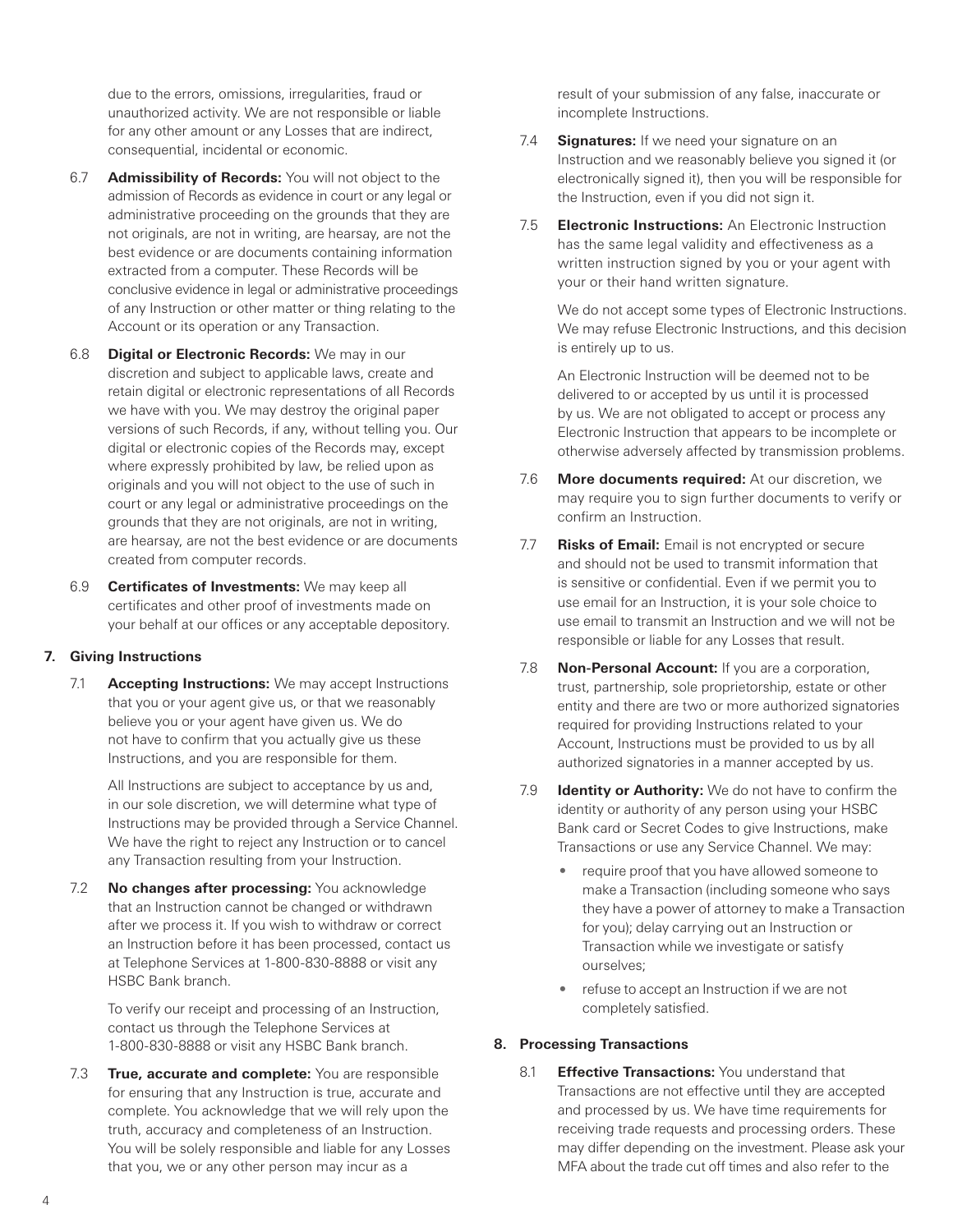<span id="page-8-0"></span>specific Transaction form. In addition, Pre-Authorized Contribution Plans or Systematic Withdrawal Plans will take at least 5 business days to set up before the first Transaction under the Pre-Authorized Contribution Plan or Systematic Withdrawal Plan is processed.

#### 8.2 **Authorization to Process Transactions:** You authorize us to process Transactions in accordance with your Instructions provided on the applicable Transaction form and in accordance with these terms:

#### **For purchases:**

- If you have instructed us in the applicable Transaction form to use your Banking Information, we will debit funds from your HSBC Bank account or an account at another Financial Institution. We will then deposit those funds to the cash held in your Account. We will then use the cash held in your Account for the Transaction; or
- If you have instructed us in the applicable Transaction form to use the cash held in your Account, will we use the cash for the Transaction; or
- If you have instructed us in the applicable Transaction form to make the Transaction using an electronic funds transfer from another Financial Institution, we will use the funds that are transferred in from the other Financial Institution for the Transaction.

#### **For redemptions:**

- We will redeem the investments held in your Account in accordance with the Transaction form and the cash proceeds from that redemption will be deposited in your Account and held in cash. If you want to move the cash in your Account to your bank account, you will need to provide us additional written instructions. If you want us to send you a cheque for the proceeds of redemptions, you will need to provide us additional written instructions.
- 8.3 **Release of Information:** You hereby authorize us to request confirmation of the Banking Information from the Financial Institution and the Financial Institution is hereby authorized and directed by you to confirm such information. In addition, you hereby authorize us to furnish the Financial Institution with all data, information, instructions and authorizations that may be required by it to complete a Transaction.
- 8.4 **Direction to Financial Institution:** You hereby authorize the Financial Institution to withdraw funds from the bank account named in the Banking Information in order to conduct the Transaction(s).

#### **9. Refused Instructions and Transactions**

9.1 We have the right to refuse any Instruction or Transaction. Without limiting the generality of the foregoing, the following are situations in which we may refuse to follow an Instruction or complete a

#### Transaction:

- We cannot process it or complete it for a cause beyond our reasonable control.
- A Service Channel does not work properly or is unavailable.
- It is not allowed under the terms of the Account or Service Channel.
- We do not have enough evidence that someone acting for you has authority to do so.
- You do not have sufficient funds to complete the Transaction.
- The Transaction is inconsistent with your stated objectives or trading practices.
- The Instruction or Transaction violates any provision in any other agreement you have with us.
- The refusal or reversal relates to Financial Crime Risk Management (as defined in Schedule A).
- Completion of it could violate any policies or procedures or any law, regulation, rule, standard or guideline with any governmental authority to which we or our affiliates are subject.

#### **10. HSBC World Selection Portfolio Service**

If you have opened an HSBC World Selection Portfolio Account, then the terms and conditions in this section 10 also apply to you and your Account.

#### 10.1 **The Model Portfolios**

The HSBC World Selection Portfolio Service is a portfolio investment service offering a number of model portfolios. The model portfolios together occupy successive portions of the investing spectrum from conservative, income-oriented investing to more aggressive, growth-oriented investing. Each model portfolio is comprised of investments in mutual funds or cash (or cash equivalents).

Each model portfolio is comprised of different asset classes. For each asset class there is an asset allocation range and a benchmark percentage. The asset allocation range is the minimum and maximum percentage of the model portfolio that can be allocated to that asset class. The benchmark percentage is the target percentage within the asset allocation range.

One or more mutual funds, which may include HSBC Pooled Fund(s) and/or HSBC Mutual Fund(s), are selected to comprise the investments in each asset class. Each investment is assigned a target weight based on the asset allocation range for the asset class.

Investments in the model portfolio may be changed at any time, including adding a new mutual fund or removing an existing mutual fund, provided the model portfolio continues to meet its investment objectives and risk tolerance. In addition, the asset classes and the asset allocation ranges within a model portfolio may be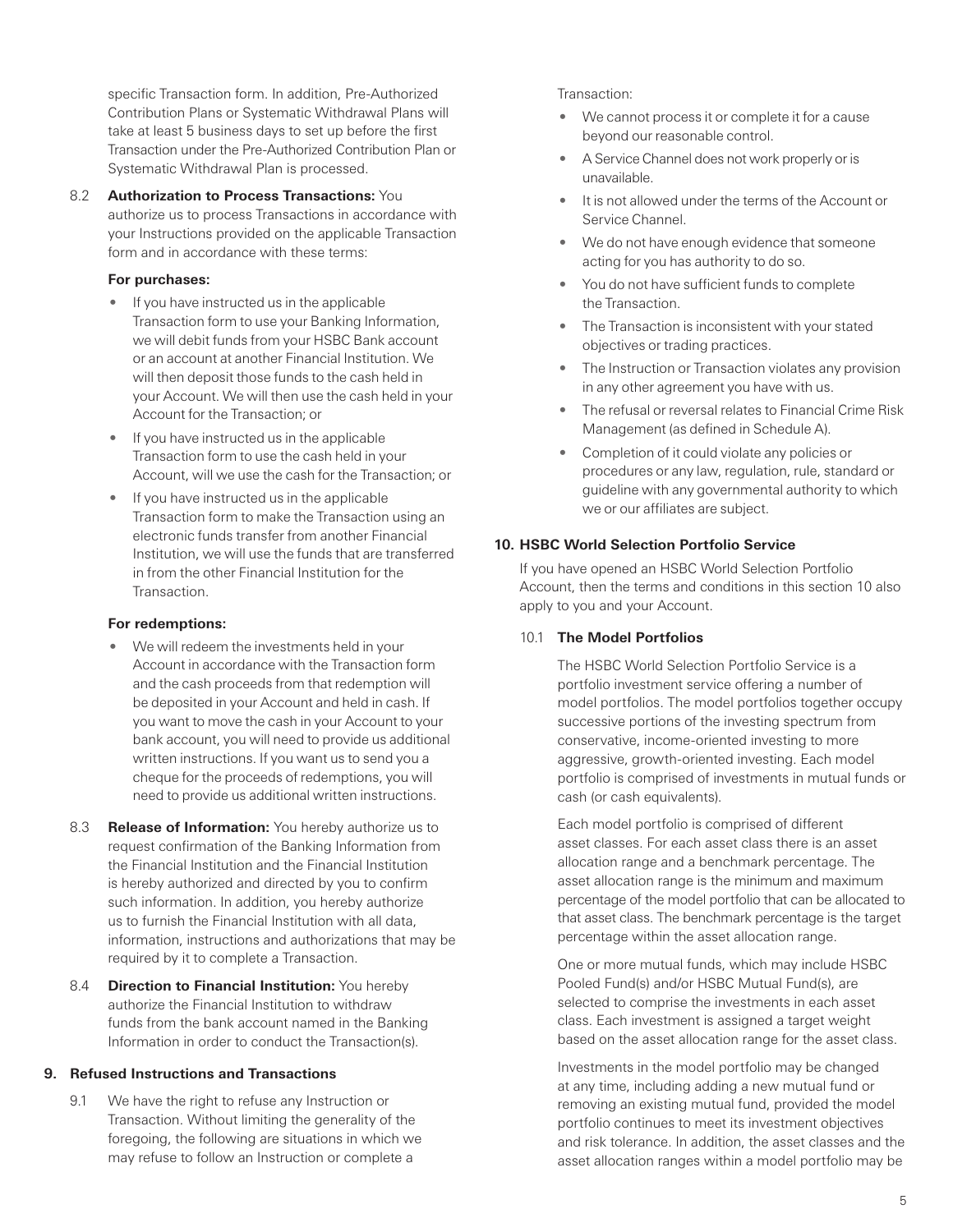changed provided you receive 60 days' advance written notice of the change.

The development and management of the model portfolios is further explained in the Portfolio Management section below.

#### 10.2 **Your Selected Model Portfolio**

After you consult with us, we recommend an appropriate model portfolio based on your financial circumstance, investment objectives, time horizon and risk tolerance.

We will provide you with a description of your selected model portfolio. You may change your selected model portfolio if you consider it necessary based on changes in your personal circumstances or financial situation. If you wish to change your selected model portfolio, you must meet with us and complete any documentation required by us. A change in your selected model portfolio requires our review and approval.

#### 10.3 **Rebalancing**

As part of the HSBC World Selection Portfolio Service, your Account will be periodically rebalanced through a series of purchase and redemption trades. Rebalancing will be carried out by HSBC Global Asset Management. For further details on the role of HSBC Global Asset Management, please refer to the Portfolio Management section below.

Rebalancing may take place for any of the following reasons:

- If the percentage weighting of at least one of the asset classes in a model portfolio exceeds or falls below the asset allocation range, trades will be carried out on behalf of all clients invested according to that model portfolio to bring the asset classes within the asset allocation range;
- If the percentage weighting of at least one mutual fund in a client's account exceeds or falls below its target weight range, trades will be carried out on behalf of that client's account to bring the mutual fund(s) in the client's account back to their target weight range;
- Upon review of the model portfolios, to make any changes to the model portfolios that HSBC Global Asset Management believes are advisable and are permissible and consistent with their stated objectives; or
- To take advantage of market conditions and trends.

At all times, rebalancing trades will be done in accordance with the model portfolio's investment objectives and risk tolerance. All rebalancing trades carried out in your Account will be reflected in your quarterly Account statement. You acknowledge that rebalancing trades may have tax consequences and you are solely responsible for any resulting taxes.

#### 10.4 **Portfolio Management**

We have entered into a portfolio management agreement with HSBC Global Asset Management under the terms of which HSBC Global Asset Management will provide the following discretionary investment management services, either directly or through third party service provider, for the HSBC World Selection Portfolio Service:

- Developing the model portfolios, which includes determining the asset classes, setting an asset allocation range and determining a benchmark percentage for each asset class;
- Selecting (including changing) the mutual funds to comprise the investments in each asset class and assigning a target weight for each investment;
- Changing the benchmark percentage for a model portfolio and, provided 60 days' advance written notice is given to each affected client, changing the model portfolio's asset classes or allocation ranges, including adding a new asset class or removing an existing asset class; and
- Carrying out the rebalancing activities described in the Rebalancing section above.

In return for the portfolio management services, we pay HSBC Global Asset Management a fee based on the value of assets held in HSBC World Selection Portfolio accounts.

## 10.5 **Fees**

You agree to pay us fees, including applicable taxes, (the "Fees") for the HSBC World Selection Portfolio service in accordance with the terms and conditions set out in the HSBC World Selection Portfolio Fee Schedule, as amended from time to time. Fees are based on your selected model portfolio and the market value of investments in your Account on the last day of the calendar quarter. By signing the Application you acknowledge that you have received, understand and agree to the Fee Schedule.

We may change the Fees at any time provided we give you advance notice as set out in the Fee Schedule.

If you owe us any outstanding Fees for the services we provided you under this Agreement, you authorize us, in our sole discretion, to sell, redeem or otherwise dispose of securities in your Account to pay the Fees.

#### 10.6 **Account Administration**

Minimum Balance: Unless otherwise agreed with us, you must invest and maintain a minimum balance of CAD\$50,000 value of investments in your Account. If your balance falls below the minimum, we may redeem your investments and close your Account. We may change the minimum balance at our discretion by providing you 30 days' advance notice of this change.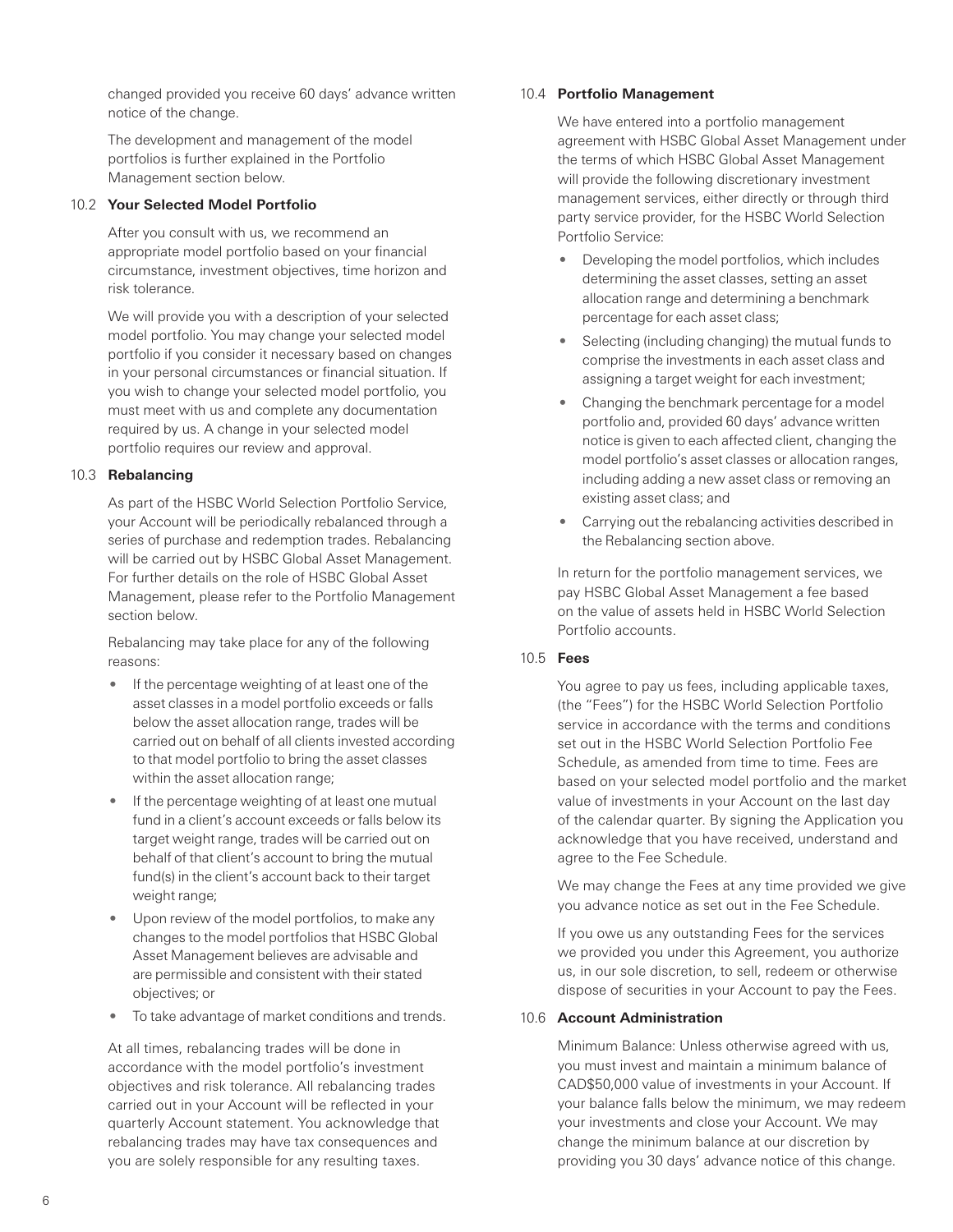<span id="page-10-0"></span>Contributions: Your initial contribution to your Account will only be accepted once the Application to open your Account has been approved by us. We will invest your contributions in accordance with your selected model portfolio.

Withdrawals: You may request withdrawals from your Account by contacting your MFA. Pursuant to your request, we will redeem investments from your Account in accordance with your selected model portfolio, as necessary, to fund the withdrawal.

Account Closure: If your Account is closed for any reason, subject to the terms of this Agreement, we will either redeem all the investments in your Account and deposit the net proceeds to your HSBC Bank account or bank account with another Financial Institution, or send you a cheque, or we may at our discretion choose to take a different action, in which case we will provide you advance notice.

#### 10.7 **Acknowledgement about the HSBC World Selection Portfolio Service**

You acknowledge, understand and agree to the following:

- If we agree to open an Account for you, we will provide you the HSBC World Selection Portfolio Service in accordance with the terms of the Agreement;
- You have received a copy of a document describing your selected model portfolio;
- You have received a copy of each of the Fund Facts for the mutual funds, including as applicable the HSBC Mutual Fund(s) and/or HSBC Pooled Fund(s), that may comprise your selected model portfolio at the time that you apply to open your Account;
- You have received the HSBC World Selection Portfolio Fee Schedule;
- Unless otherwise agreed to in writing with us, you must maintain a minimum balance of \$50,000 value of investments in your Account at all times;
- Your Account may hold mutual funds, including HSBC Mutual Funds and/or HSBC Pooled Funds. Your Account may also hold cash from time to time that you contributed for the purposes of making additional investments or as permitted under the terms of this Agreement;
- All contributions you make to your Account will be allocated among the investments that comprise your selected model portfolio based on decisions made solely by HSBC Global Asset Management, including the decision of when to make the additional investments;
- You authorize us to retain HSBC Global Asset Management to invest your monies in accordance with the terms of this Agreement and your selected model portfolio;
- As our client, you have a relationship only with us and not with HSBC Global Asset Management.

You do not have a direct relationship with HSBC Global Asset Management and participating in the HSBC World Selection Portfolio Service does not provide you with direct access to their investment management services;

- We, not HSBC Global Asset Management, are responsible for determining or confirming the suitability of your selected model portfolio;
- Provided we give you 60 days' advance written notice, HSBC Global Asset Management may, on our behalf and at its discretion, change the asset classes, including adding a new asset class or removing an existing asset class, and the asset allocation ranges within your selected model portfolio, provided such change is in accordance with your investment objectives and risk tolerance. If this occurs, and the change results in adding a new mutual fund that was not included in your selected model portfolio at the time you opened your Account, we will provide you with the applicable Fund Facts along with delivery of 60 days' advance written notice;
- Without giving you notice, HSBC Global Asset Management may, on our behalf and at its discretion, change the investments in your selected model portfolio, including adding a new mutual fund or removing an existing mutual fund, provided any change is in accordance with your investment objectives and risk tolerance. If this occurs, and the change results in adding a new mutual fund that was not included in your selected model portfolio when you opened your Account, we will provide you with the applicable Fund Facts concurrently with the delivery of your quarterly Account statement following such change;
- HSBC Global Asset Management provides the discretionary investment management services in connection with the periodic rebalancing of your Account and other changes to the investments held in your selected model portfolio and Account;
- You will receive a trade confirmation at the time of your initial investment, a subsequent contribution, a withdrawal and for any trades that relate to a change in your selected model portfolio. You will not receive trade confirmations for any redemption trades made to pay Fees or any rebalancing trades carried out in your Account at the time they are carried out by HSBC Global Asset Management; and
- You will receive quarterly statements which will include details of the investments held in your Account and any trades for the applicable period.

#### **11. Cash in your Account**

11.1 We may permit you to hold cash in your Account from time to time solely for the purpose of making payments related to investments held in your Account. This may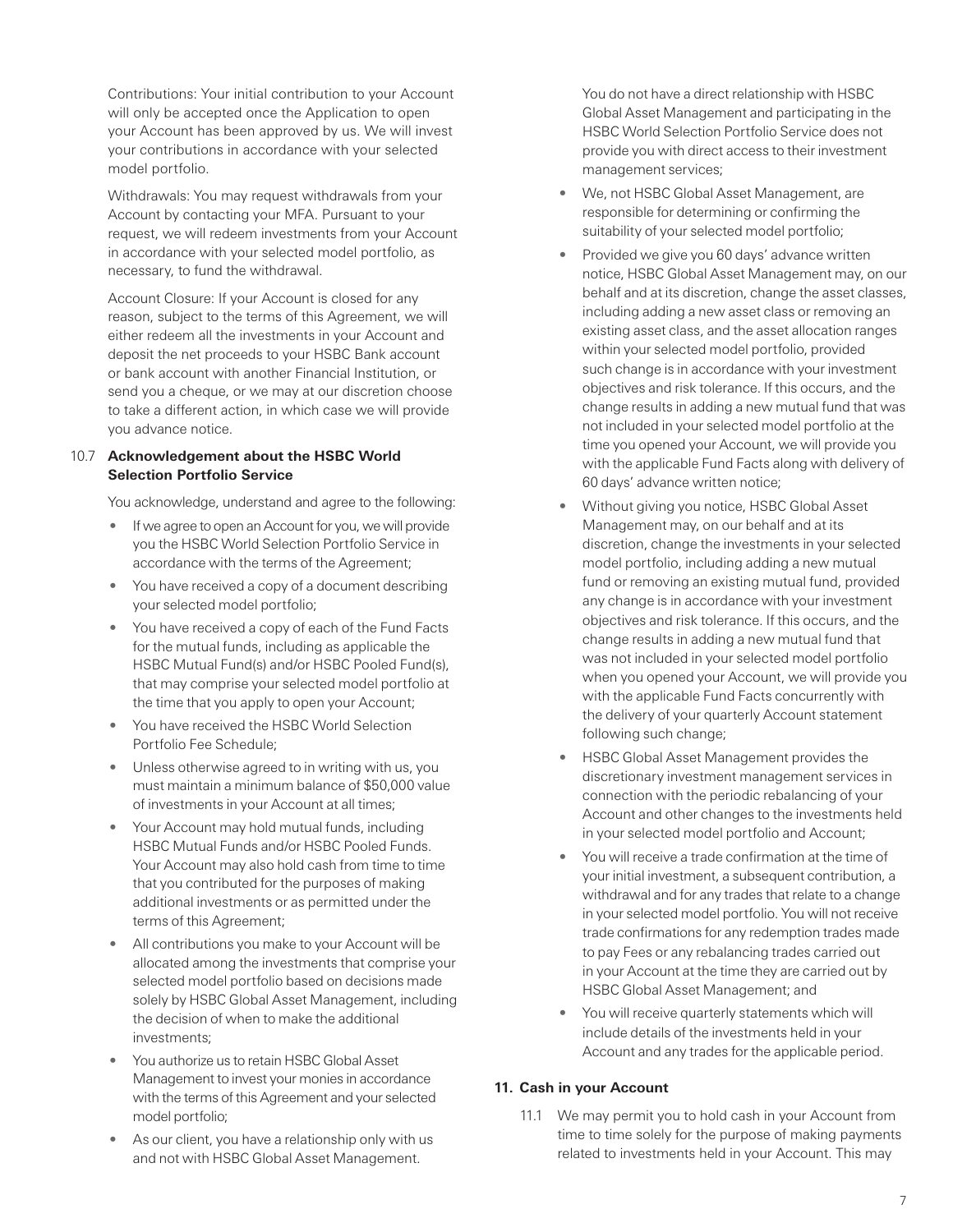<span id="page-11-0"></span>include payments in connection with i) the settlement of Transactions, ii) fees owing in relation to transactions or investments held in your Account, iii) fees owing in relation to the operation of your Account, or iv) for other purposes contemplated by this Agreement.

- 11.2 The decision to hold cash in your Account is your decision alone and in no circumstances will there be a requirement to hold cash in your Account, other than as contemplated by this Agreement. No interest will be paid on cash held in your Account. We permit you to hold cash in your Account only as a convenience to you. Cash held in your Account shall be held uninvested unless and until you instruct us to invest the funds and you agree that we shall have no obligation to seek or provide any return on uninvested cash in your Account. Your Account is not a deposit account.
- 11.3 We will not manage or advise on the cash that you contribute to your Account. Any cash that you contribute to your Account for any purpose does not form part of your investment portfolio and will not be considered as part of the portfolio's targeted asset mix.
- 11.4 No fees or other charges will be applied to the cash held in your Account.
- 11.5 Your Accounts are protected by the MFDA Investor Protection Corporation ("IPC") within specific limits.

Accounts in Quebec are generally not covered by the IPC. Please refer to the IPC Coverage Policy on the website at www.mfda.ca/ipc for a description of the nature and limits of coverage, or contact the IPC at 1-888-466-6332.

In addition, because the cash in your Account is held by us in a trust account with HSBC Bank Canada, the cash may be eligible for deposit insurance by the Canada Deposit Insurance Corporation (CDIC) up to certain dollar amounts. For more information on coverage, please refer to www.hsbc.ca/bank-with-us/cdicinformation.

Units of the HSBC Mutual Funds and/or HSBC Pooled Funds held in your Account are not insured by CDIC or any other government issuer or financial institution and are not guaranteed by HSBC Bank Canada or any member of the HSBC Group and may fluctuate in value.

#### **12. Distributions**

- 12.1 For HSBC World Selection Portfolio Account, all distributions earned by a mutual fund held in your Account are automatically reinvested in additional units. Cash distributions are not available.
- 12.2 For HSBC Investment Funds Account, all distributions earned by a mutual fund held in your Account are automatically reinvested in additional units of that mutual fund, unless you provide us written instructions (in a form acceptable to us) to receive cash distributions and your Account type permits cash distributions. If you

provide written instructions to receive cash distributions and your Account type permits cash distributions, the cash will be held in your Account for you to manage at your own discretion. The cash will not form part of the investments in your Account. For more details on cash in your Account, see the section above called Cash in your Account.

#### **13. Change or End the Services**

- 13.1 From time to time, we may change (including adding to or ending) Accounts, Services or Service Channels without telling you first. A change to a Service or Service Channel may include Instructions or Transactions permitted through a Service Channel, the procedures, hours of operation, Secret Code requirements or other attributes of the Service or Service Channel. If we make changes and have notified you as required by law or regulation, we will not be liable to you for Losses this causes you once the change is implemented. If the Service or Service Channel does not work properly or is unavailable, we are also not responsible or liable to you for Losses caused to you, unless elsewhere in the Agreement we say we are.
- 13.2 If we change or end a Service or Service Channel the terms of this Agreement will continue to apply.

#### **14. Changes to This Agreement**

- 14.1 Without telling you first, and from time to time, we may change this Agreement. Any change to this Agreement takes effect 30 days after the change is published on our website at [www.hsbc.ca](http://www.hsbc.ca) (the **Effective Date**). If you wish, you can get a copy of the revised Agreement at one of our HSBC Bank branches or on our website at www.hsbc.ca/hifcterms.
- 14.2 If we decide to tell you about a change to the Agreement, we may do so in one of these ways:

(a) displaying a sign at HSBC Bank branches; (b) sending you by mail or electronic message (including posting through Online Banking) a notice telling you about the changes; (c) sending you by mail or electronic message (including posting through Online Banking) a copy of the revised agreement; or (d) posting the changes on our website at www.hsbc.ca.

#### **15. Cancelling this Agreement, a Service or a Service Channel and survival of some parts of this Agreement**

15.1 If we withdraw Services or Service Channels, the terms of this Agreement will continue to apply.

If this Agreement is cancelled or terminated, the terms regarding termination of this Agreement, admissibility of records, abandoned or unclaimed property, amounts owing to us and our affiliates, expenses, responsibility and liability, indemnity, resolving complaints between us and Customer Information (as that term is defined in Schedule A) and the general terms in this Agreement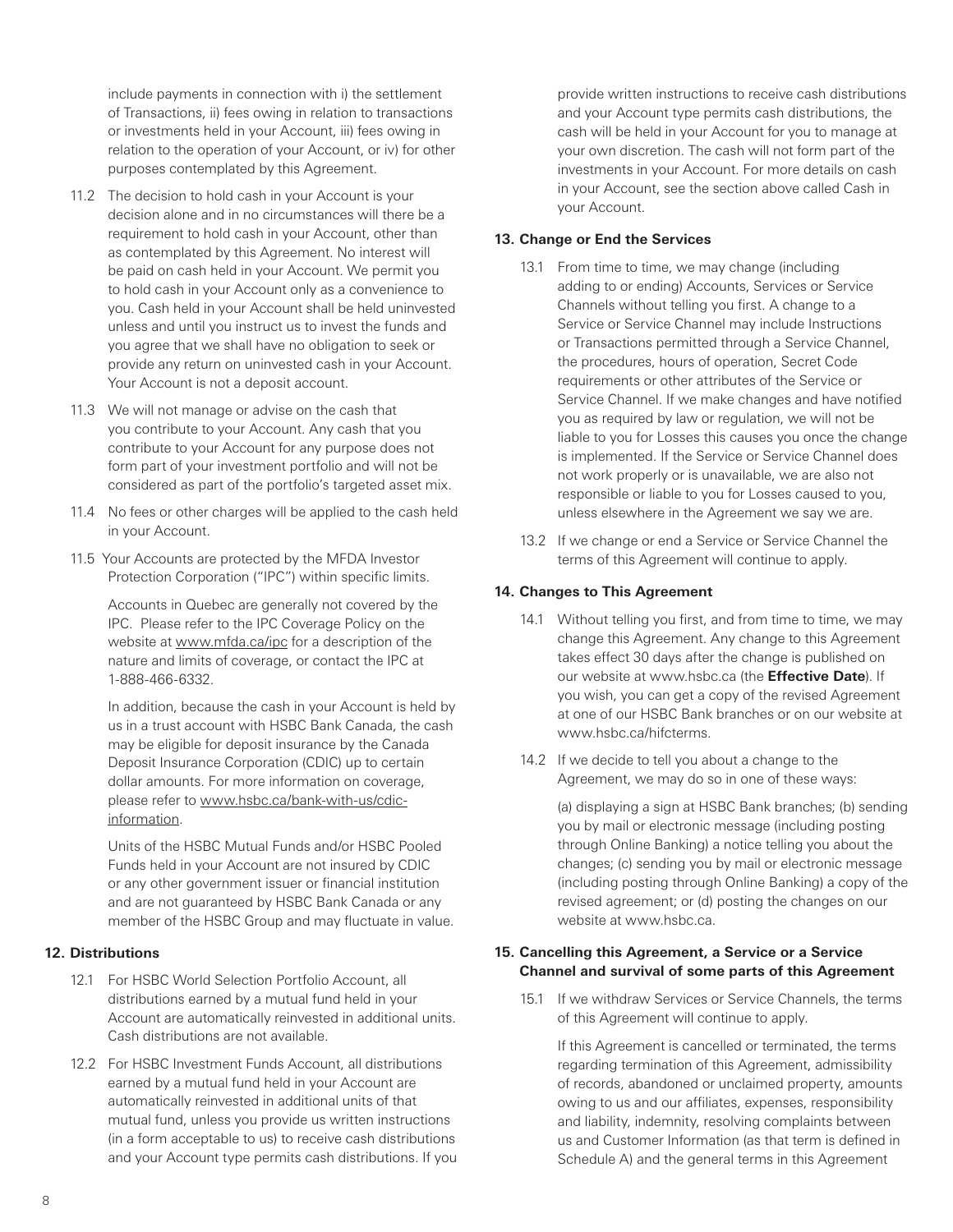<span id="page-12-0"></span>will survive and continue to apply. For example:

- We may still use the Personal Information (as that term is defined in Schedule A) you have given us.
- We may use our right of set-off for amounts you owe.
- You or us may use and rely on this Agreement to resolve a disagreement between us.

The cancellation or termination of this Agreement will not affect your liabilities or obligations incurred prior to cancellation or termination.

- 15.2 **Termination by us (HSBC Investment Funds (Canada) Inc.):** Without telling you first, we may terminate this Agreement or stop your right to use one or more Accounts, Services or Service Channels at any time if:
	- you are in breach or default of any of your representations, warranties, covenants or obligations under this Agreement or related to your Account or use of a Service Channel;
	- any of the information you provided to us related to this Agreement, your Account, the Services or your use of a Service Channel, is incorrect or inaccurate in any way;
	- there are no assets in your Account and there has been no activity in your Account for a period of 12 months; or
	- we are required by law or regulation.

In addition, we may terminate this Agreement or stop your right to use a Service or Service Channel at any time by providing you with written notice at least 30 days prior to the date the termination or withdrawal becomes effective.

We will not be responsible or liable to you for Losses that result from any termination of this Agreement or stopping of your right to use a Service or Service Channel, unless such Loss was caused by our gross negligence or intentional misconduct.

- 15.3 **Termination By You:** You can terminate this Agreement at any time by either (i) redeeming all of the assets in your Account and providing instructions to close your Account and terminate this Agreement or (ii) providing written notice to us at any HSBC Bank branch or in any other way we tell you is permitted by us telling us that you want to terminate this Agreement and close your Account (in which case termination will be effective only when we close your Account).
- 15.4 **Upon Termination of this Agreement:** Upon termination of this Agreement by us or you, unless otherwise expressly instructed by you, we may do any of the following with the investments in your Account at the time of termination as permitted by law:
	- Redeem all of the assets in your Account and deposit any proceeds from the redemptions in accordance with your Banking Information on record or mail a

cheque to your mailing address on record;

- Redeem all of the assets in your Account into cash and hold the cash in your Account until such time as you provide written Instructions regarding the transfer of the cash; or
- Take any other actions.

Upon termination, we will not be obligated to recommend or implement any action with regard to your Account, including the liquidation of your Account. However, we reserve the right to complete any Transactions open as of the termination date and to retain amounts in your Account sufficient for such purpose.

#### **16. Your agreement to keep copies of regulatory information sent electronically**

16.1 You must keep copies of the information we send to you electronically. We only keep this information and make it available to you according to our record retention policy.

#### **17. Abandoned or Unclaimed Property**

- 17.1 In some circumstances your Account and the assets held in your Account may be deemed to be unclaimed within the meaning of applicable legislation, or if there is no applicable legislation, under our policies, procedures or practices for unclaimed property. In such cases we may deal with your unclaimed property in accordance with those laws, policies, procedures and practices, which are subject to change. You agree that we may:
	- a) transfer unclaimed property to appropriate government agencies in the jurisdiction that governs the operation of your Account;
	- b) use and disclose your Personal Information (as that term is defined in Schedule A – Client Information Consent) and Account information to locate and communicate with you about unclaimed property, and generally to comply with applicable laws, our policies, procedures and practices for unclaimed property; and
	- c) disclose your Personal Information and Account information to third parties or government authorities for inclusion in publically searchable databases of unclaimed property or to locate you.
- 17.2 Unless expressly prohibited by applicable law, once we deem assets held in your Account to be unclaimed property, we may, in our discretion, convert any assets held in your Account into Canadian cash, including assets held in a foreign currency, and hold the proceeds or invest them in a pooled account established for abandoned or unclaimed property. Except as expressly required by applicable law, we shall have no obligation to keep your unclaimed property in any particular form or to invest it for a continuing return.
- 17.3 Unless otherwise required by applicable law, we will only treat your property as abandoned or unclaimed where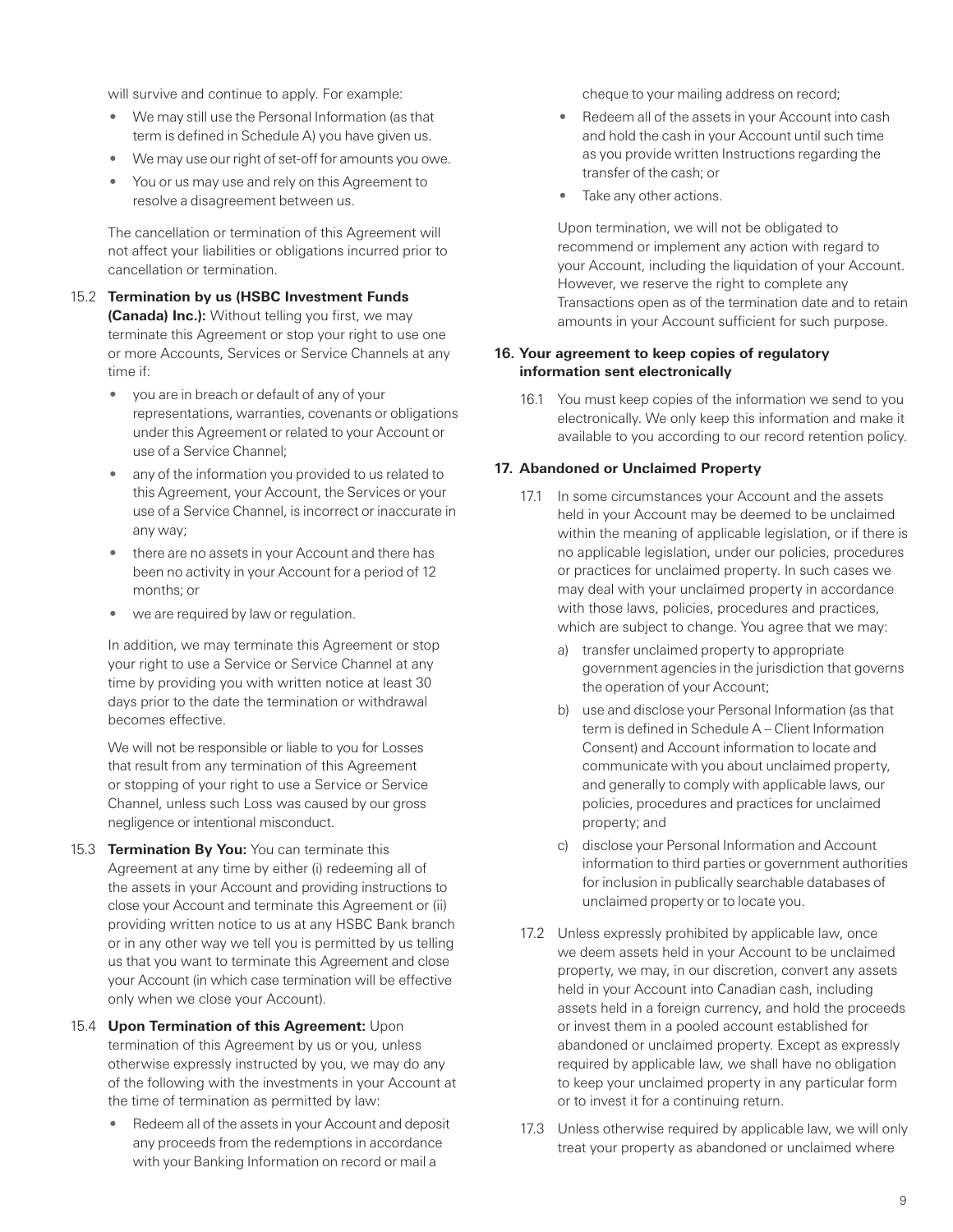<span id="page-13-0"></span>we reasonably believe it has become unclaimed or abandoned, including but not limited to where we send you communications that are returned undeliverable, we seek your instructions or ask you to take certain steps by a specified date and you do not do so, or we send a payment to you and it is not claimed or deposited.

- 17.4 You agree to pay any costs and fees we incur in dealing with your abandoned or unclaimed property, up to the maximum amount permitted by applicable law, if any.
- 17.5 If you wish to reclaim any unclaimed property and we still have it, we may impose certain requirements on you that need to be met to our satisfaction before we release the abandoned or unclaimed property to you (or your heirs, estate, successor) or any other person claiming to have ownership of the unclaimed property. These requirements may include, but are not limited to, providing documents that show you own the property, proving your identity and indemnifying us from responsibility when we release the property to you.

#### **18. Amounts Owing to HSBC**

- 18.1 Notwithstanding any other term or condition in this Agreement we may, subject to applicable law, in our sole discretion and without notice to you, set-off or compensate any amount which you owe to us or to any of our affiliates, including HSBC Bank, against any of the assets in the Account.
- 18.2 To the extent permitted by law, we or our affiliates can enforce our rights under this section by (a) withdrawing cash from your Account or redeeming the investments in the Account to pay a debt or liability with us or any of our affiliates, (b) using any cash in the Account to buy currency to pay a debt or liability for an account with us or any of our affiliates that is in a different currency, or (c) both.
- 18.3 For joint Accounts, each of you agrees that the full amount in the Account can be applied to the payment of any indebtedness or liability owed to us or any of our affiliates by any one of you. This applies even if the other joint Account holder is not responsible for amounts owed and even if they contributed to the amount in the Account.

#### **19. Security and confidentiality of Secret Codes**

- 19.1 Only you will use your Secret Codes. No one else may use them.
- 19.2 You will:
	- Take reasonable care to keep your Secret Codes confidential and secret, and to prevent anyone else from using them. You must not reveal your Secret Code to anyone;
	- Not use a Secret Code that is easy to guess, such as a Secret Code based on the number on your HSBC Bank debit card or the name, birthdate, telephone number, or address of yourself or a close relative;
- Memorize all Secret Codes; and
- Keep any record of your Secret Codes separate from other Account information or information related to another Account with one of our affiliates, including HSBC Bank, so no one will be able to find or steal them.
- 19.3 When you enter your Secret Code into an electronic device, you will take reasonable precautions to prevent another person from seeing your Secret Code. If your internet browser application permits a user to electronically store user names and passwords for easy future access to a website, you agree not to use that functionality to store your Secret Code.
- 19.4 We may at any time, without giving notice to you, cancel or suspend your Secret Code, or require you to change your Secret Code.
- 19.5 At our discretion, we may change any requirements relating to a Secret Code including, but not limited to, requiring one or more Secret Codes to (a) access or use any Service Channel; or (b) confirm a Transaction or Instruction provided by you through a Service Channel.
- 19.6 If you know or suspect that anyone knows your Secret Codes then as soon as possible you will:
	- Change your Secret Codes;
	- Contact any HSBC Bank branch;
	- Phone the numbers we gave you. The current telephone number is: 1-877-621-8811

Until you give that notice to us and we actually receive and process it, you will be fully responsible and liable for all authorized and unauthorized use of your Secret Code.

19.7 Once you have initiated a session through HSBC Wealth Compass, Online Banking or any other Service Channel that requires the use of a Secret Code, you will not, under any circumstances, leave the personal computer or other device you are using until you have terminated that session and signed off from the Service Channel. At the end of any session, you must sign off of the Service Channel. You will implement any and all security measures available through the operating systems and internet browser applications you use to access an electronic Service Channel, including clearing the browser application's cache and closing the browser application after each session.

#### **20. Limitation of Liability and Responsibility for Losses**

20.1 **Limitation of Liability:** We will not be responsible and you release us from all Losses related to this Agreement, an Account, Service or Service Channel unless the Loss was caused only by our gross negligence or intentional misconduct. In no circumstances will we be responsible for Losses that are indirect, consequential, special, aggravated, punitive, or exemplary, regardless of the basis for the claim. In addition, in no circumstances will we be responsible for Losses related to (i) fraud or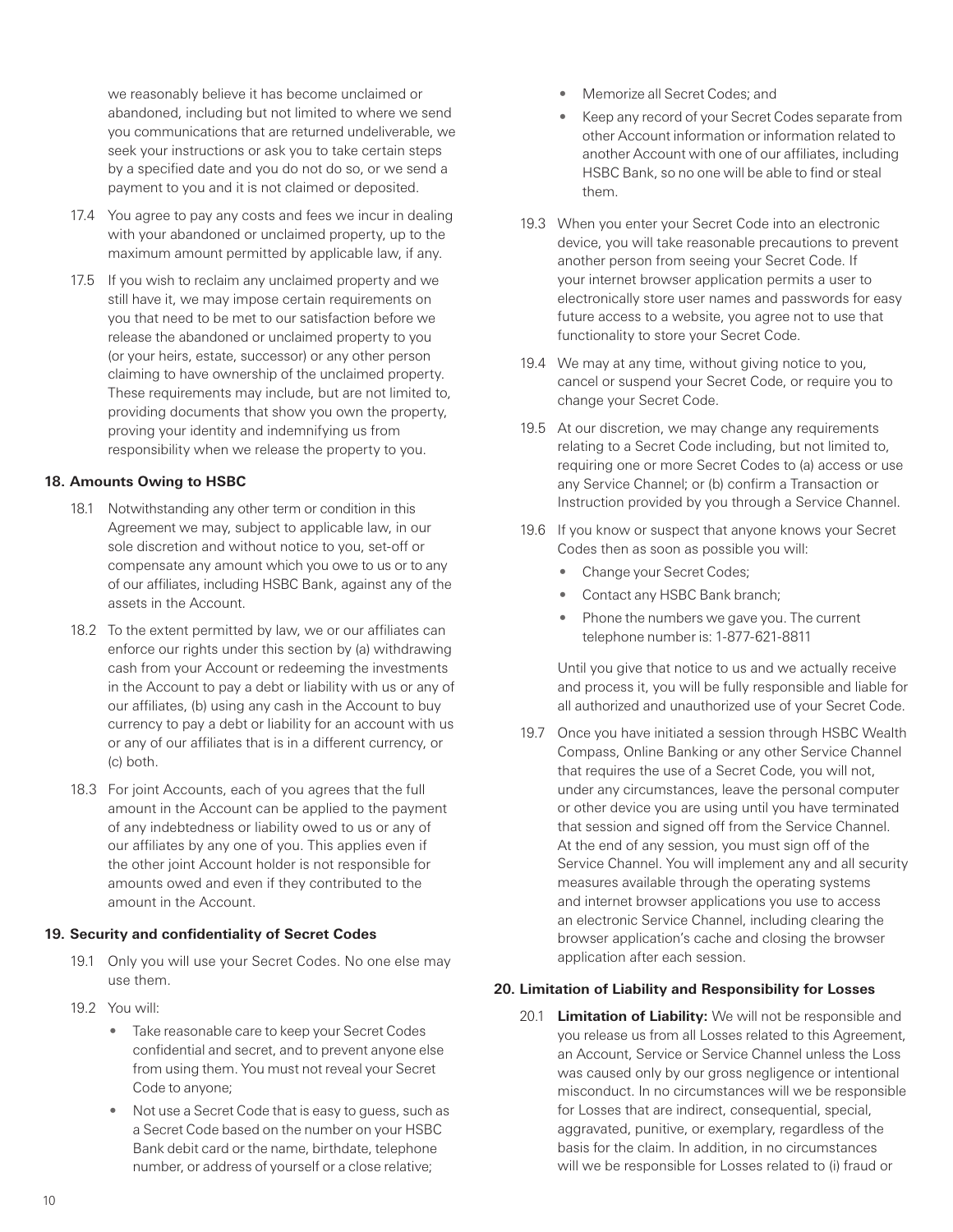<span id="page-14-0"></span>unauthorized activity by you, (ii) your failure to follow these Terms and Conditions, (iii) system malfunction or interruption or (iv) improper, inaccurate or incomplete Instructions you give to us.

20.2 **Responsibility for events beyond our reasonable control:** We are not responsible or liable for any delays or failures to meet our obligations under this Agreement if the delay or failure results from an act of God, strike, lockout or labour disruption, war, riot, civil commotion, fire, flood, loss of power, computer hardware or software malfunction, or other event beyond our reasonable control.

#### **21. Policy on Death or Incapacity**

21.1 Subject to the provisions in this Agreement governing joint Accounts, you acknowledge that upon our receipt of notice of your death or mental incapacity (in a form acceptable to us), we will not accept Instructions from any person who claims to be your legal representative until we are provided with all documentation and assurances we may deem necessary to follow their instructions. These may include, in the case of your death, a grant of probate, grant of administration or notarial will, and in the case of your mental incapacity, an originally signed or certified copy of your enduring power of attorney or an order of a Canadian court.

#### **22. No Guarantee**

22.1 Unless we specifically inform you in writing, any holdings in your Account, including but not limited to units of the HSBC Mutual Funds or HSBC Pooled Funds, are not insured by a government deposit insurer, are not guaranteed by HSBC Bank or any other Financial Institution and may fluctuate in value.

#### **23. Expenses**

23.1 In addition to any fees or expenses related to your Account and the investments held in your Account, you must indemnify us for any expenses we may incur if we have to respond to or comply with court processes, court orders, government requirements, demands, order or instructions that relate to you or your Account. These expenses might include looking for and giving the courts or government agencies documents they are entitled to obtain. You authorize us to charge these expenses to you or your Account.

#### **24. General Terms**

24.1 **Assignment:** Notwithstanding any other provision in this Agreement and upon written notice to you, we may assign any of our rights, responsibilities and obligations under this Agreement (in whole or in part) to any affiliate without your prior consent.

#### 24.2 **Notices:**

a) **Notices you send to us:** If you are required to give us any notice under this Agreement or any

other agreement we have related to your Account, you must give us notice in writing at an HSBC Bank branch. We may require certain information and/ or your signature on the notice. The notice will be deemed to have been received by us on the date it is actually received by us in a form acceptable by us.

- b) **Notices we sent to you:** We may send you notices and all other documents required under this Agreement electronically, in person or by any method we choose, unless we are required by law to communicate with you in a certain way. We may consider you to have received the notice on the earliest of:
	- the time the notice is actually received by you;
	- the time the notice is posted through Online Banking;
	- the time the notice is deemed to be received by you in law; or
	- 5 days after sending the notice to you.
- 24.3 **Severance:** If some or all of the terms in this Agreement become illegal, invalid, or unenforceable in any way under the law of any jurisdiction, that does not affect the legality, validity or enforceability of the rest of the Agreement in that jurisdiction.
- 24.4 **No Waiver:** We may exercise some, all or none of our rights including remedies or powers, under this Agreement or our rights under the law or in equity. If we choose not to exercise some or all of our rights right now, we are not giving up those rights. We may still exercise those rights later.
- 24.5 **Language:** The language version of this Agreement (either French or English) customarily used by us in our communications with you shall prevail with respect to the interpretation of the terms of this Agreement. We and you have expressly requested that this Agreement and all related documents, including notices, be drawn up in the English language. Nous et vous avons expressément demandé que la présente convention et tous les documents y afférent, y compris tous les avis, soient rédigés en anglais.

#### 24.6 **Governing Law**

- a) If your Account is held only by you: This Agreement is governed by the laws of the Canadian province in which you reside and by applicable Canadian laws. If you do not reside in a Canadian province, the laws of British Columbia shall apply.
- b) If your Account is a joint account: If you live in the same Canadian province, this Agreement is governed by the laws of the Canadian province in which you reside and by applicable Canadian laws. If you live in different Canadian provinces or one or more of you do not reside in a Canadian province, the laws of British Columbia.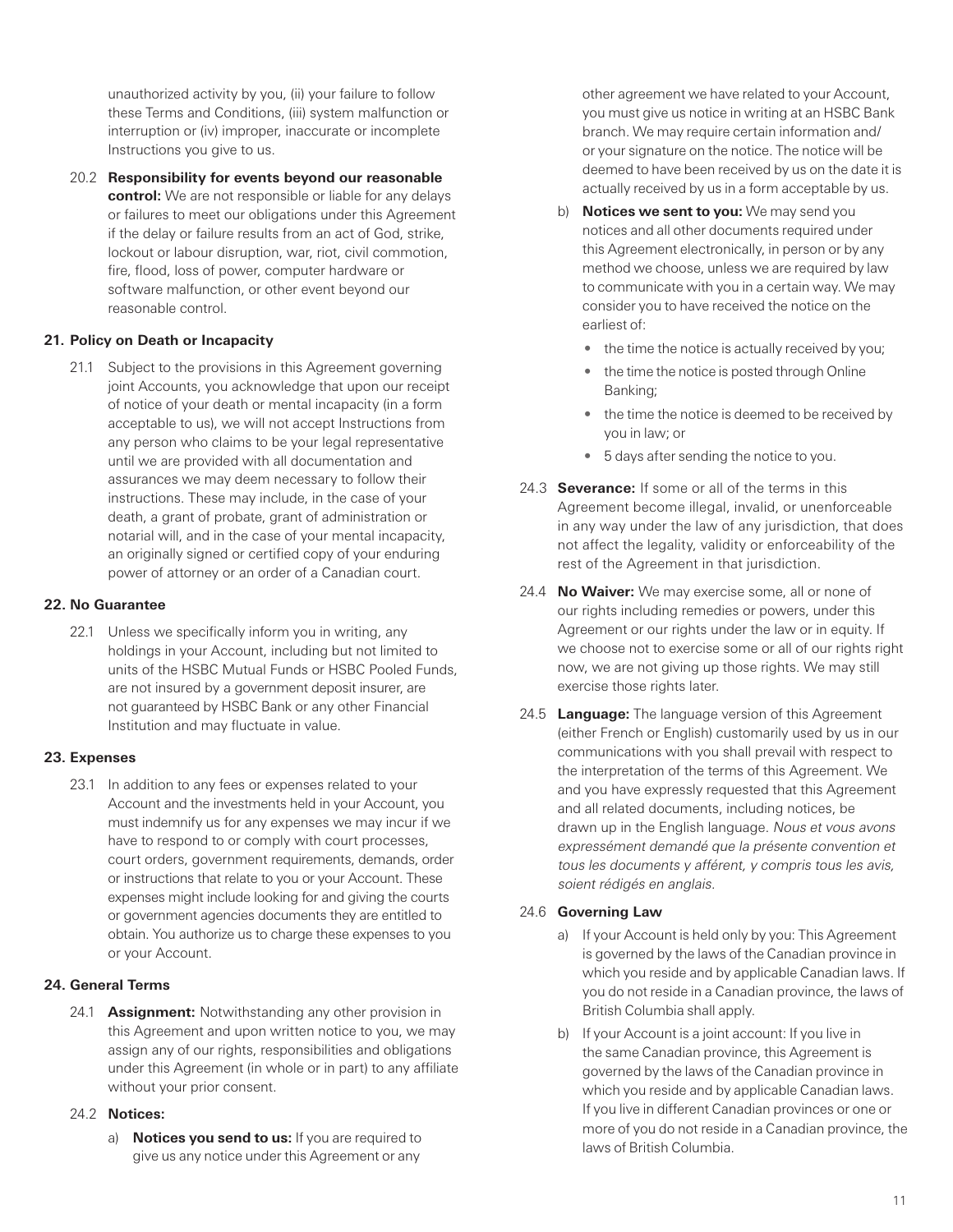- <span id="page-15-0"></span>c) For the purpose of this Agreement, we consider you to reside at your most recent address appearing on our records.
- d) You agree to submit to the exclusive jurisdiction of the courts of the province whose laws govern this Agreement and all courts competent to hear appeals from those courts.
- 24.7 For all Accounts, this Agreement is binding upon the parties and their respective heirs, executors, administrators, representatives, successors, agents and permitted assigns.

#### **25. Other agreements**

This Agreement is in addition to other agreements you have with us (now or in the future) for your Account or Service Channels. If there is a conflict between this Agreement and your other agreements with us, this Agreement govern the part that is inconsistent, unless the other agreement expressly states otherwise.

#### **26. Schedules**

#### **Schedule A – Client Information Consent**

You consent to the collection, use and disclosure of Client Information as set out in the attached Schedule A.

#### **Schedule B – Disclosure Regarding Leveraging**

We are required to provide you information on borrowing money to buy investments – leveraging. The information is set out in the attached Schedule B.

## **Schedule C – Conflicts of Interest Disclosure**

In the course of providing services to you, there will be situations where a conflict will arise between our interests and yours. We believe it is important that you are fully informed regarding these conflicts. Canadian securities law also require us to take reasonable steps to identify and respond to existing and potential material conflicts of interest and, in certain circumstances, provide you with certain information regarding these conflicts and obtain your prior consent before we engage in certain types of transactions. Information regarding certain conflicts of interest that may arise in connection with the services we provide you is contained in the Conflicts of Interest Disclosure set out in the attached Schedule C. You can obtain an updated copy of this Conflicts of Interest Disclosure at any time by visiting our website at www.hsbc.ca.

#### **Schedule D – Information for Non-Resident Accountholders**

If you are or become a non-resident of Canada you will be subject to the terms of the attached Schedule D.

#### **Schedule E – Additional Information About Your Relationship with Us**

We want you to be fully informed about matters that are important to your relationship with us. Canadian securities laws also require us to provide you with certain information about our relationship. The information in the attached Schedule E contains additional information regarding your relationship with us and supplements the information set out elsewhere in this Agreement. This information is important and we encourage you to review it carefully.

#### **Schedule F – Resolving Customer Complaints**

We take complaints seriously. For information on what to do if you have a complaint, please read the attached Schedule F.

#### **Schedule G – Client Complaint Information Form**

Customers of a mutual fund dealer who are not satisfied with a financial product or service have a right to make a complaint and to seek resolution of the problem. For information on what steps you can take, please read the attached Schedule G.

## **Schedule A – Client Information Consent**

Additional terms used in this Schedule are defined below.

## **Definitions**

"**Authorities**" include judicial, administrative, public, or regulatory bodies, as well as governments, Tax Authorities, securities or futures exchanges, courts, and central banks or law enforcement bodies with jurisdiction over any part of the HSBC Group. They also include agents of any of these bodies.

"**Client Information**" means your Personal Information, confidential information, and Tax Information or that of a Connected Person.

"**Compliance Obligations**" means the HSBC Group's obligations to comply with:

- a) Laws or international guidance
- b) internal policies or procedures
- c) demands from Authorities
- d) Laws requiring us to verify our customers' identities

"**Connected Person**" means a person or entity (other than you) whose information (including Personal Information or Tax Information) we have in connection with providing you services. A "**Connected Person**" may include a guarantor, a director, or officer of a company; partners or members of a partnership; a "substantial owner," "controlling person," or beneficial owner; trustee, settler or protector of a trust; account holder of a designated account; a payee of a designated payment; or other persons or entities with whom you have a relationship relevant to your relationship with the HSBC Group. A Connected Person also includes your representative, agent, or nominee.

"**Controlling Person**" means an individual who exercises control over an entity. For a trust, this is the settlor, the trustees, the protector, the beneficiaries or class of beneficiaries and anybody else who exercises ultimate effective control over the trust. For entities other than a trust, these are persons in similar positions of control.

"**Financial Crime**" means money laundering, terrorist financing, bribery, corruption, tax evasion, fraud, and evasion of economic or trade sanctions. It also includes acts or attempts to circumvent or violate Laws relating to these matters.

"**HSBC Group**" means HSBC Holdings plc, its affiliates, subsidiaries, associated entities, and their branches and offices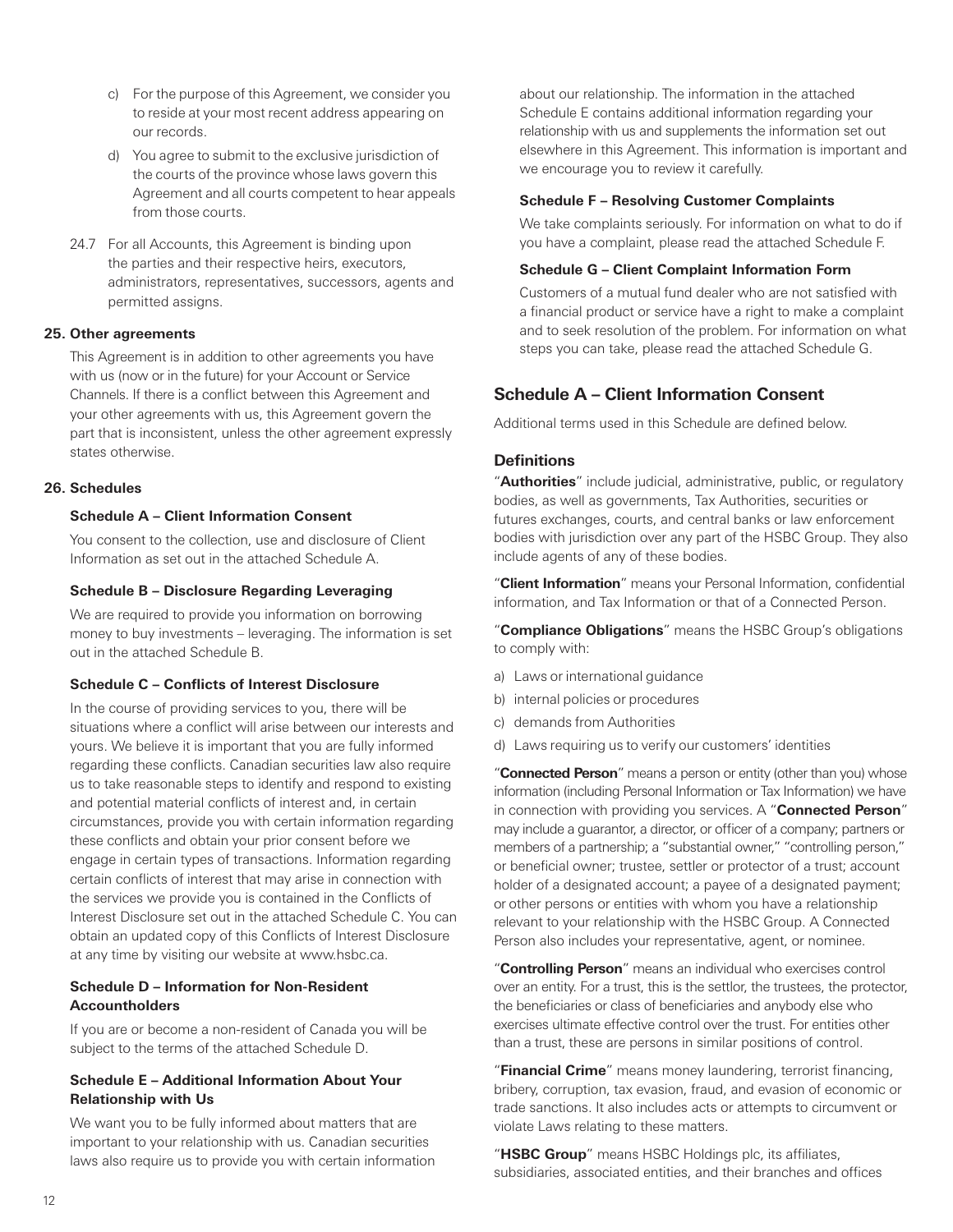(together or individually). "**Member of the HSBC Group**" has the same meaning.

"**Laws**" includes local or foreign laws, regulations, judgments or court orders, voluntary codes, sanctions regimes, agreements between any member of the HSBC Group and an Authority, or agreements or treaties between Authorities that apply to HSBC or a member of the HSBC Group.

"**Personal Information**" means information about an identifiable individual (including relevant information about you, your transactions, your use of our products and services, and your relationships with the HSBC Group).

"**Substantial owners**" means individuals entitled to more than 10% of profits from an entity or with a direct or indirect interest of more than 10% in an entity.

"**Tax Authorities**" means domestic or foreign tax, revenue, or monetary authorities (for example, the Canada Revenue Agency).

"**Tax Certification Forms**" means forms or documentation a Tax Authority or HSBC Group may issue or require to confirm your tax status or the tax status of a Connected Person.

"**Tax Information**" means information about your tax status and the tax status of any owner, "Controlling Person," "substantial owner" or beneficial owner and includes Tax Certification Forms.

Reference to the singular includes the plural (and vice versa).

**1. Collecting, using, processing, transferring and** 

**disclosing client information:** Clauses 1–4 explain how we collect, use, process, transfer and disclose your information and that of Connected Persons. By using the Services, you agree that we and members of the HSBC Group can collect, use, process, transfer and disclose Client Information according to these clauses.

- 1.1 **Collecting:** We and other members of the HSBC Group may collect, use, process, transfer and disclose **Client Information**. We or someone on behalf of the HSBC Group may request Client Information, and we may collect it:
	- From you
	- From a person acting on your behalf
	- From other sources (including from publically available information)

This information may be generated or combined with other information available to us or other members of the HSBC Group.

- 1.2 **Purposes for Collecting, Using, Processing, Transferring and Disclosing:** We or other members of HSBC Group will collect, use, process, transfer, and disclose Client Information for the following **Purposes**:
	- a) Providing you with Services and to approve, manage, administer, or effect transactions you request or authorise
	- b) Meeting Compliance Obligations
- c) Conducting Financial Crime Risk Management Activity
- d) Collecting amounts due from you
- e) Conducting credit checks and obtaining or giving credit references, if applicable
- f) Enforcing or defending our rights or those of a member of the HSBC Group
- g) For our internal operations or those of the HSBC Group (including credit and risk management, system or product development and market research, insurance, audit, administration, security, statistical, and processing, transfer and storage of records)
- h) Maintaining our relationship with you (including with your optional consent, marketing or promotion)
- i) Honouring your privacy choices

#### (the "**Purposes**")

- 1.3 **Sharing:** By using the Services, you agree we may transfer and disclose Client Information to the recipients below and they may also collect, use, process, transfer, and disclose Client Information, as necessary and appropriate for the Purposes:
	- a) Members of the HSBC Group, including but not limited to HSBC Bank and HSBC Global Asset Management
	- b) Sub-contractors, agents, service providers, or associates of the HSBC Group (including their employees, directors, and officers)
	- c) Authorities
	- d) Someone acting on your behalf, payment recipients, beneficiaries, account nominees, intermediaries, correspondent and agent banks, clearing houses, clearing or settlement systems, market counterparties, upstream withholding agents, swap or trade repositories, stock exchanges, or companies in which you have an interest in securities, as long as we hold these securities for you
	- e) Parties to a transaction acquiring interest in, or assuming risk in, or in connection with, the Services
	- f) Financial institutions, credit agencies, or credit bureaus to obtain or give credit reports and/or credit references
	- g) Third party fund managers who provide you with asset management services
	- h) A broker we introduce or refer you to
	- i) Insurers, where permitted by law
	- j) Canadian government registries and Canadian financial industry databases (which may share information with others)

wherever they are located, including in jurisdictions with less strict data protection laws than those in the jurisdiction where we supply you the Services.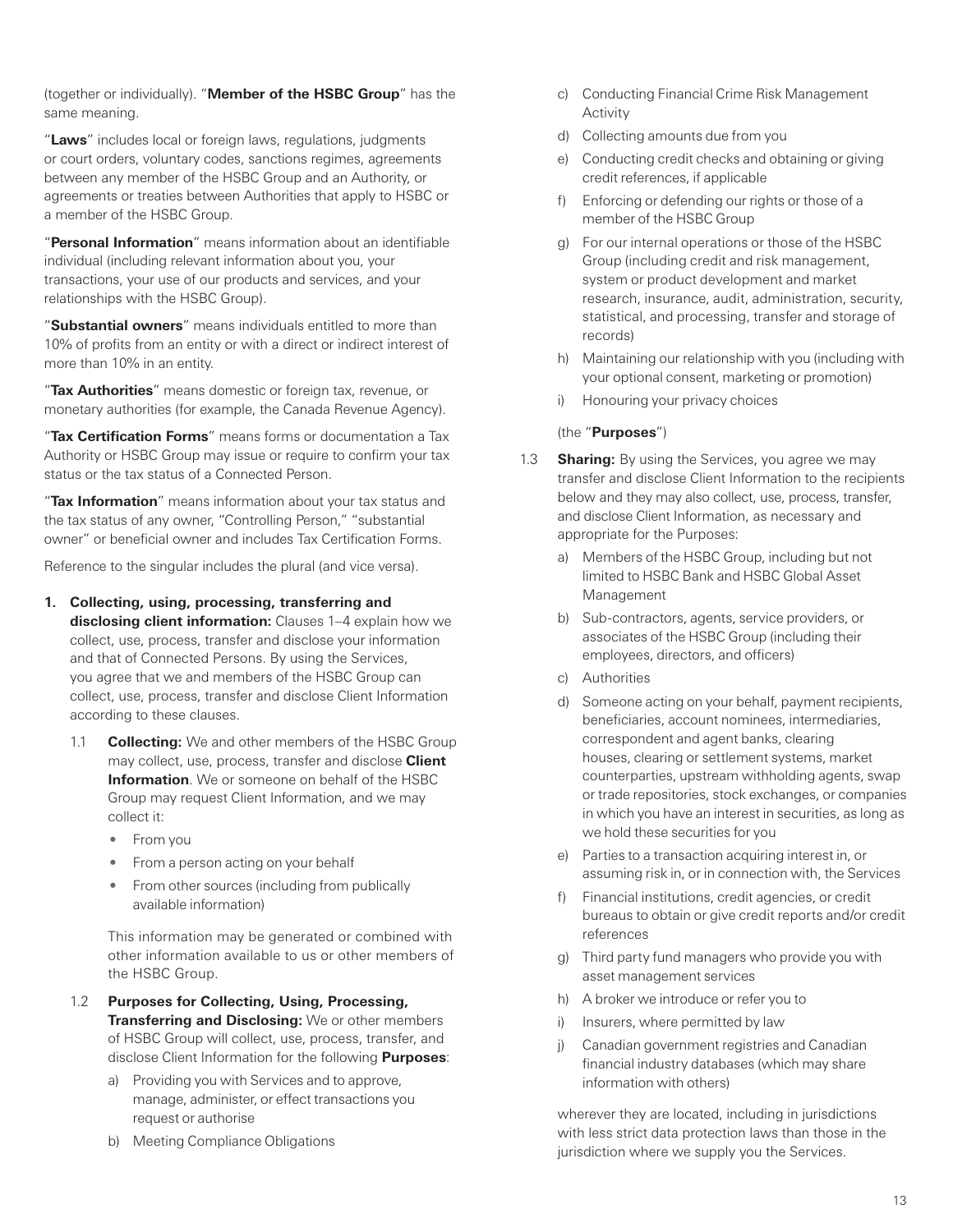- 1.4 **Your obligations:** You agree to inform us promptly and in any event, within 30 days in writing if Client Information you gave to us or a member of the HSBC Group changes. You also agree to respond promptly to our or HSBC Group's requests to you.
- 1.5 Before you give us information (including Personal Information or Tax Information) about a Connected Person, you must:
	- Tell the Connected Person that you are giving us (or a member of HSBC Group) their information
	- Ensure the Connected Person agrees that we (or a member of HSBC Group) can collect, use, process, disclose, and transfer their information as set out in these Terms
	- Tell the Connected Person that they may have rights to access and correct their Personal Information

You must ensure this has all been done, even if someone else gives us the Connected Person's information on your behalf.

- 1.6 If any of these things occur:
	- You fail to promptly give Client Information we reasonably request
	- You withhold or withdraw consent we need to collect, use, process, transfer, or disclose Client Information for the Purposes (except for marketing and promoting)
	- The HSBC Group has suspicions about Financial Crime or an associated risk

We may take any of these actions:

- a) Be unable to provide Services, including new Services, to you and we reserve the right to terminate our relationship with you
- b) Take actions to meet Compliance Obligations
- c) Block, transfer, or close your accounts where local Laws permit it.

In addition, if you fail to promptly give your, or a Connected Person's, Tax Information to us when we ask for it, we may make decisions about your tax status, including whether you are reportable to a Tax Authority. This may require that we withhold and pay amounts legally required by a Tax Authority.

#### **2. Data protection**

2.1 In accordance with data protection legislation, all members of the HSBC Group, their staff, and third parties to whom information is transferred by HSBC, whether located in Canada or another country, will be required to protect Client Information by a strict code of secrecy and security. Where Client Information is transferred to another country, you understand that it may be accessed by Authorities in that country in accordance with applicable Laws.

#### **3. Financial Crime Risk Management Activity**

- 3.1 We, and members of the HSBC Group, are required to meet Compliance Obligations relating to detecting. investigating and preventing Financial Crime ("**Financial Crime Risk Management Activity**"). We and members of the HSBC Group may take action to meet these Compliance Obligations, including:
	- a) Screening, intercepting, and investigating instructions, communications, drawdown requests, applications for Services, or payments sent to, by you, or on your behalf
	- b) Investigating who sent, received, or was intended to receive funds
	- c) Combining Client Information with related information that HSBC Group has
	- d) Making enquiries about a person or entity's status or identity, including whether they are subject to sanctions
	- e) Any combination of a) to d)
- 3.2 In rare cases, our Financial Crime Risk Management Activity may lead us to delay, block, or refuse to:
	- Make (or clear) a payment
	- Process your instructions or application for Services
	- Provide all or part of the Services

As far as the law permits, neither we nor any other member of HSBC Group will be liable to you or a third party for your or their loss (however it arose) caused or partially caused by our Financial Crime Risk Management Activity.

**4. Tax compliance:** You are solely responsible for understanding and complying with your tax obligations related to using our accounts and Services in any jurisdiction. This includes paying taxes, filing tax returns, and filing other documents related to paying taxes.

Each Connected Person acting as a Connected Person (not in their own capacity) also acknowledges this themselves.

Please note: Certain countries may have tax legislation with extra-territorial effect regardless of your or Connected Person's place of domicile, residence, citizenship, or incorporation.

Neither we nor any member of the HSBC Group:

- Provide tax advice
- Have responsibility for your tax obligations in any jurisdiction, even if they relate to opening and using accounts and Services we or members of the HSBC Group provide

We advise you to seek independent legal and tax advice.

#### **5. Miscellaneous**

5.1 If there is a conflict or inconsistency between these Terms in this Schedule and the terms in other services, products, business relationships, accounts, or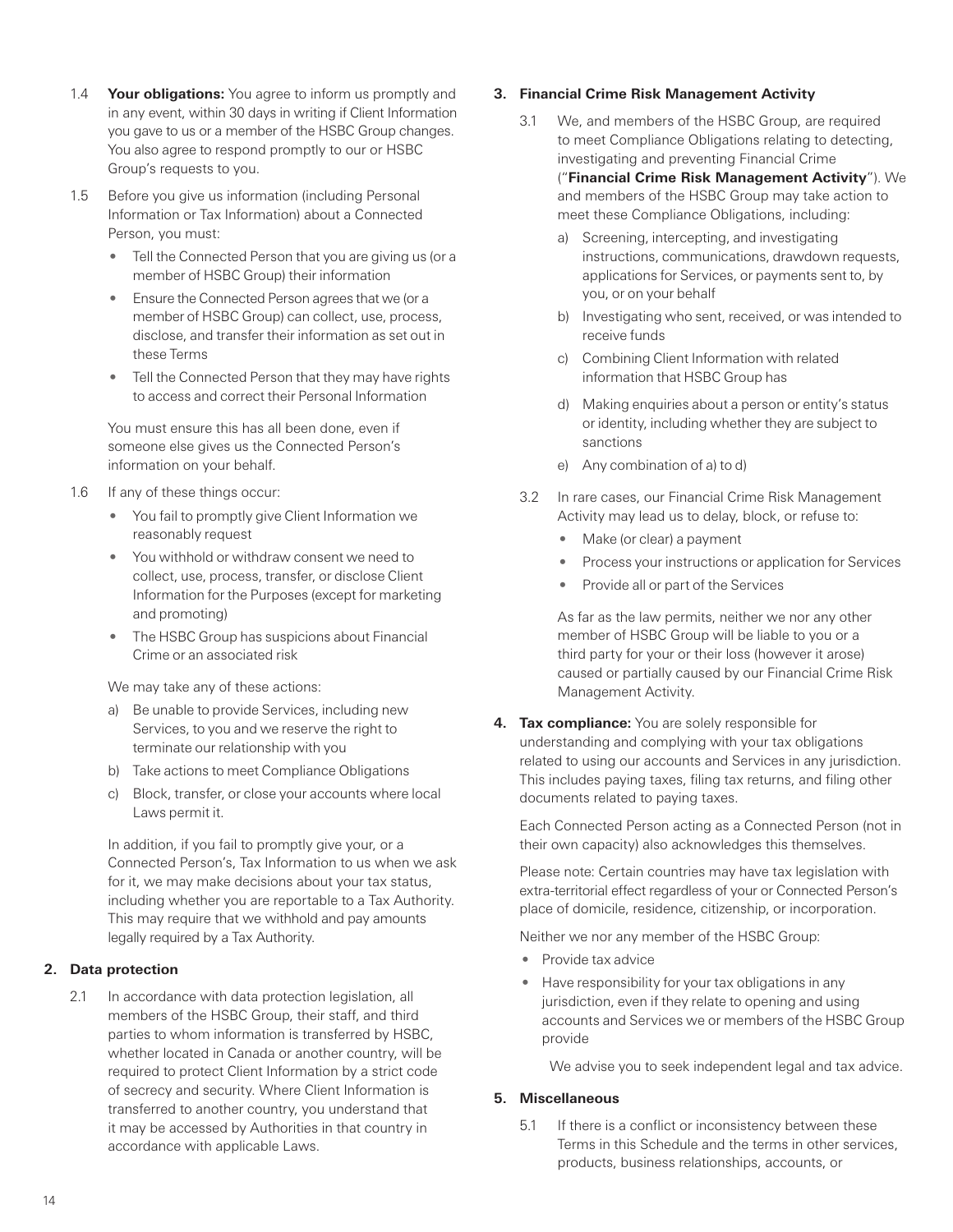<span id="page-18-0"></span>agreements between you and us, these Terms prevail. If you gave us consents, authorisations, or waivers or permissions we asked for related to Client Information, they continue to apply in full force and effect, as relevant local laws allow.

- 5.2 If some or all of these Terms in this Schedule become illegal, invalid, or unenforceable in any way under the law of any jurisdiction, that does not affect the legality, validity, or enforceability of the rest of these Terms in that jurisdiction.
- 5.3 **Survival on termination:** These Terms in this Schedule continue to apply even if:
	- The Agreement is terminated
	- We or a member of the HSBC Group, stop providing Services to you
	- An account is closed
- **6. Self-Regulatory Organizations:** For regulatory purposes, you consent to us disclosing your Personal Information to applicable regulators and self-regulatory organizations including, the Investment Industry Regulatory Organization of Canada, the Mutual Fund Dealers Association of Canada, Bourse de Montreal Inc., and the Canadian Investor Protection Fund, as applicable (collectively, "**SROs**"). SROs collect, use or disclose such personal information for regulatory purposes including surveillance of trading-related activity, regulatory reviews and audits, investigations of potential regulatory and statutory violations, regulatory databases, enforcement or disciplinary proceedings, reporting to securities regulators and information-sharing with securities regulatory authorities, regulated marketplaces, other SROs and law enforcement agencies in any jurisdiction in connection with any of the above. You may refuse this consent; however, you recognize that we have the right to cancel or withhold products or services upon your refusal, if required to do so by the SRO.
- **7. Optional Consent for Personal Clients:** We may also (a) collect and use your Personal Information and, where permitted by law, share it within the HSBC Group, to identify and inform you of products and services provided by the HSBC Group that may be of interest to you; and (b) collect and use your Personal Information to promote the products and services of select third parties that may be of interest to you. You may at any time refuse or withdraw your consent to (a) or (b) by: contacting HSBC at 1-888-310-4722 or visiting an HSBC Bank branch. You understand that if you do refuse or withdraw your consent to the above it will not affect your eligibility for credit or other products or services.
- **8. Consent to Use of Social Insurance Number (SIN) Including Optional Consent:** The government requires that we ask you for your SIN when it is necessary for tax reporting purposes. You understand that if you provide us with your SIN, we and the HSBC Group will collect, use and share your SIN for tax reporting purposes where applicable. We may also collect, use and share your SIN for the additional optional

purposes of conducting Financial Crime Risk Management Activities, for collections, and for internal audit, security, statistical, and record-keeping purposes. You may at any time refuse or withdraw your consent to the use of your SIN for these additional purposes by contacting HSBC at 1-888-310-4722 or by visiting an HSBC Bank branch. This will not affect your eligibility for products or services.

- **9. Recordings:** You consent to us making an audio recording of any telephone conversation you have with us, or a record of any electronic communication with us, to preserve the context of all Instructions or other information you provide to us and for us to use these recordings for the following purposes:
	- So that we have a record of Instructions and information provided;
	- So that we can meet the Services sought by you; and
	- So that we can monitor service levels.
- **10. More Information about HSBC Privacy Policies:** For more information about the principles of privacy observed by us, HSBC Bank Canada and its subsidiaries in Canada, consult the HSBC Privacy Code, available at the nearest HSBC branch or www.hsbc.ca or the brochure "Protecting your privacy" available at the nearest HSBC branch. You understand that you may access your Personal Information in our possession or make corrections to it by contacting us.

## **Schedule B – Borrowing Money to Buy Investments (Leveraging)**

#### **Risk of Borrowing to Invest**

Here are some risks and factors that you should consider before borrowing to invest:

#### **Is It Right for You?**

Borrowing money to invest is risky. You should only consider borrowing to invest if:

- a) You are comfortable with taking risk.
- b) You are comfortable taking on debt to buy investments that may go up or down in value.
- c) You are investing for the long-term.
- d) You have a stable income.

You should not borrow to invest if:

- e) You have a low tolerance for risk.
- f) You are investing for a short period of time.
- g) You intend to rely on income from the investments to pay living expenses.
- h) You intend to rely on income from the investments to repay the loan. If this income stops or decreases you may not be able to pay back the loan.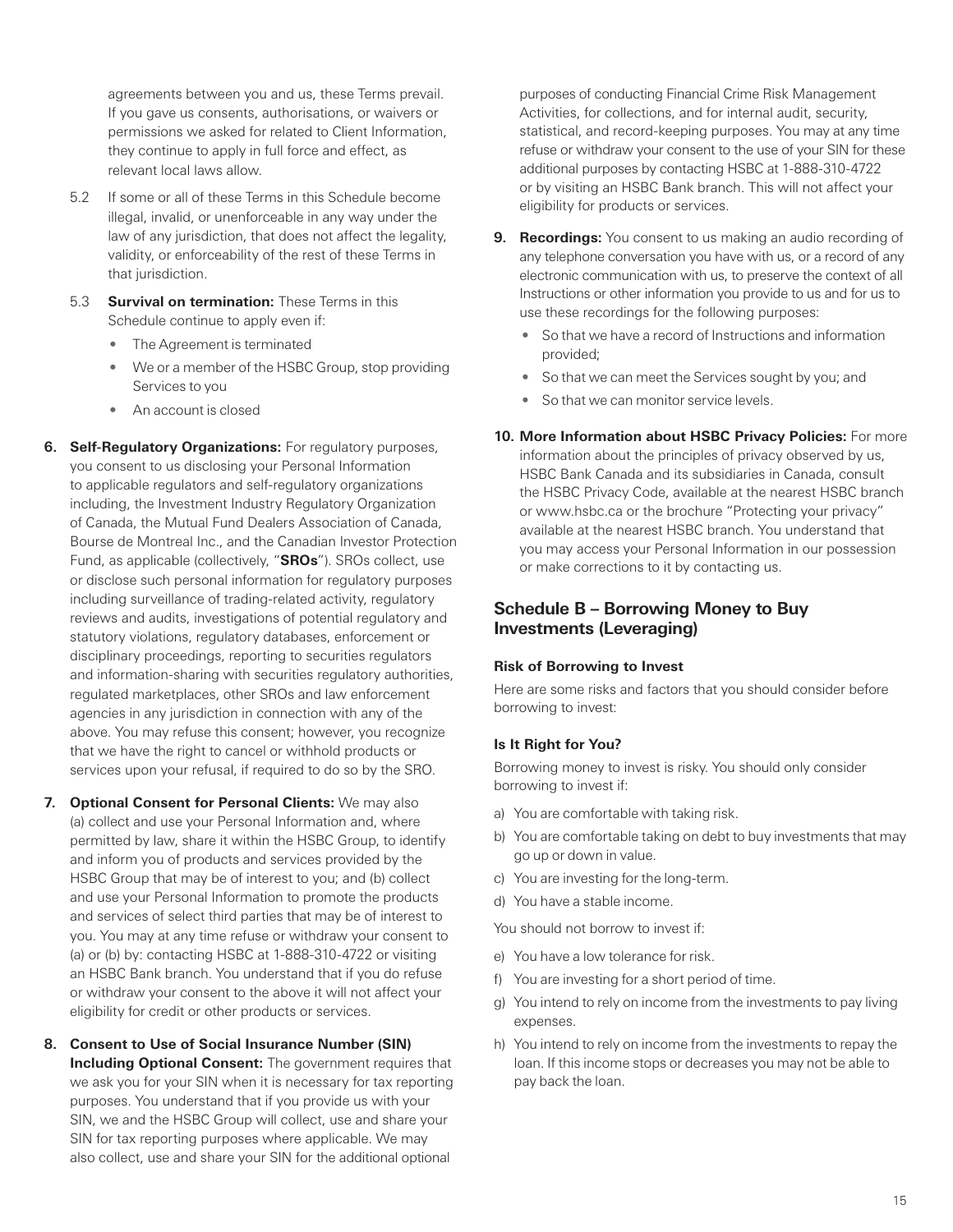#### **You Can End Up Losing Money**

- i) If the investments go down in value and you have borrowed money, your losses would be larger than had you invested using your own money.
- j) Whether your investments make money or not you will still have to pay back the loan plus interest. You may have to sell other assets or use money you had set aside for other purposes to pay back the loan.
- k) If you used your home as security for the loan, you may lose your home.
- l) If the investments go up in value, you may still not make enough money to cover the costs of borrowing.

#### **Tax Considerations**

- m) You should not borrow to invest just to receive a tax deduction.
- n) Interest costs are not always tax deductible. You may not be entitled to a tax deduction and may be reassessed for past deductions. You may want to consult a tax professional to determine whether your interest costs will be deductible before borrowing to invest.

Your advisor should discuss with you the risks of borrowing to invest.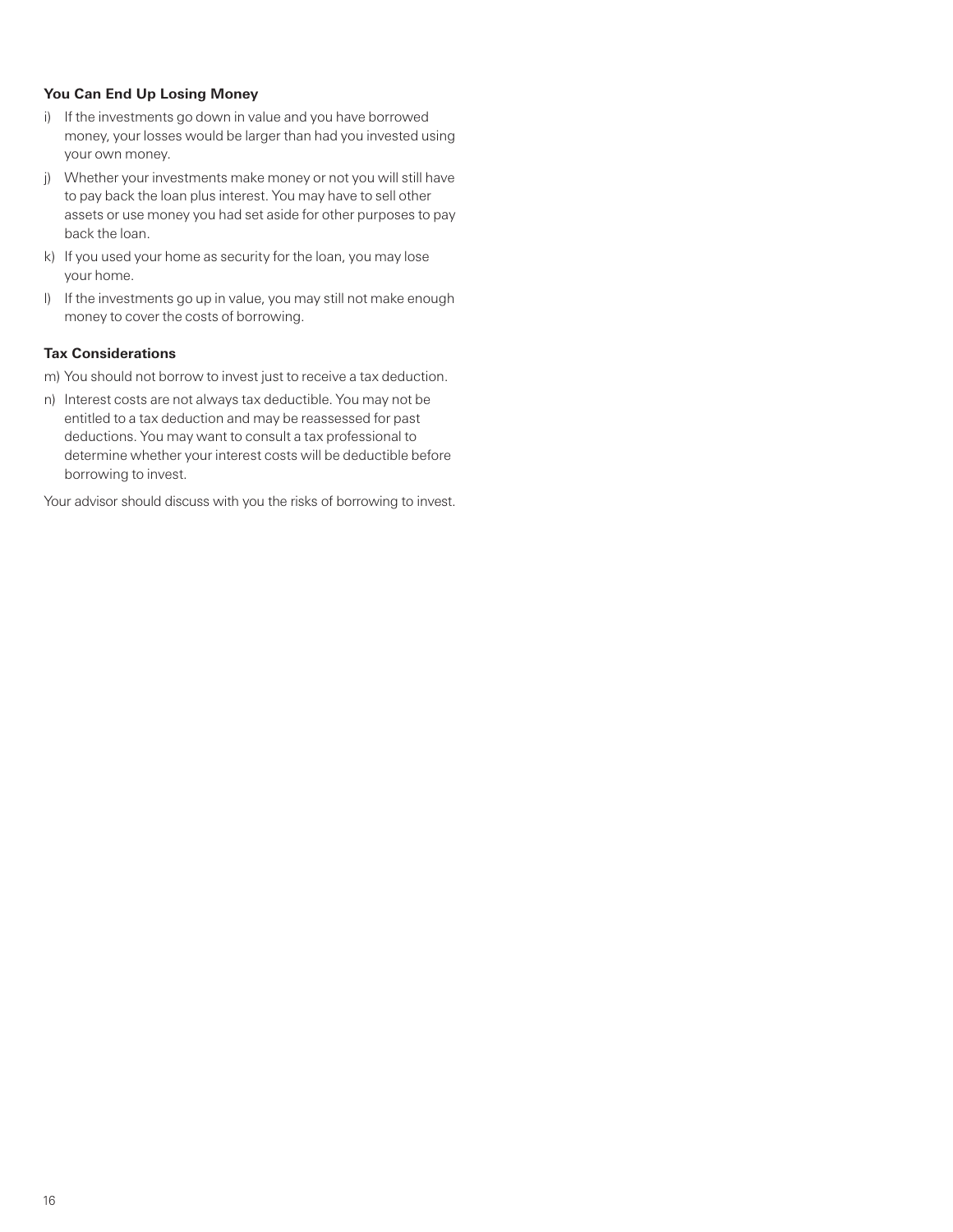## <span id="page-20-0"></span>**Schedule C – Disclosure Regarding Conflicts of Interest**

## **Why This Disclosure Statement is Important to You**

In the course of providing services and products to you, there will be situations where a conflict will arise between HSBC Investment Funds (Canada) Inc.'s ("our", "we") interests and yours. These conflicts may be actual conflicts of interest or you may perceive that we have a conflict of interest.

Conflicts may cause concern that we or our representatives may act or will act in their own business or personal interest which may result in our or our representative's financial gain. Conflicts can also arise in circumstances where there are differing interests amongst clients, which may lead to a perception that we are favouring a client or set of clients over other clients.

We seek to avoid or minimize conflicts where reasonably possible. We seek to avoid actual or perceived favouritism or discrimination amongst clients and to ensure that no client receives preferential treatment over another in providing financial products and services to you. Some conflicts cannot be avoided, including those conflicts that are inherent in the business model that we use and our relationship with our affiliates, however, at all times, we address these conflicts by implementing controls that we believe to be effective.

Canadian securities laws require us to take reasonable steps to identify and respond to material conflicts of interest in your best interest and tell you about them. This Conflicts Disclosure Statement identifies which conflicts of interest we consider are material when we and our representatives provide financial products and services to you. We also describe the potential impact on and risk that the conflict could pose to you and how we address the conflict to minimize its impact and risks to you and our other clients.

In situations where we do not or cannot avoid a conflict of interest, where our interests may compete with yours, we will always strive to give your interests priority over ours. This allows you to be confident that we address conflicts in your best interest. In addition, there may be other situations that pose unique conflict of interest issues; in those cases, we will provide you with supplemental disclosure. Unless otherwise specified, we deal with and manage conflicts as follows:

- We avoid conflicts which are prohibited by law as well as conflicts that we cannot effectively control.
- Our representatives are required to comply with various policies and procedures, which are designed to ensure that our representatives follow ethical and client-first business practices. These policies and procedures include HSBC Group's global code of ethics, anti-bribery and corruption policies and procedures and procurement requirements. We have a robust oversight process to ensure these policies and procedures are effective.
- We control or manage acceptable conflicts by separating different business functions and restricting the internal exchange of information.
- Our internal compensation practices are designed to ensure our representatives are not incented or influenced to make recommendations to you about specific products or services we offer.
- For each material conflict, we seek to resolve it in your best interest.
- We disclose information about conflicts of interest we consider are material when we and our representatives provide financial products and services to you so that you can assess independently if these conflicts are significant to you.

## **Material Conflicts of Interest**

Below is important information that will help you be fully informed about conflicts of interest we consider are material to you.

## **Conflicts Arising from Being a Member of the HSBC Group:**

We are a member of a group of related companies known as the HSBC Group whose ultimate parent entity is HSBC Holding plc, headquartered in London, UK. In the course of providing services and products to you, we may from time to time enter into transactions or arrangements with other members of the HSBC Group or accept services from members of the HSBC Group or other persons or companies which are related or connected to us.

We are a direct subsidiary of HSBC Global Asset Management (Canada) Limited and indirect subsidiary of HSBC Bank Canada ("HSBC Bank"), a Schedule II chartered Canadian bank.

HSBC Global Asset Management (Canada) Limited is the investment fund manager and primary portfolio manager for all the products and services we offer to our clients. We, together with HSBC Bank and HSBC Global Asset Management (Canada) Limited, are all members of the HSBC Group. All members of HSBC Group are separate entities from each other with information barriers and robust compliance systems.

Some of our directors and officers are also directors or officers of HSBC Bank and/or other HSBC Group members. In addition, we have various governance committees in which some committees are shared across HSBC Group members and as such, are comprised of members from those HSBC Group members. Our directors and officers receive specific training on their corporate and regulatory responsibilities including conflict of interest issues arising from holding positions at several HSBC Group members.

Our membership in the HSBC Group, together with the transactions and arrangements we make with other HSBC Group members, will give rise to conflicts of interest, and we have adopted policies and procedures to identify and respond to these conflicts. For example, we receive portfolio management services from HSBC Global Asset Management (Canada) Limited for the HSBC World Selection Portfolio Service. We will only enter into these transactions or arrangements where they are permitted under applicable securities laws and where we believe they are in your best interests in the applicable circumstances.

In all cases, we recognize that the conflicts described in this section raise perceptions that we will favour the business interests of the HSBC Group members, and that you may have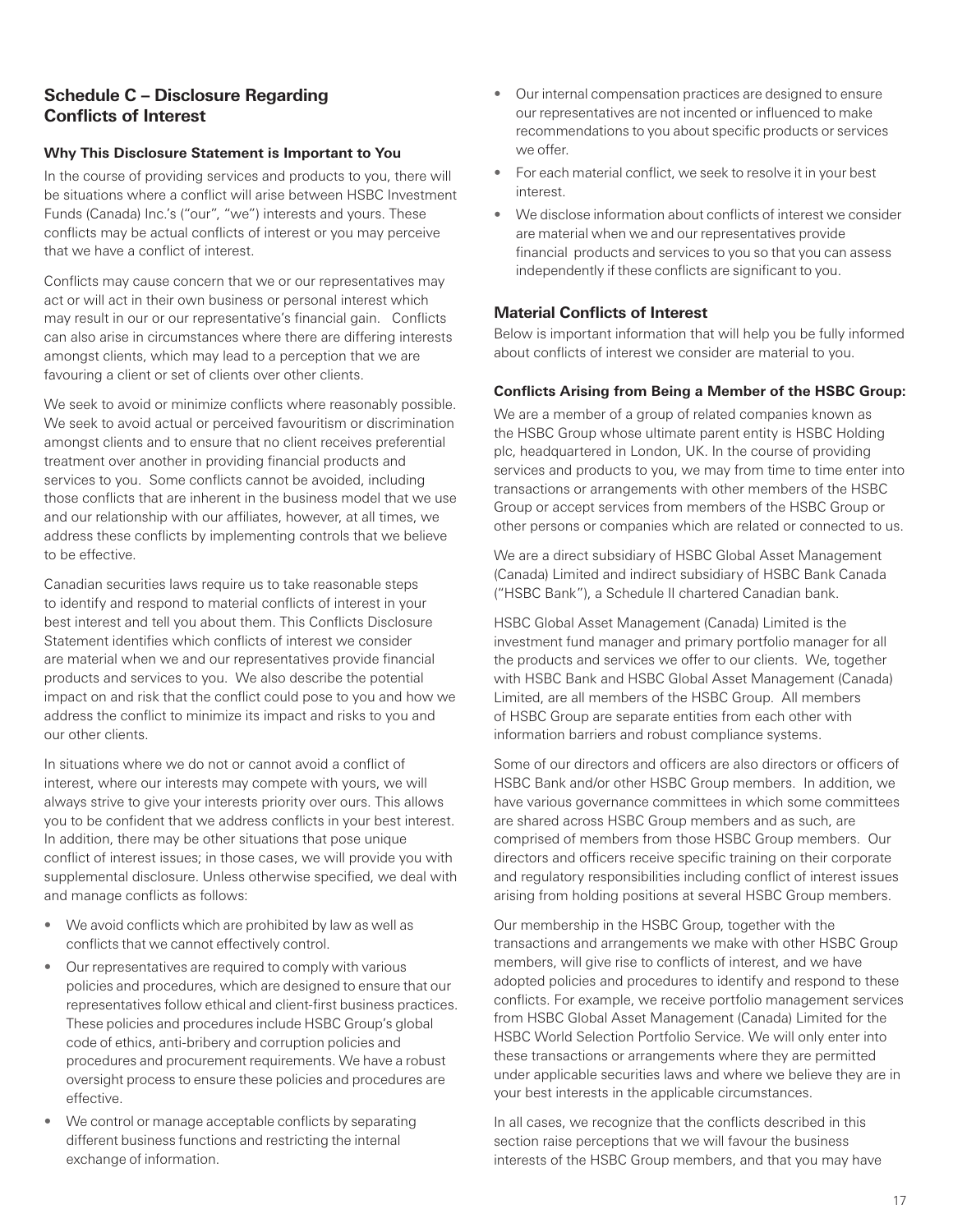concerns about our products and services that are sourced from or provided by those members. Described below, we have set out these conflicts and other conflicts of interests and how we manage them to ensure we act in your best interests.

#### **Our Products and Services**

Our representatives only provide recommendations that you invest in HSBC products and services, such as the HSBC Mutual Funds, the HSBC Pooled Funds and the HSBC World Selection Portfolio Service. Because we do not recommend investments in third party products, the suitability determination conducted by us and our representatives will not consider the larger market of nonproprietary products or whether those non-proprietary products would be better, worse, or equal in meeting your investment needs and objectives.

The HSBC Mutual Funds and the HSBC Pooled Funds are managed by HSBC Global Asset Management (Canada) Limited who engages its affiliated and non-affiliated global asset managers to assist in managing the funds. We offer the HSBC World Selection Portfolio Service, using the portfolio management services of HSBC Global Asset Management (Canada) Limited. We receive fees either directly or indirectly from you for these products and services.

There are conflicts of interest inherent in clients' opening accounts with us and investing in HSBC products and services. We manage this conflicts of interest by conducting thorough due diligence on those products and services with a view to ensuring that such products and services are suitable and competitive within the market for the range of clients opening accounts with us. We also have in place a robust oversight process to ensure that we have effective know-your-client, know-your-product and suitability procedures to ensure that the recommendations made to you for investment in HSBC products and services will be suitable for you and put your interests first. Further, we evaluate our policies, procedures and controls to ensure we have addressed this conflicts of interest.

In most cases, our connection to HSBC products and services will be obvious to you because the names of the funds or other financial products will be sufficiently similar to our name. For example, in most cases the names of the funds will include the word "HSBC" as part of their name. If we believe that the name of any fund or financial product is not similar enough to convey the fund's or product's relationship to us, we will provide you with specific disclosure regarding that relationship when we recommend that fund or product.

The conflicts of interest inherent in the management of the HSBC Mutual Funds and HSBC Pooled Funds are addressed by HSBC Global Asset Management (Canada) Limited in the best interests of the funds and are referred to and considered by the Independent Review Committee for those funds. The members of the Independent Review Committee are independent of HSBC Global Asset Management (Canada) Limited and other members of the HSBC Group.

#### **Fees and Charges**

We and the other members of the HSBC Group, like other financial services firms, are commercial businesses and seek to maximize profits, while also providing fair, honest and suitable products and services to clients. We earn compensation by selling products and services to you for which you pay us directly or in the case of the funds, is paid to us by the manager of the funds.

For HSBC Investment Funds account, we receive a fee from HSBC Global Asset Management (Canada) Limited for distributing the HSBC Mutual Funds. This fee is paid from management expense ratio of the funds which includes the management fee and fund operating expenses and is collected by HSBC Global Asset Management (Canada) Limited. For the HSBC World Selection Portfolio Service, we receive a fee for the services we provide and a portion of that fee is paid to HSBC Global Asset Management (Canada) Limited for their portfolio management services. HSBC Global Asset Management (Canada) Limited and its affiliated and non-affiliated global asset managers receives revenues based on the amount of investments you make into the funds and services they manage.

We may also earn revenue from other sources, some of which may be seen as involving a conflict of interest or potential conflict of interest. In addition, we or our affiliates may earn revenue from foreign exchange spreads resulting from currency conversions transactions in your accounts. We balance our commercial, regulatory and HSBC Group responsibilities with the best interests of our clients. This includes pricing our products and services in a way that represents value for money for you and overall profitability for the applicable members of the HSBC Group. The fees and charges you pay are transparent and disclosed to you in the Annual Charges and Compensation Report which can be found within the Annual Report. We also tell you about revenues we may receive from third parties, including HSBC Group members, in connection with those products and services. Your representative can discuss your questions about our fees, charges and revenue from other sources as they apply to the products and services you invest in.

#### **Referral Arrangements**

We may enter into referral arrangements from time to time, where we refer clients to another entity and receive a benefit, or another entity refers clients to us and receives a benefit from us. These arrangements may be with other members of the HSBC Group or parties unrelated to us. This can create a potential conflict of interest because the arrangements provide a financial incentive to make referrals to the person we are receiving a referral fee from. The details of these referral arrangements, including the parties to the referral arrangement, the manner in which the referral fee for referral services is calculated and the party to whom it is paid, will be provided to you in writing.

HSBC Bank and its affiliates may, from time to time, introduce customers to each other in accordance with the financial needs of the customers.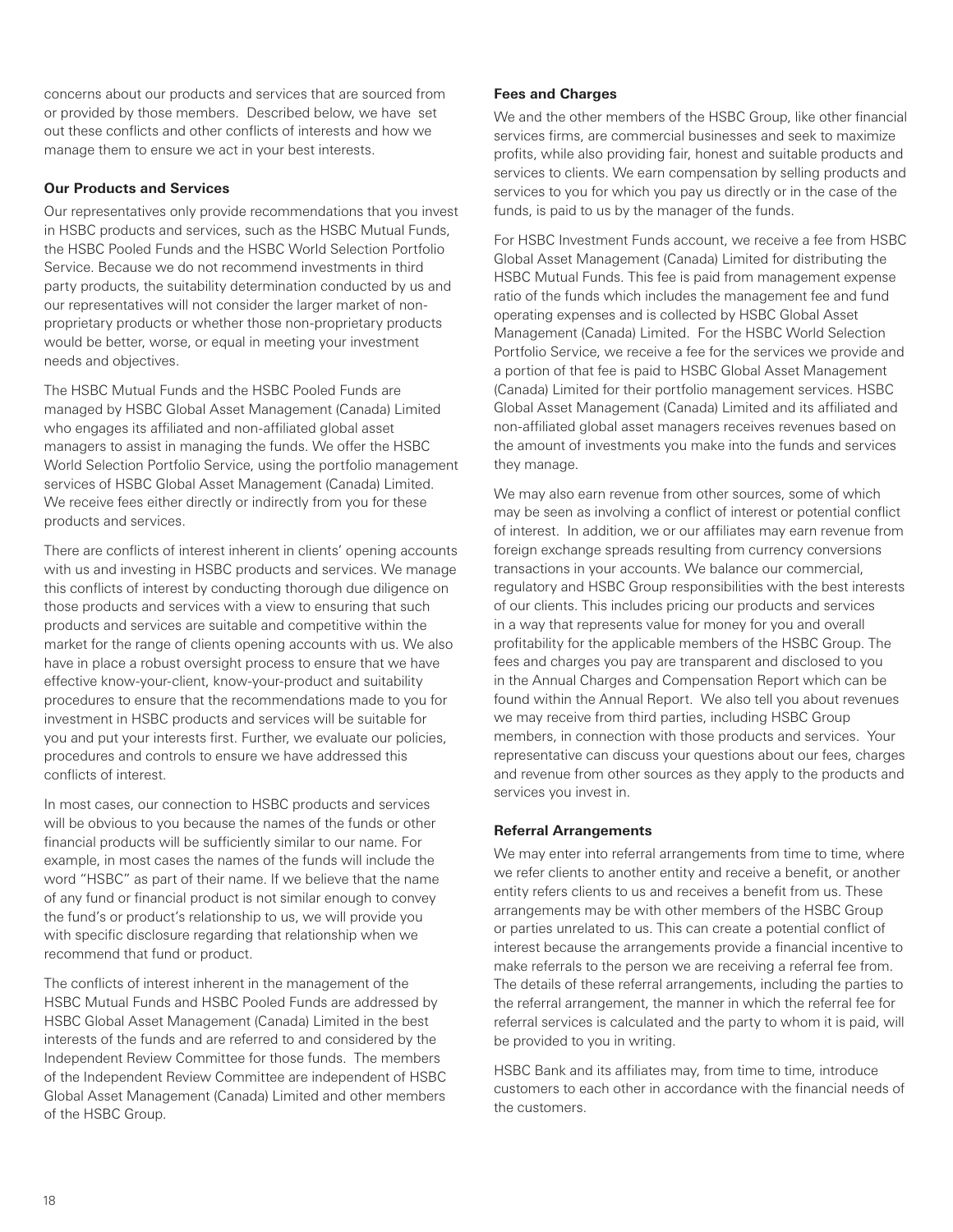#### <span id="page-22-0"></span>**HSBC Global Decisions**

Certain decisions that affect our business and the products and services we provide you may be made at a HSBC Group level. Those decisions may be made to favour the commercial interests of the HSBC Group as a whole. We are required to comply with Canadian securities laws and no HSBC Group decision will impact our compliance in this regard. We will address this conflict by continuing to follow our policies and procedures that are designed to put clients' interests first and comply with Canadian securities laws.

#### **Conflicts of Our Representatives**

Our representatives are employed by HSBC Bank and act in other capacities with HSBC Bank and may recommend or provide you with financial services and products for HSBC Bank which may be issued by HSBC Bank or other related entities. When they are providing you with products and services for your securities account with us, they are acting as our representatives. We and HSBC Bank have policies and procedures to ensure that the representatives understand the separation of their duties and can explain to you in which capacity and for whom they are acting when they discuss your financial needs. When the representatives are acting for us, we monitor the products and services provided to you, when the representatives are acting for us, to ensure that they are suitable for you and put your interests first.

Our representatives receive remuneration from HSBC Bank which may be comprised of a base salary and a variable pay based on a number of performance criteria. Performance criteria remuneration may include compensation for the representative's role in introducing our clients to other investment products or services offered by our affiliates in Canada as appropriate. In addition, from time to time, we or our affiliates may also award other incentives (such as merchandise or corporate events) to our representatives for their role in the sale of our investment products or services. Such incentives will be paid by us or our affiliates and be based on pre-set targets or other variable criteria. All incentive programs provided by us or our affiliates are designed so that investment products or services will only be introduced to you if they are suitable for you. Our representatives may have a personal or business relationship with clients, but are not permitted to favour those clients over clients with whom they do not have those relationships.

#### **Personal Trading and Code of Ethics**

We have a Personal Trading Account Dealing Policy and a Statement of Business Principles & Code of Ethics, which is designed to ensure that our representatives act in accordance with applicable securities laws and other laws, that they act in the best interests of us and our clients, that they avoid actual or potential conflicts of interest, and that they do not engage in personal securities transactions that are prohibited by law, such as insider trading, or that negatively impact our clients.

Our representatives, officers and directors put the interests of our clients first, ahead of their own personal self-interests. We have policies prohibiting our representatives from engaging in certain

personal trading activities including speculative trading activity, participating in an investment club or any trading that may give the impression of wrongdoing by the representatives or us. In addition, any individual who has, or is able to obtain access to, non-public information concerning the portfolio holdings, the trading activities or the ongoing investment programs of our clients, is prohibited from using such information for their direct or indirect personal benefit or in a manner which would not be in the best interests of our clients.

These individuals must not use their position to obtain special treatment or investment opportunities not generally available to our clients or the public. They are only allowed to make certain personal trades if it falls within our Personal Account Dealing Policy and they have received approval from their managers and HSBC's Global Personal Account Dealing team to ensure such trade will not conflict with the best interest of our clients.

#### **Outside Business Activities**

At times, our executives, directors, officers and representatives may participate in outside business activities such as serving on a board of directors, participating in community events or pursuing personal outside business interests. We have policies in place that require individuals to disclose situations where a conflict of interest may arise before engaging in any outside business activity in order to determine how such conflicts may be addressed. Employees may only engage in such outside business activities if approved by an applicable supervisor according to our policies.

#### **Gifts and Entertainment**

Our executives, directors, officers and representatives are not permitted to accept gifts or entertainment beyond what we consider consistent with reasonable business practice and applicable laws. We set maximum thresholds for such permitted gifts and entertainment so that there cannot be a perception that the gifts or entertainment will influence decision-making.

#### **We May Change this Conflicts Disclosure Statement**

The information disclosed in this Conflicts Disclosure Statement may change from time to time. For example we may later consider we have another material conflict that we have not previously disclosed to you or we may change how we address the conflict in your best interest. You can obtain the current version of this Conflicts Disclosure Statement free of charge at any time by visiting our website at www.hsbc.ca /investments/investorinformation/

## **Schedule D – Account Held by Non-Resident of Canada (if applicable)**

If you are or become a non-resident of Canada (including changing residency from one foreign country to another), you acknowledge that you have received, read, understood, and agree to the following:

a) You may be required, under the laws of the foreign jurisdiction, to report investments. You also may be restricted in holding or trading certain investments and subject to taxes or penalties of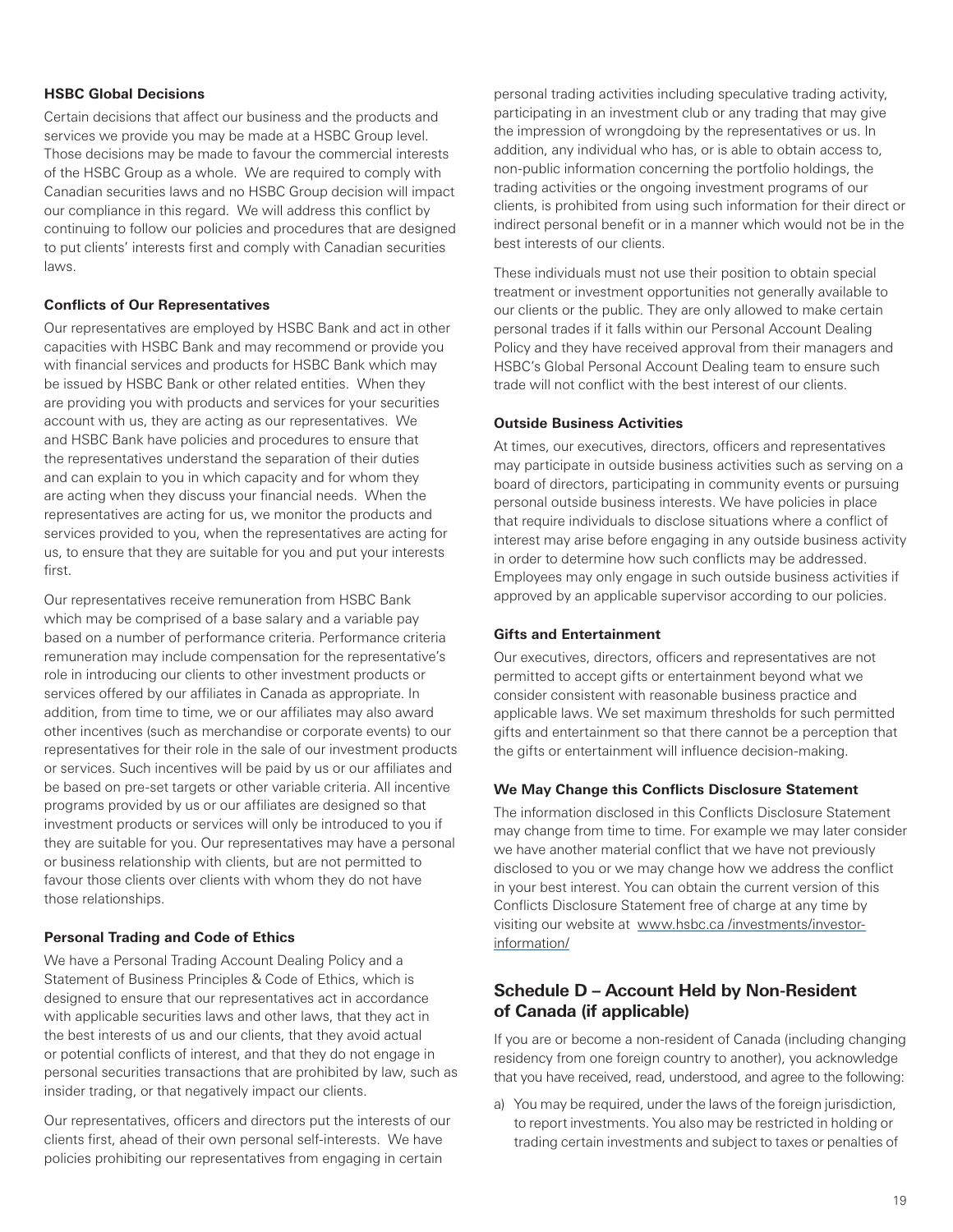<span id="page-23-0"></span>that foreign jurisdiction. It is your responsibility to determine if this is relevant to your situation and to satisfy any requirements.

- b) Depending upon your country of residence your account may be restricted from providing instructions for purchases, switches, and automatic investment plans.
- c) We have advised of what activities are restricted in your country of residence at the time of account opening, however if regulations or policies in Canada or any other jurisdiction that affect you change, the restricted and permitted activities could change. We may not be able to proactively communicate these changes to you based on the regulations of your country of residence. You may be required to close your Account. This may have tax implications. You may also be required to sell all your investments to liquidate your holdings.
- d) We do not provide legal, tax or other professional advice. You are advised to seek independent legal, tax and other professional advice.
- e) In respect of your Canadian investments, we and/or the fund manager will withhold Canadian withholding taxes from all income/distributions or other taxable amounts derived from your investments at the rate we/they reasonable determine to be applicable based on the current information available to us/ them. Should you be entitled to a lower rate under a tax treaty, you are solely responsible for obtaining a refund of reclaim of any withheld taxes from the Canada Revenue Agency.
- f) Exchange control regulations may apply to your country of residence. It is your responsibility to determine if this is relevant to your situation and satisfy any requirements. We take no responsibility and will have no involvement in this respect.
- g) As we rely on the most recent residency information on file with us, you must notify us immediately of any changes to your residency.
- h) For withholding tax purposes, you certify to us that you are the beneficial owner of all amounts derived from your investments with us and that you are a resident for tax purposes of the country you indicate to us as your country of residence or principal residence in connection with your Account. You certify that you will advise us of any change to these facts or circumstances. Notwithstanding these certifications you recognize that we and/or the applicable fund manager have the right to apply the maximum rate of Canadian withholding tax under applicable law, and we may exercise our discretion to do so in certain circumstances.

## **Schedule E – Additional Information Regarding Your Relationship with HSBC Investment Funds (Canada) Inc.**

#### **General**

We want you to be fully informed about matters that are important to your relationship with us. Canadian securities laws also require us to provide you with certain information about our relationship. This schedule contains additional information regarding your relationship with us, supplementing the information set out elsewhere in the Terms and Conditions, which we encourage you to review carefully.

#### **Our Advisory Relationship with You**

As the principal distributor of the HSBC Mutual Funds we market and distribute to the public, units of the HSBC Mutual Funds, managed by HSBC Global Asset Management.

We also market and offer to the public the HSBC World Selection Portfolio Service, which we manage and administer, in part using the services provided by HSBC Global Asset Management.

We are registered as a Mutual Fund Dealer in all provinces of Canada, except Prince Edward Island, and are a member of the Mutual Fund Dealers Association of Canada. As a Mutual Fund Dealer we and our HSBC Mutual Fund Advisors have the authority to trade in securities of mutual funds and to provide advice to clients that is incidental to those trades. You are responsible for making investment decisions (which for HSBC World Selection Portfolio account means agreeing to your investor profile and choosing your selected model portfolio). You can rely on the recommendations given by Mutual Fund Advisors, who are responsible for ensuring that the recommendation is suitable based on your documented investment needs and objectives. For customers who open an HSBC Investment Funds account, we do not provide discretionary investment services. For customers who open an HSBC World Selection Portfolio service, we do provide a discretionary investment service using the services provided by HSBC Global Asset Management.

HSBC Mutual Fund Advisors are employed with HSBC Bank and their registration is sponsored by us. When our Mutual Fund Advisors are involved in activities related to the HSBC Mutual Funds or HSBC Pooled Funds (including activities related to the HSBC World Selection Portfolio Service), they are acting on behalf of us. Any activities carried out by these individuals for, or on behalf of HSBC Bank, are not the business, nor the responsibility of us.

#### **Products and Services Offered**

#### **HSBC Investment Fund accounts holding HSBC Mutual Funds**

We are the principal distributor of the HSBC Mutual Funds, which are managed by HSBC Global Asset Management. The HSBC Mutual Funds include a wide range of money market, fixed income, equity and balanced mutual funds, and include Funds which invest in a diversified mix of other mutual funds.

Services we offer to you include, but are not limited to:

- a) Purchasing, redeeming or transferring units of the HSBC Mutual Funds based on your instructions,
- b) Recommending suitable investments based on the information you have provided to us,
- c) Conducting regular reviews of your Account,
- d) Responding to enquiries about your Account,
- e) Sending you statements, confirmations and other documents relating to your Account from time to time,
- f) Updating information relating to you and your Account, and
- g) Initiating or cancelling your enrolment in the Pre-Authorized Contribution Plan or Systematic Withdrawal Plan.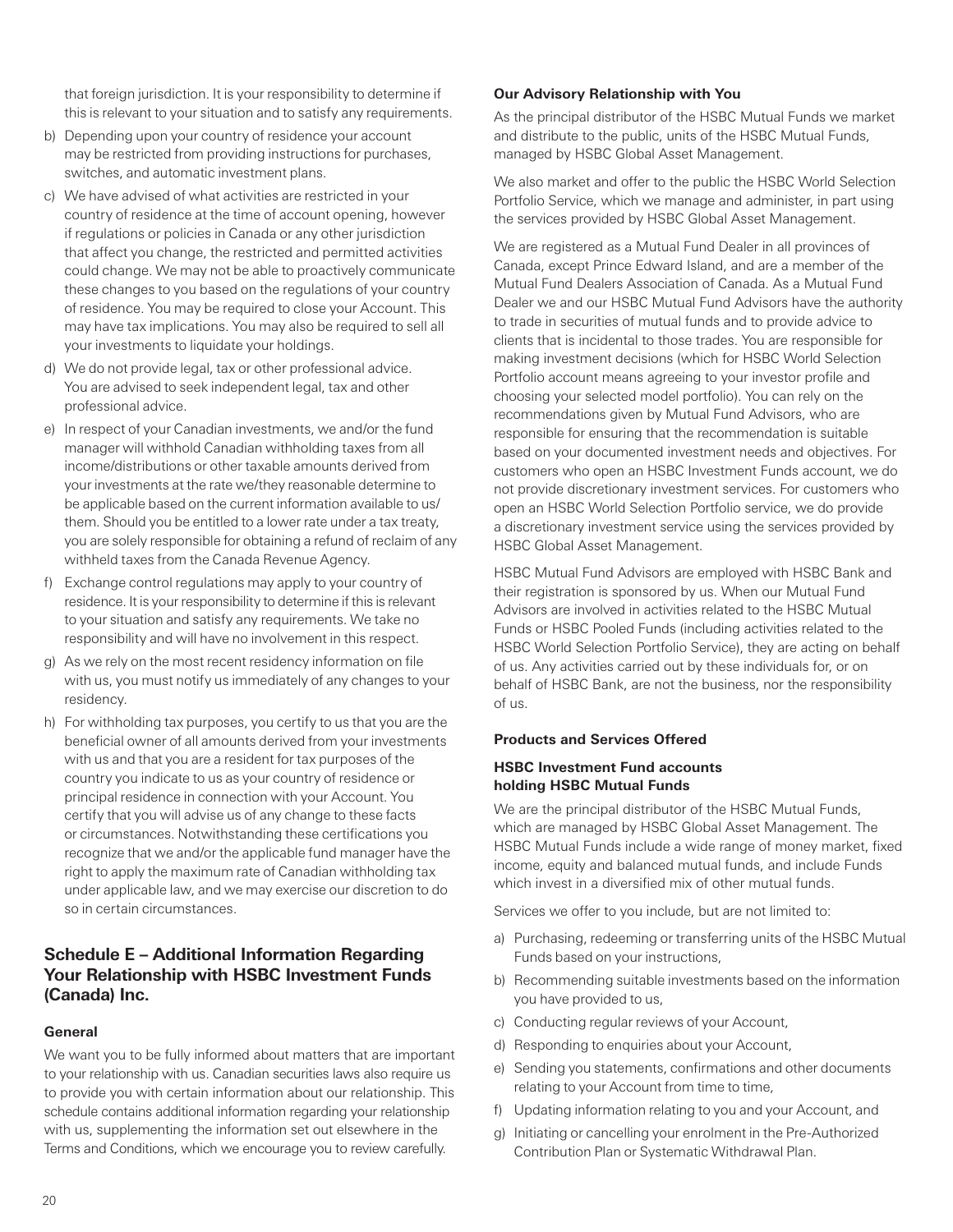The above services may be available through an HSBC Bank branch, either in person or by phone, through HSBC Wealth Compass or by other electronic means accepted by us.

HSBC Mutual Funds cannot be transferred in-kind to some registered dealers and must be transferred in cash. There may also be tax consequences to a redemption and transfer in cash.

For more information regarding the HSBC Mutual Funds or these services, please read the Agreement, the applicable Fund Facts for each HSBC Mutual Fund and the Prospectus.

#### **HSBC World Selection Portfolio Service**

Under the HSBC World Selection Portfolio Service, we distribute the HSBC Pooled Funds and HSBC Mutual Funds managed by HSBC Global Asset Management. We also provide the HSBC World Selection Portfolio Service as described in this Agreement. We offer the following services as part of the HSBC World Selection Portfolio Service:

- a) Managing and administering model portfolios, in part using the services provided HSBC Global Asset Management,
- b) Purchasing or redeeming units of the investments held in your Account based on your Instruction, either directly or using the services of HSBC Global Asset Management,
- c) Recommending appropriate model portfolio based on the information you have provided to us,
- d) Rebalancing your Account, using the services provided by HSBC Global Asset Management,
- e) Conducting regular reviews of your Account,
- f) Responding to enquiries about your Account,
- g) Sending you statements, in certain cases confirmations and other documents relating to your Account from time to time,
- h) Updating information relating to you and your Account, and
- i) Initiating or cancelling your enrolment in the Pre-Authorized Contribution or Systematic Withdrawal Plan.

The above services may be available through an HSBC Bank branch, either in person or by phone, or by other electronic means accepted by us.

The HSBC World Selection Portfolio Service is a portfolio investment service that is exclusive to HSBC customers. The HSBC Pooled Funds and HSBC Mutual Funds cannot be transferred in-kind to any other registered dealer and must be redeemed to transfer out in cash. There may also be tax consequences to a redemption and transfer in cash.

For more information regarding the World Selection Portfolio Service, please read the Agreement. For more information regarding the HSBC Mutual Funds and HSBC Pooled Funds please read the applicable Fund Facts for each Fund and the Prospectus.

#### **Procedures Regarding the Receipt and Handling of Client Cash**

We will accept payment for purchases of investment from bank accounts or electronic fund transfers. Payments made in any other name will not be accepted. We will consider that an electronic fund transfer is sent to us to have been received by us only once

it's actually been received by us. If you have provided us written authorization to make payments from your bank account, we will withdraw the funds directly from your bank account to pay for purchases or deposit the proceeds of redemptions, in accordance with this Agreement.

We do not accept cheques.

#### **Suitability of Orders Accepted/ Recommendations Made**

We have an obligation under applicable securities laws to take reasonable steps to ensure that we have sufficient information regarding your investment needs and objectives, financial circumstances and level of risk tolerance. This is referred to as Know Your Client information. We require this to ensure that the investment recommendations we make to you are suitable, and, depending on the type of Account you hold, that (i) that the purchases and sales of the HSBC Mutual Funds that you decide upon, are suitable for you or (ii) the model portfolio that you decide upon is suitable for you. This assessment is performed for each Account you hold with us. For HSBC Investment Fund accounts, our suitability obligation applies to trades proposed by you, whether or not a recommendation is made by us to you.

As applicable, where investments in your Account are determined to be unsuitable or where the model portfolio you select for your Account is determined to be unsuitable, we will advise you. For HSBC Investment Funds accounts, we will make recommendations to address any inconsistencies between the HSBC Mutual Funds held in your Account and the Know Your Client information that we have on record. For HSBC World Selection Portfolio Accounts, we will make recommendations to address any inconsistencies between the selected model portfolio for your Account and the Know Your Client information that we have on record.

We are required to assess the suitability of your Account if you advise us that there has been a material change to your financial position, personal circumstances, or investment objectives, or when you transfer new assets to your Account. For HSBC Investment Funds account, we rely on this information to determine if your investment in the HSBC Mutual Fund(s) continues to be suitable for you. For HSBC World Selection Portfolio Accounts, we rely on this information to determine if your investment in the selected model portfolio or any investment in the HSBC Mutual Funds and/or HSBC Pooled Funds continues to be suitable for you. Accordingly, it is important that you inform us promptly of any change in your personal circumstances.

## **Defining "Know Your Client" Terms**

We collect Know Your Client information by asking you questions regarding your investment objectives, your investment knowledge, your financial position, your time horizon and your tolerance for investment risk to assist us in determining whether an investment is suitable for you. We will record your investment objectives, risk tolerance and time horizon for each of your Accounts and give you an opportunity to review it prior to authorizing any transaction in your Account. In order to help you understand how to answer these questions we have provided definitions for certain key terms used in the Investor Profile Questionnaire.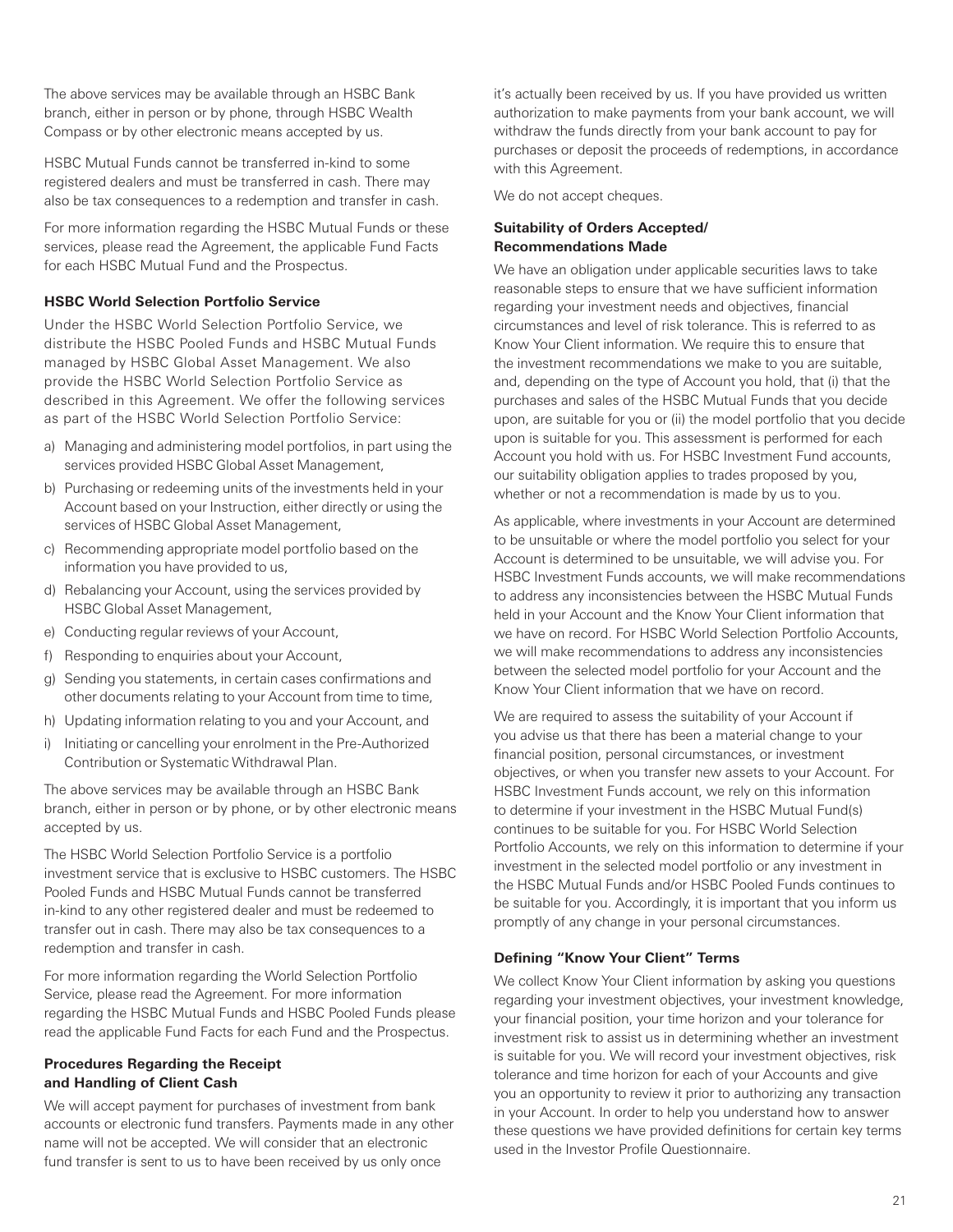#### **Investor Profiles**

- a) **Conservative** Your primary objective is to generate current income with limited equity exposure where the majority of your investments may be invested in fixed income and minimal allocation to equities. Your time horizon is an important consideration when determining the amount invested in fixed income and equities. You look for stable income and limited growth and you are willing to accept a low level of volatility to achieve your goals.
- b) **Moderate Conservative** Your primary objective is to generate income with a moderate equity exposure where your investments may be mostly invested in fixed income with some allocation to equities. Your time horizon is an important consideration when determining the amount invested in fixed income and equities.

You look for stable income and growth and you are willing to accept some volatility to achieve your goals.

- c) **Balanced** Your primary objective is a balance of income and growth where your investments may be invested in a balanced mix of fixed income and equities. Your time horizon is an important consideration when determining the amount invested in fixed income and equities. You look for income and growth and you are willing to accept a moderate level of volatility to achieve your goals.
- d) **Growth** Your primary objective is growth with moderate exposure to income where your investments may be invested mostly in equities and some allocation to fixed income. Your time horizon is an important consideration when determining the amount invested in fixed income and equities. You look for growth and some income and you are willing to accept higher volatility to achieve your goals.
- e) **Aggressive Growth**  Your primary objective is to maximize growth with minimal income where the majority of your investments may be invested in equities and a small allocation to fixed income. Your time horizon is an important consideration when determining the amount invested in fixed income and equities. You look for growth and minimal income and you are willing to accept a high level of volatility to achieve your goals.

#### **Time Horizon**

Time Horizon means the period from now until when you will need to access a significant portion of the money you have invested in your Account.

#### **Risk Tolerance**

- a) **Low** Low risk investments demonstrate a low volatility and are for investors who are willing to accept lower returns for greater safety of capital and may include such investments as Canada Savings Bonds, GICs, money market funds, mortgage funds and short-term bond funds.
- b) **Low to Medium** Low to Medium risk investments demonstrate a low to medium volatility but a higher volatility than those described above and may include bond or balanced funds.
- c) **Medium**  Medium risk investments demonstrate a medium volatility and are for investors that are looking for moderate

growth over a longer period of time and may include Canadian dividend, Canadian equity, U.S. equity and certain international equity funds.

- d) **Medium to High** Medium to High risk investments demonstrate a medium to high volatility and are for investors that are looking for long-term growth and may include funds that invest in smaller companies, specific market sectors or geographic areas.
- e) **High** High risk investments demonstrate a high volatility and are for investors who are growth oriented and are willing to accept significant short-term fluctuations in portfolio value in exchange for potentially higher long-term returns and may include funds that invest in specific market sectors or geographic areas such as emerging markets.

#### **Content and Frequency of Reporting**

We will send you an account statement on a quarterly basis, as of each calendar quarter, whether or not you've made any Transactions within that quarter. The statement will report your position as of quarter end, and details of each Transaction that took place during that calendar quarter. We also provide you a summary of the performance of your Account. The performance of your Account is calculated as a total percentage return using a consistent industry-wide calculation methodology known as the money-weighted rate of return. This methodology takes into consideration the amount and timing of deposits and withdrawals made into and from your Account. This provides you a picture of how your investments are performing in light of decisions you have made to deposit or withdraw funds over a set period. This rate of return cannot be compared with a benchmark as benchmarks use a different calculation methodology. Keep in mind that your returns reflect the mix of investments and risk level of your Account.

When you review your returns, consider your investment goals, the amount of risk you are comfortable with, and the value of the advice and services you receive. The statement will report the performance of your Account for the 1 year, 3 year, 5 year, and year-to-date periods ending the date of the statement if available, and since inception. Any returns for a period greater than one year will be annualized rates of return.

Your Account statement includes the following details:

- a) General Information
	- i) the type of account;
	- ii) the account number;
	- iii) the period covered by the statement;
	- iv) the name of the MFA servicing the account, if applicable;
	- v) our name, address and telephone number; and
	- vi) the definition of "book cost" as set out in the Mutual Fund Dealer's Association Rules 5.3(1) (a) and (h).
- b) Account Activity

For each transaction made during the period covered by the statement:

i) the date of the transaction;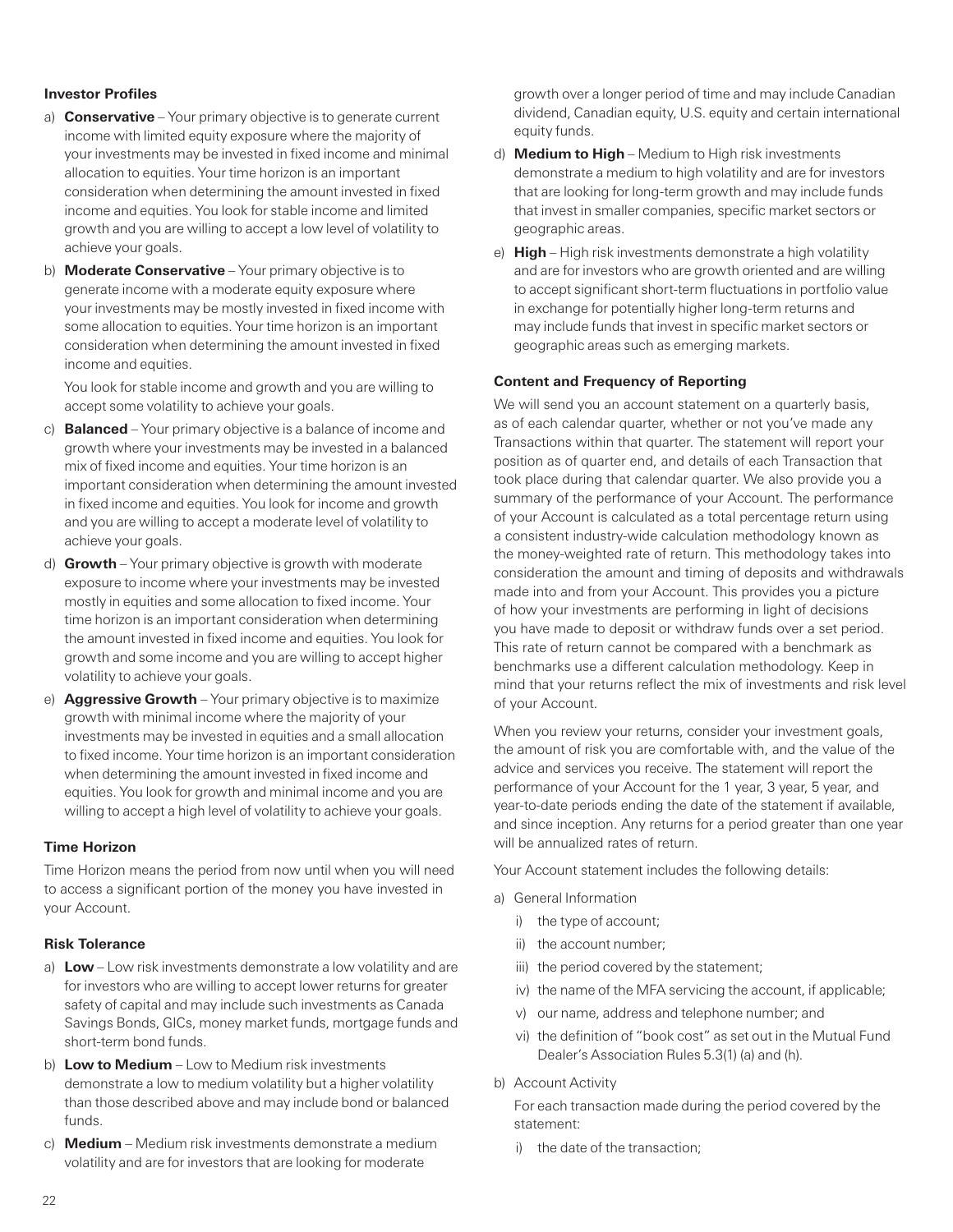- ii) the type of transaction;
- iii) the total value of the transaction;

For each transaction that is a purchase, sale or transfer during the period covered by the statement:

- iv) the name of the investments;
- v) the number of investments; and
- vi) the price per investment.
- c) Market Value and Cost Reporting.

For all investments in your Account:

- i) As at the beginning of the period for which the statement is made:
	- A) the name and quantity of each investment in the account;
	- B) the market value of each investment in the account and, if applicable, a notification that there is no active market for the investment and that its value has been estimated. Where a value cannot be reliably determined, we must include the following notification or a notification that is substantially similar: "Market value is not determinable".
	- C) the cost of each investment position presented on an average cost per unit or share basis or on an aggregate basis, and determined as at the end of the applicable period;
	- D) the total cost of all investment positions;
	- E) the total market value of each investment position in the account;
	- F) any cash balance in the account;
	- G) the total market value of all cash and investments in the account; and
	- H) the name of the party that holds or controls each investment and a description of the way it is held.

For HSBC Investment Funds accounts, following each Transaction we will also send you a confirmation slip confirming the details of your transaction. However, if you have set up Pre-Authorized Contribution, we will send you a confirmation after the initial investment has been made, but not for each of the subsequent regular investments.

The confirmation includes the following details:

- a) The quantity and description of the investment purchased or redeemed;
- b) The price per unit at which the trade was effected;
- c) The amount paid, or proceeds received;
- d) The date of the trade and the settlement date;
- e) Certain other required disclosure.

For HSBC World Selection Portfolio Accounts, we will send you a trade confirmation at the time of your initial investment, a subsequent contribution, a withdrawal and any trades that relate to a change in your selected model portfolio. You will not receive trade confirmations for any rebalancing trades carried

out in your Account at the time they are carried out by HSBC Global Asset Management.

#### **Compensation and Expenses**

**Compensation HSBC Investment Fund accounts holding HSBC Mutual Funds**

Other than as described below under "Other Fees and Expenses", we do not receive any compensation or commissions from you for any Transactions of HSBC Mutual Funds.

**Fee Sharing Arrangement** – We receive a fee from HSBC Global Asset Management for our services as principal distributor of the HSBC Mutual Funds. This compensation is negotiated between us and HSBC Global Asset Management from time to time, and is a percentage of the net management fee retained by HSBC Global Asset Management on the units of the HSBC Mutual Funds distributed by us. As an investor in an HSBC Mutual Fund, you may bear a portion of this compensation, as the net management fee is paid by the Mutual Fund(s) of which you may be a unitholder.

Please refer to the Prospectus, or speak to an MFA for more information regarding the nature of any fees or compensation we receive in relation to transactions of HSBC Mutual Funds.

#### **HSBC World Selection Portfolio Service**

In return for the services we provide to you as part of the HSBC World Selection Portfolio service, you pay us a fee. The details of that fee are explained in the HSBC World Selection Portfolio Fee Schedule, of which you received a copy at the time of account opening. We can change the fees at any time provided we give you 60 days advance notice of the change. In addition to the service fees, there may be other fees or expenses for your HSBC World Selection Portfolio Account as described below under "Other Fees and Expenses".

#### **Other Fees and Expenses**

There may also be other fees or expenses related to your Account depending on the circumstances.

These other fees and expenses may be charged by us or the Manager and are further described below.

- For HSBC Investment Funds registered accounts, we may charge you \$15, plus applicable taxes, per year to cover the annual administration costs for registered account established with us (for example, for each RRSP, RRIF, LIRA, LIF, PRIF) This will be charged each year in two installments (at the middle of year and end of year), with each payment in the amount of \$7.50 plus applicable taxes
- For HSBC Investment Funds accounts and HSBC World Selection Portfolio accounts, we charge a fee of \$50 per account, plus applicable taxes, if you transfer your registered account (for example, your RRSP, RRIF, LIRA, LIF, PRIF, or TFSA) to another financial institution.
- For HSBC Investment Funds accounts and HSBC World Selection Portfolio accounts, if you have a registered account (including a TFSA) and you pass away, if your registered Account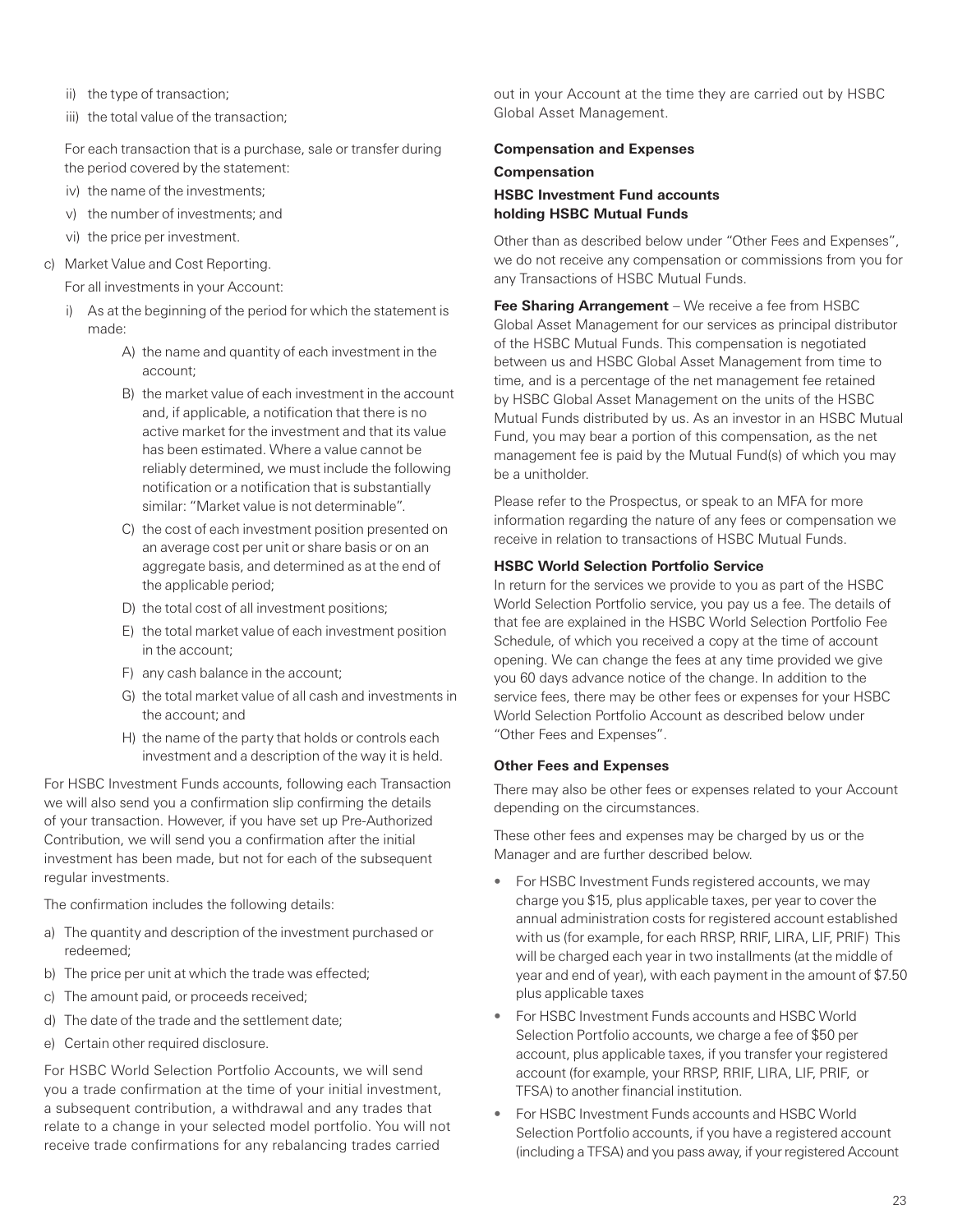<span id="page-27-0"></span>remains open after the year after your death, we or HSBC Trust Company (Canada) may be required, under the Income Tax Act and the Declaration of Trust governing the registered account, to file tax returns for your Account. In these circumstances, we will redeem from your Account the costs related to preparing and filing the tax return, along with any taxes owing.

For each of the fees or expenses set out above, we will collect the payments by debiting cash from your Account or, if there is not sufficient cash in your Account, we will redeem investments to cover the payment as follows:

- For HSBC Investment Funds Account, we will redeem units for the mutual fund based on a fund hierarchy in your applicable Account;
- For HSBC World Selection Portfolio Account, will redeem investments the applicable Account in a manner consistent with your selected model portfolio.

#### **Benchmarks**

#### **Investment Performance Benchmark**

An investment performance benchmark is a market or sector index against which the performance of your investments can be compared. We and/or HSBC Global Asset Management (Canada) Limited may use investment performance benchmarks to assess the performance of the HSBC Mutual Funds. You can use investment performance benchmarks to compare how your investments with us performed compared to the appropriate market or sector. When comparing your investment returns to the returns of an investment performance benchmark, keep in mind that:

- a) The composition of your investment portfolio reflects the investment strategy you have agreed upon which may result in the performance of your investments and the performance of the benchmark differing; and
- b) Investment performance benchmarks do not generally include charges and other expenses.

## **Schedule F – Resolving Customer Complaints**

#### **We're Here to Listen**

At HSBC Investment Funds, we work hard to provide a good customer experience and welcome any feedback and suggestions. If you've had a poor experience, we want to hear about it.

Please follow the steps below to direct your complaint to the right teams.

## **Step 1 Start with your Relationship Manager or Mutual Fund Advisor**

You may start by discussing your concerns with your Relationship Manager or Mutual Fund Advisor.

Alternatively, you can:

- Call Telefund at 1-800-830-8888
- Email HSBCInvestmentFundsComplaints@hsbc.ca
- Provide a written letter addressed to a Mutual Fund Advisor or

Branch Manager at your branch.

Mail a letter to our head office at:

HSBC Investment Funds (Canada) Inc. PO Box 6600 Stn Terminal Vancouver, BC V6B 6R1 Attention: Complaints Management

#### **What happens next?**

We will make every effort to acknowledge receipt of your complaint within 5 business days.

The nature of your complaint will determine who will be managing the complaint. For example, the Compliance Department will handle any alleged misconduct, and the appropriate Branch Manager will handle any customer service issues.

From here, you should expect the following from us:

- 1) Review of account documentation and communication relevant to the complaint.
- 2) Review of internal comments and supporting documents provided by the applicable Mutual Fund Advisor(s).
- 3) Discussion with the Mutual Fund Advisor and other branch employees about your concerns.
- 4) Assessment of your concerns against our records and other internal information.
- 5) A substantive response within 90 days of receiving your complaint.

If this timeline can't be met, we'll send you a written response within the 90-day timeframe outlining the reason(s) for the delay, and the new estimated time for us to complete our review.

#### **Step 2 Contact our Escalated Complaints team**

If you're not satisfied with how your complaint was handled in Step 1, you can escalate further or ask your Relationship Manager / Mutual Fund Advisor to escalate on your behalf to our Escalated Complaints team.

**Note:** Depending on the nature of your complaint, we may refer you to another team for escalation. You also have the right to refer your complaint to the OBSI or any external regulatory body at any time. Refer to the sections below for more details.

#### **HSBC Escalated Complaints team**

Toll-free: 1-888-989-HSBC (4722) Email: escalated.complaints.canada@hsbc.ca Mail: PO Box 9950, Station Terminal, Vancouver, BC V6B 4G3

## **Step 3 Escalate to HSBC Commissioner of Complaints**

If you're not satisfied with the resolution after following Steps 1 and 2, you can further escalate your complaint to the HSBC Commissioner of Complaints.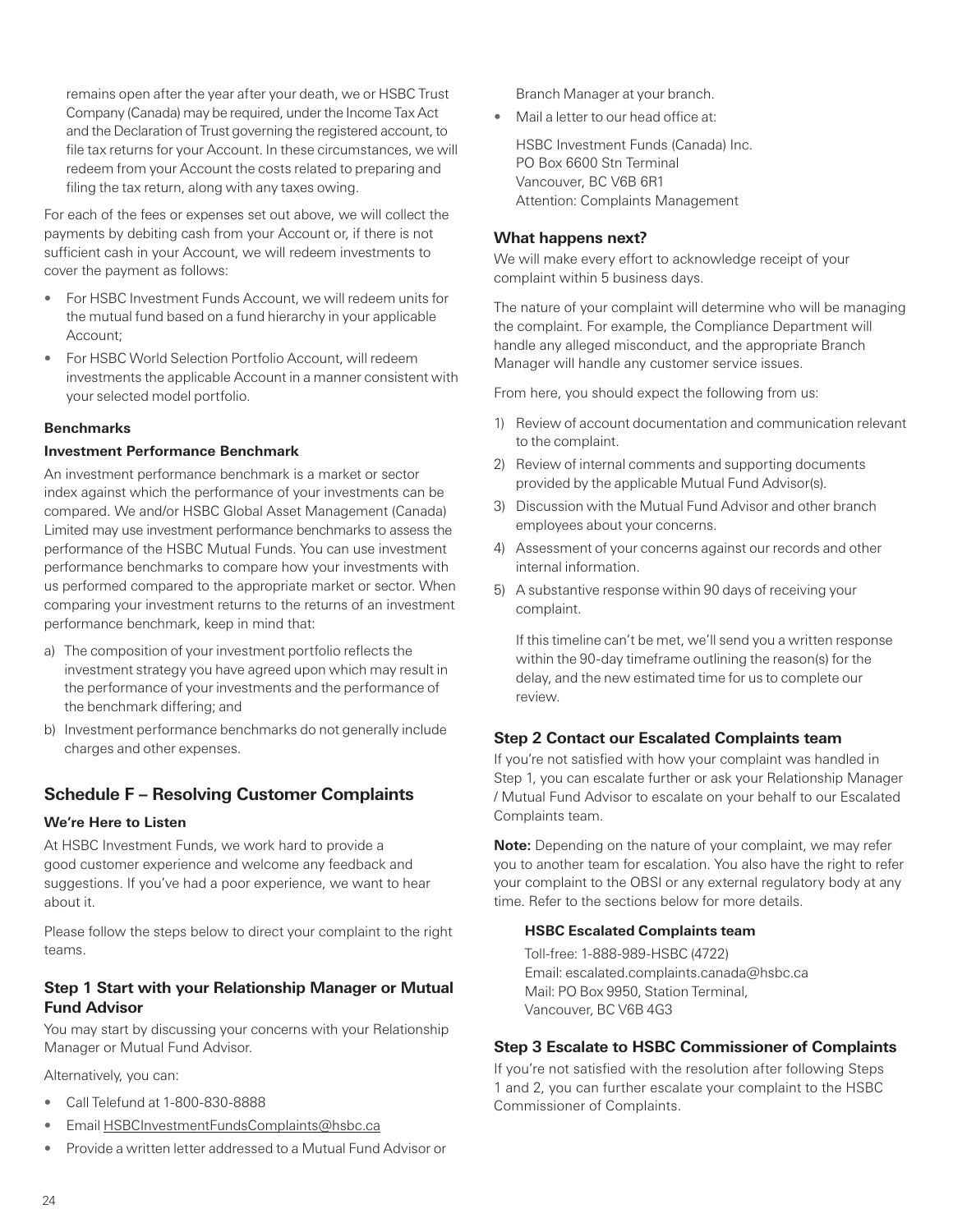<span id="page-28-0"></span>This office has 30 business days to respond to your concerns. The time limit for starting legal action will continue while this office reviews your complaint.

#### **HSBC Commissioner of Complaints**

Toll-free: 1-800-343-1180 Email: commissioner\_complaints@hsbc.ca Mail: PO Box 9950, Station Terminal, Vancouver, BC V6B 4G3

This office works independently from HSBC Investment Funds; however, it is employed by HSBC and is not an independent dispute resolution service, unlike the Ombudsman for Banking Services and Investments (OBSI).

## **For privacy complaints only**

If your complaint is related to privacy issues, we will direct your concerns to our Chief Privacy Officer:

#### **HSBC Chief Privacy Officer**

Email: privacy\_officer@hsbc.ca Mail: PO Box 9950, Station Terminal, Vancouver, BC V6B 4G3

#### **Resolution through an external complaint body**

#### **Ombudsman for Banking Services and Investments**

You have the right to refer your complaint to the OBSI in these two situations:

- 1. Within 180 days of receiving a closing response from HSBC Investment Funds; or,
- 2. If we've taken longer than 90 days to respond from the date we received your complaint.

The OBSI service is provided at no cost to you.

Toll-free: 1-888-451-4519 Fax: 1-888-422-2865 Email: ombudsman@obsi.ca Mail: 20 Queen Street West, Suite 2400, PO Box 8, Toronto, ON M5H 3R3 Website: www.obsi.ca

## **Contacting a regulatory body**

You also have the option to contact one or more of the external organizations listed below at any time to help resolve your complaint.

### **Mutual Fund Dealers Association of Canada**

Because HSBC Investment Funds is a member of the Mutual Fund Dealers Association of Canada (MFDA), you may contact the MFDA.

Phone: 416-361-6332 or 1-888-466-6332 Email: complaints@mfda.ca Website: www.mfda.ca

#### **Autorité des marchés financiers**

If you are a resident of Quebec, you may raise concerns with the Autorité des marchés financiers:

Toll-free: 1-877-525-0337 Fax: 418-525-9512 Mail: Place de la Cite, tour Cominar, 2640, boulevard Laurier, bureau 400, Quebec (Quebec) G1V 5C1

#### **Office of the Privacy Commissioner of Canada**

This office investigates privacy complaints concerning the Personal Information Protection and Electronic Documents Act. If you don't feel appropriate action was taken by HSBC to resolve your privacy matter, you may contact the Privacy Commissioner of Canada:

Toll-free: 1-800-282-1376 Mail: 30 Victoria Street, Gatineau, Quebec K1A 1H3 Website: www.priv.gc.ca

## **Schedule G – Customer Complaint Information Form**

Customers of a mutual fund dealer who are not satisfied with a financial product or service have a right to make a complaint and to seek resolution of the problem. MFDA Member dealers have a responsibility to their clients to ensure that all complaints are dealt with fairly and promptly. If you have a complaint, these are some of the steps you can take:

- Contact your mutual fund dealer. Member firms are responsible to you, the investor, for monitoring the actions of their representatives to ensure that they are in compliance with bylaws, rules and policies governing their activities. The firm will investigate any complaint that you initiate and respond back to you with the results of their investigation within the time period expected of a Member acting diligently in the circumstances, in most cases within three months of receipt of the complaint. It is helpful if your complaint is in writing.
- Contact the Mutual Fund Dealers Association of Canada, which is the self-regulatory organization in Canada to which your mutual fund dealer belongs. The MFDA investigates complaints about mutual fund dealers and their representatives, and takes enforcement action where appropriate. You may make a complaint to the MFDA at any time, whether or not you have complained to your mutual fund dealer. The MFDA can be contacted:
	- By completing the on-line complaint form at www.mfda.ca
	- By telephone in Toronto at (416) 361-6332, or toll free at 1-888-466-6332
	- By e-mail at complaints@mfda.ca
	- In writing by mail to 121 King Street West, Suite 1000, Toronto, ON M5H 3T9
	- Or by fax at (416) 361-9073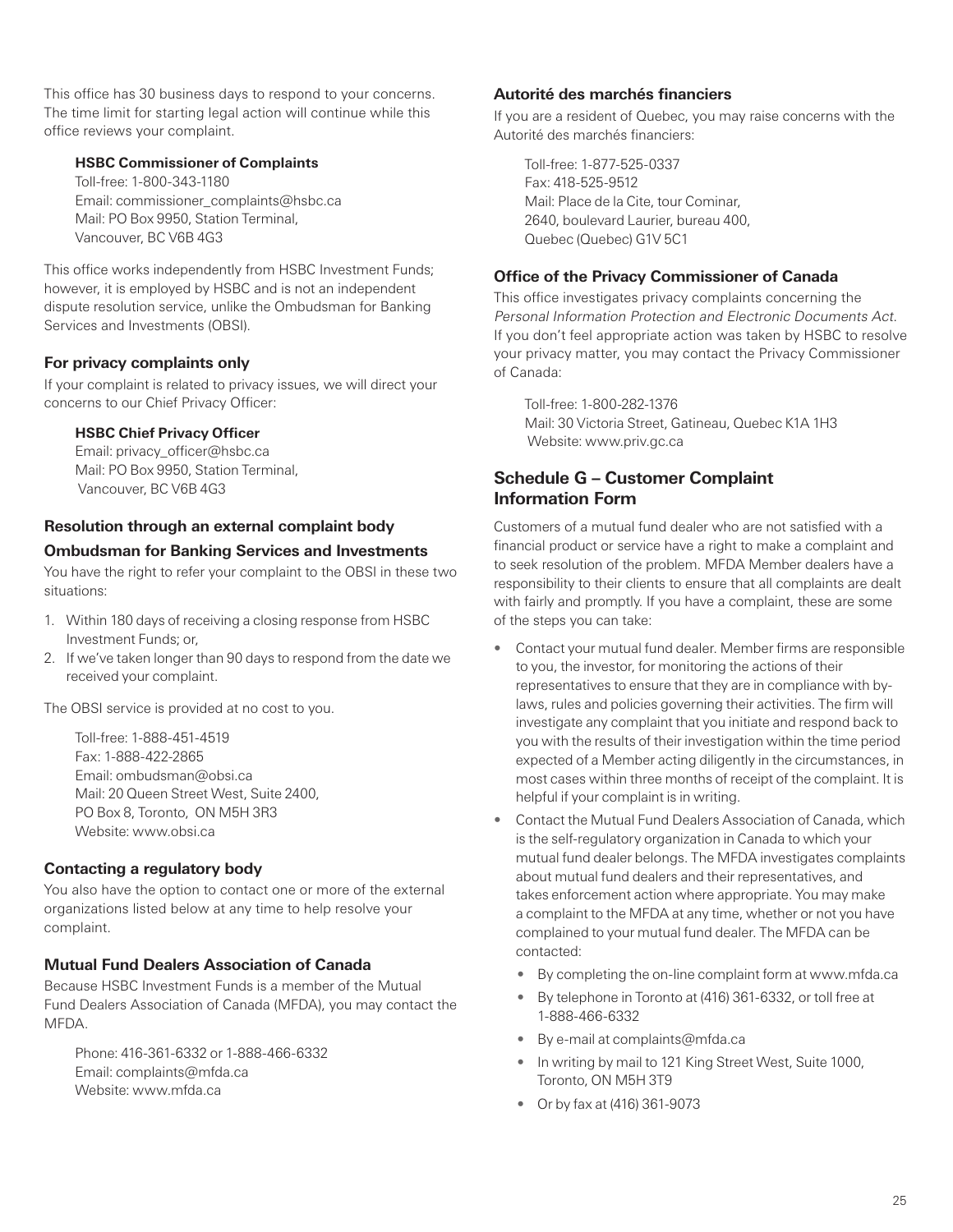#### **Compensation**

The MFDA does not order compensation or restitution to customers of Members. The MFDA exists to regulate the operations, standards of practice and business conduct of its Members and their representatives with a mandate to enhance investor protection and strengthen public confidence in the Canadian mutual fund industry. If you are seeking compensation, you may consider the following:

- Ombudsman for Banking Services and Investments ("OBSI"): You may make a complaint to OBSI after you have complained to the dealer, at either of the following times:
	- If the dealer's Compliance Department has not responded to your complaint within 90 days of the date you complained, or;
	- After the dealer's Compliance Department has responded to your complaint and you are not satisfied with the response. **Please note that you have 180 calendar days to bring your complaint to OBSI after receiving the dealer's response.**
- OBSI provides an independent and impartial process for the investigation and resolution of complaints about the provision of financial services to clients. OBSI can make a non-binding recommendation that your firm compensate you (up to \$350,000) if it determines that you have been treated unfairly, taking into account the criteria of good financial services and business practice, relevant codes of practice or conduct, industry regulation and the law. The OBSI process is free of charge and is confidential. OBSI can be contacted:
	- By telephone in Toronto at (416) 287-2877, or toll free at 1-888-451-4519
	- By e-mail at ombudsman@obsi.ca or at www.obsi.ca
- Legal Assistance: You may consider retaining a lawyer to assist with the complaint. You should be aware that there are legal time limits for taking civil action. A lawyer can advise you of your options and recourses. Once the applicable limitation period expires, you may lose rights to pursue some claims.
- Manitoba, New Brunswick and Saskatchewan: Securities regulatory authorities in these provinces have the power to, in appropriate cases, order that a person or company that has contravened securities laws in their province pay compensation to a claimant. The claimant is then able to enforce such an order as if it were a judgment of the superior court in that province. For more information, please visit:
	- Manitoba: www.msc.gov.mb.ca
	- New Brunswick: www.nbsc-cvmnb.ca
	- Saskatchewan: www.fcaa.gov.sk.ca
- Québec:
	- If you are not satisfied with the outcome or with the examination of a complaint, the Autorité des marchés financiers ("AMF") can examine your complaint and may provide dispute resolution services.
	- If you think you are a victim of fraud, fraudulent tactics or embezzlement, you can contact the AMF to see if you meet the eligibility to submit a claim to the Fonds d'indemnisation des services financiers ("Financial Services Compensation Fund"). An indemnity up to \$200,000 can be payable through monies accumulated in the fund for an eligible claim.
		- For more information:
			- 1. Contact the AMF by telephone at (418) 525-0337 (in Québec), or toll free at 1- 877-525-0337
			- 2. Visit www.lautorite.qc.ca.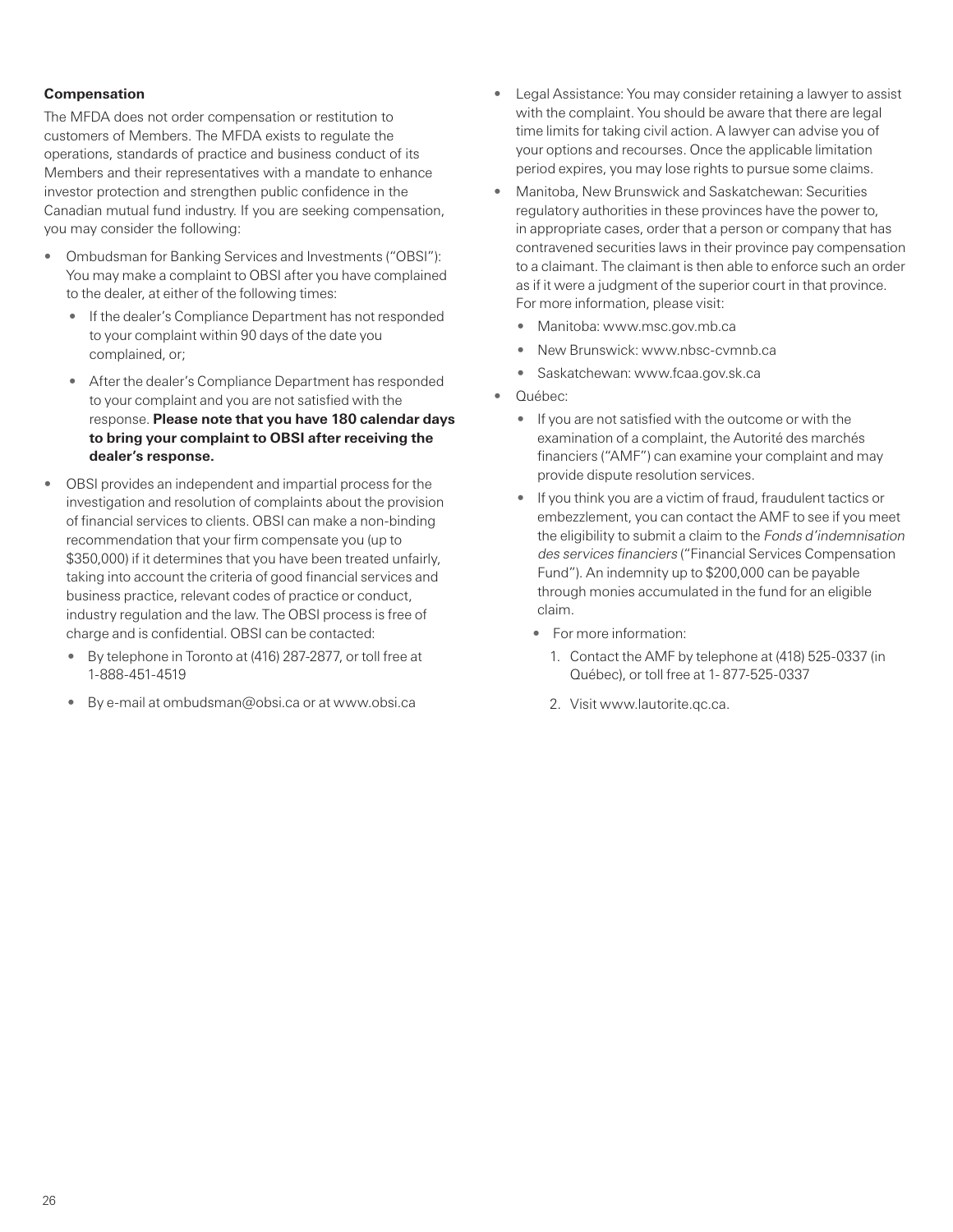## <span id="page-30-0"></span>**Part 2: Registered Plan Documentation**

## **HSBC Investment Funds RSP Declaration of Trust**

## **(This Declaration of Trust is for Retirement Savings Plans only.)**

HSBC Trust Company (Canada), a trust company incorporated under the laws of Canada (hereinafter referred to as the "Trustee") hereby declares that it will act as Trustee for the applicant (hereinafter referred to as "you" the annuitant as defined in the Income Tax Act) named in the application under the HSBC Investment Funds Retirement Savings Plan (hereinafter referred to as "the Plan") upon the following terms and conditions:

- **1. Registration:** The Trustee will apply for registration of the Plan pursuant to the provisions of the Income Tax Act (Canada) as amended from time to time (hereinafter referred to as the "Act"), and any applicable legislation in the province or territory of residence designated by you in the application as amended from time to time (the Act , relevant pension legislation and any other such other laws of Canada and of the provinces and territories applicable hereto being hereinafter collectively referred to as "Applicable Laws"). The Trustee will give all notices as to commencement and termination of the Plan required under applicable legislation.
- **2. Delegation:** Without limiting the responsibilities of the Trustee under the Plan, you expressly authorize the Trustee to delegate to HSBC Investment Funds (Canada) Inc. or such other duly authorized agent or agents as it may appoint (hereinafter referred to as the "Agent") the performance of such duties and responsibilities of the Trustee under the Plan as may be agreed upon from time to time between the Trustee and the Agent and which the Trustee may by law delegate to the Agent. Notwithstanding the foregoing, the Trustee acknowledges and confirms that the ultimate responsibility for the administration of the Plan remains with the Trustee.

 You also authorize the Trustee to, and the Trustee may, pay the Agent all or a portion of the fees paid by you to the Trustee under the Plan and may reimburse the Agent for its out-of-pocket expenses in performing the duties and responsibilities delegated to the Agent by the Trustee and charge you therefor.

**3. Your Account:** The Trustee will maintain an account in your name which will record all contributions made to the Plan, all investment transactions, investment income earned and expenses incurred and all payments from the Plan (as defined herein).

 The Trustee will send you annual or more frequent statements setting forth the particulars of each transaction since the last statement. Upon the expiration of ninety (90) days from the date of the mailing of the statement to you, the Trustee shall be released and discharged from all liability and accountability to you or anyone else with respect to the Trustee's acts and transactions during the period of time covered by the statement.

- **4. Contributions:** The Trustee shall accept only such contributions of cash or investments permitted by the Agent in a form acceptable to it, which are qualified investments for registered retirement savings plans within the meaning of the Act, as may be directed by you or your spouse to be contributed to the Trustee. If you participate in a Payroll Savings Plan as indicated in your application, you appoint the Plan Sponsor, the employer/association named in the application (the "Plan Sponsor") that is your employer or with which you otherwise have a membership or affiliation to act as your agent. The Plan Sponsor may remit contributions to your Plan on behalf of you or your spouse. The contributions, together with any income therefrom, shall constitute a trust fund (hereinafter referred to as the "Fund") to be used, invested and held subject to the terms of this Declaration of Trust. You are solely responsible for determining whether the aggregate amount of your contributions to the Fund are within the contribution limits imposed by Applicable Laws.
- **5. Investment:** The Trustee shall invest the contribution to the Fund in any investments permitted by the Agent, as directed from time to time by you or your agent.

 In the absence of satisfactory investment instructions, cash received by the Trustee in connection with your Plan will be converted into the currency denomination of your Plan and invested in units of a money market fund permitted by the Agent.

- **6. Qualified Investment:** The Trustee and the Agent will exercise the care, diligence and skill of a reasonably prudent person to minimize the possibility that the Plan holds a nonqualified investment, however you are also responsible for ensuring that the investments held in your Plan are at all times qualified investments for your Plan under the Act.
- **7. Prohibited Investment:** You are responsible for ensuring that the investments held in your Plan do not at any time include a prohibited investment for your Plan under the Act. It is your sole responsibility to determine whether any investment is, or could become, a prohibited investment for your Plan under the Act and to determine whether such investment could result in the imposition of any taxes.
- **8. Taxes and Penalties on Non-Qualified and Prohibited Investments:** Neither the Trustee nor the Agent will be liable for or in respect of any taxes, interest, penalties or other charges which may be imposed on you, the Plan, the Trustee or the Agent under Applicable Laws, including the Act, whether by way of assessment, reassessment or otherwise or for any other charges levied or imposed by any governmental authority, due to payments out of the Plan or the purchase, sale or retention of any investment, including an investment that is a non-qualified investment or a prohibited investment for your Plan under the Act (other than those taxes, interest or penalties for which the Trustee is liable in accordance with the Act and which cannot be charged against the assets of the Plan in accordance with the Act). The Trustee is authorized to reimburse itself for, or may pay, any such taxes, interest,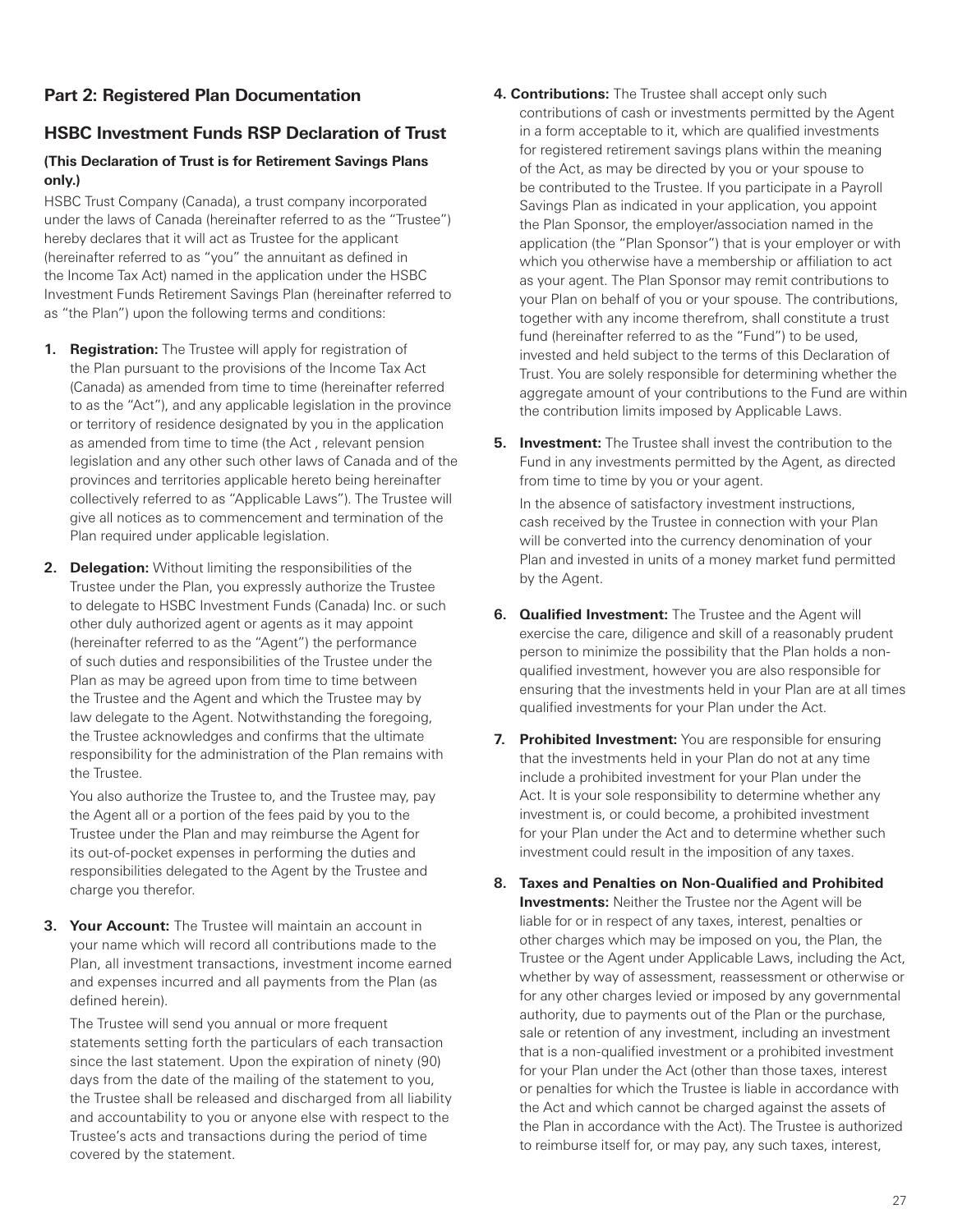penalties or other charges out of whichever assets of the Plan it may choose in its absolute discretion and where necessary the Trustee, in its absolute discretion, may liquidate investments of the Plan to provide payment of such taxes, interest, penalties or other charges and reasonable expenses in connection with such payment. You and your heirs, executors and administrators shall indemnify and hold harmless at all times both the Trustee and the Agent in respect of any such taxes and reasonable expenses imposed on either the Trustee or the Agent. Neither the Trustee nor the Agent will be liable for any loss to or diminution of the assets of the Plan resulting from any act or omission in connection with the Plan, except to the extent that such loss or diminution is directly caused by the Trustee's breach of the standard of care referred to in Paragraph 22 hereof.

#### **9. Retirement Income:**

- a) The whole of the Fund shall be invested, used and applied by the Trustee for the purpose of providing retirement income as defined in the Act; subject to Paragraph 17. You are required, upon ninety (90) days written notice to the Trustee, to specify the date for the commencement of a retirement income, which date shall not be later than the latest maturity date permitted by the Act (such date being hereinafter referred to as "Maturity"). Such notice shall indicate the name of the company from which such retirement income shall be purchased and shall instruct the Trustee to liquidate the assets in the Plan and apply the proceeds for the provision of a retirement income for you in accordance with the terms hereinafter set out, or shall instruct the Trustee to amend the Plan in order to permit the transfer of the value of the Fund to a registered retirement income fund of which you are the annuitant. Any retirement income purchased by the Trustee shall, at your option, subject to Applicable Laws, be:
	- i) An annuity payable to you for your life (or if you so designate, to you for the lives jointly of you and your spouse and to the survivor of you and your spouse for the survivor's life) commencing at Maturity and with or without a guaranteed term not exceeding the period of time calculated in accordance with the formula set out in accordance with the formula set out in (a)(ii) of this Paragraph 9; or
	- ii) An annuity commencing at Maturity payable to you, or to you for your life and to your spouse after your death, for a term of years equal to ninety (90) minus either your age in whole years at Maturity, or, where your spouse is younger than you, and you so elect, the age in whole years of your spouse at Maturity.
- b) Any annuity acquired:
	- i) Shall be provided by a company qualified under the Applicable Laws to provide a retirement income;
	- ii) May be integrated with any Old Age Security pension;
	- iii) May be increased in whole or in part to reflect increases in the Consumer Price Index or at such other rate not exceeding 4% per annum as may be specified

under the terms of such annuity;

- iv) Shall not provide for the aggregate of the periodic payments in a year after your death to exceed the aggregate of the payments in a year before your death;
- v) Shall be payable by equal annual or more frequent periodic payments until such time as there is a payment in full or partial commutation of the retirement income, and where such commutation is partial, equal annual or more frequent periodic payments thereafter;
- vi) Shall by its terms not be capable, either in whole or in part, of assignment; and
- vii) Shall provide for commutation if such annuity would otherwise become payable to a person other than you or, on or after your death, your spouse.
- c) In the event that you do not provide written notice to the Trustee at least ninety (90) days prior to the latest maturity date permitted by the Act to purchase a retirement income for you, you are deemed to have instructed the Trustee as follows:
	- a) if the assets of the Fund are not sufficient to produce retirement income of greater than \$50 per month, to liquidate the assets of the Fund and pay the proceeds to you in a single lump sum payment; and
	- b) if the assets of the Fund are sufficient to produce retirement income of greater than \$50 per month, to transfer all the assets to the Fund to a registered retirement income fund selected by the Trustee at its sole discretion and to execute all such documents as may be reasonably required for such transfer; however, if the issuer of the registered retirement income fund does not accept the transfer, to liquidate all the assets of the Fund and to pay the proceeds to you in a single lump sum payment.

Taxes will be withheld from any payments from the Plan as required by Applicable Laws.

#### **10. Splitting of Assets on Breakdown of Marriage or**

**Common-Law Partnership:** Subject to Applicable Laws, the Trustee will, upon receipt of written direction by you, allow and arrange for the splitting of assets of the Fund on breakdown of marriage or common-law partnership and transfer on your behalf any property held thereunder to a registered retirement savings plan or a registered retirement income fund under which your spouse or former spouse is the annuitant if, at the time of any such transfer, you and your spouse or former spouse are living separate and apart and the payment or transfer is being effected pursuant to a decree, order or judgement of a competent tribunal, or in accordance with a written separation agreement, relating to a division of property between you and your spouse or former spouse in settlement of rights arising out of or on the breakdown of the marriage or common-law partnership, in accordance with paragraph 146(16)(b) of the Act or in any amended or substituted provision therefor.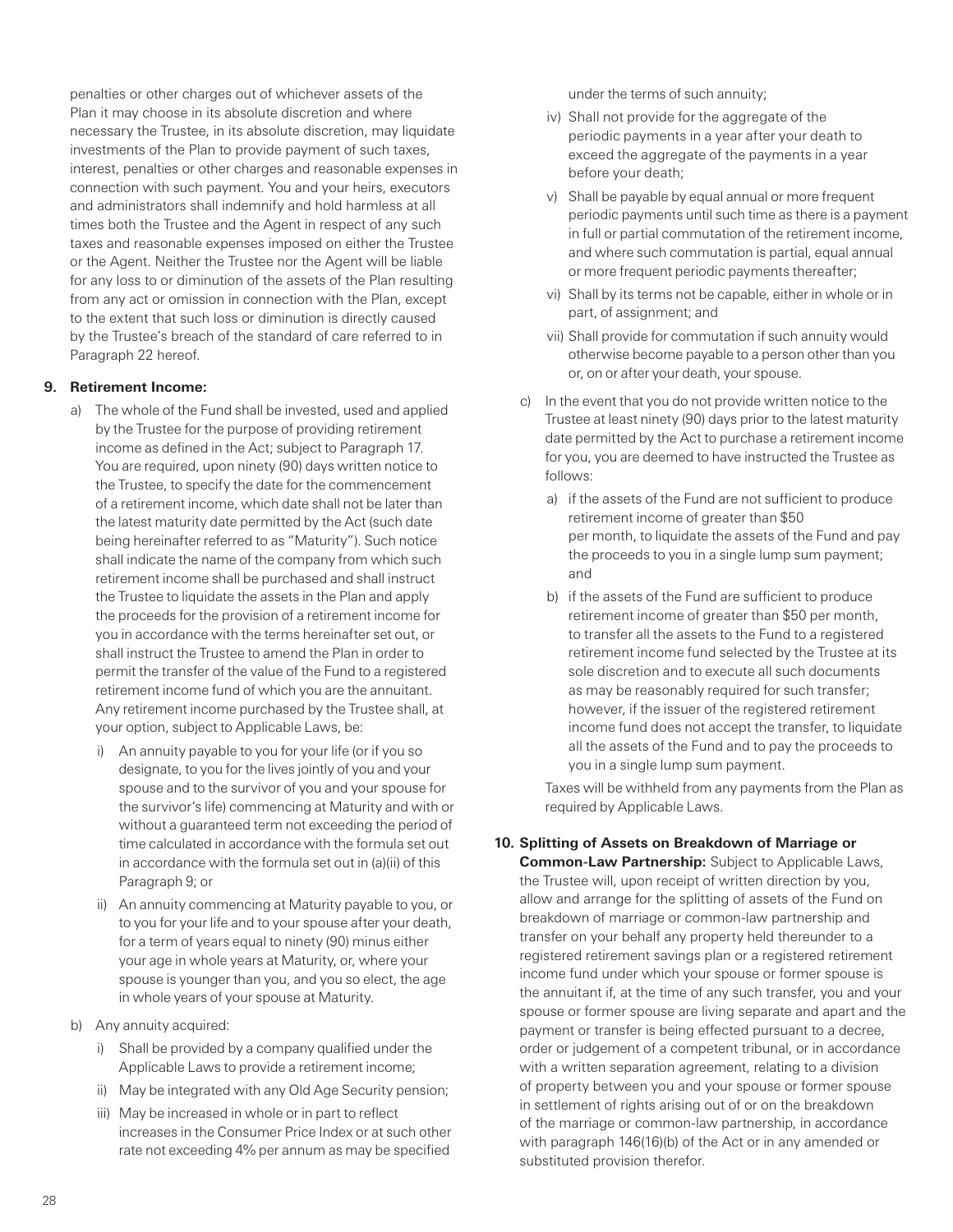- **11. Refund of Excess Amounts:** The Trustee shall, upon written application by you or your spouse, in form satisfactory to the Trustee, pay an amount to you in order to reduce the amount of tax otherwise payable under Part X.1 of the Act. The Trustee will not have any responsibility whatsoever for determining the amount as stated in the preceding sentence in respect of any registered retirement savings plan.
- **12. Transfers:** Upon receipt at least ninety (90) days prior to Maturity by the Trustee of a written direction from you in a form satisfactory to the Trustee, the Trustee shall forthwith transfer in such form and manner as is prescribed under the Applicable Laws, all of the assets of the Fund or such part thereof as is specified in your written direction together with all relevant information with respect to the Plan:
	- a) To the person who has agreed to be the issuer of another registered retirement savings plan or the carrier of a registered retirement income fund under which you are the annuitant, or subject to Applicable Laws, your spouse or former spouse is the annuitant if, at the time of such transfer, you and your spouse or former spouse are living separate and apart and the transfer is being effected pursuant to a decree, order or judgment of a competent tribunal, or in accordance with a written separation agreement relating to a division of property between you and your spouse or former spouse in settlement of rights arising out of or on the breakdown of the marriage or common-law partnership; or
	- b) As a contribution to or under a registered pension plan or pooled registered pension plan.

 Such transfer shall take effect in accordance with the Applicable Laws and other applicable laws and within a reasonable time after all forms required by law and by the Trustee to be completed in respect of such transfer have been completed and provided to the Trustee as the Trustee so requires. Upon such transfer, the Trustee shall be subject to no further liability or duty with respect to the Plan, or the portion thereof, so transferred, as the case may be.

- **13. Withdrawals:** You may, by written application, at any time before the commencement of a retirement income, request that the Trustee pay to you all or part of the assets held under the Plan, and the Trustee may liquidate any investments held under the Plan, to the extent deemed necessary for that purpose. Such payment shall be made by the Trustee subject to the deduction of all proper charges, including income tax, if any, required to be withheld.
- **14. Payment on Death:** In the event of your death prior to Maturity, the Trustee shall, upon receipt of satisfactory evidence of your death and all other documents that the Trustee may reasonably require, redeem the investments then held by the Trustee for your account and, subject to the deduction of all proper charges including income tax, if any, required to be withheld, the proceeds of such realization shall be held by the Trustee for payment to or for the benefit of the beneficiary, if any, designated pursuant to Paragraph 15, or to

your legal personal representatives, upon such beneficiary or representatives furnishing the Trustee with such releases and other documents as may be required or as counsel may advise.

**15. Designation of Beneficiary:** If you are domiciled in a jurisdiction designated by the Trustee as one in which a participant in a retirement savings plan may validly designate a beneficiary other than by will, you may by instrument in writing in the form prescribed by the Trustee and delivered in accordance with the terms of this Plan to the Trustee prior to your death, designate any person as beneficiary to be entitled to receive the proceeds payable under the Plan in the event of your death prior to the provision of a retirement income hereunder.

 Subject to the Applicable Laws, such person shall be deemed to be your designated beneficiary for the purposes hereof unless such person shall predecease you or unless you by instrument in writing in the form prescribed by the Trustee and delivered to the Trustee prior to your death revoke such designation.

 A designation shall only be made, altered or revoked by an instrument in a form provided by the Trustee for such purpose, dated and signed by you and filed with the Trustee prior to your death or, if a provincial law does not allow such a designation, by your Will, if permitted by Applicable Laws.

 If no beneficiary has been designated, or if all designated beneficiaries predecease you or if Applicable Laws require it, the proceeds will be paid to your legal personal representatives.

 If more than one designation has been filed in the form provided by the Trustee and if such designations are inconsistent, then to the extent of such inconsistency, payment shall be made only in accordance with the designation bearing the latest execution date and such designation shall be determinative of any inconsistency. The Trustee shall be fully discharged from any further obligations and liability in connection with the Plan upon payment being made in accordance with this Declaration of Trust.

**16. No Advantages:** No advantage (as defined in section 207.01 of the Act) in relation to the Plan may be extended to, or be received or receivable by you, the Plan, or any person with whom you do not deal at arm's length.

#### **17. Trustee Fees and Disbursements:**

- a) Notwithstanding any other provision hereof, the Trustee shall be entitled to compensation for its services, and reimbursement of disbursements hereunder, in accordance with the fee schedule provided to you, as amended from time to time. Notice of amendments to such schedule shall be given to you and shall take effect no earlier than thirty (30) days from the date of such notice which may be effected in accordance with the method set out in Paragraph 21 hereof.
- b) All fees, taxes and reimbursements of disbursements provided for hereunder shall be charged against and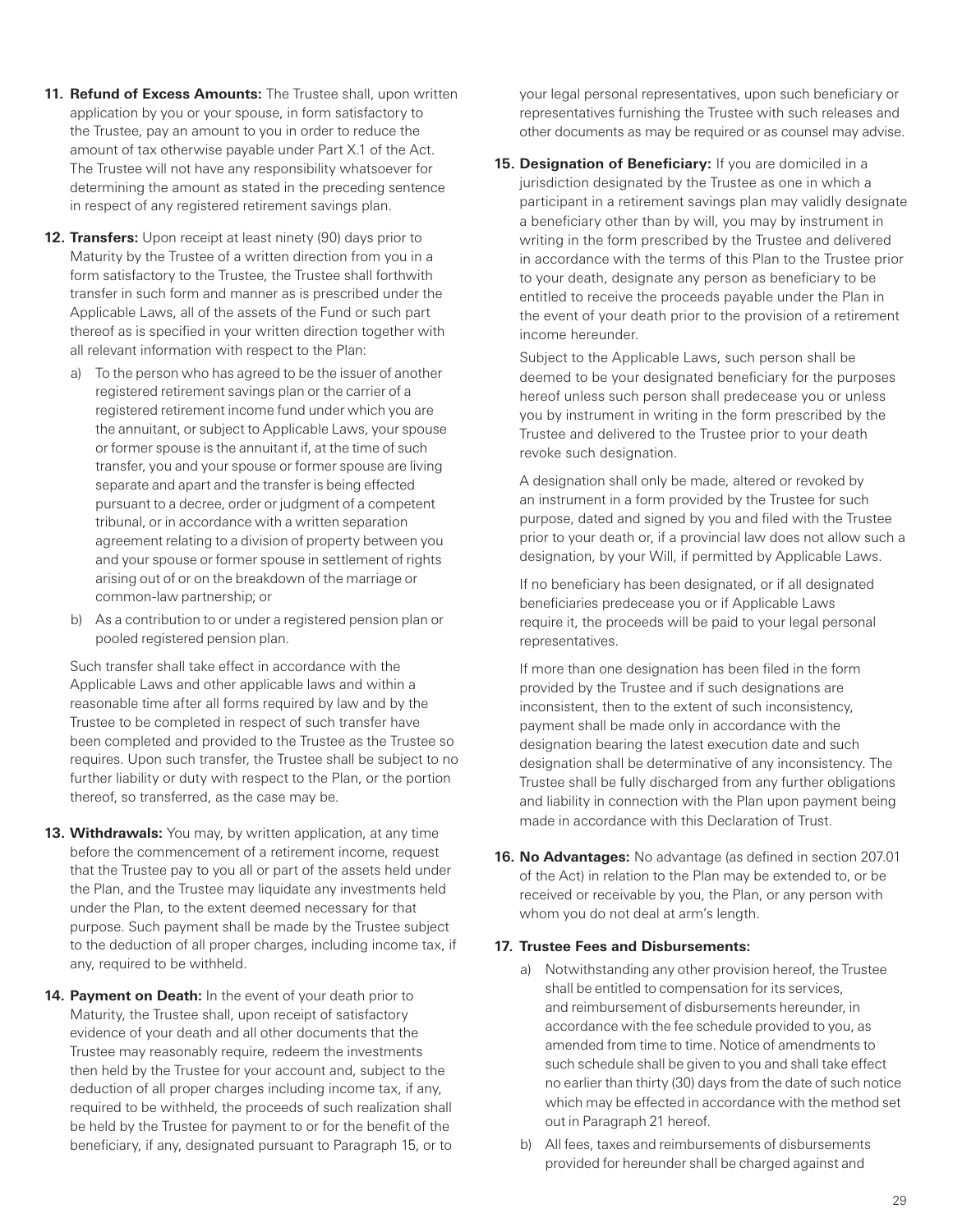deducted from the assets of the Plan, at such time or times during each year as the Trustee may, in its absolute discretion determine, and where necessary, the Trustee, in its sole discretion, may liquidate investments of the Plan to provide for payment of such fees, taxes and reimbursements. The Trustee shall not be responsible for any loss which results from such liquidation.

- **18. Income Tax Information:** The Trustee will forward, or cause to be forwarded, to you or your spouse appropriate receipts for income tax purposes for all contributions made to the Plan and such other information regarding the Plan as may be required under the Applicable Laws. Such receipts or other information shall be forwarded to the address set out in the application for the Plan, or at any subsequent address of which you shall have notified the Trustee.
- **19. Tax Information for Citizens and Residents of Countries Outside of Canada:** If you are also a citizen or resident of a country other than Canada, we strongly advise you to contact your professional tax advisor before investing in a Canadian registered plan, and on a regular basis thereafter. It is important that you are aware of the foreign tax consequences and reporting and filing requirements, if any, associated with being an owner or part-owner of a Canadian registered plan. Failure to comply with any such requirements can result in significant penalties.
- **20. Amendments to Plan:** The Trustee may, from time to time at its sole discretion, amend this Declaration of Trust with the concurrence of the authorities administering the Applicable Laws:
	- a) Without notice to you, provided that the amendment is made for the purpose of satisfying a requirement imposed by the Applicable Laws; and
	- b) In all other cases, by giving thirty (30) days' notice, provided that in all cases no such amendment will have the effect of disqualifying the Plan as a registered retirement savings plan within the meaning of the Applicable Laws.
- **21. Notices:** Any notice or other document required to be given by the Trustee shall be given in writing in person or, except where expressly prohibited by law, using any of the following methods:
	- Mail, fax or email by using the most recent mailing address, fax number or email address the Trustee has on records for you;
	- Posting notice to you through Online Banking; or
	- Using any other means we reasonably believe will bring the notice to your attention.

 Any notice provided by the Trustee to you is deemed to have been received by you on the earliest of (a) the time the notice is actually received by you, (b) the time and day our server says it was sent; (c) the time the notice is posted on Online Banking; (d) the time the notice is deemed to have been received by you in law; or (e) five days after sending the notice to you.

 If you are required to give notice to the Trustee, you must give notice in writing at a HSBC Bank branch to the Trustee c/o HSBC Investment Funds (Canada) Inc. The notice will be deemed to have been received by the Trustee on the date it is actually received by HSBC Investment Funds (Canada) Inc.

- **22. Standard of Care and Trustee's Liability:** In exercising its powers and performing its responsibilities hereunder, the Trustee shall act honestly and in good faith. The Trustee shall not be liable for any loss to, or diminution of the assets of the Plan, resulting from any act or omission in connection with the affairs of the Plan, except to the extent that such loss or diminution is directly caused by the Trustee's breach of the standard of care referred to herein.
- **23. Agent's Liability:** The Trustee's Agent, its subsidiaries and affiliates and each of their respective officers, directors, employees and agents shall not be liable for the following:
	- a) Any loss or diminution suffered by the Plan or by you or any beneficiary under the Plan as a result of the acquisition, disposition or retention of any investments; or
	- b) Any loss to or diminution of the assets of the Plan except for any loss or diminution caused by the Agent's wilful misconduct or lack of good faith.

 The Agent, its subsidiaries and affiliates and each of their respective officers, directors, employees and agents shall not be liable for any loss or damages whether direct or indirect resulting from the delay or failure of any of them in forwarding to you any information received by them concerning investments.

- **24. Indemnity:** You, any beneficiary receiving proceeds payable under Paragraph 14, and your heirs, executors and legal representatives shall indemnify at all times the Trustee, the Agent, its subsidiaries and affiliates and each of their respective officers, directors, employees and agents against and hold them harmless from all taxes, interest, penalties, assessments, expenses (including, for greater certainty, all expenses incurred in respect of any audit by a governmental authority of the Plan), losses, liabilities, claims, and demands whatsoever in respect of the Plan, including but not limited to those arising from the acquisition, holding or disposition of investments by the Plan or anything done hereunder, except if due to the Trustee's breach of the standard of care referred to in Paragraph 22 hereof, willful misconduct or lack of good faith (other than those taxes, interest or penalties for which the Trustee is liable in accordance with the Act and which cannot be charged against the assets of the Plan in accordance with the Act). You authorize the Trustee to reimburse itself to satisfy this indemnity and to sell investments held in the Plan to generate funds to satisfy this indemnity. This indemnity survives the termination of the Plan.
- **25. Proof of Age:** The statement of your date of birth on the application for the Plan shall constitute a certification by you and an undertaking to furnish such further evidence of proof of age as may be required for the provision of a retirement income.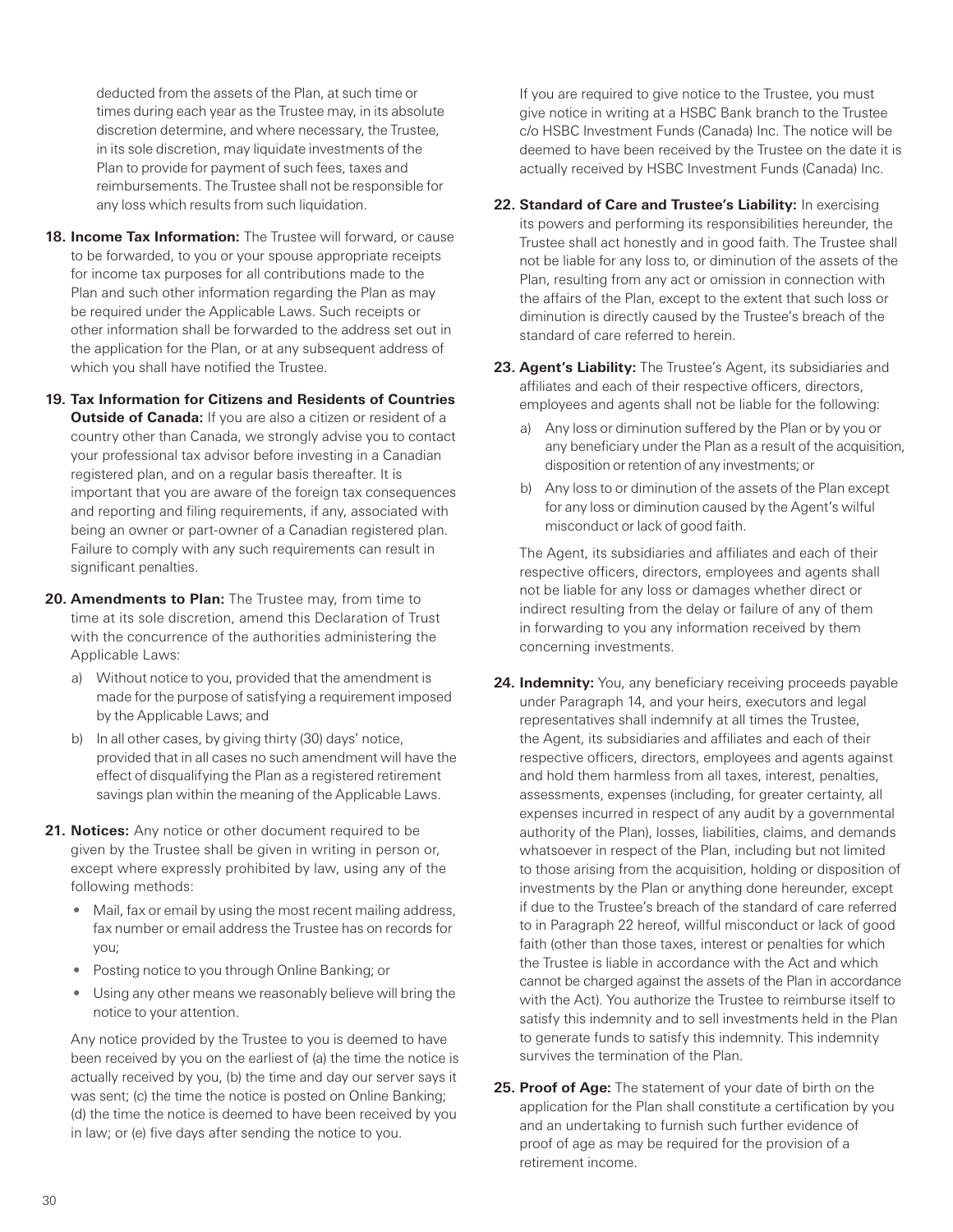- <span id="page-34-0"></span>**26. No Pledge or Assignment:** No property held under the Plan can be pledged, assigned, or in any way alienated as security for a loan or for any other purpose other than that of providing for you a retirement income (subject to Paragraph 17) in accordance with the terms of the Plan.
- **27. Trustee as Subsidiary:** You acknowledge that the Trustee is a wholly-owned subsidiary of HSBC Bank Canada and that it may periodically have dealings with HSBC Bank Canada, its affiliates or other subsidiaries (the "Bank") in the performance of its duties. You authorize and direct the Trustee, in the exercise of its powers under this agreement to have such dealings (and enter into transactions) with the Bank, to purchase securities or deposit instruments of or guaranteed by the Bank, to deposit cash with the Bank, or to purchase services from the Bank, provided such dealings and transactions are made on terms no less favourable than market terms and conditions and competitive and fair rates.
- **28. Replacement of Trustee:** The Trustee may resign its trust and be discharged from all further duties and liabilities hereunder upon sixty (60) days' notice in writing to you, or such shorter notice as you shall accept as sufficient, provided that a successor trustee has been appointed in writing by HSBC Investment Funds (Canada) Inc. and the successor trustee has accepted such appointment. In the event of a change of trustee, the Trustee shall transfer the Fund in such form and manner as may be prescribed by the Act together with such information as is necessary to continue the administration thereof to the successor trustee within ninety (90) days after the latter of the appointment of the successor trustee and giving notice in writing to you of such resignation.

 If a successor trustee cannot be found, the Trustee may apply to a court of competent jurisdiction for the appointment of a successor trustee. In such event, HSBC Investment Funds (Canada) Inc. shall bear the costs incurred by the Trustee in appointing a successor trustee.

- **29. Applicable Laws:** This Declaration of Trust shall be governed by and construed in accordance with the laws of the Province of British Columbia and the laws of Canada applicable therein except that the term "spouse" does not include any person who is not recognized as a spouse or common-law partner for the purposes of any provision of the Act respecting retirement savings plans.
- **30. Québec Only:** It is the express wish that this Declaration of Trust and any related documents be drawn up and executed in English. Les parties conviennent que la **présente** convention et tous les documents s'y rattachant soient **rédigés** et **signés** en anglais.
- **31. Locked-In Account:** You may transfer assets and/or cash to the Plan from other registered plans as permitted by Applicable Laws. In addition to the terms and conditions of the Plan, you agree to be bound by, and the Plan will be subject to, any additional terms and conditions required to complete the transfer. If an addendum concerning a Locked-in Retirement Account or Locked-In Retirement Savings Plan is attached to

this agreement, the following provisions shall apply:

- a) In case of conflict between the addendum and this agreement, the provisions of the addendum shall prevail with respect of the Locked-In Retirement Account or Locked-In Retirement Savings Plan;
- b) Locked-In Funds shall be accounted for separately from non Locked- In Funds; and
- c) The terms of the addendum may be amended from time to time without notice to you in order to ensure that the Locked-In account continues to comply with all legislation including without limitation applicable pension benefits legislation governing locked-in funds.
- **32. Binding Agreement:** The terms and conditions of this Declaration of Trust shall be binding upon your heirs, executors, administrators and assigns and upon the successors and assigns of the Trustee.

## **HSBC Investment Funds RIF Declaration of Trust**

#### **(This Declaration of Trust is for Retirement Income Funds only.)**

HSBC Trust Company (Canada), a trust company incorporated under the laws of Canada (hereinafter referred to as the "Trustee") hereby declares that it will act as Trustee for the applicant (hereinafter referred to as "you" the annuitant as defined in the Income Tax Act) named in application under the HSBC Investment Funds Retirement Income Fund (hereinafter referred to as "the Plan") upon the following terms and conditions:

- **1. Registration:** The Trustee will apply for registration of the Plan pursuant to the provisions of the Income Tax Act (Canada) as amended from time to time (hereinafter referred to as the "Act"), and any applicable legislation in the province or territory of residence designated by you in the application as amended from time to time (the Act, relevant pension legislation and any other such other laws of Canada and of the provinces and territories applicable hereto being hereinafter collectively referred to as "Applicable Laws"). The Trustee will give all notices as to commencement and termination of the Plan required under applicable legislation.
- **2. Delegation:** Without limiting the responsibilities of the Trustee under the Plan, you expressly authorize the Trustee to delegate to HSBC Investment Funds (Canada) Inc. or such other duly authorized agent or agents as it may appoint (hereinafter referred to as the "Agent") the performance of such duties and responsibilities of the Trustee under the Plan as may be agreed upon from time to time between the Trustee and the Agent and which the Trustee may by law delegate to the Agent. Notwithstanding the foregoing, the Trustee acknowledges and confirms that the ultimate responsibility for the administration of the Plan remains with the Trustee.

 You also authorize the Trustee to, and the Trustee may, pay the Agent all or a portion of the fees paid by you to the Trustee under the Plan and may reimburse the Agent for its out-of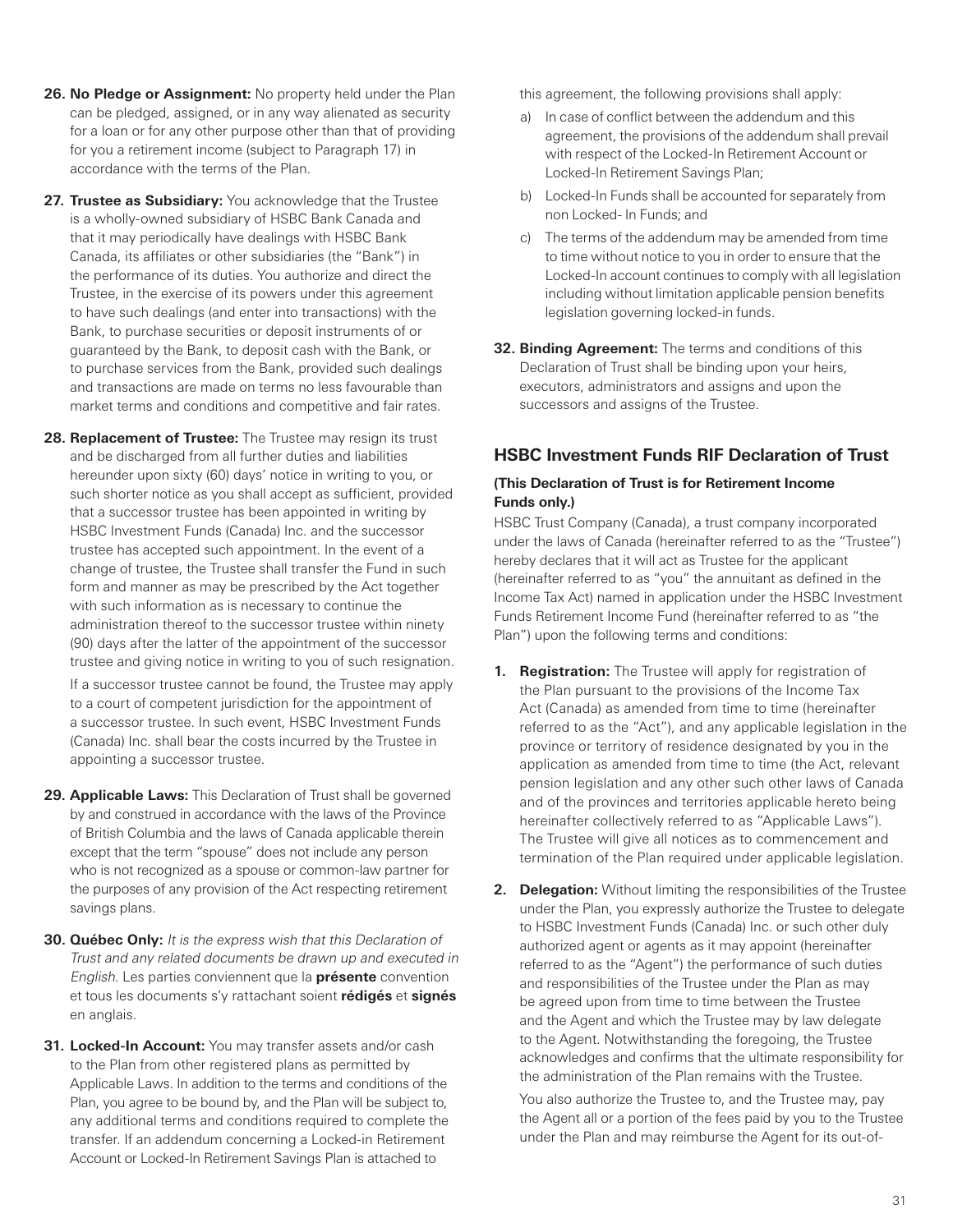pocket expenses in performing the duties and responsibilities delegated to the Agent by the Trustee and charge you therefor.

**3. Your Account:** The Trustee will maintain an account in your name which will record all the transfers-in, all investment transactions, investment income earned and expenses incurred and all payments of Retirement Income from the Fund (as defined herein).

 The Trustee will send you annual or more frequent statements setting forth the particulars of each transaction since the last statement. Upon the expiration of ninety (90) days from the date of the mailing of the statement to you, the Trustee shall be released and discharged from all liability and accountability to you or anyone else with respect to the Trustee's acts and transactions during the period of time covered by the statement.

- **4. Contributions:** The Trustee shall accept only such transfer of cash or investments permitted by the Agent in a form acceptable to it, which are qualified investments for registered retirement income funds within the meaning of the Act, as may be directed by you to be transferred to the Trustee, provided the contributions may only be transferred under the terms listed in paragraph 146.3(2)(f) of the Act or such other legislation as may succeed, amend or supplement that paragraph, which may include transfers from the following:
	- a) A registered retirement savings plan under which you are the annuitant; or
	- b) Another registered retirement income fund under which you are the annuitant; or
	- c) You to the extent only that the amount of the consideration was an amount described in Subparagraph 60(1)(v) of the Act or in any amended or substituted provision therefor; or
	- d) Subject to Applicable Laws, registered retirement income fund or registered retirement savings plan of your spouse (as defined herein) or former spouse pursuant to a decree, order, or judgement of a competent tribunal or a written separation agreement, relating to a division of property between you and your spouse or former spouse in settlement of rights arising out of, or on the breakdown of, your marriage or common-law partnership; or
	- e) A deferred profit sharing plan in accordance with subsection 147(19) of the Act; or
	- f) A registered pension plan of which you are a member; or
	- g) A registered pension plan in accordance with subsection 147.3(5) or (7) of the Act or any amended or substituted provision therefor; or
	- h) A specified pension plan in circumstances to which subsection 146(21) of the Act or any amended or substituted provision thereof applies; or
	- A pooled registered pension plan in accordance with subsection 147.5(21) of the Act.

 The contributions, together with any income therefrom, shall constitute a trust fund (hereinafter referred to as the "Fund") to be used, invested and held subject to the terms of this Declaration of Trust.

**5. Investment:** The Trustee shall invest the contribution to the Fund in any investments permitted by the Agent, as directed from time to time by you.

 Income earned on any investment held by the Trustee for the Plan shall be automatically reinvested at the net asset value thereof as at the close of business on the next valuation date following such receipt in units of the fund from which the distribution was made and the investment so purchased shall be held by the Trustee for the Plan.

- **6. Qualified Investment:** The Trustee and the Agent will exercise the care, diligence and skill of a reasonably prudent person to minimize the possibility that the Plan holds a nonqualified investment, however you are also responsible for ensuring that the investments held in your Plan are at all times qualified investments for your Plan under the Act.
- **7. Prohibited Investment:** You are responsible for ensuring that the investments held in your Plan do not at any time include a prohibited investment for your Plan under the Act. It is your sole responsibility to determine whether any investment is, or could become, a prohibited investment for your Plan under the Act and to determine whether such investment could result in the imposition of any Taxes.
- **8. Taxes and Penalties on Non-Qualified and Prohibited Investments:** Neither the Trustee nor the Agent will be liable for or in respect of any taxes, interest, penalties or other charges which may be imposed on you, the Plan, the Trustee or the Agent under Applicable Laws, including the Act, whether by way of assessment, reassessment or otherwise or for any other charges levied or imposed by any governmental authority, due to payments out of the Plan or the purchase, sale or retention of any investment, including an investment that is a non-qualified investment or a prohibited investment for your Plan under the Act (other than those taxes, interest or penalties for which the Trustee is liable in accordance with the Act and which cannot be charged against the assets of the Plan in accordance with the Act). The Trustee is authorized to reimburse itself for, or may pay, any such taxes, interest, penalties or other charges out of whichever assets of the Plan it may choose in its absolute discretion and where necessary the Trustee, in its absolute discretion, may liquidate investments of the Plan to provide payment of such taxes, interest, penalties or other charges and reasonable expenses in connection with such payment. You and your heirs, executors and administrators shall indemnify and hold harmless at all times both the Trustee and the Agent in respect of any such taxes and reasonable expenses imposed on either the Trustee or the Agent. Neither the Trustee nor the Agent will be liable for any loss to or diminution of the assets of the Plan resulting from any act or omission in connection with the Plan, except to the extent that such loss or diminution is directly caused by the Trustee's breach of the standard of care referred to in Paragraph 18 hereof.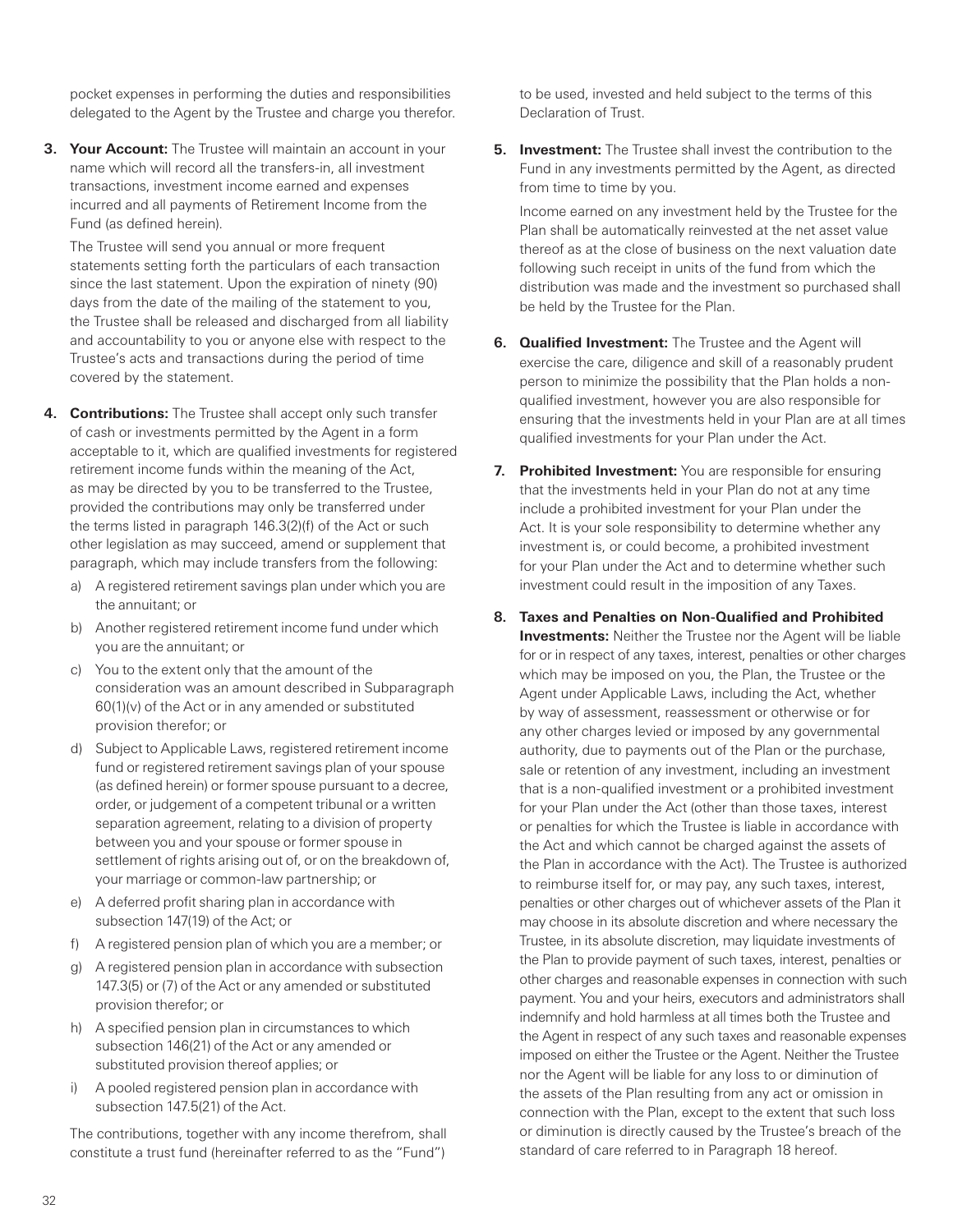- **9. Retirement Income:** Subject to Paragraph 14, the whole of the Fund shall be invested, used and applied by the Trustee only for the provision of payments to you or, if applicable, subject to Applicable Laws, to your spouse as the successor annuitant after your death as follows:
	- a) In each year commencing not later than the first calendar year after the year the Plan is established, the Trustee shall make one or more payments, the aggregate of which is not less than the minimum amount established in accordance with Subsection 146.3(1) of the Act or in any amended or substituted provision therefor and not exceeding the value of the Fund immediately before any payment. The minimum amount for the year in which the Plan commences is nil.
	- b) The amount and frequency of the payment or payments referred to in Paragraph 9(a) above in respect of any year shall be as specified in writing by you on the face hereof or on such form as may be provided for this purpose. You may change the amount and frequency of the said payment or payments or request additional payments in writing on such form as may be provided for this purpose. If you do not specify the payment or payments to be made in a year or if the payment or payments are less than the minimum amount for the year, the Trustee shall make such additional payment or payments as it deems necessary so that the minimum amount for that year is paid to you.
	- c) No payment required to be made in accordance with the provisions hereof may be assigned in whole or in part.
	- d) On thirty (30) days written notice from you, the Trustee shall in the prescribed form and manner, transfer all or part of the Fund together with all information necessary for the continuance of the Fund to another carrier of a registered retirement income fund of which you are the annuitant provided that the Trustee retains property required to be retained in accordance with paragraph 146.3(2)(e) and paragraph 146.3(2)(e.1) or 146.3(2)(e.2), as applicable, of the Act.
	- e) On thirty (30) days written notice from you, the Trustee shall in the prescribed form and manner, transfer all or part of the Fund in accordance with subsection 146.3(14.1) of the Act to a money purchase registered pension plan of which, at any time before the transfer, you were member, provided that the Trustee retains property required to be retained in accordance with paragraph 146.3(2)(e.1) or 146.3(2)(e.2), as applicable, of the Act.

 After effecting the transfer on such basis as described in paragraphs d) and e) above, the Trustee shall be discharged from all further duties and liabilities hereunder immediately following payment of all amounts required hereunder.

**10. Splitting of Assets on Breakdown of Marriage or Common-Law Partnership:** Subject to Applicable Laws, the Trustee will, upon receipt of written direction by you, allow and arrange for the splitting of assets of the Fund on breakdown of marriage or common-law partnership and transfer on your behalf any property held thereunder to a

registered retirement savings plan or a registered retirement income fund under which your spouse or former spouse is the annuitant if, at the time of any such transfer, you and your spouse or former spouse are living separate and apart and the payment or transfer is being effected pursuant to a decree, order or judgement of a competent tribunal, or in accordance with a written separation agreement, relating to a division of property between you and your spouse or former spouse in settlement of rights arising out of or on the breakdown of the marriage or common-law partnership, in accordance with subsection 146.3(14) of the Act or in any amended or substituted provision therefor.

- **11. Payment on Death:** In the event of your death prior to the Trustee paying all amounts required as provided in Paragraph 9 and upon receipt of satisfactory evidence of your death and all other documents that the Trustee may reasonably request, the Trustee shall:
	- a) If your spouse has been designated as the successor annuitant in accordance with this Declaration of Trust and any Applicable Laws, or under your Will, continue the payments of a retirement income to your spouse in accordance with the provisions of Paragraph 9; or
	- b) If your spouse has not been so designated as the successor annuitant and if there is no designation of beneficiary in accordance with the terms of this Declaration of Trust and any Applicable Laws, or under your Will, and with the consent of your personal representative, continue the payments of a retirement income to your spouse in accordance with the provisions of Paragraph 9; or
	- c) If your spouse has not been designated as the successor annuitant and if permitted by Applicable Laws, redeem the investments held in your Plan and distribute in a lump sum the value of the Plan, after deduction of all proper charges including any applicable income tax to the beneficiary designated by you in accordance with this Declaration of Trust, or, if a provincial law does not allow a designation under this Declaration of Trust, to the beneficiary designated by you under your Will; or
	- d) If your spouse has not been designated as the successor annuitant and if no beneficiary has been designated in accordance with this Declaration of Trust, or if all the beneficiaries so designated have predeceased you, or the value of the Plan cannot be distributed to your designated beneficiary because it is not permitted by Applicable Laws, redeem the investments held in your Plan, and distribute in a lump sum the value of the Plan, after deduction of all proper charges, including any applicable income tax, to the personal representative of your estate.

#### **12. Designation of Successor Annuitant or Beneficiary:** If

you are domiciled in a jurisdiction designated by the Trustee as one in which a participant in a retirement income fund may validly designate a beneficiary or a successor annuitant other than by will, you may by instrument in writing in the form prescribed by the Trustee and delivered in accordance with the terms of this Plan to the Trustee prior to your death,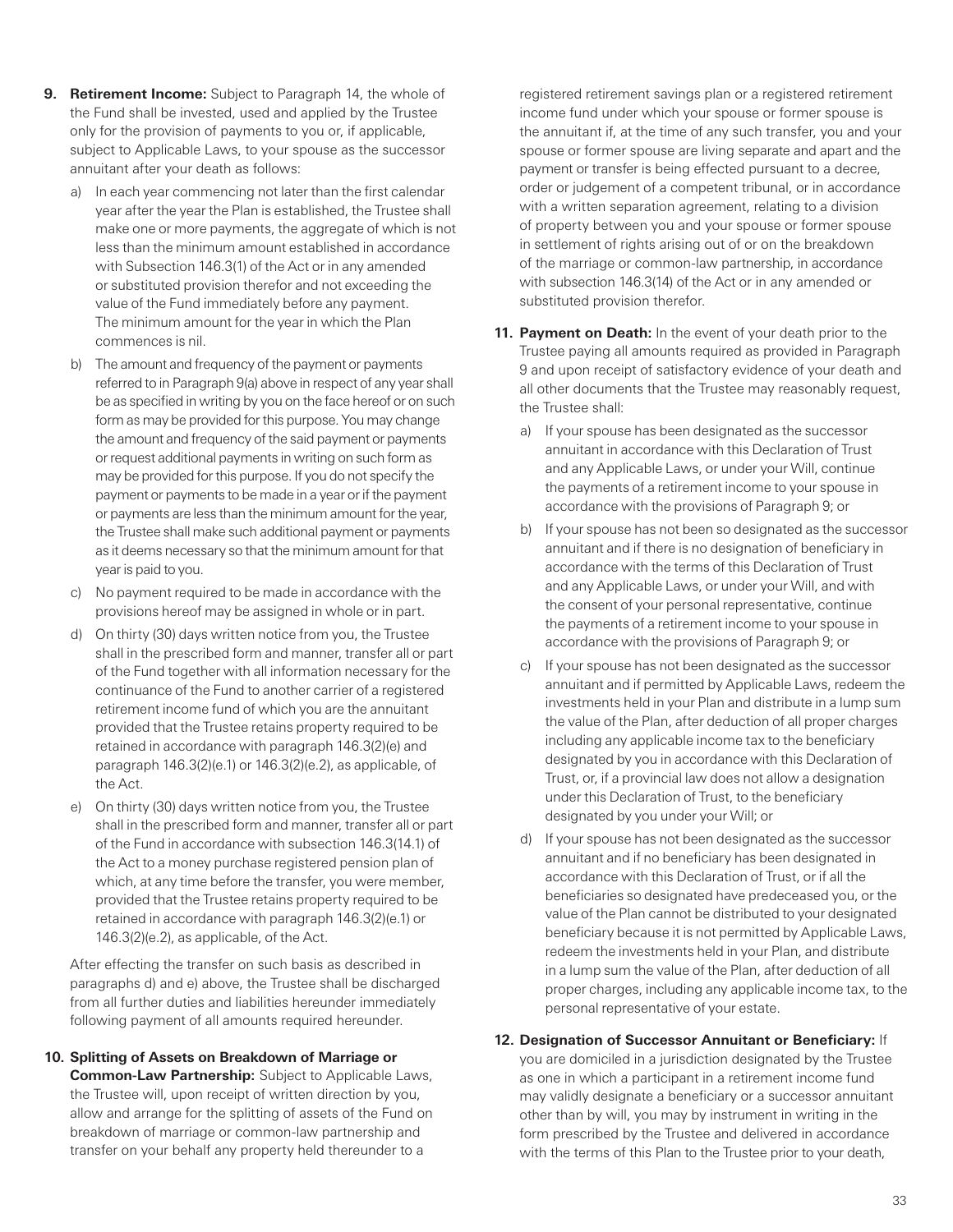designate your spouse as successor annuitant or any person as beneficiary to be entitled to receive your share of the Plan in the event of your death.

 Subject to the Applicable Laws, such person shall be deemed to be your successor annuitant or designated beneficiary, as the case may be, for the purposes hereof unless such person shall predecease you or unless you by instrument in writing in the form prescribed by the Trustee and delivered to the Trustee prior to your death, revoke such designation.

 A designation shall only be made, altered or revoked by an instrument in a form provided by the Trustee for such purpose, dated and signed by you and filed with the Trustee prior to your death or, if a provincial law does not allow such a designation, by your Will if permitted by Applicable Laws.

 If no beneficiary has been designated, or if all designated beneficiaries predecease you or if Applicable Laws require it, the proceeds will be paid to your legal personal representatives.

 If more than one designation has been filed in the form provided by the Trustee and if such designations are inconsistent, then to the extent of such inconsistency, payment shall be made only in accordance with the designation bearing the latest execution date and such designation shall be determinative of any inconsistency. The Trustee shall be fully discharged from any further obligations and liability in connection with the Plan upon payment being made in accordance with this Declaration of Trust.

**13. No Advantages:** No advantage (as defined in section 207.01 of the Act) in relation to the Plan may be extended to, or be received or receivable by, you, the Plan, or any person with whom you do not deal at arm's length.

#### **14. Trustee Fees and Disbursements**

- a) Notwithstanding any other provision hereof, the Trustee shall be entitled to compensation for its services, and reimbursement of disbursements hereunder, in accordance with the fee schedule provided to you, as amended from time to time. Notice of amendments to such schedule shall be given to you and shall take effect no earlier than thirty (30) days from the date of such notice which may be effected in accordance with the method set out in Paragraph 17 hereof.
- b) All fees, taxes and reimbursements of disbursements provided for hereunder shall be charged against and deducted from the assets of the Plan, at such time or times during each year as the Trustee may, in its absolute discretion determine, and where necessary, the Trustee, in its sole discretion, may liquidate investments of the Plan to provide for payment of such fees, taxes and reimbursements. The Trustee shall not be responsible for any loss which results from such liquidation.
- **15. Tax Information for Citizens and Residents of Countries Outside of Canada:** If you are also a citizen of a country other than Canada, we strongly advise you to contact your

professional tax advisor before investing in a Canadian registered plan, and on a regular basis thereafter. It is important that you are aware of the foreign tax consequences and reporting and filing requirements, if any, associated with being an owner or part-owner of a Canadian registered plan. Failure to comply with any such requirements can result in significant penalties.

- **16. Amendments to Plan:** The Trustee may, from time to time at its sole discretion, amend this Declaration of Trust with the concurrence of the authorities administering the Applicable Laws:
	- a) Without notice to you, provided that the amendment is made for the purpose of satisfying a requirement imposed by the Applicable Laws; and
	- b) In all other cases, by giving thirty (30) days' notice, provided that in all cases no such amendment will have the effect of disqualifying the Plan as a registered retirement income fund within the meaning of the Applicable Laws.
- **17. Notices:** Any notice or other document required to be given by the Trustee shall be given in writing in person or, except where expressly prohibited by law, using any of the following methods:
	- Mail, fax or email by using the most recent mailing address, fax number or email address the Trustee has on records for you;
	- Posting notice to you through Online Banking; or
	- Using any other means we reasonably believe will bring the notice to your attention.

 Any notice provided by the Trustee to you is deemed to have been received by you on the earliest of (a) the time the notice is actually received by you, (b) the time and day our server says it was sent; (c) the time the notice is posted on Online Banking; (d) the time the notice is deemed to have been received by you in law; or (e) five days after sending the notice to you.

 If you are required to give notice to the Trustee, you must give notice in writing at a HSBC Bank branch to the Trustee c/o HSBC Investment Funds (Canada) Inc. The notice will be deemed to have been received by the Trustee on the date it is actually received by HSBC Investment Funds (Canada) Inc..

- **18. Standard of Care and Trustee's Liability:** In exercising its powers and performing its responsibilities hereunder, the Trustee shall act honestly and in good faith. The Trustee shall not be liable for any loss to, or diminution of the assets of the Plan, resulting from any act or omission in connection with the affairs of the Plan, except to the extent that such loss or diminution is directly caused by the Trustee's breach of the standard of care referred to herein.
- **19. Agent's Liability:** Neither the Trustee's Agent nor their nominees, agents or correspondents shall be liable for the following:
	- a) Any loss or diminution suffered by the Plan or by you or any successor annuitant or beneficiary under the Plan as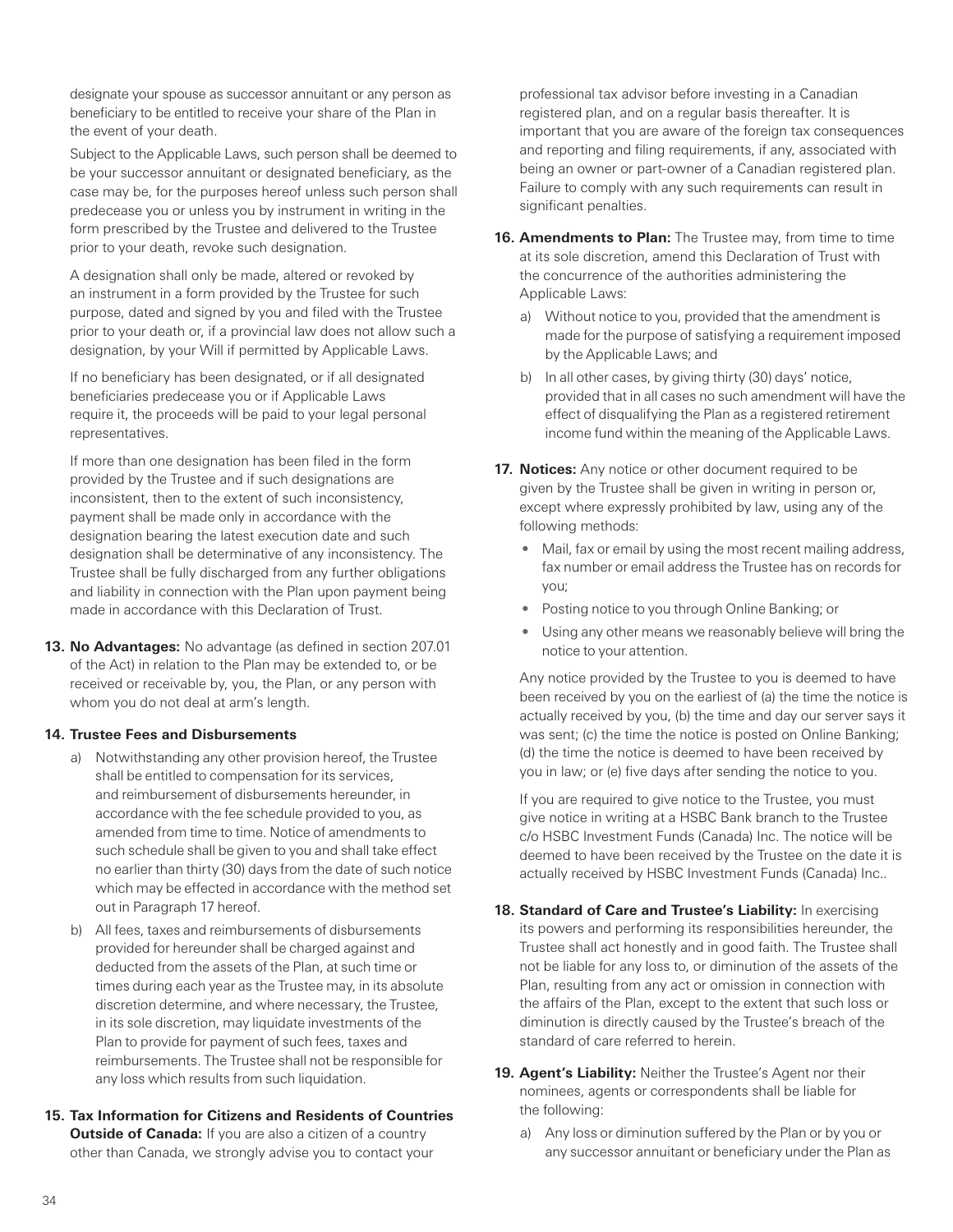a result of the acquisition, disposition or retention of any investment; or

b) Any loss to or diminution of the assets of the Plan except for any loss or diminution caused by the Agent's wilful misconduct or lack of good faith.

 The Agent, their nominees, agents or correspondents shall not be liable for any loss or damages whether direct or indirect resulting from the delay or failure of the Agent, their nominees, agents or correspondents in forwarding to you any information received by them concerning investments.

- **20. Indemnity:** You, any successor annuitant, any beneficiary receiving proceeds payable under Paragraph 9, and your heirs, executors and legal representatives shall indemnify at all times the Trustee, the Agent, their respective subsidiaries and affiliates and each of their respective officers, directors, employees and agents against and hold them harmless from all taxes, interest, penalties, assessments, expenses (including, for greater certainty, all expenses incurred in respect of any audit by a governmental authority of the Plan), losses, liabilities, claims, and demands whatsoever in respect of the Plan, including but not limited to those arising from the acquisition, holding or disposition of investments by the Plan or anything done hereunder, except if due to the Trustee's breach of the standard of care referred to in Paragraph 18 hereof willful misconduct or lack of good faith (other than those taxes, interest or penalties for which Plan in accordance with the Act). You authorize the Trustee to reimburse itself to satisfy this indemnity and to sell investments held in the Plan to generate funds to satisfy this indemnity. This indemnity survives the Termination of the Plan.
- **21. Proof of Age:** The statement of your date of birth on the application for the Plan shall constitute a certification by you and an undertaking to furnish such further evidence of proof of age as may be required for the provision of a retirement income.
- **22. No Pledge or Assignment:** No property held under the Plan can be pledged, assigned, or in any way alienated as security for a loan or for any other purpose other than that of providing for you a retirement income in accordance with the terms of the Plan.
- **23. Trustee as Subsidiary:** You acknowledge that the Trustee is a wholly-owned subsidiary of HSBC Bank Canada and that it may periodically have dealings with HSBC Bank Canada, its affiliates or other subsidiaries (the "Bank") in the performance of its duties. You authorize and direct the Trustee, in the exercise of its powers under this agreement to have such dealings (and enter into transactions) with the Bank, to purchase securities or deposit instruments of or guaranteed by the Bank, to deposit cash with the Bank, or to purchase services from the Bank, provided such dealings and transactions are made on terms no less favourable than market terms and conditions and competitive and fair rates.

**24. Replacement of Trustee:** The Trustee may resign its trust and be discharged from all further duties and liabilities hereunder upon sixty (60) days' notice in writing to you, or such shorter notice as you shall accept as sufficient, provided that a successor trustee has been appointed in writing by HSBC Investment Funds (Canada) Inc. and the successor trustee has accepted such appointment. In the event of a change of trustee, the Trustee shall transfer the Fund in such form and manner as may be prescribed by the Act together with such information as is necessary to continue the administration thereof to the successor trustee within ninety (90) days after the latter of giving notice in writing to you of such resignation and the appointment of the successor trustee.

 If a successor trustee cannot be found, the Trustee may apply to a court of competent jurisdiction for the appointment of a successor trustee. In such event, HSBC Investment Funds (Canada) Inc. shall bear the costs incurred by the Trustee in appointing a successor trustee.

- **25. Applicable Laws:** This Declaration of Trust shall be governed by and construed in accordance with the laws of the Province of British Columbia and the laws of Canada applicable therein except that the term "spouse" does not include any person who is not recognized as a spouse or common-law partner for the purposes of any provision of the Act respecting retirement income funds.
- **26. Québec Only:** It is the express wish of the parties that this Agreement and any related documents be drawn up and executed in English. Les parties convienent que la présente convention et tous les documents s'y rattachant soient rédigés et signés en anglais.
- **27. Locked-In Account:** You may transfer assets and/or cash to the Plan from other registered plans as permitted by Applicable Laws. In addition to the terms and conditions of the Plan, you agree to be bound by, and the Plan will be subject to, any additional terms and conditions required to complete the transfer. If an addendum concerning a Life Income Fund or Locked-In Retirement Income Fund is attached to this agreement, the following provisions shall apply:
	- a) In case of conflict between the addendum and this agreement, the provisions of the addendum shall prevail in respect of the Life Income Fund or Locked-In Retirement Income Fund;
	- b) Locked-In Funds shall be accounted for separately from non Locked-In Funds; and
	- c) The terms of the addendum may be amended from time to time without notice to you in order to ensure that the Locked-In account continues to comply with all legislation including, without limitation, applicable pension benefits legislation governing locked-in funds.
- **28. Binding Agreement:** The terms and conditions of this Declaration of Trust shall be binding upon your heirs, executors, administrators and assigns and upon the successors and assigns of the Trustee.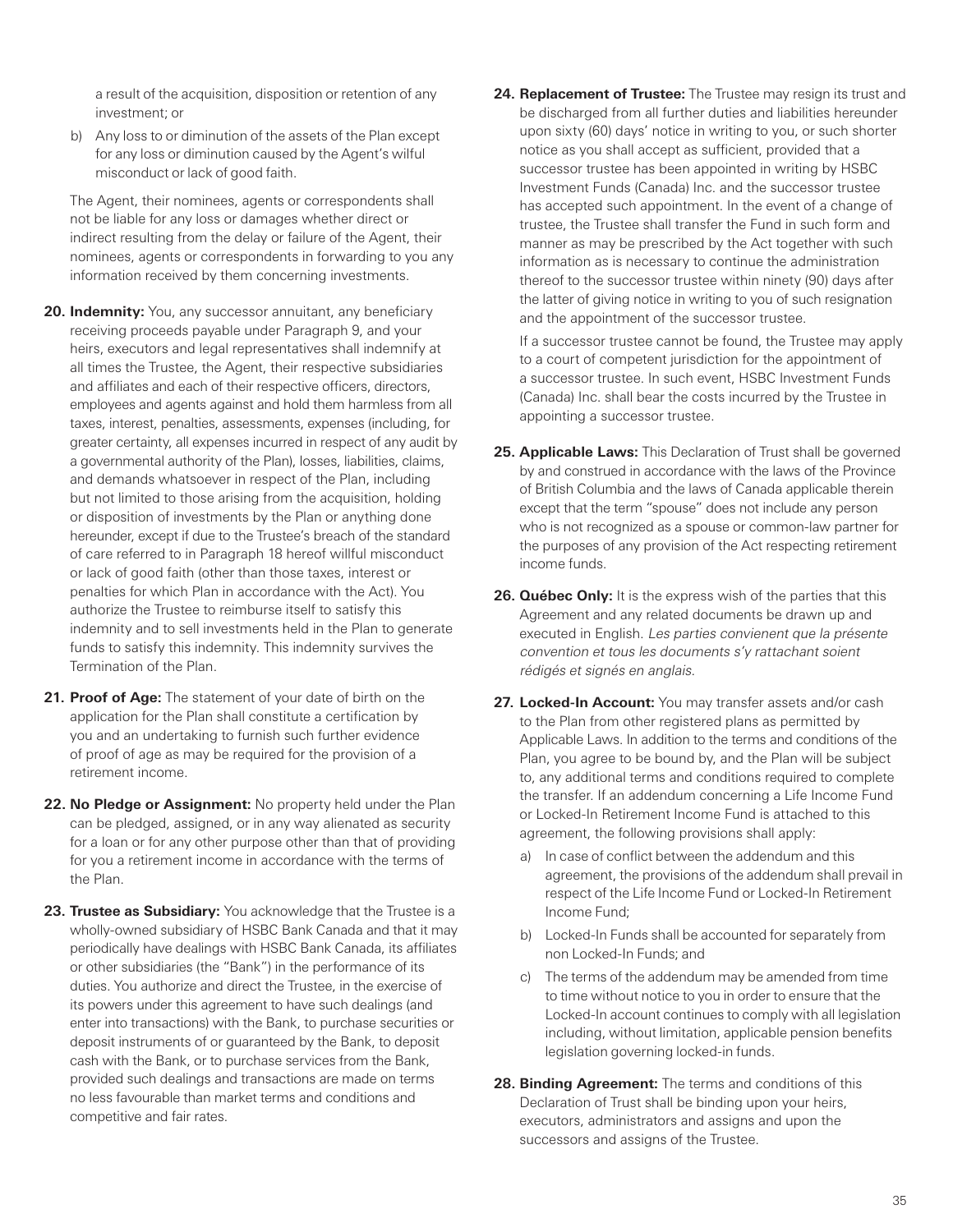## <span id="page-39-0"></span>**HSBC Investment Funds RESP Declaration of Trust**

We, HSBC Investment Funds (Canada) Inc. (the "**Promoter**"), are the promoters of the HSBC Investment Funds Education Savings (Family) Plan (the "**Plan**"). The words "we," "us" and "our" refer only to HSBC Investment Funds (Canada) Inc. You are the person or persons named as the subscriber (as defined below) in the application (the "**Application**"). This agreement contains the terms and conditions applicable to the Plan. Under the Terms and Conditions stated herein, the Promoter agrees to pay, or cause to be paid, educational assistance payments to or for one or more beneficiaries. HSBC Trust Company (Canada), a subsidiary of HSBC Bank Canada is licensed to carry on in Canada the business of offering to the public its services as a trustee (the **"Trustee"**) (see paragraph 11) will be the trustee for the Plan Assets (as defined herein), but as the promoter of the Plan we have ultimate responsibility. As required by the Income Tax Act (Canada) (the "**Act**") we are "resident" in Canada. A "**subscriber**" under an education savings plan at any time means:

- a) Each individual or the public primary caregiver with whom the promoter of the Plan entered into the Plan,
- b) Another individual or another public primary caregiver who has before that time, under a written agreement, acquired a public primary caregiver's rights as a subscriber under the Plan,
- c) An individual who has before that time acquired a subscriber's rights under the Plan pursuant to a decree, order or judgment of a competent tribunal, or under a written agreement, relating to a division of property between the individual and a subscriber under the Plan in settlement of rights arising out of, or on the breakdown of, their marriage or common-law partnership (as defined in the Act), or
- d) After the death of an individual described in any of paragraphs (a) to (c), any other person (including the estate of the deceased individual) who acquires the individual's rights as a subscriber under the Plan or who makes contributions into the Plan in respect of a beneficiary but does not include an individual or a public primary caregiver whose rights as a subscriber under the Plan had, before that time, been acquired by an individual or public primary caregiver in the circumstances described in paragraph (b) or (c) above. For greater certainty, a spouse or common-law partner may be added as a joint subscriber at any time prior to the termination of the Plan. Other than in Québec, any subscribers that are joint-subscribers confirm that they are joint tenants with rights of survivorship with respect to the Plan.

A **"public primary caregiver"** of a Beneficiary (as defined below) in respect of whom a special allowance is payable under the Children's Special Allowances Act, means the department, agency or institution that maintains the Beneficiary or the public trustee or public curator of the province in which the Beneficiary resides.

We will ensure that all Grants (as defined below) are applied for as requested. Once received, Grants will be invested in accordance with the terms hereof. We will make Grant repayments in accordance with the provisions of the Canada Education Savings Act and the Regulations thereto and any other applicable legislation. The Plan will comply with the conditions imposed by the Canada Education Savings Act. The subscriber shall provide

any information required by us to enable us to apply for and administer Grants in accordance with the applicable legislation.

In this agreement, **"Grant"** means the Canada Education Savings Grant, the enhanced Canada Education Savings Grant, the Canada Learning Bond and the British Columbia Training and Education Savings Grant provided for under the Canada Education Savings Act and any amount under a designated provincial program. A "**designated provincial program**" means a program administered pursuant to an agreement entered into under section 12 of the Canada Education Savings Act or a program established under the laws of a province to encourage the financing of children's post-secondary education through savings in registered education savings plans.

- **1. Who Registers the Plan?** We will apply to register the Plan under the Act and any other applicable income tax legislation of the province of Canada indicated by your address in the Application. The Act and any other applicable income tax legislation will collectively be called the **"Applicable Laws."**
- **2. What Is the Purpose of the Plan?** The purpose of the Plan is to make Educational Assistance Payments and the other payments as described in paragraphs 8 and 9.
- **3. Who Are the Beneficiaries of the Plan?** In this agreement, a **"Beneficiary"** means any person you designate as a beneficiary for whom Educational Assistance Payments (as described under paragraph 8) are made as long as the requirements of the Plan and the Act are satisfied when the Educational Assistance Payments are made. The Beneficiary must be under 21 years of age at the time of the designation unless the Beneficiary, immediately before becoming a beneficiary under the Plan, was a beneficiary under a Transferor Plan (as described in paragraph 5) that allows more than one beneficiary at any one time.

 Each named Beneficiary must be connected to you by "blood relationship" or by "adoption" as those words are defined in the Act. Any person you named in the Application is an initial Beneficiary of the Plan. You may name one or more Beneficiaries.

 Within 90 days after a person becomes a Beneficiary under the Plan, we will send that person a written notice advising him or her that the Plan exists. We will also give that person your name and address. If the Beneficiary is under the age of 19 and either ordinarily resides with a parent or legal guardian of the Beneficiary or is maintained by a public primary caregiver of the Beneficiary, we will notify that parent, legal guardian or public primary caregiver, as applicable.

 An individual may not be designated as a Beneficiary under the Plan and no contributions may be made in respect of the individual unless the individual's Social Insurance Number has been provided to us and the individual is a resident in Canada. The requirement that the individual be resident in Canada does not apply where the individual is designated as Beneficiary in conjunction with the transfer of property into the Plan from another registered education savings plan under which the individual was a non-resident beneficiary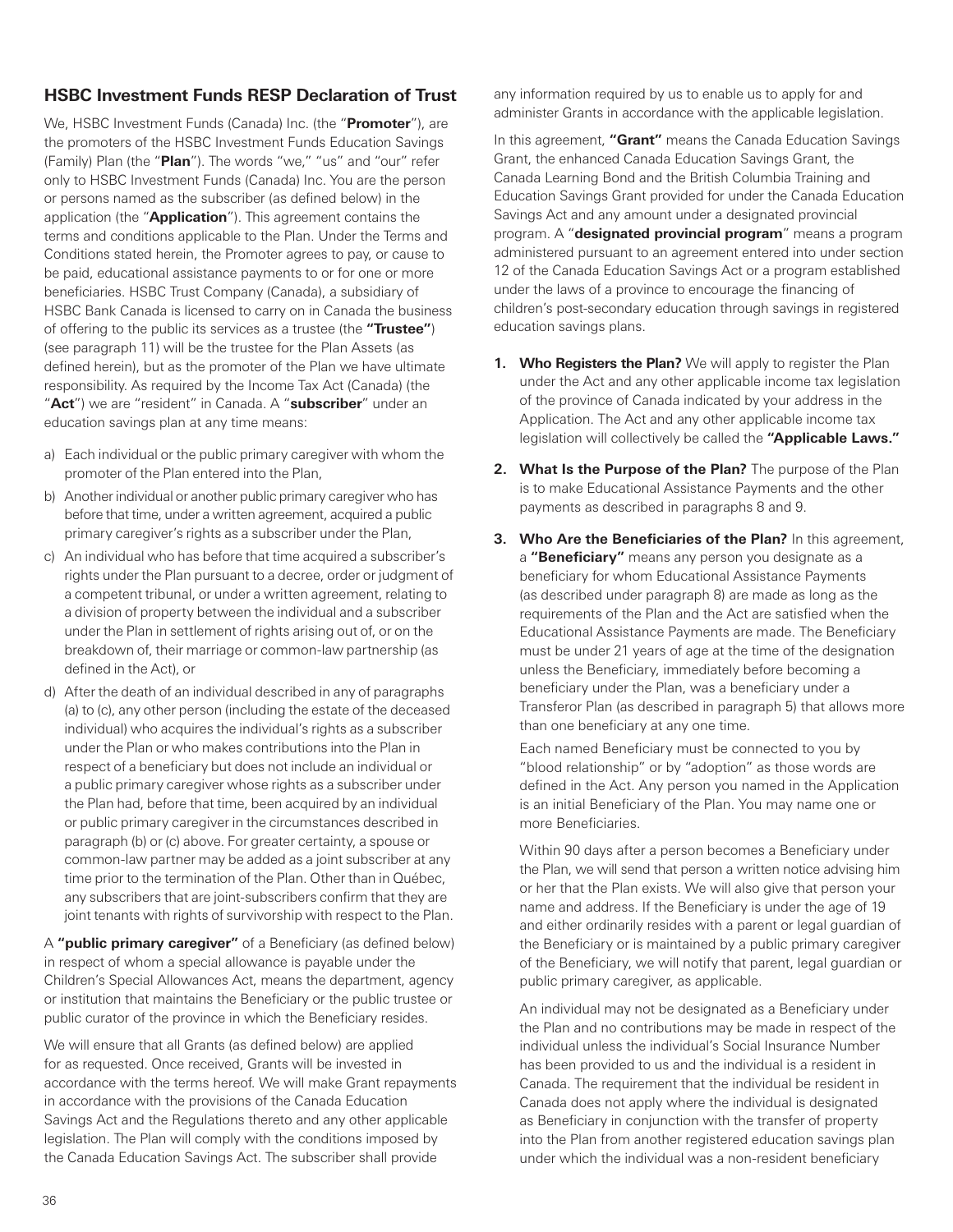immediately before the transfer and has not been assigned a Social Insurance Number. Once the transfer has occurred, no new contributions for the non-resident Beneficiary can be accepted. You undertake to advise us if the Beneficiary is no longer resident in Canada at the time of any subsequent contribution in relation to that Beneficiary. You further undertake to advise us if the Beneficiary is a non-resident at the time an Educational Assistance Payment is requested.

- **4. How Can You Change a Beneficiary?** You may change, remove or add a person as a Beneficiary of the Plan by sending us written instructions. Your instructions must:
	- a) Clearly explain the change you would like to make;
	- b) Provide the name, address, Social Insurance Number, date of birth and relationship to you of any new Beneficiary and, if the Beneficiary is under the age of 19, the name and address of the Beneficiary's parents, legal guardian or public primary caregiver, as applicable; and
	- c) Identify the Plan by its account number.

 You must sign and date these instructions and deliver them to us. If we receive more than one set of instructions from you, we will follow the instructions with the last date.

- **5. How Can Amounts Be Transferred from Another Plan?** 
	- You may transfer amounts to the Plan from another registered education savings plan (the **"Transferor Plan"**), if the Transferor Plan so allows and provided that the Transferor Plan has not previously distributed any accumulated income payments (as described in paragraph 10). When a transfer between plans occurs, the effective date of both plans will be considered under subsection 146.1 (6.1) of the Act so that whichever effective date is earlier becomes the effective date of the transferee plan after the transfer. A transfer between plans may result in an over-contribution, which may have tax consequences. Part X.4 of the Act sets out the additional taxes payable where a cumulative excess exists.

**6. How Much Can You Contribute?** You are solely responsible for deciding when and how much to contribute to the Plan. You may contribute to the Plan if the contribution is within the limits allowed by the Applicable Laws. At the time this form was printed, a contribution must satisfy these rules:

- a) A contribution must not be less than the minimum amount which we establish by written notice to you;
- b) The total contributions to the Plan for a Beneficiary must not exceed the RESP lifetime limit as defined in subsection 204.9 (1) of the Act; and
- c) No contribution may be made to the Plan after the earlier of:
	- i) The 31st year following the year the Plan was established, or
	- ii) If an amount is transferred to the Plan from a Transferor Plan, the 31st year following the year the Transferor Plan was established.

 A contribution to an education savings plan does not include an amount paid into the plan under or because of (a) the Canada Education Savings Act or a designated provincial program, or (b) any other program that has a similar purpose to a designated provincial program and that is funded, directly or indirectly, by a province (other than an amount paid into the plan by a public primary caregiver in its capacity as subscriber under the plan).

 No amount may be contributed to the Plan in respect of a particular Beneficiary, if that Beneficiary had attained 31 years of age before the time of the contribution, unless the contribution is made by way of a transfer from a Transferor Plan that allows more than one beneficiary at any time.

 The "**Plan Assets**" consist of any amounts contributed by you, or on your behalf, any Grants paid into the Plan, any amounts transferred to the Plan under paragraph 5, any investments purchased and/or transferred and any income or gains on these amounts, less any losses sustained on the realization of any investment, fees, disbursements and other amounts deducted from the Plan Assets pursuant to paragraph 18 or 21 and any amounts paid out of the Plan as provided for herein. The Trustee will hold the Plan Assets in trust, in accordance with Section 11.

**7. How Are the Plan Assets Invested?** We will invest and reinvest the Plan Assets in "qualified investments" for an RESP as defined under subsection 146.1 (1) of the Act at your direction and in accordance with your written instructions to us and subject to any reasonable requirements we may have.

 You shall be responsible for ascertaining whether an investment made on your direction is or remains a qualified investment.

 Pursuant to the Act, the Promoter will exercise the care, diligence and skill of a reasonably prudent person to minimize the possibility that the Plan holds a non-qualified investment.

 If the Plan holds investments that are not "qualified investments" for an RESP as defined under the Act, a penalty tax will apply for holding such investments.

- **8. How Are Payments From the Plan Made?** You may send us written instructions requesting payments of amounts from the Plan as long as:
	- a) The payment is:
		- i) For an Educational Assistance Payment (as defined below);
		- ii) A distribution of accumulated income payment (as defined below);
		- iii) A Refund of Payments (as defined below);
		- iv) The repayment of amounts (and the payment of amounts related to that repayment) under the Canada Education Savings Act and/or a designated provincial program;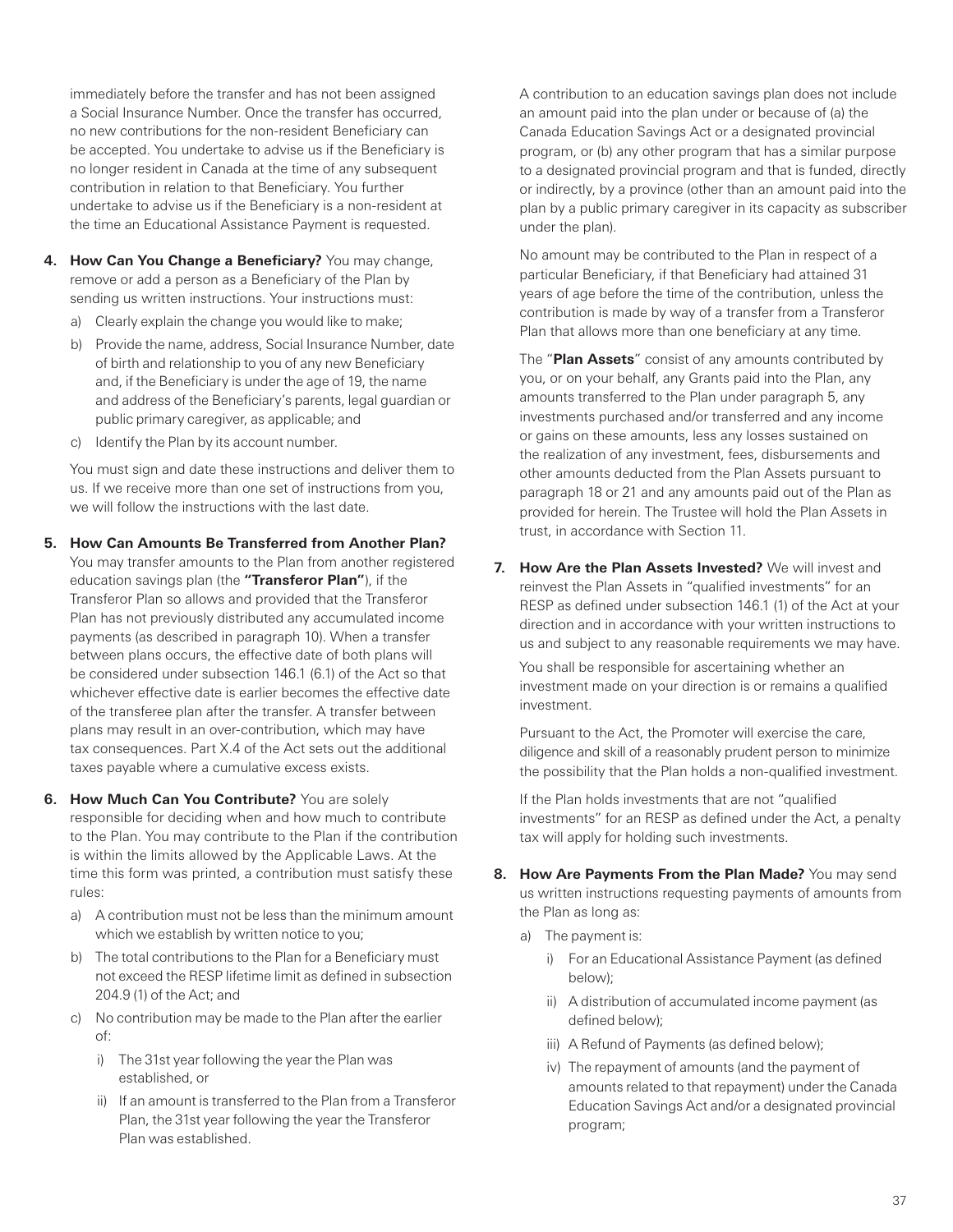- v) To a Designated Educational Institution (as defined below) or to a trust in favour of a Designated Educational Institution; or
- vi) To a trust that irrevocably holds property under a "registered education savings plan" within the meaning of the Act;
- b) any reasonable requirements imposed by us; and
- c) there are sufficient Plan Assets to make the payment.

 An "**Educational Assistance Payment**" means any amount, other than a Refund of Payments under paragraph 9, a distribution of accumulated income payment under paragraph 10 or a transfer to another registered education savings plan, paid out of the Plan to or for an individual to assist the individual to further his or her post-secondary education. The Plan does not allow for the payment of an educational assistance payment to or for an individual at any time after 1996, either:

- a) The individual is, at the time, enrolled as a student in a Qualifying Educational Program at a post-secondary educational institution, and either:
	- i) Has satisfied that condition throughout at least 13 consecutive weeks in a 12-month period that ends at that time, or
	- ii) The total of the payment and all other educational assistance payments made under a registered education savings plan of the promoter to or for the individual in the 12-month period that ends at that time does not exceed \$5,000 or any greater amount that the Minister designated for the purpose of the Canada Education Savings Act approves in writing with respect of the individual; or
- b) The individual has, before that time, attained the age of 16 years and meets the following conditions:
	- i) Is, at that time, enrolled as a student in a Specified Educational Program at a post-secondary educational institution, and
	- ii) The total of the payment and all other educational assistance payments made under a registered education savings plan of the promoter to or for the individual in the 13-week period that ends at that time does not exceed \$2,500 or any greater amount that the Minister designated for the purpose of the Canada Education Savings Act approves in writing with respect of the individual.

 An individual may also request an educational assistance payment at any time in the six month period immediately after ceasing to be enrolled in a Qualifying Educational Program or Specified Educational Program, provided the conditions set out in paragraphs a(i) and a(ii), or b(i) and b(ii) above are met.

 A "**Designated Educational Institution**" means an educational institution in Canada that is:

a) A university, college or other educational institution designated by the Lieutenant Governor in Council of a province as a specified educational institution under the

Canada Student Loans Act, designated by an appropriate authority under the Canada Student Financial Assistance Act, or designated by the Minister of Education of the Province of Québec for the purposes of An Act respecting financial assistance for education expenses; and

b) Designated by you from time to time or, if you do not make any designation, is approved by us.

 We have the final authority on whether a payment you direct us to make satisfies the above criteria. The decision made by us will be final and binding on you and the Beneficiaries.

 Where the individual entitled to payments from the Plan is a non-resident at the time of the payment, we will pay the individual the amount remaining after deducting any applicable taxes (including any interest and penalties) in respect of that payment.

 An "**accumulated income payment**" under an education savings plan means any amount paid out of the plan, other than a payment described in any of paragraphs a(i) and a(iii) to a(vi) described above, to the extent that the amount so paid exceeds the fair market value of any consideration given to the plan for the payment of the amount.

 A "**Qualifying Educational Program**" means a program at a post-secondary school level of not less than three consecutive weeks duration that requires that each student taking the program spend not less than ten hours per week on courses or work in the program.

 A "**Specified Educational Program**" means a program at a post-secondary school level of not less than three consecutive weeks duration that requires each student taking the program to spend not less than 12 hours per month on courses in the program.

 **"Post-secondary school level**" includes a program of courses, at an educational institution in Canada that is certified by the Minister of Employment and Social Development Canada (ESDC) to be an educational institution providing courses other than courses designed for university credit, where the courses are of a technical or vocational nature designed to furnish a person with skills for, or improve a person's skills in, an occupation.

#### A "**post-secondary educational institution**" means:

- a) An educational institution in Canada that is described in paragraph (a) of the definition "Designated Educational Institution" above, or that is certified by the Minister of Employment and Social Development Canada (ESDC) to be an educational institution providing courses, other than courses designed for university credit that furnish a person with skills for, or improve a person's skills in, an occupation; or
- b) An educational institution outside Canada that provides courses at a post-secondary school level and that is:
	- i) A university, college or other educational institution at which a beneficiary was enrolled in a course of not less than 13 consecutive weeks, or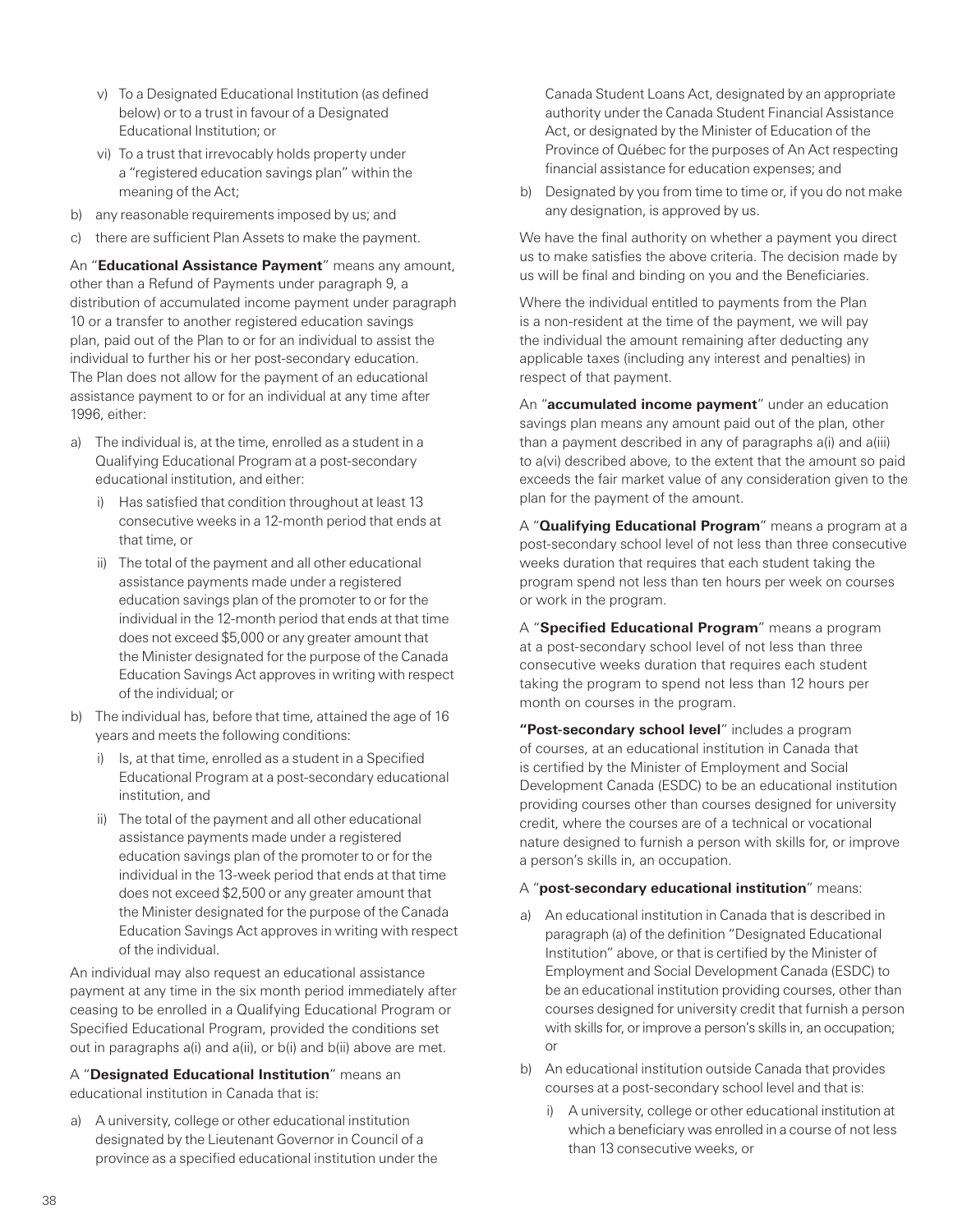ii) A university at which a beneficiary was enrolled on a full-time basis in a course of not less than three consecutive weeks.

#### **9. How Can You Receive a Refund of Payments?** You

may send us written instructions at any time to pay you a Refund of Payments (as defined below). Where a Refund of Payments is requested, repayment of Grants (and the payment of amounts related to that repayment) will be made in accordance with the provisions of the Canada Education Savings Act and the Regulations thereto and any other applicable legislation.

 To pay this refund, we will sell any of the Plan Assets that you specify. If you do not specify which of the Plan Assets you would like us to sell then we will sell any assets that we consider appropriate.

 Once we pay you, we will have no liability or duty to you for the Plan Assets that were sold to pay you. Within a reasonable period of time after receiving your instructions, we will pay you the refund you requested after deducting:

- a) Any sale costs and other related fees or charges;
- b) Any taxes (including any interest and penalties) that are or may become payable by the Plan; and
- c) Any amount required to be withheld on account of your liability for income tax as a result of withdrawing funds from the Plan.

#### A "**Refund of Payments**" means:

- a) A refund of contributions that had been made by or on behalf of a subscriber at a previous time, if the payment had been made otherwise than by way of a transfer from a Transferor Plan; or
- b) If a payment has been made by way of a transfer from a Transferor Plan, a refund of payments that would have been a refund of payments under the Transferor Plan if it had been paid at the previous time directly to a subscriber under the Transferor Plan.

 A "contribution" does not include any Grants paid into the Plan.

- **10. Can You Receive Income From the Plan?** The distribution of accumulated income payments can only be made to, or on behalf of a subscriber, and not jointly to, or on behalf of more than one subscriber. You may send us written instructions requesting a distribution of accumulated income payment at a particular time from the Plan as long as you are resident in Canada at the particular time, and one of the following applies:
	- a) The Plan has been in existence for at least 10 years (or an amount has been transferred to the Plan from a Transferor Plan that has been in existence for at least 10 years) and each individual (other than a deceased individual) who is or was a Beneficiary has attained 21 years of age before the payment is made and is not, when the payment is made, eligible under the Plan to receive an Educational Assistance Payment;
- b) The payment is made in the 35th year following the year in which the Plan is entered into; or
- c) Each individual who was a Beneficiary has died before the payment is made.

 On written application by us to the Minister of National Revenue, the requirements of (a) above may be waived in respect of the Plan where a Beneficiary under the Plan suffers from a severe and prolonged mental impairment that prevents, or can reasonably be expected to prevent, the Beneficiary from enrolling in a Qualifying Educational Program at a post-secondary educational institution.

 To make a distribution of accumulated income payment, we will sell any of the Plan Assets which you specify. If you do not specify which of the Plan Assets you would like us to sell, we will sell any assets that we consider appropriate.

 Once we pay you, we will have no liability or duty to you for the Plan Assets that were sold to pay you. Within a reasonable period of time after receiving your instructions, we will pay you the refund you requested after deducting:

- a) Any sale costs and other related fees or charges;
- b) Any taxes (including interest and penalties) that are or may become payable by the Plan; and
- c) Any amount required to be withheld on account of your liability for income tax as a result of withdrawing funds from the Plan.

 Once an accumulated income payment is made, the Plan must be terminated on or before the last day of February of the year following the year in which the first such payment is made out of the Plan.

 A special tax applies to accumulated income payments. You will be responsible for the applicable taxes (income and otherwise, and the related interest and penalties) in respect of an accumulated income payment. If you have sufficient RRSP contribution room at the time that an accumulated income payment is made, you may have the option to transfer the accumulated income payment to your RRSP (or a spousal RRSP), subject to the limits allowed under the Applicable Laws.

**11. What Is the Trustee's Responsibility?** The Trustee will irrevocably hold in trust the property of the Plan (after the payment of Trustee and administration charges described in paragraphs 18 and 21) for the purpose of making the payments described in paragraph 8(a).

 The Trustee will be responsible for any breach of trust in holding the Plan Assets that results from its own wilful default, gross negligence, fraud or dishonesty. The Trustee's responsibility for holding the Plan Assets is without prejudice to the Trustee's rights against us (or our successors) for any breach of our (or our successors') responsibilities in this document or in any agency agreement or other agreement with the Trustee relating to the Plan.

 You acknowledge and consent to the Trustee's appointment of us or any other subsidiary of HSBC Bank Canada as its agent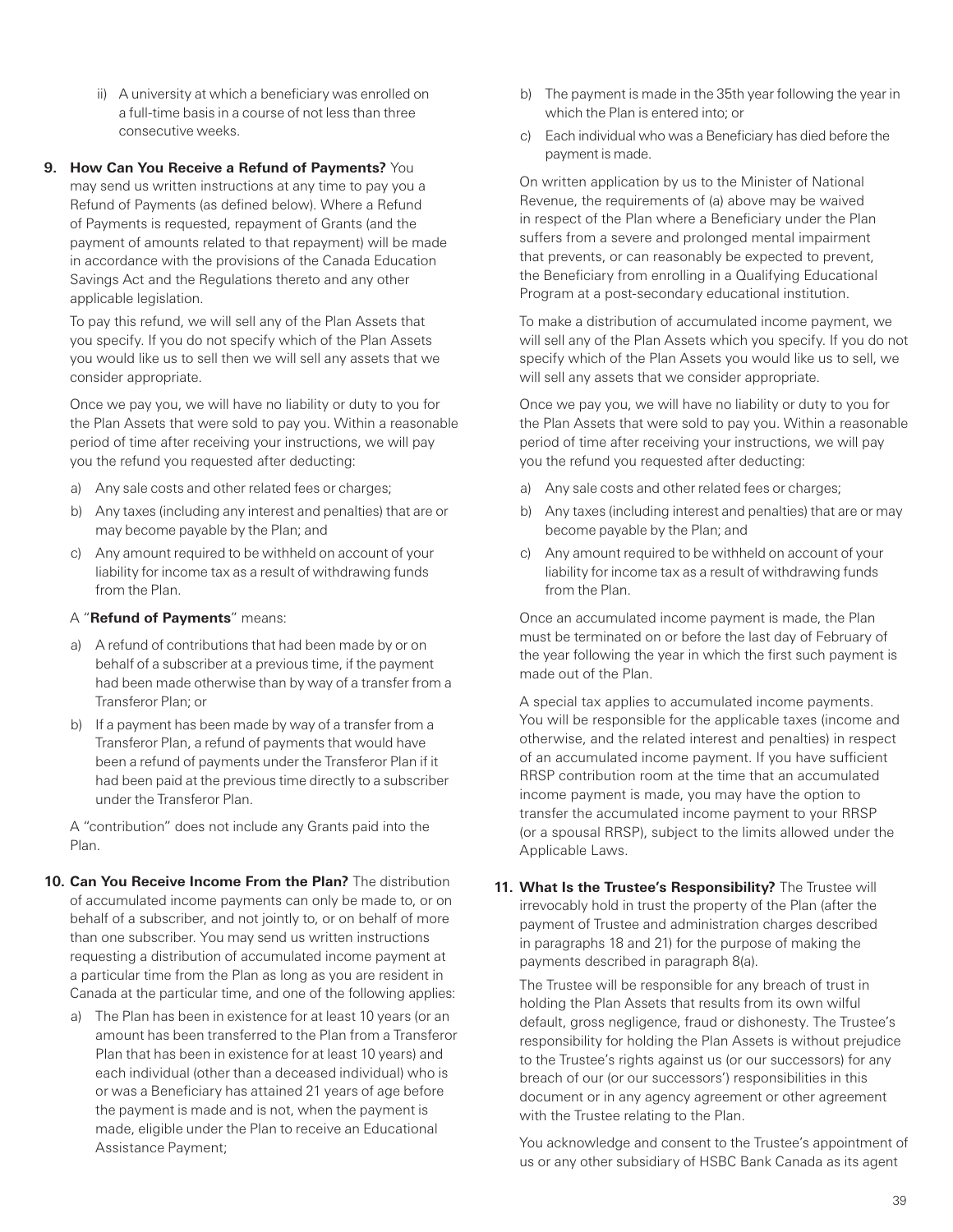to perform any of the Trustee's duties as the Trustee may determine and delegate from time to time.

#### **12. What Are Your Contribution and Tax Responsibilities?**

It is your responsibility to ensure that the total amounts contributed to the Plan for a Beneficiary (or to any RESP for the same Beneficiary), by you (or by others as subscribers to other plans for the same Beneficiary), do not exceed the RESP lifetime limit. (The maximum amount is referred to in paragraph 6 b.). If the maximum amount is exceeded, a penalty tax will apply. If the maximum amount is exceeded, you may request a Refund of Payments under paragraph 9 sufficient to withdraw your share of the "excess amount," as defined in the Act.

 For the purpose of calculating the penalty tax on overpayments to the Plan, the following rules apply:

 If you remove a Beneficiary and designate a replacement Beneficiary, then all contributions made to the Plan for the Beneficiary who has been removed will be considered to have been made for the replacement Beneficiary. If you remove a Beneficiary without designating a replacement Beneficiary (and you have named more than one Beneficiary for the Plan), then all contributions made to the Plan for the Beneficiary who has been removed will be considered to have been made for the remaining Beneficiaries in the proportions which you designate. If an amount is transferred from a Transferor Plan and a Beneficiary was, at the time of a transfer, a beneficiary under the Transferor Plan, then the contributions to the Transferor Plan will be considered to have been made for the Beneficiary. If no Beneficiary was a beneficiary under the Transferor Plan, then the contributions will be considered to have been made for the Beneficiaries in the proportions which you designate.

 An over-contribution may apply as a result of a replacement or a transfer and as a result penalty taxes may be exigible. Subsections 204.9(4) and (5) of the Act provide exceptions where the penalties will not be applicable.

#### **13. Who is responsible for Other Taxes and Penalties?**

You are responsible for ensuring that the investments held in the Plan are at all times qualified investments for the Plan under the Act.

 Pursuant to the Act, the Promoter will exercise the care, diligence and skill of a reasonably prudent person to minimize the possibility that the Plan holds a non-qualified investment.

 You are responsible for ensuring that the investments held in the Plan do not at any time include a prohibited investment for the Plan under the Act. It is your sole responsibility to determine whether any investment is, or could become, a prohibited investment for the Plan under the Act and to determine whether such investment could result in the imposition of any taxes.

 Neither the Trustee nor the Promoter will be liable for or in respect of any taxes, interest, penalties or other charges which may be imposed on you, the Plan, the Trustee or the Promoter under Applicable Laws, including the Act, whether by way

of assessment, reassessment or otherwise or for any other charges levied or imposed by any governmental authority, due to payments out of the Plan or the purchase, sale or retention of any investment, including an investment that is a nonqualified investment or a prohibited investment for the Plan under the Act. Except as permitted by law, the Trustee is not authorized to reimburse itself for such taxes, interest, penalties or other charges out of the assets of the Plan. You and your heirs, executors and administrators shall indemnify and hold harmless at all times both the Trustee and the Promoter in respect of any such taxes and reasonable expenses imposed on either the Trustee or the Promoter. Neither the Trustee nor the Promoter will be liable for any loss to or diminution of the assets of the Plan resulting from any act or omission in connection with the Plan, except to the extent that such loss or diminution is directly caused by the Trustee's breach of the standard of care referred to in this Plan.

 Further, no advantage (as defined for this purpose in the Act or any equivalent provision of Applicable Laws) in relation to the Plan may be extended to, or received by, you, the Plan, or any person who does not deal at arm's length with you.

#### **14. How Will Your Account Be Kept?** We will maintain an account in your name to record:

- a) Contributions made to the Plan;
- b) Grants made to the Plan;
- c) Purchases and sales of investments held in the Plan;
- d) Investment income, gains and losses for investments held in the Plan;
- e) Trustee and other fees and charges paid under paragraphs 18 and 21; and
- f) All payments made from the Plan under paragraphs 8, 9, and 10.

 We will deal with the appropriate tax authorities in connection with the Plan or any amendment to the Plan.

- **15. When Does the Plan End?** The Plan terminates on the earliest of the following dates (the "Termination Date"):
	- a) The date designated by you;
	- b) The last day of the 35th year following the year the Plan was established;
	- c) If an amount has been transferred to the Plan from a Transferor Plan, the last day of the 35th year following the year in which the Transferor Plan was established and you undertake to sign and send the Trustee an instrument to establish the Termination Date;
	- d) If a distribution of an accumulated income payment has been made under paragraph 10, the last day of February of the year following the year in which the first such distribution is made out of the Plan; and
	- e) The 21st anniversary of your death.

 If you have not given us instructions by the Termination Date on making payments from the Plan, then we may repay Grants and deposit the maximum amount permitted by the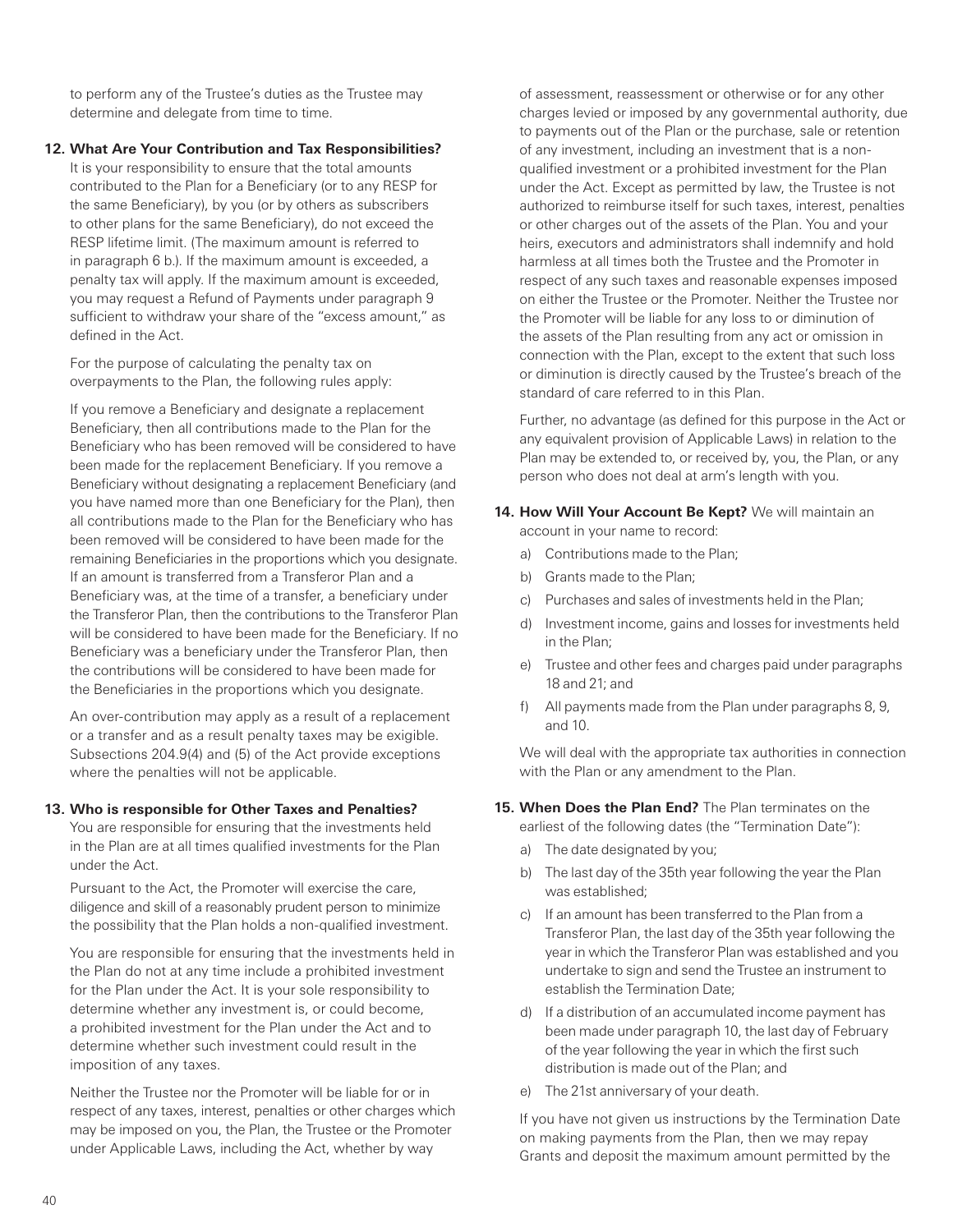Act in an interest-bearing account at HSBC Bank Canada. We will pay any remaining amount to a Designated Educational Institution or to a trust in favour of a Designated Educational Institution, at the Trustee's discretion and according to the Applicable Laws.

 In the event that the trust governed by the Plan is terminated, the property held by the trust is required to be used for the purposes described in paragraph 8(a) above.

- **16. What if I Die?** Unless there is a joint subscriber, if you die before the Plan ends under paragraph 14, your executors or administrators may continue the Plan on your behalf and will be entitled to provide us with any instructions in connection with the Plan. Any other person, including the estate, who acquires your rights as a subscriber or who makes a contribution becomes the subscriber. We and the Trustee will be entitled to rely on, and shall be fully protected in giving effect to, the instructions of your executor or administrator.
- **17. Who Owns the Plan Assets and Who Can Exercise Any Voting Rights?** Ownership of the Plan Assets will, at all times, be vested solely in the Trustee, in its capacity as trustee of the Plan. The voting rights attached to the securities held under the Plan and credited to your account may be exercised by you. For this purpose, you are hereby appointed as the Trustee's agent to execute and deliver proxies and/or other instruments mailed by the Trustee or by us on the Trustee's behalf to you according to Applicable Laws.
- **18. How Can the Plan Be Amended?** We may amend the terms of the Plan, with the consent of the Trustee, from time to time at our discretion, with the concurrence of the authorities administering the Applicable Laws:
	- a) Without notice to you, provided that the amendment is made for the purpose of satisfying a requirement imposed by the Applicable Laws; and
	- b) In all other cases, by giving thirty (30) days' notice, provided that in all cases no such amendment will have the effect of disqualifying the Account as a registered education savings plan within the meaning of the Act.
- **19. What Are the Promoter and the Trustee Fees?** We and the Trustee are entitled to the following compensation for our services under the Plan:
	- a) Any reasonable fees and other charges established by us or the Trustee from time to time for our respective services; and
	- b) Reimbursement for all taxes imposed on us in respect of the Plan and for all costs and disbursements reasonably incurred by us and/or the Trustee in performing our duties under this agreement.

 We and the Trustee may change our fees or charges in the future. We or the Trustee will give you reasonable notice of such changes. All amounts payable to us or the Trustee under this paragraph will be charged against and deducted from the Plan Assets. We may sell any of the Plan Assets that we in our absolute discretion consider appropriate to pay the amounts

described in this paragraph.

- **20. What Are Our Responsibilities?** We are responsible for administering the Plan according to the Applicable Laws and the terms of this agreement. Our responsibilities include:
	- a) Receiving any property that is accepted by us and transferred to the Plan;
	- b) Accepting your properly completed Application;
	- c) Investing and reinvesting the Plan Assets according to this agreement;
	- d) Maintaining your account as required under this agreement;
	- e) Providing you with statements from time to time;
	- f) Collecting and remitting compensation to us and the Trustee;
	- g) Determining the form of any instructions to be provided by you;
	- h) Subject to paragraph 26, receiving and implementing instructions from you;
	- i) Calculating and making the payments to you that are required under this agreement;
	- j) Any other tasks that must be performed to administer the Plan; and
	- k) Discharging such other duties of the Trustee under the Plan as we and the Trustee may agree upon.
- **21. Trustee as Subsidiary.** You acknowledge that the Trustee is a subsidiary of HSBC Bank Canada and that it may have dealings with HSBC Bank Canada and its other subsidiaries (collectively, the **"Bank"**) in the performance of its duties. You authorize and direct the Trustee in the exercise of its powers under this Plan to have such dealings (and enter into transactions) with the Bank. The Trustee shall not be accountable for any profit or benefit received in the exercise of its duties and powers to render.

## **22. What Is Our Liability and What Is the Trustee's**

**Liability?** Neither we nor the Trustee will be liable for:

- a) Any tax, interest or penalty which may be imposed on us, the Trustee, the Plan, the Transferor Plan, you or a beneficiary under the Applicable Laws;
- b) Any charges levied or imposed by any governmental authority in respect of the Plan as a result of payments out of the Plan or the purchase, sale or retention by the Plan of any investment; or
- c) Any cost (including, for greater certainty, any costs or expenses incurred in the course of any audit by a Governmental Authority of the Plan) incurred in performing our respective duties under this agreement, or the Applicable Laws.
- d) Any Grant repayments; or
- e) The receipt or timing of receipts of Grants.

 Except as permitted by law, the Trustee may not reimburse itself for or pay any of these taxes, interest, penalties, charges or costs out of the capital or income of the Plan.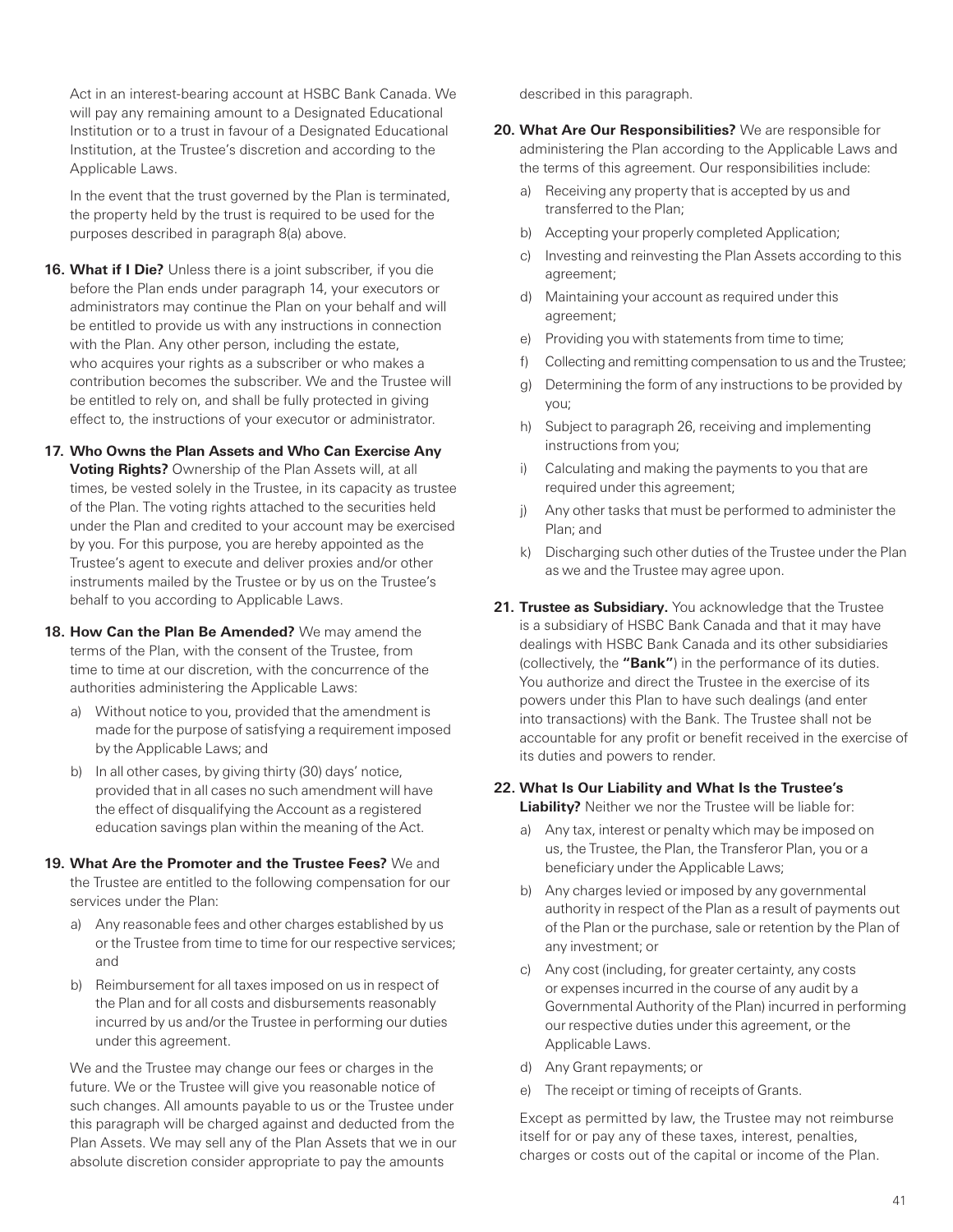We and the Trustee will not be liable for any loss or damage suffered or incurred by the Plan, the Plan Assets, you or any Beneficiary under this agreement caused by:

- a) Any loss or diminution of the Plan Assets;
- b) The purchase, sale or retention of any investment by the Plan;
- c) Any payment out of the Plan made according to this agreement; or
- d) Us or the Trustee acting or declining to act on any instructions given to us or the Trustee by you or an individual purporting to be you under this agreement, unless the loss or damage was caused by the Trustee's bad faith, wilful misconduct or gross negligence.

 You, your heirs, executors, administrators or legal representatives and each Beneficiary will at all times indemnify us and the Trustee for any taxes, interest, penalties or charges levied or imposed on us or the Trustee in respect of the Plan, costs incurred by us or the Trustee in performing our respective duties under this agreement or any losses (other than losses for which we or the Trustee are liable under this paragraph) incurred by us or the Trustee.

**23. How Is the Trustee Replaced?** The Trustee may resign by providing 60 days written notice to us or any shorter period that is acceptable to us. We may remove the Trustee from its position as trustee under the Plan by providing 60 days' written notice to the Trustee or any shorter period that is acceptable to the Trustee. The Trustee's resignation or removal will be effective on the date we replace the Trustee with another trustee (the **"Replacement Trustee"**). The Replacement Trustee must be a corporation resident in Canada and authorized under the laws of Canada or a province to carry on in Canada the business of offering to the public its services as a trustee. We will appoint a Replacement Trustee within 10 days after we have received notice of the Trustee's resignation or have given notice to the Trustee of its removal.

 On the date the Trustee's resignation or removal becomes effective, and subject to the Trustee's receipt of all Fees and expenses then owing to the Trustee, the Trustee will sign and deliver to the Replacement Trustee all conveyances, transfers and further assurances that may be necessary or desirable to give effect to the appointment of the Replacement Trustee. However, the Trustee will not transfer any Grants in the Plan to the Replacement Trustee until such time as the Replacement Trustee has entered into a Grant agreement with the Minister and the Trustee has been reimbursed for any costs arising from the retention by the Trustee of the Grants in the Plan.

- **24. Notices:** Any notice or other document required to be given by the Trustee shall be given in writing in person or, except where expressly prohibited by law, using any of the following methods:
	- Mail, fax or email by using the most recent mailing address, fax number or email address the Trustee has on records for you;
- Posting notice to you through Online Banking; or
- Using any other means we reasonably believe will bring the notice to your attention.

 Any notice provided by the Trustee to you or the Beneficiary is deemed to have been received by you or a Beneficiary on the earliest of (a) the time the notice is actually received by you or a Beneficiary, (b) the time and day our server says it was sent; (c) the time the notice is posted on Online Banking; (d) the time the notice is deemed to have been received by you or a Beneficiary in law; or (e) five days after sending the notice to you or a Beneficiary.

 If you or a Beneficiary are required to give notice to the Trustee, you or a Beneficiary must give notice in writing at a HSBC Bank branch to the Trustee c/o HSBC Investment Funds (Canada) Inc. The notice will be deemed to have been received by the Trustee on the date it is actually received by HSBC Investment Funds (Canada) Inc.

- **25. English Language.** It is the express wish of the parties that this agreement and any related documents be drawn up and executed in English. Les parties conviennent que la présente convention et tous les documents s'y rattachant soient rédigés et signés en anglais.
- **26. What Laws Govern This Document?** The terms of the Plan will be interpreted, administered and enforced according to the laws of the Province of British Columbia, the Income Tax Act (Canada) and other federal laws of Canada applicable in British Columbia.
- **27. Instructions.** We and the Trustee will be entitled to rely upon instructions received from you, any person you designate to either the Trustee or us in writing and any person purporting to be you or the person designated by you. We and the Trustee may decline to act upon any instruction if either of us have any doubt that the instruction has been properly authorized or accurately transmitted or if the instruction is insufficient or incomplete, or legally non-conforming or if there is insufficient time to permit us, acting diligently, to give effect to the instruction.
- **28. Binding.** The terms of this document will be binding upon your heirs, executors and administrators, our successors and assigns and the Trustee's successors and assigns.
- **29. What Are the Tax Consequences of Investing in an HSBC Mutual Funds RESP?** Generally, any income and capital gains earned on the investments within an RESP, including Grants, are tax-deferred until withdrawn from the plan. Withdrawals paid to a Beneficiary are generally taxed in the Beneficiary's hands at their marginal tax rate. Subscribers may not deduct their contributions for tax purposes but may, subject to grant repayment rules and possible penalty taxes applicable in respect of income earned in the Plan, be able to recover contributions tax-free. Additional tax information is provided in the Prospectus that accompanies this agreement. Neither we nor the Trustee is responsible for providing tax advice in connection with the Plan.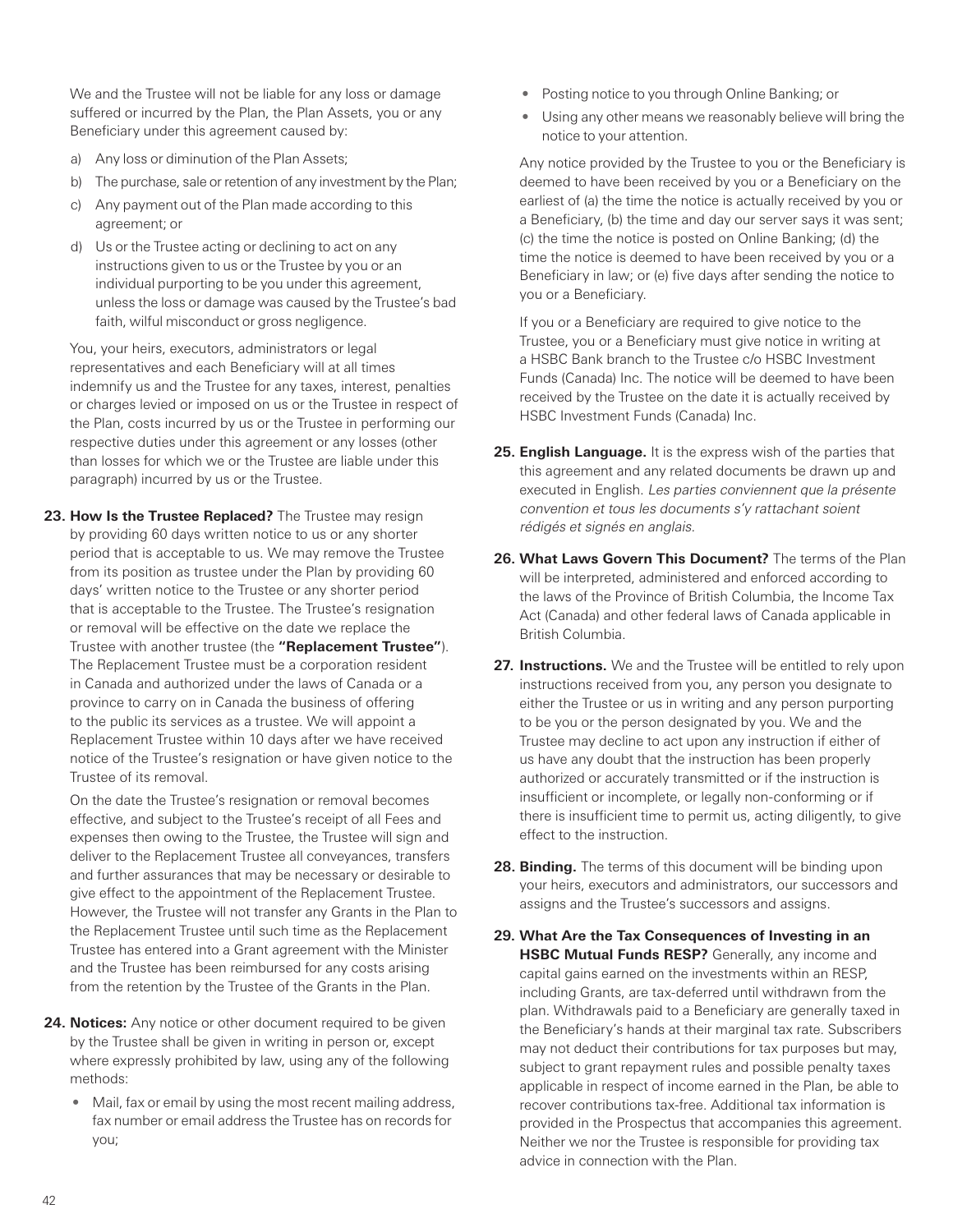## <span id="page-46-0"></span>**HSBC World Selection Portfolio RSP Declaration of Trust**

HSBC Trust Company (Canada), a trust company incorporated under the laws of Canada (hereinafter referred to as the "Trustee") hereby declares that it will act as Trustee for the applicant (hereinafter referred to as "you" the annuitant as defined in the Income Tax Act) named in the "Applicant/Annuitant" Information" section of the HSBC Pooled Funds Retirement Savings Plan/ Retirement Income Fund Application upon the following terms and conditions:

#### **1. Registration**

 The Trustee will apply for registration of the HSBC Pooled Funds Retirement Savings Plan (the "Plan") pursuant to the provisions of the Income Tax Act (Canada) as amended from time to time (hereinafter referred to as the "Act"), any applicable legislation in the province or territory of residence designated by you in the application as amended from time to time (the Act, relevant pension legislation and any other such other laws of Canada and of the provinces and territories applicable hereto being hereinafter collectively referred to as "Applicable Laws").The Trustee will give all notices as to commencement and termination of the Plan required under applicable legislation.

#### **2. Delegation**

 Without limiting the responsibilities of the Trustee under the Plan, you expressly authorize the Trustee to delegate to such duly authorized agent or agents as it may appoint (hereinafter referred to as the "Agent") the performance of such duties and responsibilities of the Trustee under the Plan as may be agreed upon from time to time between the Trustee and the Agent and which the Trustee may by law delegate to the Agent. Notwithstanding the foregoing, the Trustee acknowledges and confirms that the ultimate responsibility for the administration of the Plan remains with the Trustee.

 You also authorize the Trustee to, and the Trustee may, pay the Agent all or a portion of the fees paid by you to the Trustee under the Plan and may reimburse the Agent for its out-of-pocket expenses in performing the duties and responsibilities delegated to the Agent by the Trustee and charge you therefor.

## **3. Your Account**

 The Trustee will maintain an account in your name which will record all contributions made to the Plan, all investment transactions, investment income earned and expenses incurred and all payments from the Fund (as defined herein).

 The Trustee will send you annual or more frequent statements setting forth the particulars of each transaction since the last statement. Upon the expiration of ninety (90) days from the date of the mailing of the statement to you, the Trustee shall be released and discharged from all liability and accountability to you or anyone else with respect to the Trustee's acts and transactions during the period of time covered by the statement.

#### **4. Contributions**

 The Trustee shall accept only such contributions of cash or investments permitted by the Agent in a form acceptable to it, which are qualified investments for registered retirement savings plans within the meaning of the Act, as may be directed by you or your spouse to be contributed to the Trustee. If you participate in a Payroll Savings Plan as indicated in your application, you appoint the Plan Sponsor, the employer/association named in the application (the "Plan Sponsor") that is your employer or with which you otherwise have a membership or affiliation to act as your agent. The Plan Sponsor may remit contributions to your Plan on behalf of you or your spouse. All contributions, together with any income therefrom, shall constitute a trust fund (hereinafter referred to as the "Fund") to be used, invested and held subject to the terms of this Declaration of Trust. You are solely responsible for determining whether the aggregate amount of your contributions to the Fund are within the contribution limits imposed by Applicable Laws.

## **5. Investment**

 The Trustee shall invest the Contribution to the Fund in any investments permitted by the Agent, as directed from time to time by you or your agent.

 Income earned on any investment held by the Trustee for the Plan shall be automatically reinvested at the net asset value thereof as at the close of business on the next valuation date following such receipt in units of the fund from which the distribution was made and the investment so purchased shall be held by the Trustee for the Plan.

## **6. Qualified Investment**

 The Trustee and the Agent will exercise the care, diligence and skill of a reasonably prudent person to minimize the possibility that the Plan holds a non-qualified investment, however you are also responsible for ensuring that the investments held in your Plan are at all times qualified investments for your Plan under the Act.

#### **7. Prohibited Investment**

 You are responsible for ensuring that the investments held in your Plan do not at any time include a prohibited investment for your Plan under the Act. It is your sole responsibility to determine whether any investment is, or could become, a prohibited investment for your Plan under the Act and to determine whether such investment could result in the imposition of any taxes, interest or penalties.

#### **8. Taxes and Penalties on Non-Qualified Investments and Prohibited Investments**

 Neither the Trustee nor any Agent shall be liable for or in respect of any taxes, interest or penalties or for any other governmental charges imposed on you or the Plan (other than those taxes, interest and penalties for which the Trustee is liable in accordance with the Act and that cannot be charged against or deducted from the assets of the Plan in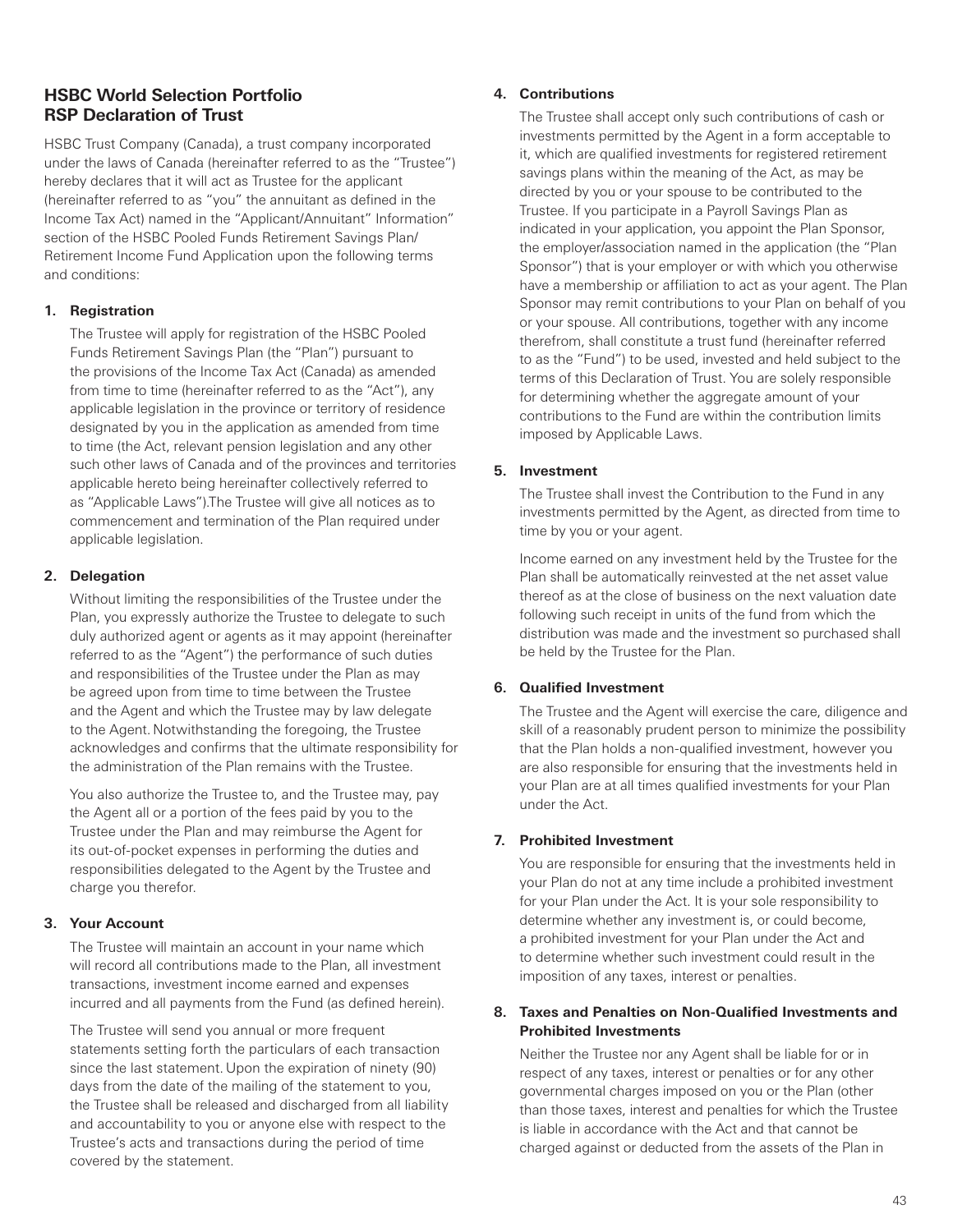accordance with the Act), whether in respect of contributions to the Plan, payments out of the Plan, investments purchased, held or disposed of by the Plan, income or capital gains earned or realized by the Plan or otherwise. You and your heirs, executors and administrators shall indemnify and hold harmless at all times the Trustee and all Agents in respect of any such taxes, interest, penalties or other governmental charges (other than those taxes, interest and penalties for which the Trustee is liable in accordance with the Act and that cannot be charged against or deducted from the assets of the Plan in accordance with the Act). The Trustee is authorized to liquidate investments of the Plan, selected in its absolute discretion, to pay any such amount as becomes payable by the Plan or is required to be withheld from payments out of the Plan. Neither the Trustee nor the Agent shall be liable for any loss to or diminution of the assets of the Plan resulting from any act or omission in connection with the affairs of the Plan, except to the extent that such loss or diminution is directly caused by the Trustee's breach of the standard of care referred to in Paragraph 22 hereof.

#### **9. Retirement Income**

- a) Subject to clause 17, the whole of the Fund shall be invested, used and applied by the Trustee for the purpose of providing retirement income as defined in the Act.You are required, upon ninety (90) days written notice to the Trustee, to specify the date for the commencement of a retirement income, which date shall not be later than the latest maturity date permitted by the Act (such specified date being hereinafter referred to as "Maturity"). Such notice shall indicate the name of the company from which such retirement income shall be purchased and shall instruct the Trustee to liquidate the assets in the Plan and apply the proceeds for the provision of a retirement income for you in accordance with the terms hereinafter set out, or shall instruct the Trustee to amend the Plan in order to permit the transfer of the value of the Fund to a registered retirement income fund of which you are the annuitant. Any retirement income purchased by the Trustee shall, at your option, be:
	- i) an annuity payable to you for your life (or if you so designate, to you for the lives jointly of you and your spouse and to the survivor of you and your spouse for the survivor's life) commencing at Maturity and with or without a guaranteed term not exceeding the period of time calculated in accordance with the formula set out in (a)(ii) of this Paragraph 9; or
	- ii) an annuity commencing at Maturity payable to you, or to you for your life and to your spouse after your death, for a term of years equal to ninety (90) minus either your age in whole years at Maturity, or, where your spouse is younger than you, and you so elect, the age in whole years of your spouse at Maturity.
- b) Any annuity acquired:
	- i) shall be provided by a company qualified under the Applicable Laws to provide a retirement income;
- ii) may be integrated with any Old Age Security pension;
- iii) may be increased in whole or in part to reflect increases in the Consumer Price Index or at such other rate not exceeding 4% per annum as may be specified under the terms of such annuity;
- iv) shall not provide for the aggregate of the periodic payments in a year after your death to exceed the aggregate of the payments in a year before your death;
- v) shall be payable by equal annual or more frequent periodic payments until such time as there is a payment in full or partial commutation of the retirement income, and where such commutation is partial, equal annual or more frequent periodic payments thereafter;
- vi) shall by its terms not be capable, either in whole or in part, of assignment; and
- vii) shall provide for commutation if such annuity would otherwise become payable to a person other than you or, on or after your death, your spouse.
- (c) In the event that you do not provide written notice to the Trustee at least ninety (90) days prior to the latest maturity date permitted by the Act to purchase a retirement income for you, you are deemed to have instructed the Trustee as follows:
	- i) if the assets of the Plan are not sufficient to produce retirement income of greater than \$50 per month, to liquidate the assets of the Plan and pay the proceeds to you in a single lump sum payment; and
	- ii) if the assets of the Plan are sufficient to produce retirement income of greater than \$50 per month, to transfer all the assets to the Fund to a registered retirement income fund selected by the Trustee at its sole discretion and to execute all such documents as may be reasonably required for such transfer; however, if the issuer of the registered retirement income fund does not accept the transfer, to liquidate all the assets of the Plan and to pay the proceeds to you in a single lump sum payment.

Taxes will be withheld from any payments from the Plan as required by Applicable Laws.

#### **10. Splitting of Assets on Breakdown of Marriage or Common-Law Partnership**

 The Trustee will, upon receipt of written direction by you, allow and arrange for the splitting of assets of the Fund on breakdown of marriage or common-law partnership and transfer on your behalf any property held thereunder to a Registered Retirement Savings Plan or a Registered Retirement Income Fund under which your spouse or former spouse is the annuitant if, at the time of any such transfer, you and your spouse or former spouse are living separate and apart and the payment or transfer is being effected pursuant to a decree, order or judgement of a competent tribunal, or in accordance with a written separation agreement, relating to a division of property between you and your spouse or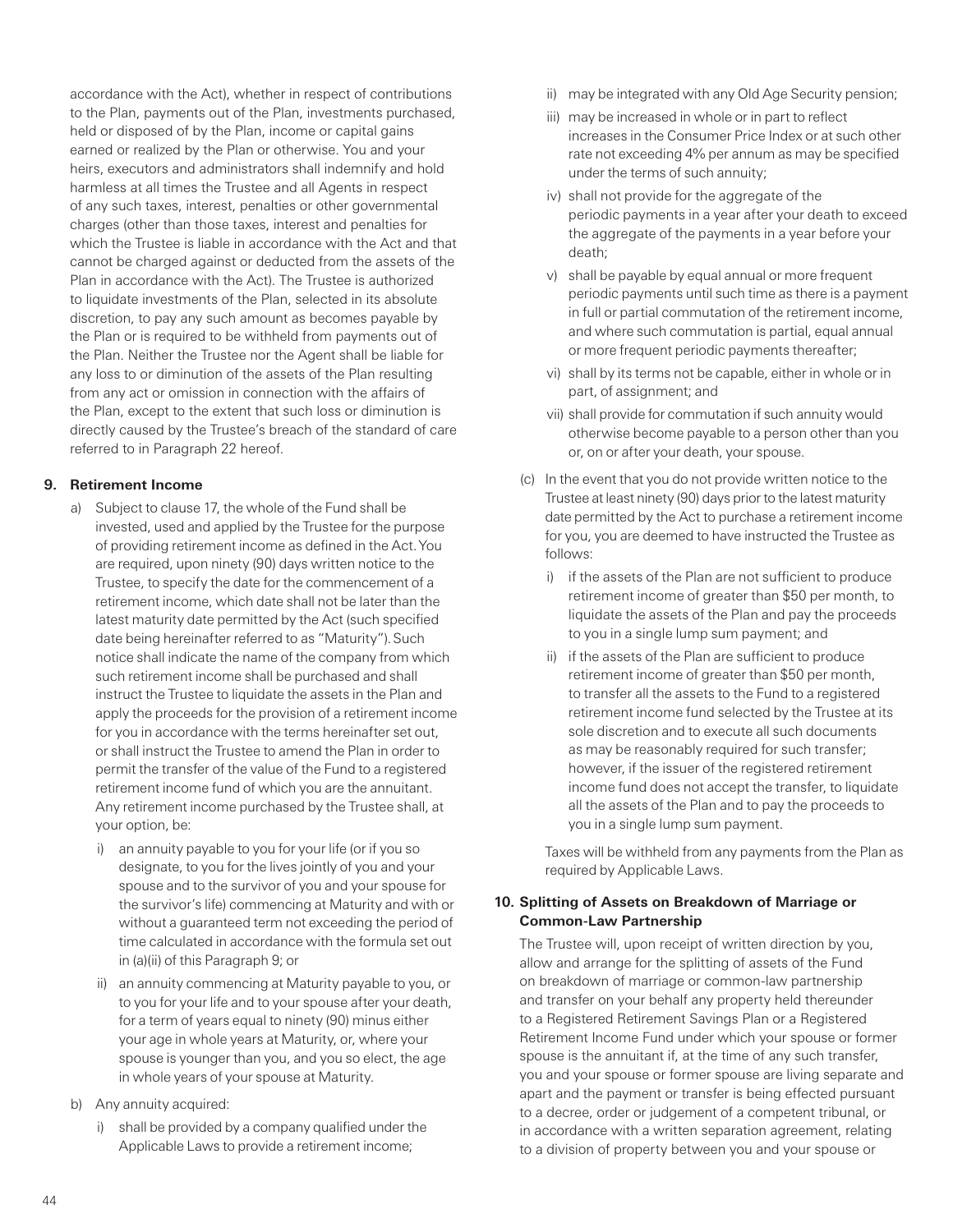former spouse in settlement of rights arising out of or on the breakdown of the marriage or common-law partnership, in accordance with paragraph 146(16)(b) of the Act or in any amended or substituted provision therefor.

#### **11. Refund of Excess Amounts**

 The Trustee shall, upon written application by you or your spouse, in form satisfactory to the Trustee, pay an amount to the taxpayer in order to reduce the amount of tax otherwise payable under Part X.1 of the Act. The Trustee will not have any responsibility whatsoever for determining the amount as stated in the preceding sentence in respect of any registered retirement savings plan.

#### **12. Transfers**

 Upon receipt at least ninety (90) days prior to Maturity by the Trustee of a written direction from you in a form satisfactory to the Trustee, the Trustee shall forthwith transfer in such form and manner as is prescribed under the Applicable Laws, all of the assets of the Fund or such part thereof as is specified in your written direction together with all relevant information with respect to the Plan:

- a) to the person who has agreed to be the issuer of another registered retirement savings plan or the carrier of a registered retirement income fund under which you are the annuitant, or your spouse or former spouse is the annuitant if, at the time of such transfer, you and your spouse or former spouse are living separate and apart and the transfer is being effected pursuant to a decree, order or judgment of a competent tribunal, or in accordance with a written separation agreement relating to a division of property between you and your spouse or former spouse in settlement of rights arising out of or on the breakdown of the marriage or common-law partnership; or
- b) as a contribution to or under a registered pension fund or plan.

 Transfers under the Paragraph 12 shall take effect in accordance with the Applicable Laws and within a reasonable time after all forms required by law and by the Trustee to be completed in respect of such transfer have been completed and provided to the Trustee. Upon such transfer, the Trustee shall be subject to no further liability or duty with respect to the Plan, or the portion thereof, so transferred, as the case may be.

#### **13. Withdrawals**

 You may, by written application in a form satisfactory to the Trustee, at any time before the commencement of a retirement income, request that the Trustee pay to you all or part of the assets held under the Plan, and the Trustee may liquidate any investments held under the Plan, to the extent deemed necessary for that purpose. Such payment shall be made by the Trustee subject to the deduction of all proper charges, including income tax, if any, required to be withheld.

#### **14. Payment on Death**

 In the event of your death prior to Maturity, the Trustee shall, upon receipt of satisfactory evidence of your death and all other documents that the Trustee may reasonably require, redeem the investments then held by the Trustee for your account and, subject to the deduction of all proper charges including income tax, if any, required to be withheld, the proceeds of such realization shall be held by the Trustee for payment to or for the benefit of the beneficiary, if any, designated pursuant to Paragraph 15, or to your legal personal representatives, upon such beneficiary or representatives furnishing the Trustee with such releases and other documents as may be required or as counsel may advise.

#### **15. Designation of Beneficiary**

 If you are domiciled in a jurisdiction designated by the Trustee as one in which a participant in a retirement savings plan may validly designate a beneficiary other than by will, you may by instrument in writing in the form prescribed by the Trustee and delivered in accordance with the terms of this Plan to the Trustee prior to your death, designate any person as beneficiary to be entitled to receive the proceeds payable under the Plan in the event of your death prior to the provision of a retirement income hereunder.

 Subject to the Applicable Laws, such person shall be deemed to be your designated beneficiary for the purposes hereof unless such person shall predecease you or unless you by instrument in writing in the form prescribed by the Trustee and delivered to the Trustee prior to your death revoke such designation.

 A designation shall only be made, altered or revoked by an instrument in a form provided by the Trustee for such purpose, dated and signed by you and filed with the Trustee prior to your death or, if a provincial law does not allow such a designation, by your Will.

 If no beneficiary has been designated, or if all designated beneficiaries predecease you or if Applicable Laws require it, the proceeds will be paid to your legal personal representatives.

 If more than one designation has been filed in the form provided by the Trustee and if such designations are inconsistent, then to the extent of such inconsistency, payment shall be made only in accordance with the designation bearing the latest execution date and such designation shall be determinative of any inconsistency. The Trustee shall be fully discharged from any further obligations and liability in connection with the Plan upon payment being made in accordance with this Declaration of Trust.

#### **16. No Advantages**

 No advantage (as defined in section 207.01 of the Act) in relation to the Plan may be extended to, or be received or receivable by you, the Plan, or any person with whom you do not deal at arm's length.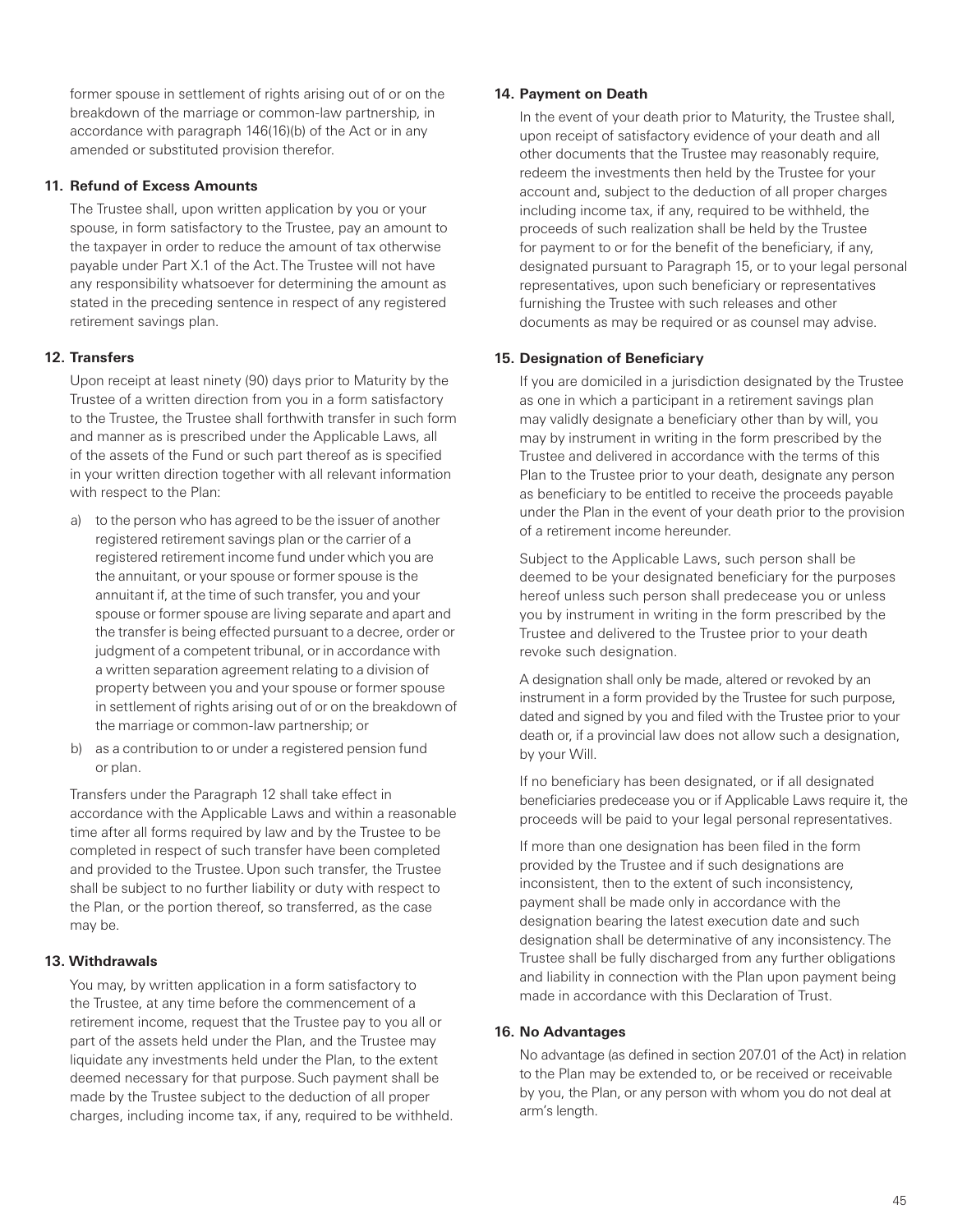#### **17. Trustee Fees and Disbursements**

- a) The Trustee shall be entitled to compensation for its services, and reimbursement of disbursements hereunder, in accordance with the fee schedule provided to you, as amended from time to time.Notice of amendments to such schedule shall be given to you and shall take effect no earlier than thirty (30) days from the date of such notice which may be effected in accordance with the method set out in Paragraph 21hereof.
- b) All fees, taxes and reimbursements of disbursements provided for hereunder (other than those taxes, interest and penalties for which the Trustee is liable in accordance with the Act and that cannot be charged against or deducted from the assets of the Plan in accordance with the Act) shall be charged against and deducted from the assets of the Plan, at such time or times during each year as the Trustee may, in its absolute discretion determine, and where necessary, the Trustee, in its sole discretion, may liquidate investments of the Plan to provide for payment of such fees, taxes and reimbursements. The Trustee shall not be responsible for any loss which results from such liquidation.

#### **18. Income Tax Information**

 The Trustee will forward, or cause to be forwarded, to you or your spouse appropriate receipts for income tax purposes for all contributions made to the Plan and such other information regarding the Plan as may be required under the Applicable Laws.Such receipts or other information shall be forwarded to the address set out in the application for the Plan, or at any subsequent address of which you shall have notified the Trustee.

#### **19. Tax Information for Citizens and Residents of Countries Other than Canada**

 If you are also a citizen or resident of a country other than Canada, we strongly advise you to contact your professional tax advisor before investing in a Canadian registered plan, and on a regular basis thereafter. It is important that you are aware of the foreign tax consequences and reporting and filing requirements, if any, associated with being an owner or partowner of a Canadian registered plan.

#### **20. Amendments to Plan**

 The Trustee may, from time to time at its sole discretion, amend this Declaration of Trust with the concurrence of the authorities administering the Applicable Laws:

- a) without notice to you, provided that the amendment is made for the purpose of satisfying a requirement imposed by the Applicable Laws; and
- b) in all other cases, by giving thirty (30) days notice in writing to you, provided that in all cases no such amendment will have the effect of disqualifying the Plan as a registered retirement savings plan within the meaning of the Applicable Laws.

#### **21. Notices**

 Any notice or other document required to be given by the Trustee shall be given in writing in person or, except where expressly prohibited by law, using any of the following methods:

- Mail, fax or email by using the most recent mailing address, fax number or email address the Trustee has on records for you;
- Posting notice to you through Online Banking; or
- Using any other means we reasonably believe will bring the notice to your attention.

 Any notice provided by the Trustee to you is deemed to have been received by you on the earliest of (a) the time the notice is actually received by you, (b) the time and day our server says it was sent; (c) the time the notice is posted on Online Banking; (d) the time the notice is deemed to have been received by you in law; or (e) five days after sending the notice to you.

 If you are required to give notice to the Trustee, you must give notice in writing at a HSBC Bank branch to the Trustee c/o HSBC Investment Funds (Canada) Inc. The notice will be deemed to have been received by the Trustee on the date it is actually received by HSBC Investment Funds (Canada) Inc.

#### **22. Standard of Care and Trustee's Liability**

 In exercising its powers and performing its responsibilities hereunder, the Trustee shall act honestly and in good faith. The Trustee shall not be liable for any loss to, or diminution of the assets of the Plan, resulting from any act or omission in connection with the affairs of the Plan, except to the extent that such loss or diminution is directly caused by the Trustee's breach of the standard of care referred to herein.

#### **23. Agent's Liability**

 The Trustee's Agent, its subsidiaries and affiliates and each of their respective officers, directors, employees and agents shall not be liable for the following:

- a) Any loss or diminution suffered by the Plan or by you or any beneficiary under the Plan as a result of the acquisition, disposition or retention of any investments; or
- b) Any loss to or diminution of the assets of the Plan except for any loss or diminution caused by the Agent's wilful misconduct or lack of good faith.

 The Agent, its subsidiaries and affiliates and each of their respective officers, directors, employees and agents shall not be liable for any loss or damages whether direct or indirect resulting from the delay or failure of any of them in forwarding to you any information received by them concerning investments.

#### **24. Indemnity**

 You, any beneficiary receiving proceeds payable under Paragraph 14, and your heirs, executors and legal representatives shall indemnify at all times the Trustee, each Agent, their respective subsidiaries and affiliates and each of their respective officers, directors, employees and agents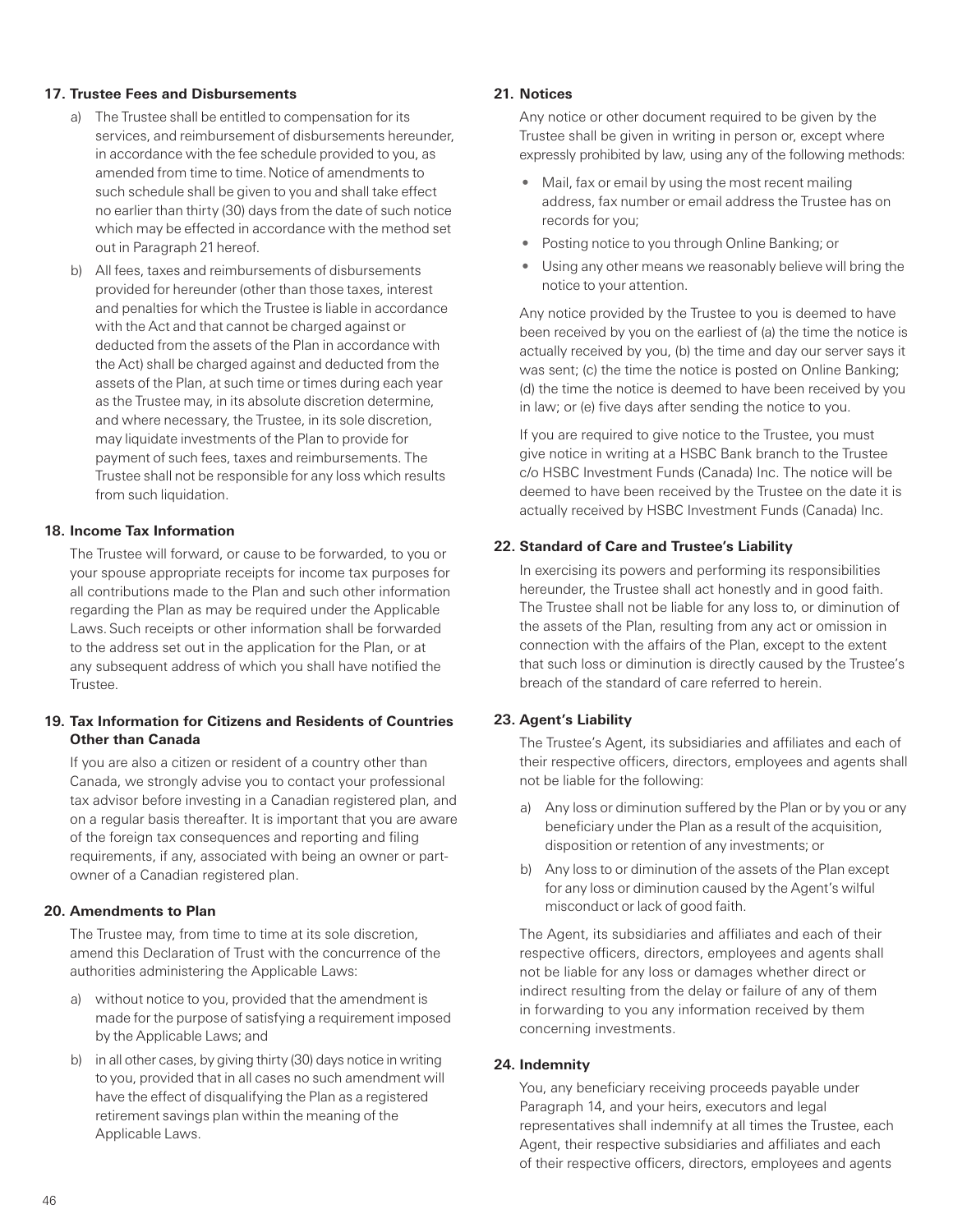<span id="page-50-0"></span>against and hold them harmless from all taxes, interest, penalties, assessments, expense, loss, liability, claims, and demands whatsoever in respect of the Plan (other than those taxes, interest and penalties for which the Trustee is liable in accordance with the Act and that cannot be charged against or deducted from the assets of the Plan in accordance with the Act), including but not limited to those arising from the acquisition, holding or disposition of investments by the Plan or anything done hereunder, except if due to the Trustee's breach of the standard of care referred to in paragraph 22 hereof, willful misconduct or lack of good faith.

#### **25. Proof of Age**

 The statement of your date of birth on the application for the Plan shall constitute a certification by you and an undertaking to furnish such further evidence of proof of age as may be required for the provision of a retirement income.

#### **26. No Pledge or Assignment**

 No property held under the Plan can be pledged, assigned, or in any way alienated as security for a loan or for any other purpose other than that of providing for you a retirement income in accordance with the terms of the Plan.

#### **27. Trustee as Subsidiary**

 You acknowledge that the Trustee is a wholly-owned subsidiary of HSBC Bank Canada and that it may periodically have dealings with HSBC Bank Canada, its affiliates or other subsidiaries (the "Bank") in the performance of its duties. You authorize and direct the Trustee, in the exercise of its powers under this agreement to have such dealings (and enter into transactions) with the Bank, to purchase securities or deposit instruments of or guaranteed by the Bank, to deposit cash with the Bank, or to purchase services from the Bank, provided such dealings and transactions are made on terms no less favourable than market terms and conditions and competitive and fair rates.

#### **28. Replacement of Trustee**

 The Trustee may resign its trust and be discharged from all further duties and liabilities hereunder upon sixty (60) days' notice in writing to you, or such shorter notice as you shall accept as sufficient, provided that a successor trustee has been appointed in writing by HSBC Investment Funds (Canada) Inc. and the successor trustee has accepted such appointment. In the event of a change of trustee, the Trustee shall transfer the Fund in such form and manner as may be prescribed by the Act together with such information as is necessary to continue the administration thereof to the successor trustee within ninety (90) days after the latter of the appointment of the successor trustee and giving notice in writing to you of such resignation.

 If a successor trustee cannot be found, the Trustee may apply to a court of competent jurisdiction for the appointment of a successor trustee. In such event, HSBC Investment Funds (Canada) Inc. shall bear the costs incurred by the Trustee in appointing a successor trustee.

#### **29. Applicable Laws**

 This Declaration of Trust shall be governed by and construed in accordance with the laws of the Province of British Columbia and the laws of Canada applicable therein except that the term "spouse" means any person who is recognized as a spouse or common-law partner for the purposes of the provisions of the Act respecting retirement savings plans.

#### **30. Québec Only**

 It is the express wish of the parties that this Agreement and any related documents be drawn up and executed in English. Les parties conviennent que la présente convention et tous les documents s'y rattachant soient rédigés et signés en anglais.

#### **31. Locked-In Account**

 You may transfer assets and/or cash to the Plan from other registered plans as permitted by Applicable Laws. In addition to the terms and conditions of the Plan, you agree to be bound by, and the Plan will be subject to, any additional terms and conditions required to complete the transfer.

 If an addendum concerning a Locked-in Retirement Account or Locked-In Retirement Savings Plan is attached to this agreement, the following provisions shall apply:

- a) In case of conflict between the addendum and this agreement, the provisions of the addendum shall prevail in respect of the Locked-In Retirement Account or the Locked-In Retirement Savings Plan;
- b) Locked-In Funds shall be accounted for separately from non Locked-In Funds; and
- c) The terms of the addendum may be amended from time to time without notice to you in order to ensure that the Locked-In account continues to comply with all legislation including without limitation applicable pension benefits legislation governing locked-in funds.

#### **32. Binding Agreement**

 The terms and conditions of this Declaration of Trust shall be binding upon your heirs, executors, administrators and assigns and upon the successors and assigns of the Trustee.

## **HSBC World Selection Portfolio RIF Declaration of Trust**

HSBC Trust Company (Canada), a trust company incorporated under the laws of Canada (hereinafter referred to as the "Trustee") hereby declares that it will act as Trustee for the applicant (hereinafter referred to as "you" the annuitant as defined in the Income Tax Act) named in the "Applicant/Annuitant Information" section of the HSBC Pooled Funds Retirement Savings Plan/ Retirement Income Fund Application upon the following terms and conditions:

#### **1. Registration**

 The Trustee will apply for registration of the HSBC Pooled Funds Retirement Income Fund (the "Plan") pursuant to the provisions of the Income Tax Act (Canada) as amended from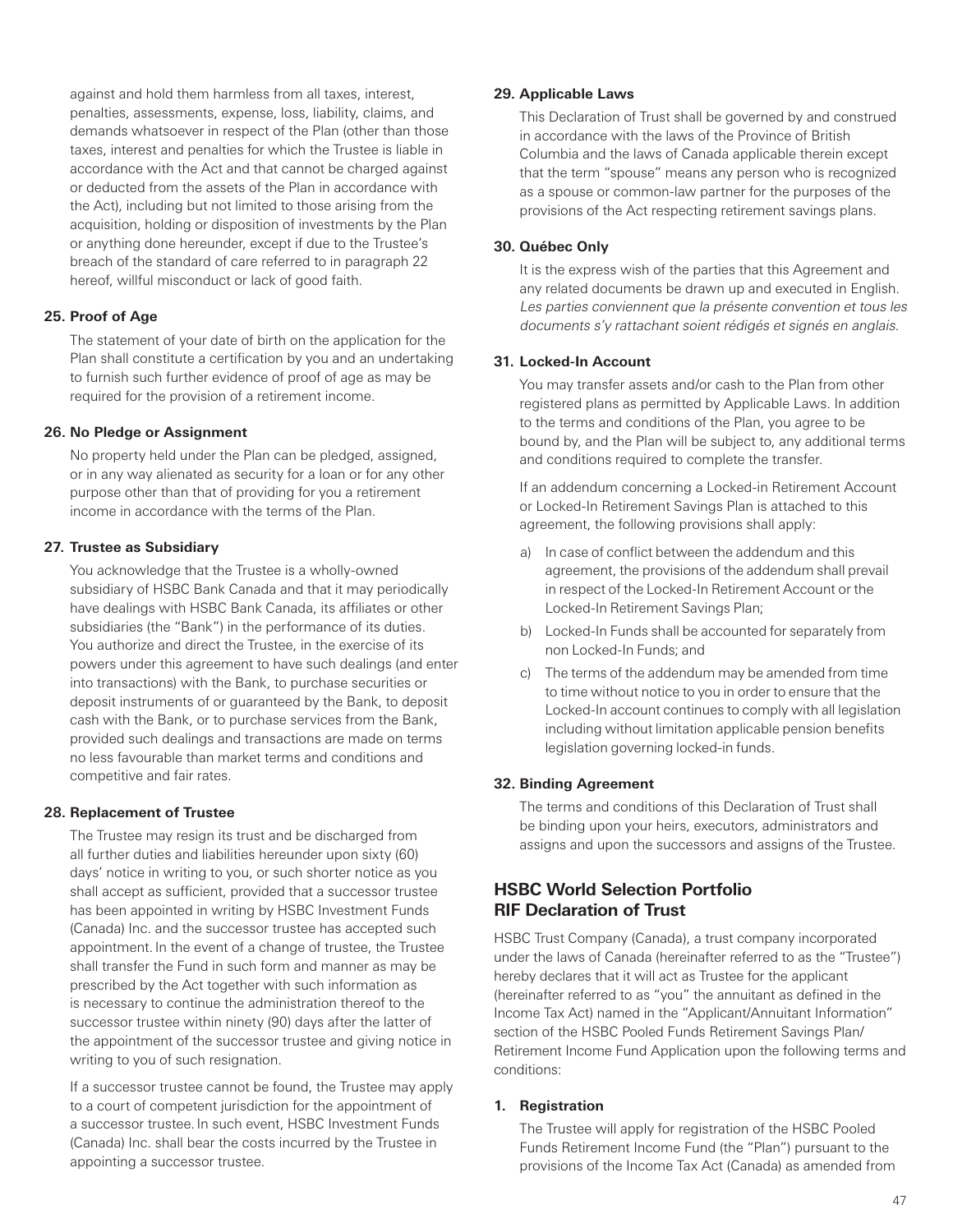time to time (hereinafter referred to as the "Act"), and any applicable legislation in the province or territory of residence designated by you in the application as amended from time to time (the Act, relevant pension legislation and any other such other laws of Canada and of the provinces and territories applicable hereto being hereinafter collectively referred to as "Applicable Laws"). The Trustee will give all notices as to commencement and termination of the Plan required under applicable legislation.

## **2. Delegation**

 Without limiting the responsibilities of the Trustee under the Plan, you expressly authorize the Trustee to delegate to such duly authorized agent or agents as it may appoint (hereinafter referred to as the "Agent") the performance of such duties and responsibilities of the Trustee under the Plan as may be agreed upon from time to time between the Trustee and the Agent and which the Trustee may by law delegate to the Agent. Notwithstanding the foregoing, the Trustee acknowledges and confirms that the ultimate responsibility for the administration of the Plan remains with the Trustee.

 You also authorize the Trustee to, and the Trustee may, pay the Agent all or a portion of the fees paid by you to the Trustee under the Plan and may reimburse the Agent for its out-ofpocket expenses in performing the duties and responsibilities delegated to the Agent by the Trustee and charge you therefor.

## **3. Your Account**

 The Trustee will maintain an account in your name which will record all the transfers-in, all investment transactions, investment income earned and expenses incurred and all payments of Retirement Income from the Fund (as defined herein).

 The Trustee will send you annual or more frequent statements setting forth the particulars of each transaction since the last statement. Upon the expiration of ninety (90) days from the date of the mailing of the statement to you, the Trustee shall be released and discharged from all liability and accountability to you or anyone else with respect to the Trustee's acts and transactions during the period of time covered by the statement.

## **4. Contributions**

 The Trustee shall accept only such transfer of cash or investments permitted by the Agent in a form acceptable to it, which are qualified investments for registered retirement income funds within the meaning of the Act, as may be directed by you to be transferred to the Trustee, provided the contributions may only be transferred under the terms listed in paragraph 146.3(2)(f) of the Act or such other legislation as may succeed, amend or supplement that paragraph, which may include transfers from the following:

- a) A registered retirement savings plan under which you are the annuitant; or
- b) Another registered retirement income fund under which you are the annuitant; or
- c) You to the extent only that the amount of the consideration was an amount described in Subparagraph 60(1)(v) of the Act or in any amended or substituted provision therefor; or
- d) A registered retirement income fund or registered retirement savings plan of your spouse (as defined herein) or former spouse pursuant to a decree, order, or judgement of a competent tribunal or a written separation agreement, relating to a division of property between you and your spouse or former spouse in settlement of rights arising out of, or on the breakdown of, your marriage or common-law partnership; or
- e) A registered pension plan of which you are a member; or
- f) A registered pension plan in accordance with subsection 147.3(5) or (7) of the Act or any amended or substituted provision therefor; or
- g) A specified pension plan in circumstances to which subsection 146(21) of the Act or any amended or substituted provision thereof applies; or
- h) A deferred profit sharing plan in accordance with subsection 147(19) of the Act; or
- i) A pooled registered pension plan in accordance with subsection 147.5(21) of the Act.

 The contributions, together with any income therefrom, shall constitute a trust fund (hereinafter referred to as the "Fund") to be used, invested and held subject to the terms of this Declaration of Trust.

## **5. Investment**

 The Trustee shall invest the contribution to the Fund in any investments permitted by the Agent, as directed from time to time by you.

 Income earned on any investment held by the Trustee for the Plan shall be automatically reinvested at the net asset value thereof as at the close of business on the next valuation date following such receipt in units of the fund from which the distribution was made and the investment so purchased shall be held by the Trustee for the Plan.

## **6. Qualified Investment**

 The Trustee and the Agent will exercise the care, diligence and skill of a reasonably prudent person to minimize the possibility that the Plan holds a non-qualified investment, however you are also responsible for ensuring that the investments held in your Plan are at all times qualified investments for your Plan under the Act.

## **7. Prohibited Investment**

 You are responsible for ensuring that the investments held in your Plan do not at any time include a prohibited investment for your Plan under the Act. It is your sole responsibility to determine whether any investment is, or could become, a prohibited investment for your Plan under the Act and to determine whether such investment could result in the imposition of any taxes, interest or penalties.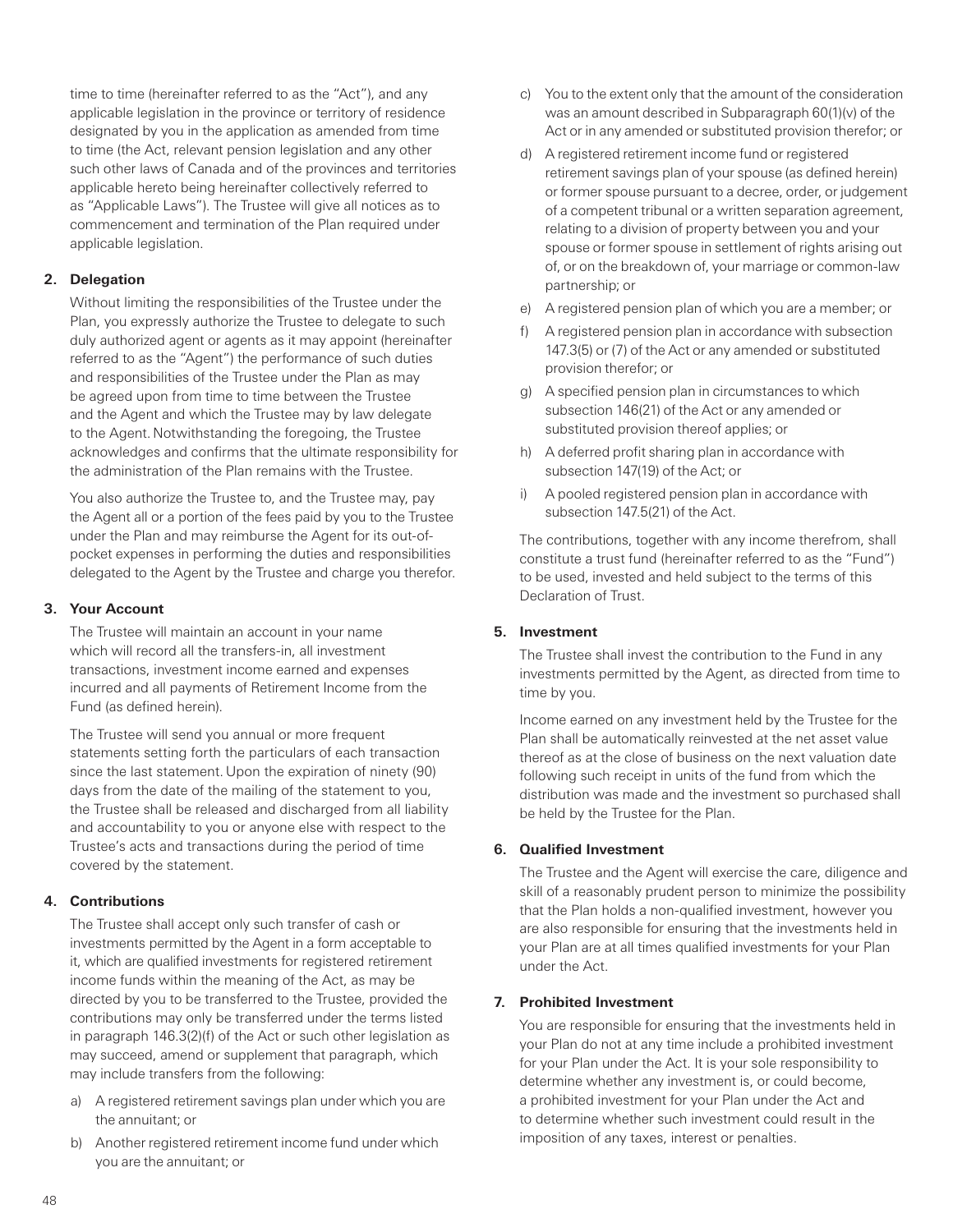## **8. Taxes and Penalties on Non-Qualified Investments and Prohibited Investments**

 Neither the Trustee nor any Agent shall be liable for or in respect of any taxes, interest or penalties or for any other governmental charges imposed on you or the Plan (other than those taxes, interest and penalties for which the Trustee is liable in accordance with the Act and that cannot be charged against or deducted from the assets of the Plan in accordance with the Act), whether in respect of transfers to the Plan, payments out of the Plan, investments purchased, held or disposed of by the Plan, income or capital gains earned or realized by the Plan or otherwise. You and your heirs, executors and administrators shall indemnify and hold harmless at all times the Trustee and all Agents in respect of any such taxes, interest, penalties or other governmental charges (other than those taxes, interest and penalties for which the Trustee is liable in accordance with the Act and that cannot be charged against or deducted from the assets of the Plan in accordance with the Act). The Trustee is authorized to liquidate investments of the Plan, selected in its absolute discretion, to pay any such amount as becomes payable by the Plan or is required to be withheld from payments out of the Plan. Neither the Trustee nor the Agent shall be liable for any loss to or diminution of the assets of the Plan resulting from any act or omission in connection with the affairs of the Plan, except to the extent that such loss or diminution is directly caused by the Trustee's breach of the standard of care referred to in Paragraph 18 hereof.

#### **9. Retirement Income**

Subject to clause 12, the whole of the Fund shall be invested. used and applied by the Trustee only for the provision of payments to you or, if applicable, to your spouse as the successor annuitant after your death as follows:

- a) In each year commencing not later than the first calendar year after the year the Plan is established, the Trustee shall make one or more payments, the aggregate of which is not less than the minimum amount established in accordance with Subsection 146.3(1) of the Act or in any amended or substituted provision therefor and not exceeding the value of the Fund immediately before any payment. The minimum amount for the year in which the Plan commences is nil.
- b) The amount and frequency of the payment or payments referred to in Paragraph 9(a) above in respect of any year shall be as specified in writing by you on the face hereof or on such form as may be provided for this purpose.You may change the amount and frequency of the said payment or payments or request additional payments in writing on such form as may be provided for this purpose.If you do not specify the payment or payments to be made in a year or if the payment or payments are less than the minimum amount for the year, the Trustee shall make such additional payment or payments as it deems necessary so that the minimum amount for that year is paid to you.
- c) No payment required to be made in accordance with the provisions hereof may be assigned in whole or in part.
- d) On thirty (30) days written notice from you, the Trustee shall in the prescribed form and manner, transfer all or part of the Fund together with all information necessary for the continuance of the Fund to another carrier of a registered retirement income fund of which you are the annuitant provided that the Trustee retains property required to be retained in accordance with paragraph 146.3(2)(e) and paragraph 146.3(2)(e.1) or 146.3(2)(e.2), as applicable, of the Act.
- e) On thirty (30) days written notice from your, the Trustee shall in the prescribed form and manner, transfer all or part of the Fund in accordance with subsection 146.3(14.1) of the Act to a money purchase registered pension plan or which, at any time before the transfer, you were a member, provided that the Trustee retains property required to be required retained in accordance with paragraph 146.3(2)  $(e.1)$  or  $146.3(2)(e.2)$ , as applicable, of the Act.

 After effecting the transfer on such basis, the Trustee shall be discharged from all further duties and liabilities hereunder immediately following payment of all amounts required hereunder.

#### **10. Splitting of Assets on Breakdown of Marriage or Common-Law Partnership**

 The Trustee will, upon receipt of written direction by you, allow and arrange for the splitting of assets of the Fund on breakdown of marriage or common-law partnership and transfer on your behalf any property held thereunder to a Registered Retirement Savings Plan or a Registered Retirement Income Fund under which your spouse or former spouse is the annuitant if, at the time of any such transfer, you and your spouse or former spouse are living separate and apart and the payment or transfer is being effected pursuant to a decree, order or judgement of a competent tribunal, or in accordance with a written separation agreement, relating to a division of property between you and your spouse or former spouse in settlement of rights arising out of or on the breakdown of the marriage or common-law partnership, in accordance with paragraph 146.3(14) of the Act or in any amended or substituted provision therefor.

#### **11. Payment on Death**

 In the event of your death prior to the Trustee paying all amounts required as provided in Paragraph 9 and upon receipt of satisfactory evidence of your death and all other documents that the Trustee may reasonably request, the Trustee shall:

- a) if your spouse has been designated as the successor annuitant in accordance with this Declaration of Trust and any Applicable Laws, or under your Will, continue the payments of a retirement income to your spouse in accordance with the provisions of paragraph 9; or
- b) if your spouse has not been so designated as the successor annuitant and if there is no designation of beneficiary in accordance with the terms of this Declaration of Trust and any Applicable Laws, or under your will, and with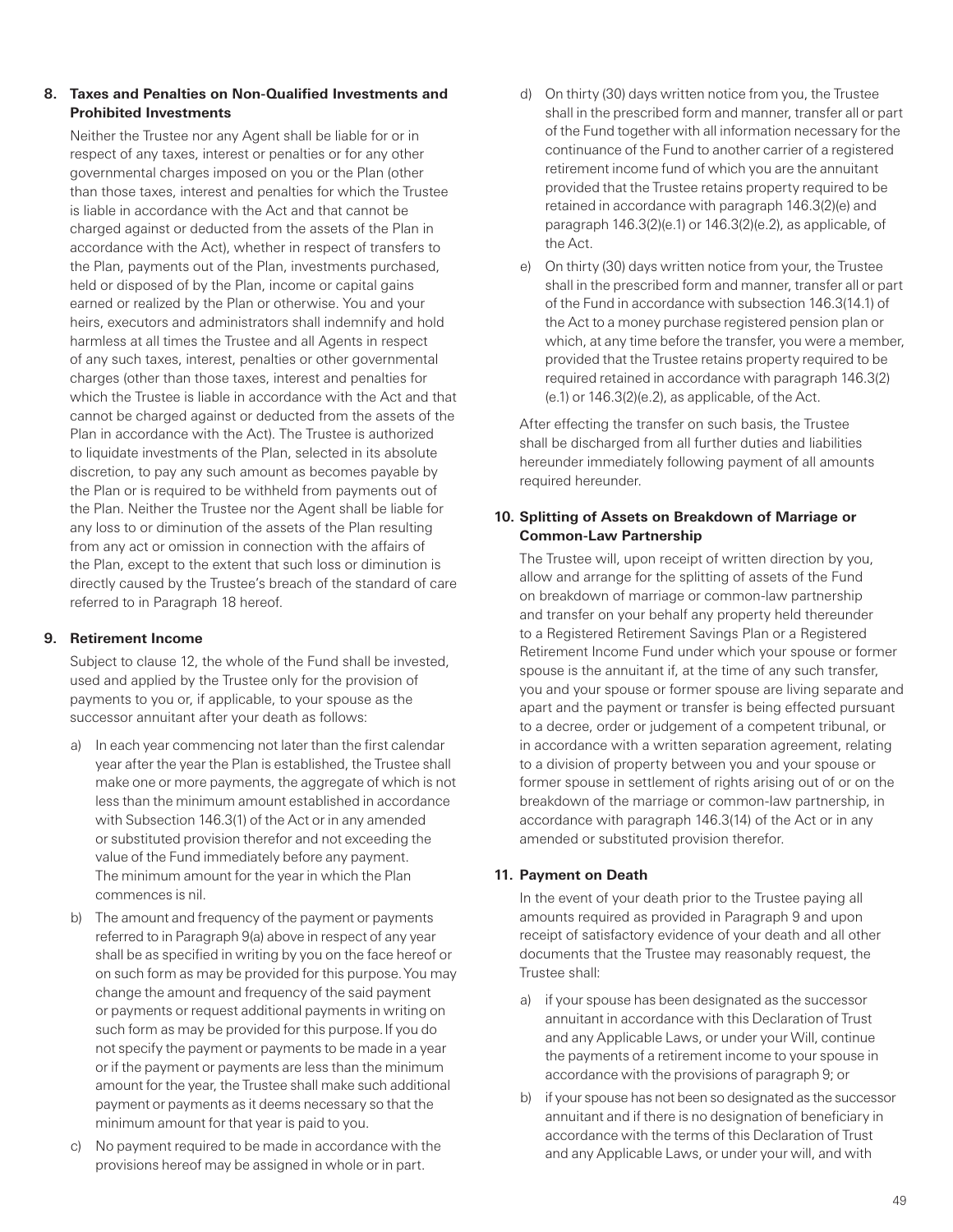the consent of your personal representative, continue the payments of a retirement income to your spouse in accordance with the provisions of paragraph 9; or

- c) if your spouse has not been designated as the successor annuitant and if permitted by Applicable Laws, redeem the investments held in your Plan and distribute in a lump sum the value of the Plan, after deduction of all proper charges including any applicable income tax to the beneficiary designated by you in accordance with this Declaration of Trust, or, if a provincial law does not allow a designation under this Declaration of Trust, to the beneficiary designated by you under your Will; or
- d) if your spouse has not been designated as the successor annuitant and if no beneficiary has been designated in accordance with this Declaration of Trust, or if all the beneficiaries so designated have predeceased you, or the value of the Plan cannot be distributed to your designated beneficiary because it is not permitted by Applicable Laws, redeem the investments held in your Plan, and distribute in a lump sum the value of the Plan, after deduction of all proper charges, including any applicable income tax, to the personal representative of your estate.

#### **12. Designation of Successor Annuitant or Beneficiary**

 If you are domiciled in a jurisdiction designated by the Trustee as one in which a participant in a retirement income fund may validly designate a beneficiary or a successor annuitant other than by will, you may by instrument in writing in the form prescribed by the Trustee and delivered in accordance with the terms of this Plan to the Trustee prior to your death, designate your spouse as successor annuitant or any person as beneficiary to be entitled to receive your share of the Plan in the event of your death.

 Subject to the Applicable Laws, such person shall be deemed to be your successor annuitant or designated beneficiary, as the case may be, for the purposes hereof unless such person shall predecease you or unless you by instrument in writing in the form prescribed by the Trustee and delivered to the Trustee prior to your death, revoke such designation.

 A designation shall only be made, altered or revoked by an instrument in a form provided by the Trustee for such purpose, dated and signed by you and filed with the Trustee prior to your death or, if a provincial law does not allow such a designation, by your Will.

 If no beneficiary has been designated, or if all designated beneficiaries predecease you or if Applicable Laws require it, the proceeds will be paid to your legal personal representatives.

 If more than one designation has been filed in the form provided by the Trustee and if such designations are inconsistent, then to the extent of such inconsistency, payment shall be made only in accordance with the designation bearing the latest execution date and such designation shall be determinative of any inconsistency.The Trustee shall be fully discharged from any further obligations and liability in connection with the Plan upon payment being made in accordance with this Declaration of Trust.

#### **13. No Advantages**

 No advantage (as defined in section 207.01 of the Act) in relation to the Plan may be extended to, or be received or receivable by you, the Plan, or any person with whom you do not deal at arm's length.

#### **14. Trustee Fees and Disbursements**

- a) The Trustee shall be entitled to compensation for its services, and reimbursement of disbursements hereunder, in accordance with the fee schedule provided to you, as amended from time to time.Notice of amendments to such schedule shall be given to you and shall take effect no earlier than thirty (30) days from the date of such notice which may be effected in accordance with the method set out in Paragraph 17 hereof.
- b) All fees, taxes and reimbursements of disbursements provided for hereunder shall be charged against and deducted from the assets of the Fund (other than those taxes, interest and penalties for which the Trustee is liable in accordance with the Act and that cannot be charged against or deducted from the assets of the Plan in accordance with the Act), at such time or times during each year as the Trustee may, in its absolute discretion determine, and where necessary, the Trustee, in its sole discretion, may liquidate investments of the Plan to provide for payment of such fees, taxes and reimbursements. The Trustee shall not be responsible for any loss which results from such liquidation.

#### **15. Tax Information for Citizens and Residents of Countries Other than Canada**

 If you are also a citizen or resident of a country other than Canada, we strongly advise you to contact your professional tax advisor before investing in a Canadian registered plan, and on a regular basis thereafter. It is important that you are aware of the foreign tax consequences and reporting and filing requirements, if any, associated with being an owner or partowner of a Canadian registered plan.

## **16. Amendments to Plan**

 The Trustee may, from time to time at its sole discretion, amend this Declaration of Trust with the concurrence of the authorities administering the Applicable Laws:

- a) without notice to you, provided that the amendment is made for the purpose of satisfying a requirement imposed by the Applicable Laws; and
- b) in all other cases, by giving thirty (30) days notice in writing to you, provided that in all cases no such amendment will have the effect of disqualifying the Plan as a registered retirement income fund within the meaning of the Applicable Laws.

#### **17. Notices**

 Any notice or other document required to be given by the Trustee shall be given in writing in person or, except where expressly prohibited by law, using any of the following methods: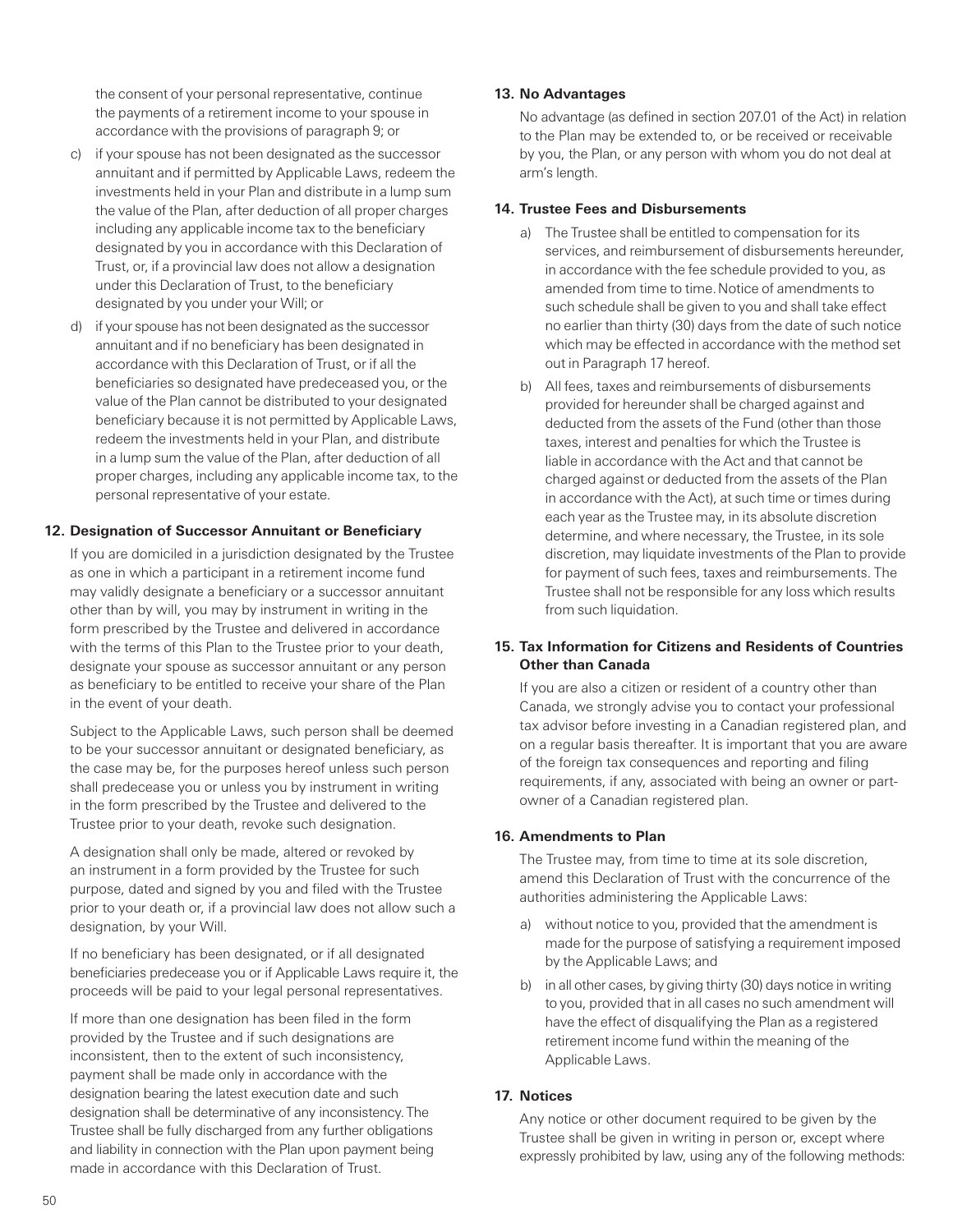- Mail, fax or email by using the most recent mailing address, fax number or email address the Trustee has on records for you;
- Posting notice to you through Online Banking; or
- Using any other means we reasonably believe will bring the notice to your attention.

 Any notice provided by the Trustee to you is deemed to have been received by you on the earliest of (a) the time the notice is actually received by you, (b) the time and day our server says it was sent; (c) the time the notice is posted on Online Banking; (d) the time the notice is deemed to have been received by you in law; or (e) five days after sending the notice to you.

 If you are required to give notice to the Trustee, you must give notice in writing at a HSBC Bank branch to the Trustee c/o HSBC Investment Funds (Canada) Inc. The notice will be deemed to have been received by the Trustee on the date it is actually received by HSBC Investment Funds (Canada) Inc.

#### **18. Standard of Care and Trustee's Liability**

 In exercising its powers and performing its responsibilities hereunder, the Trustee shall act honestly and in good faith. The Trustee shall not be liable for any loss to, or diminution of the assets of the Plan, resulting from any act or omission in connection with the affairs of the Plan, except to the extent that such loss or diminution is directly caused by the Trustee's breach of the standard of care referred to herein.

## **19. Agent's Liability**

 Neither the Trustee's Agent nor their nominees, agents or correspondents shall be liable for the following:

- a) Any loss or diminution suffered by the Plan or by you or any successor annuitant or beneficiary under the Plan as a result of the acquisition, disposition or retention of any investment; or
- b) Any loss to or diminution of the assets of the Plan except for any loss or diminution caused by the Agent's wilful misconduct or lack of good faith.

 The Agent, their nominees, agents or correspondents shall not be liable for any loss or damages whether direct or indirect resulting from the delay or failure of the Agent, their nominees, agents or correspondents in forwarding to you any information received by them concerning investments.

#### **20. Indemnity**

 You, any successor annuitant, any beneficiary receiving proceeds payable under Paragraph 11, and your heirs, executors and legal representatives shall indemnify at all times the Trustee, each Agent, their respective subsidiaries and affiliates and each of their respective officers, directors, employees and agents against and hold them harmless from all taxes, interest, penalties, assessments, expense, loss, liability, claims, and demands whatsoever in respect of the Plan (other than those taxes, interest and penalties for which the Trustee is liable in accordance with the Act and that cannot be charged against or deducted from the

assets of the Plan in accordance with the Act), including but not limited to those arising from the acquisition, holding or disposition of investments by the Plan or anything done hereunder, except if due to the Trustee's breach of the standard of care referred to in paragraph 18 hereof, willful misconduct or lack of good faith.

### **21. Proof of Age**

 The statement of your date of birth on the application for the Plan shall constitute a certification by you and an undertaking to furnish such further evidence of proof of age as may be required for the provision of a retirement income.

#### **22. No Pledge or Assignment**

 No property held under the Plan can be pledged, assigned, or in any way alienated as security for a loan or for any other purpose other than that of providing for you a retirement income in accordance with the terms of the Plan.

#### **23. Trustee as Subsidiary**

 You acknowledge that the Trustee is a wholly-owned subsidiary of HSBC Bank Canada and that it may periodically have dealings with HSBC Bank Canada, its affiliates or other subsidiaries (the "Bank") in the performance of its duties. You authorize and direct the Trustee, in the exercise of its powers under this agreement to have such dealings (and enter into transactions) with the Bank, to purchase securities or deposit instruments of or guaranteed by the Bank, to deposit cash with the Bank, or to purchase services from the Bank, provided such dealings and transactions are made on terms no less favourable than market terms and conditions and competitive and fair rates.

## **24. Replacement of Trustee**

 The Trustee may resign its trust and be discharged from all further duties and liabilities hereunder upon sixty (60) days' notice in writing to you, or such shorter notice as you shall accept as sufficient, provided that a successor trustee has been appointed in writing by HSBC Investment Funds (Canada) Inc. and the successor trustee has accepted such appointment. In the event of a change of trustee, the Trustee shall transfer the Fund in such form and manner as may be prescribed by the Act together with such information as is necessary to continue the administration thereof to the successor trustee within ninety (90) days after the latter of the appointment of the successor trustee or giving notice in writing to you of such resignation.

 If a successor trustee cannot be found, the Trustee may apply to a court of competent jurisdiction for the appointment of a successor trustee. In such event, HSBC Investment Funds (Canada) Inc. shall bear the costs incurred by the Trustee in appointing a successor trustee.

#### **25. Applicable Laws**

 This Declaration of Trust shall be governed by and construed in accordance with the laws of the Province of British Columbia and the laws of Canada applicable therein except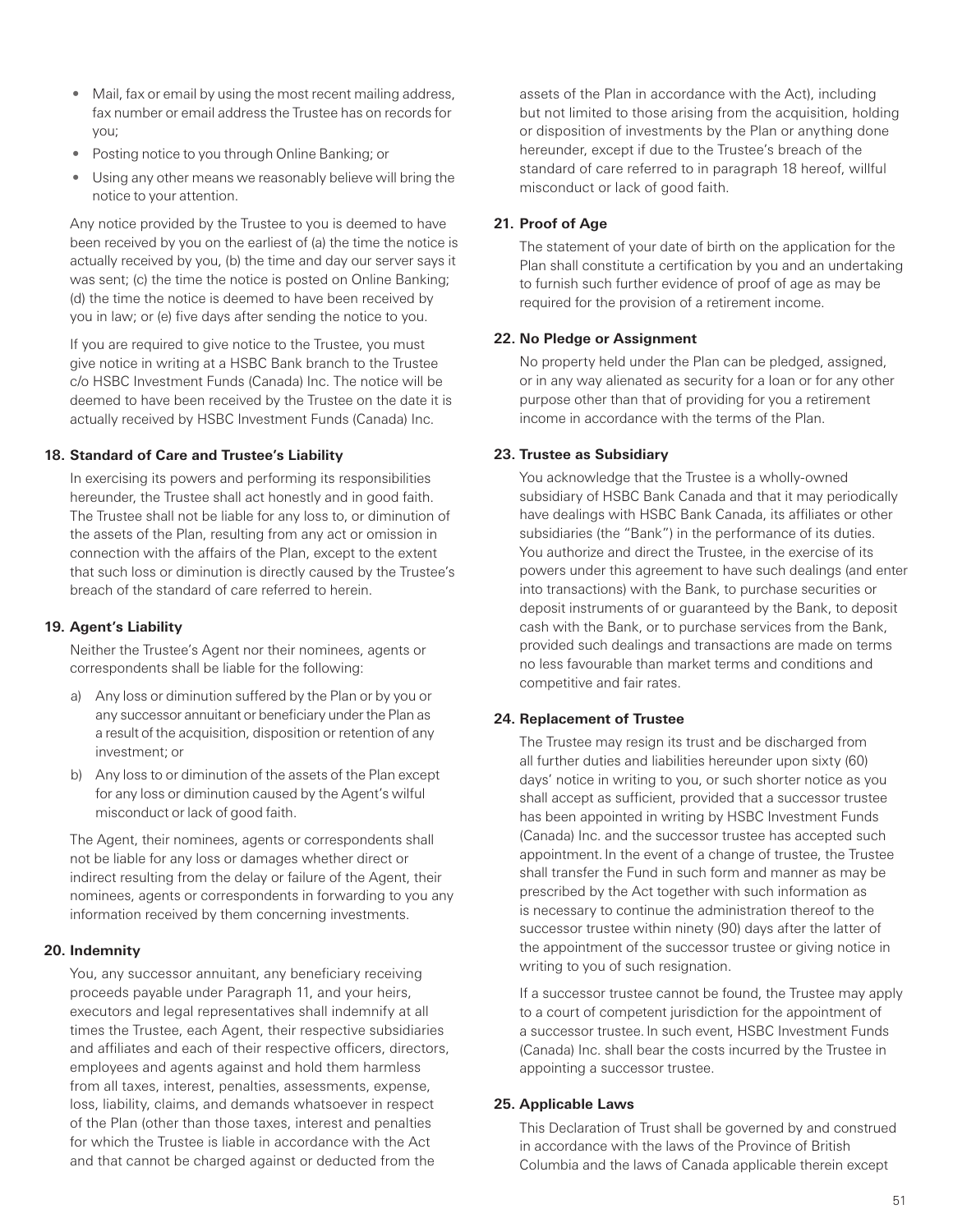<span id="page-55-0"></span>that the term "spouse" does not include any person who is not recognized as a spouse or common-law partner for the purposes of any provision of the Act respecting retirement income funds.

#### **26. Québec Only**

 It is the express wish of the parties that this Agreement and any related documents be drawn up and executed in English. Les parties convienent que la présente convention et tous les documents s'y rattachant soient rédigés et signés en anglais.

#### **27. Locked-In Account**

 You may transfer assets and/or cash to the Plan from other registered plans as permitted by Applicable Laws. In addition to the terms and conditions of the Plan, you agree to be bound by, and the Plan will be subject to, any additional terms and conditions required to complete the transfer.

 If an addendum concerning a Life Income Fund or Locked-In Retirement Income Fund is attached to this agreement, the following provisions shall apply:

- a) In case of conflict between the addendum and this agreement, the provisions of the addendum shall prevail in respect of the Life Income Fund or Locked-In Life Income Fund;
- b) Locked-In Funds shall be accounted for separately from non Locked-In Funds; and
- c) The terms of the addendum may be amended from time to time without notice to you in order to ensure that the Locked-In account continues to comply with all legislation including, without limitation, applicable pension benefits legislation governing locked-in funds.

#### **28. Binding Agreement**

 The terms and conditions of this Declaration of Trust shall be binding upon your heirs, executors, administrators and assigns and upon the successors and assigns of the Trustee.

## **HSBC Investment Funds TFSA Declaration of Trust**

## **(This Declaration of Trust is for Tax-Free Savings Accounts only.)**

HSBC Trust Company (Canada), a trust company incorporated under the laws of Canada will act as trustee for you, the holder named in the application under the HSBC Investment Funds Tax-Free Savings Account in accordance with the Applicable Laws and the following terms and conditions:

## **Definitions:** The following terms mean:

## **We, us, our, the Trustee**

HSBC Trust Company (Canada) and its successors and assigns, and where applicable, the Agent who acts on behalf of the Trustee for certain administrative tasks in respect of the Account

## **You, your, holder**

The holder, as defined in the Act, is the Applicant named in the Account application until his or her death and after that,

any validly named successor holder of the Account, if any (as described in Paragraph 14)

## **Account**

HSBC Investment Funds TFSA established for the holder

#### **Agent**

HSBC Investment Funds (Canada) Inc. or any other agent or agents appointed by the Trustee

#### **Applicable Laws**

The Income Tax Act (Canada) (Act) and, if applicable, any similar legislation of the province where you live

#### **Contributions**

Contributions of cash or investments to the Account

### **Declaration of Trust**

HSBC Investment Funds Tax-Free Savings Account Declaration of Trust

#### **Expenses**

All costs, charges, fees, commissions, legal expenses and outof-pocket expenses (together with any goods and services tax or other Taxes applicable to such expenses) incurred from time to time in relation to the Account

#### **Property**

Any property, including the income on it, the proceeds from it and any cash held in the Account from time to time

#### **Taxes**

All applicable taxes, assessments, interest and penalties

#### **TFSA**

Tax-free savings account, which is a "qualifying arrangement" (as that term is defined in the Act) the issuer of which has elected, in the form and manner prescribed by the Act, to register as a TFSA

- **1. Registration:** If the holder has attained the minimum age specified in the Act for opening a TFSA, the Trustee will file an election to register the qualifying arrangement as a TFSA in accordance with the Act under the social insurance number and using the name and date of birth, provided by the holder for this purpose. Prior to opening or registration of the Account, and subsequently if requested by the Trustee or Agent, the holder agrees to:
	- a) attend at a branch of the Trustee, or before the Agent, to present original documentation acceptable to the Trustee to verify the holder's identity;
	- b) disclose to the satisfaction of the Trustee, particulars of the intended use of the Account and business relationship with the Trustee; and
	- c) provide such further documents or take such further actions as may be required by the Trustee to verify the identity of the holder, or otherwise comply with the Trustee's legal obligations and risk management policies and practices.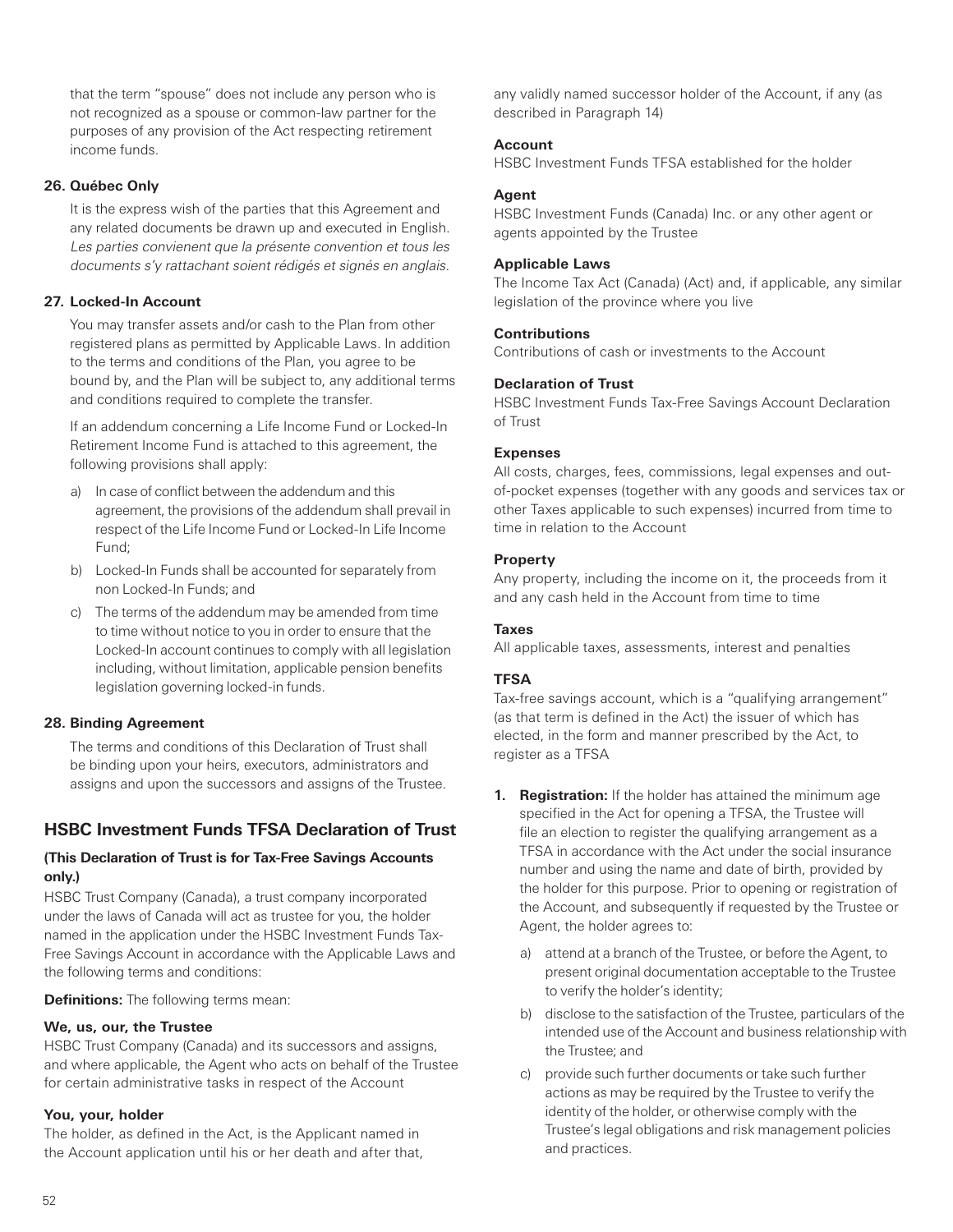If the holder refuses to comply with these obligations the Trustee may refuse to open, register, or accept further Contributions into the Account, or exercise its rights to close the Account.

 If the Account is not registered as a TFSA, then any Contributions in the Account will be deemed and treated at all times as an unregistered Account with the Trustee and the Trustee may refuse to accept further Contributions into the Account and/or exercise its rights to close the Account without prior notice to the holder.

**2. Delegation:** Without limiting the responsibilities of the Trustee under the Account, you expressly authorize the Trustee to delegate to the Agent the performance of such duties and responsibilities of the Trustee under the Account as may be agreed upon from time to time between the Trustee and the Agent and which the Trustee may by law delegate to the Agent. The Trustee acknowledges that the ultimate responsibility for the administration of the Account remains with the Trustee.

 You also authorize the Trustee to, and the Trustee may, pay the Agent all or a portion of the fees paid by you to the Trustee under the Account and may reimburse the Agent for its out-of-pocket expenses in performing the duties and responsibilities delegated to the Agent by the Trustee and charge you for any such out-of-pocket expenses.

**3. Your Account:** The Trustee will maintain the Account in your name which will record all Contributions made to the Account, all investment transactions, investment income earned and expenses incurred and all payments from the Account.

At least once each year, the Trustee will send you an Account statement showing these transactions. Upon the expiration of ninety (90) days from the date of the mailing of the statement to you, the Trustee shall be released and discharged from all liability and accountability to you or anyone else with respect to the Trustee's acts and transactions during the period of time covered by the statement.

- **4. Use of Account:** The Account will be maintained for the exclusive benefit of the holder disregarding any right of a person to receive a payment out of or under the Account only on or after the death of the holder. While there continues to be a holder of the Account, only the holder and the Trustee have any rights under the Account relating to the amount and timing of withdrawals and the investing of funds.
- **5. Contributions:** No person other than the holder may make Contributions to the Account. The Trustee will accept only such Contributions, in a form acceptable to it, of cash or investments permitted by the Agent, which are qualified investments for TFSAs within the meaning of the Act, as may be directed by you to be contributed to the Account. The Contributions, together with any income earned on the Contributions, will constitute a trust fund to be used, invested and held subject to the terms of this Declaration of Trust and

Applicable Laws. Contributions will be invested, used and applied by the Trustee for the purpose of making distributions under the Account to the holder in accordance with the Act.

 You are solely responsible for ensuring that Contributions to your Account do not exceed the maximum contribution limits permitted for tax-free savings accounts by the Act and that you do not make Contributions to your Account while you are a non-resident of Canada for purposes of the Act. Any Taxes levied under the Applicable Laws on excess Contributions or Contributions made while the holder is a non-resident will be the holder's responsibility. The Trustee and the Agent will not be liable for any Taxes which may be imposed under the Applicable Laws) if such Contributions are made.

- **6. Minimum Value of Account:** If the total value of the Contributions at any time is less than \$500, the Trustee may, in its sole discretion close the Account and pay the Account proceeds to the holder.
- **7. Investment:** The Trustee will invest Contributions to the Account in any investments permitted by the Agent, as directed from time to time by you. Income earned on any investment held by the Trustee for the Account will be automatically reinvested at the net asset value as at the close of business on the next valuation date following such receipt in units of the fund from which the distribution was made and the investment purchased will be held by the Trustee for the Account.
- **8. Qualified Investment:** The Trustee and the Agent will exercise the care, diligence and skill of a reasonably prudent person to minimize the possibility that the Account holds a non-qualified investment, however you are also responsible for ensuring that the investments held in your Account are at all times qualified investments for your Account under the Act. The Trustee will notify you in accordance with the Act if an investment that is a non-qualified investment for your Account under the Act has been acquired or sold, or where an existing investment has become or ceased to be a nonqualified investment.
- **9. Prohibited Investment:** You are responsible for ensuring that the investments held in your Account do not at any time include a prohibited investment for your Account under the Act. It is your sole responsibility to determine whether any investment is a prohibited investment for your Account under the Act and to determine whether such investment could result in the imposition of any Taxes.
- **10. Taxes and Penalties on Non-Qualified and Prohibited Investments:** Neither the Trustee nor the Agent will be liable for or in respect of any Taxes which may be imposed on you, the Account, the Trustee or the Agent under Applicable Laws, including the Act, whether by way of assessment, reassessment or otherwise or for any other charges levied or imposed by any governmental authority, due to payments out of the Account or the purchase, sale or retention of any investment, including an investment that is a non-qualified investment or a prohibited investment for your Account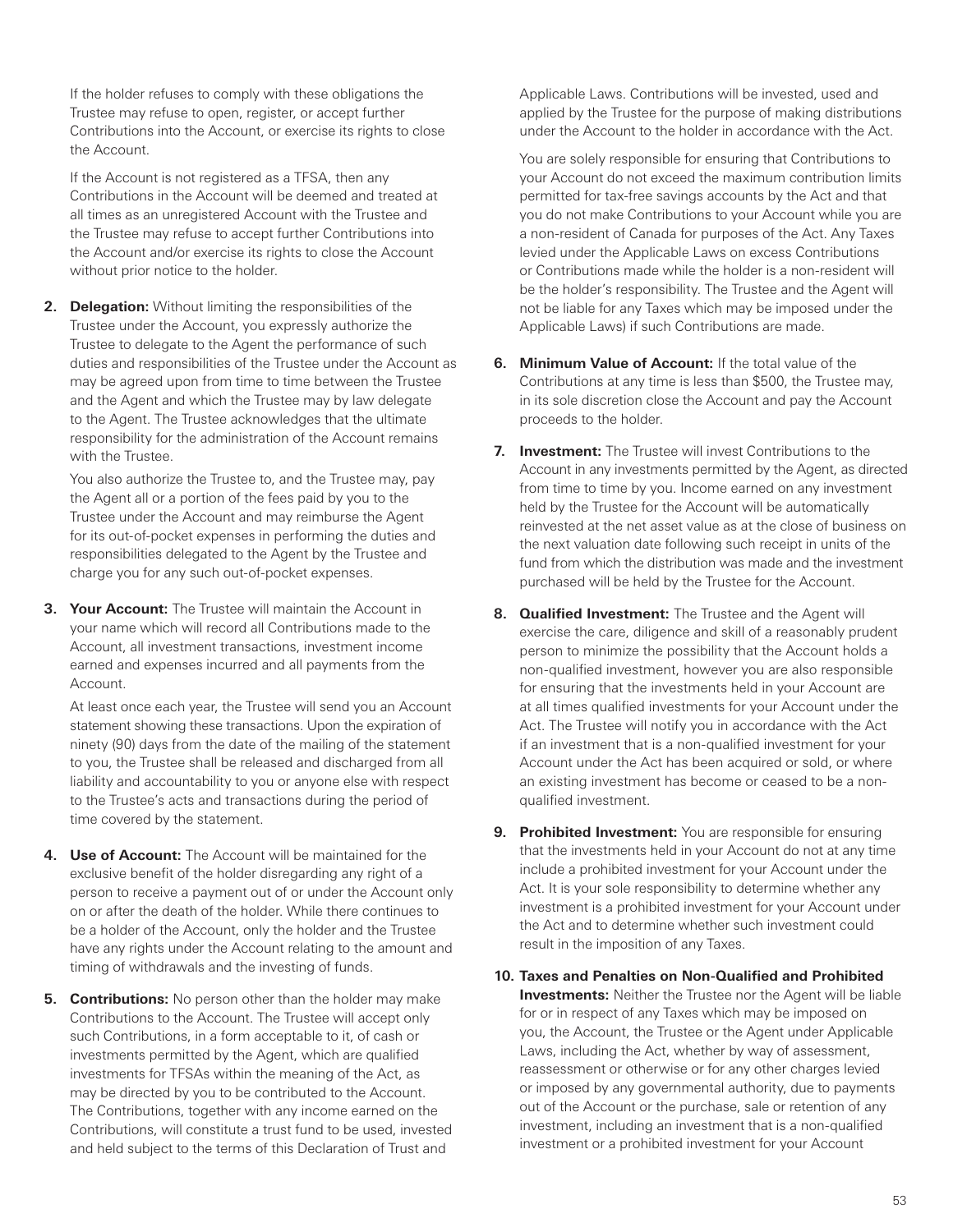under the Act (other than those taxes, interest or penalties for which the Trustee is liable in accordance with the Act and which cannot be charged against the assets of the Account in accordance with the Act). The Trustee is authorized to reimburse itself and the Agent for, or may pay, any such taxes, interest, penalties or other charges out of whichever assets of the Account it may choose in its absolute discretion and where necessary the Trustee, in its absolute discretion, may liquidate investments of the Account to provide payment of Taxes and Expenses. You and your heirs, executors and administrators shall indemnify and hold harmless at all times both the Trustee and the Agent in respect of any such Taxes and Expenses imposed on either the Trustee or the Agent. Neither the Trustee nor the Agent will be liable for any loss to or diminution of the assets of the Account resulting from any act or omission in connection with the Account, except to the extent that such loss or diminution is directly caused by the Trustee's breach of the standard of care referred to in Paragraph 22 hereof.

- **11. Refund of Certain Contributions:** The Trustee will, upon written application by you, in a form satisfactory to the Trustee, pay a distribution out of the Account to you in order to reduce the amount of Taxes otherwise payable under the Act in respect of Contributions made while a non-resident of Canada and Contributions in excess of the maximum contribution limits permitted by the Act. The Trustee will not have any responsibility whatsoever for determining the amount of such distribution.
- **12. Transfers:** Upon receipt of a written direction from you in a form satisfactory to the Trustee, the Trustee will transfer, in accordance with the Act, all or part of the property in the Account as is specified in your written direction together with all relevant information with respect to the Account to a person who has agreed to be the issuer of:
	- a) Another TFSA under which you are the holder; or
	- b) Subject to Applicable Laws, a TFSA held by your spouse or former spouse where the transfer relates to a division of property arising on the breakdown of your marriage or common-law partnership, in accordance with the Act and this Declaration of Trust.
- **13. Withdrawals:** You may, by written application, at any time, request that the Trustee pay as distributions to you all or part of the assets held under the Account, and the Trustee may liquidate any investments held under the Account, to the extent deemed necessary for that purpose. Such payment will be made by the Trustee subject to the deduction of all proper charges, if any.
- **14. Designation of Successor Holder and/or Beneficiary:** If you are domiciled in a jurisdiction in which a participant in a TFSA may validly designate a successor holder or beneficiary other than by a Will, you may by instrument in writing in the form prescribed by the Trustee and delivered in accordance with the terms of this Declaration of Trust to the Trustee prior to your death, designate (a) your spouse as successor holder of the Account; or (b) any person as beneficiary to be entitled

to receive the proceeds payable under the Account in the event of your death.

 Subject to Applicable Laws, such person will be deemed to be your successor holder or designated beneficiary, as the case may be, unless such person predeceases you, or unless you by instrument in writing in the form provided by the Trustee for such purpose and delivered to the Trustee prior to your death, or by your Will, revoke such designation.

 A designation will only be made, altered or revoked by an instrument in a form provided by the Trustee for such purpose, dated and signed by you and filed with the Trustee prior to your death.

 If more than one valid designation has been filed in the form provided by the Trustee and if such designations are inconsistent, then to the extent of such inconsistency, payment will be made only in accordance with the designation bearing the latest execution date and such designation shall be determinative of any inconsistency. If a Will has been validly executed after the date of the last valid designation and if the Will contains a designation that is inconsistent with such designation, the Trustee may treat the Will as containing the last valid designation. The Trustee will be fully discharged from any further obligations and liability in connection with the Account upon payment being made in accordance with this Declaration of Trust.

- **15. Payment on Death:** In the event of your death and upon receipt of satisfactory evidence of your death and all other documents the Trustee may request, the following will apply:
	- a) If a designation has been validly made in accordance with Paragraph 14, and if one or more of the person or persons so designated are alive at the time of your death, then
		- i) If your spouse has been designated as the successor holder in accordance with this Declaration of Trust and Applicable Laws, and is then alive, no payment is required on death. Your spouse will become holder of the Account and acquire all of your obligations and rights as holder of the Account (including the unconditional right to revoke any beneficiary designation made, or similar direction imposed, by you under the Account or relating to property held in connection with the Account). Notwithstanding the foregoing, a successor holder may not designate a subsequent spouse to his or her successor holder of the Account after his or her death under Paragraph 14; or
		- ii) If your spouse has not been designated as the successor holder or has been designated but is not alive at the time of your death, and if an individual has been designated by you as beneficiary in accordance with Paragraph 14 who is alive at the time of your death, and if permitted by Applicable Laws, the Trustee will redeem the investments held in your Account and distribute in a lump sum the value of the Account, after deduction of all proper charges, to the beneficiary designated by you in accordance with this Declaration of Trust; and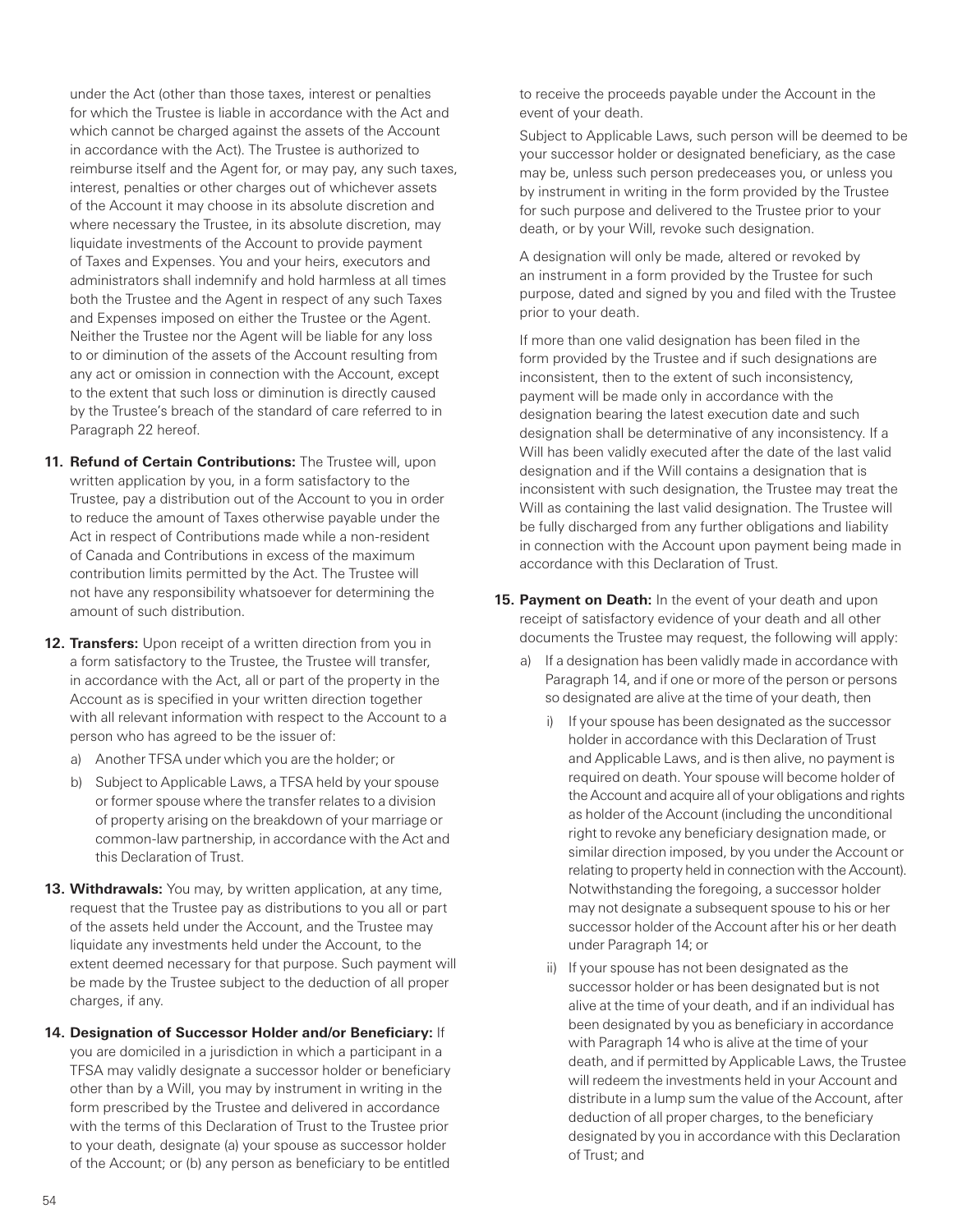- b) In any other case:
	- i) If your spouse has been designated as the successor holder by you by way of validly executed will (if permitted by Applicable Laws), and if your spouse is alive at the time of your death, no payment is required on death, and your spouse will be subject to the provisions described in (a)(i) of this Paragraph 16 as if your spouse had been designated as the successor holder in accordance with this Declaration of Trust and Applicable Laws;
	- ii) If your spouse has not been designated as the successor holder or has been so designated, but is not alive at the time of your death, and if an individual has been designated by you as beneficiary by way of validly executed will (if permitted by Applicable Laws) who is alive at the time of your death, the Trustee will redeem the investments held in your Account and distribute in a lump sum the value of the Account, after deduction of all proper charges, to the beneficiary designated by you in such will; or
	- iii) In any other case the Trustee will redeem the investments held in your Account and distribute in a lump sum the value of the Account, after deduction of all proper charges, to your personal representatives.
- c) Notwithstanding the provisions of (a)(ii), (b)(ii) or (b)(iii) of this Paragraph 15, as the case may be, in the event that the Trustee is not, for any reason, able to distribute the value of the Account, after deduction of proper charges, to the named beneficiary or your personal representatives, as the case may be, in accordance with such provisions prior to December 1st of the year following the year of your death, the Trustee is authorized to transfer the value of the Account, after deduction of proper charges, to a non-registered account established in the name of the beneficiary or your personal representatives, as the case may be, and to maintain such non registered account until such time as the Trustee is able to distribute the proceeds of the account to the beneficiary or your personal representatives, as the case may be. For the sake of certainty, the foregoing transfer by the Trustee will in no way be or be deemed to be a change or amendment to the person or persons beneficially entitled to the value of the Account, after deduction of proper charges.
- **16. No Advantages:** No advantage (as defined in section 207.01 of the Act) may be extended to, or be received or receivable by, you, the Plan, or any person with whom you do not deal at arm's length.

#### **17. Trustee Fees and Disbursements:**

a) The Trustee will be entitled to compensation for its services, reimbursement of disbursements, and a fee upon transfer of Account funds to another financial institution in accordance with the fee schedule provided to you, as amended from time to time. Notice of amendments to such schedule shall be given to you and will take effect no earlier than thirty (30) days from the date of such notice which

may be effected in accordance with Paragraph 21.

- b) All Expenses and Taxes (other than those Expenses and Taxes for which the Trustee is liable and which cannot be charged against the assets of the Account in accordance with the Act) will be charged against and deducted from the assets of the Account, at such time or times during each year as the Trustee may, in its absolute discretion determine, and where necessary, the Trustee, in its sole and absolute discretion, may liquidate investments of the Account to provide for payment of such fees, taxes and reimbursements. The Trustee shall not be responsible for any loss which results from such liquidation.
- **18. Income Tax Information:** The Trustee will forward, or cause to be forwarded, to you appropriate forms and information regarding the Account as may be required under the Applicable Laws. Such forms and information will be forwarded to the address set out in the application for the Account, or at any subsequent address of which you have notified the Trustee.
- **19. Tax Information for Citizens and Residents of Countries Outside of Canada:** If you are a citizen or resident of a country other than Canada, we strongly advise you to contact your professional tax advisor before investing in a Canadian TFSA, and on a regular basis thereafter. It is important that you are aware of the foreign tax consequences and reporting and filing requirements, if any, associated with being the holder of a TFSA. Failure to comply with any such foreign requirements can result in significant penalties. As well, contributions to the Account while you are a non-resident of Canada may result in taxes, interest and penalties being imposed under the Act**.**
- **20. Amendments to Plan:** The Trustee may, from time to time at its sole discretion, amend this Declaration of Trust with the concurrence of the authorities administering the Applicable Tax Laws if required,:
	- a) Without notice to you, provided that the amendment is made for the purpose of satisfying a requirement imposed by the Applicable Legislation; and
	- b) In all other cases, by giving thirty (30) days' notice, provided that in all cases no such amendment will have the effect of disqualifying the Account as a TFSA within the meaning of the Act.
- **21. Notices:** Any notice or other document required to be given by the Trustee shall be given in writing in person or, except where expressly prohibited by law, using any of the following methods:
	- Mail, fax or email by using the most recent mailing address, fax number or email address the Trustee has on records for you;
	- Posting notice to you through Online Banking; or
	- Using any other means we reasonably believe will bring the notice to your attention.

 Any notice provided by the Trustee to you is deemed to have been received by you on the earliest of (a) the time the notice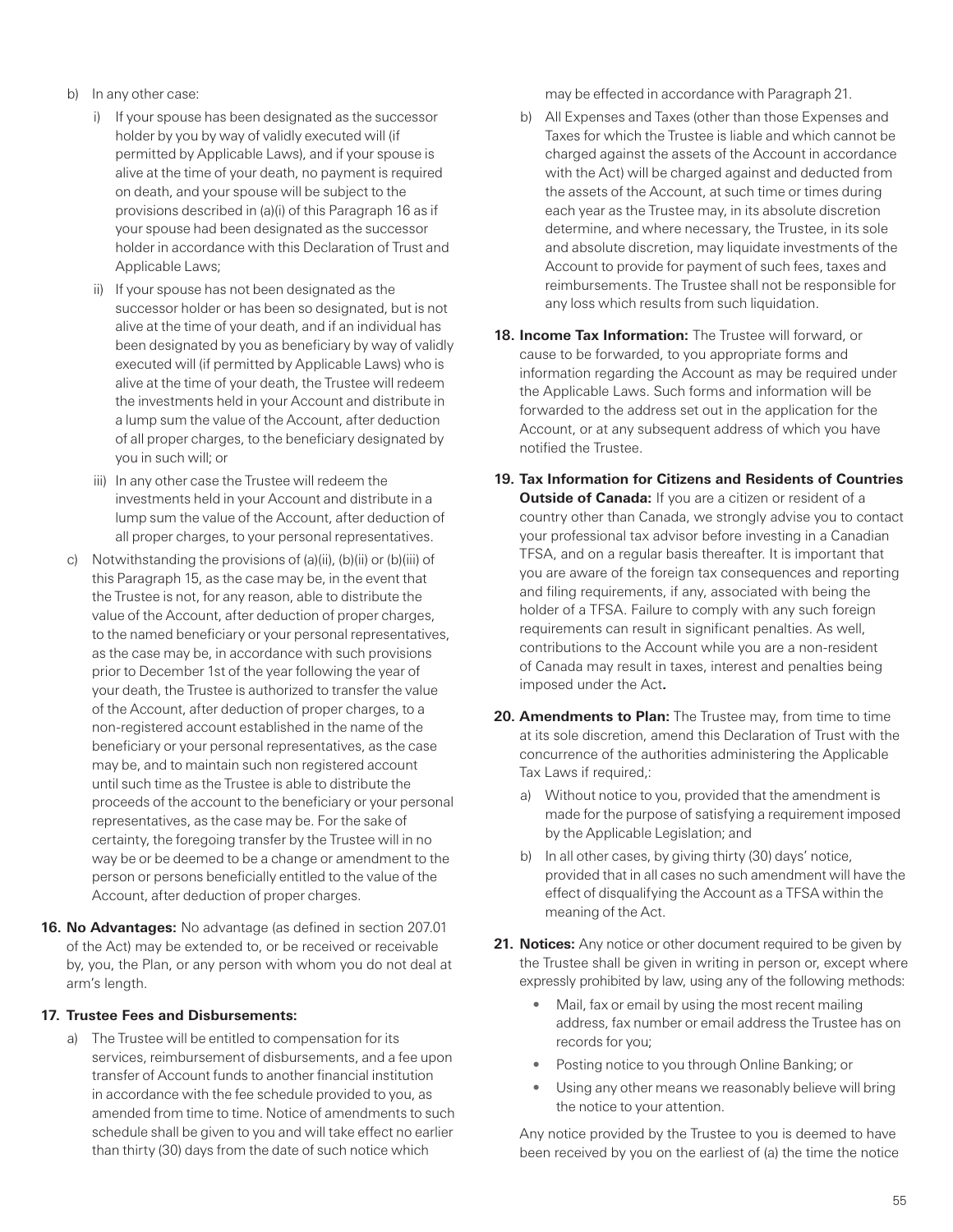is actually received by you, (b) the time and day our server says it was sent; (c) the time the notice is posted on Online Banking; (d) the time the notice is deemed to have been received by you in law; or (e) five days after sending the notice to you.

 If you are required to give notice to the Trustee, you must give notice in writing at a HSBC Bank branch to the Trustee c/o HSBC Investment Funds (Canada) Inc. The notice will be deemed to have been received by the Trustee on the date it is actually received by HSBC Investment Funds (Canada) Inc.

#### **22. Trustee's Responsibilities and Limitations of Liability**:

The Trustee will not be responsible for any loss or damage suffered or incurred by the Account, the holder or by any successor holder or designated beneficiary, except due to the Trustee's gross negligence, dishonestly, or willful misconduct. Although the Trustee is liable for direct losses or damages caused by its gross negligence, dishonesty, or willful misconduct, the Trustee will not be liable for any loss of opportunity or other economic loss, special, indirect or consequential loss or damage, or punitive damages, whether in contract, tort or under any other theory of law or equity, regardless of the cause of action, except to the extent that Applicable Law expressly prohibits the Trustee from excluding the liability. In no event will the Trustee be liable for any loss or damage of any kind resulting from

- a) the actions or any failure to act, of any other person,
- b) the Trustee's failure to perform or fulfill any obligation due to any cause beyond the Trustee's control;
- c) incomplete or incorrect information or instructions supplied to the Trustee by the holder, including instructions for Contributions to the TFSA or investment of the Property of the Account that causes a loss or gives rise to Taxes;
- d) any loss or harm for acting in reliance upon any designation, or revocation of designation, of a successor holder or designated beneficiary in an instrument provided by the holder to the Trustee;
- e) dealing with the Contributions in accordance with the Instructions of the holder; or
- f) any liquidation of the Contributions implemented in accordance with this Declaration of Trust or Instructions of the holder.
- **23. Agent's Liability:** The Trustee's Agent, its subsidiaries and affiliates and each of their respective officers, directors, employees and agents shall not be liable for the following:
	- a) Any loss or diminution suffered by the Account, by you or any beneficiary under the Account as a result of the acquisition, disposition or retention of any investments; or
	- b) Any loss to or diminution of the assets of the Account except for any loss or diminution caused by the Agent's wilful misconduct or lack of good faith.

 The Agent, its subsidiaries and affiliates and each of their respective officers, directors, employees and agents shall not be liable for any loss or damages whether direct or indirect

resulting from the delay or failure of any of them in forwarding to you any information received by them concerning investments.

- **24. Indemnity:** You, any beneficiary receiving proceeds payable under Paragraph 15, and your heirs, executors and legal representatives shall indemnify at all times the Trustee, the Agent, its subsidiaries and affiliates and each of their respective officers, directors, employees and agents against and hold them harmless from all taxes, interest, penalties, assessments, expense, loss, liability, claims, and demands whatsoever arising out of the holding and administration of the Account or anything done hereunder (other than those taxes, interest or penalties for which the Trustee is liable in accordance with the Act and which cannot be charged against the assets of the Account in accordance with the Act). You authorize the Trustee to reimburse itself to satisfy this indemnity and to sell investments held in the Account to generate funds to satisfy this indemnity. This indemnity survives the Termination of the Account.
- **25. Third Party Orders and Demands:** The Trustee may permit any duly authorized third party to have access to and the right to examine and make copies of any records, documents, paper and books involving any transaction of the Account or related to the Account as required and in compliance with any law, regulation, judgment, seizure, execution, notice or similar order or demand which lawfully imposes on the Trustee a duty to take or refrain from taking any action concerning the Account or part or all of the Contributions, or to issue payment from the Account, with or without instructions from the holder or in contradiction of instructions of the holder.
- **26. Proof of Age and Social Insurance Number**: The statement of your name, date of birth, age and social insurance number on the application for the Account shall be deemed to be a certification by you and an undertaking to provide any further evidence of same that is satisfactory to and as may be required by the Trustee. The Trustee may rely upon the statement of your name, date of birth and social insurance number in the application in registering the Account, and you warrant that such information accords to that provided by you and held on file with the Canada Revenue Agency (CRA). Failure to provide the Trustee with accurate disclosure of your name, date of birth, and social insurance number and confirmation that accords to that information as held on file with the CRA, may result in rejection of the application to register the Account at sole loss, cost, risk and expense of you, and you will have no right of recourse against the Trustee.
- **27. Use as Security for a Loan:** You may use your interest or, for civil law, right in the Account as security for a loan or other indebtedness provided that:
	- a) the terms and conditions of the indebtedness are those which persons dealing at arm's length with each other would have entered into; and
	- b) it can reasonably be concluded that none of the main purposes for such use is to enable a person (other than the